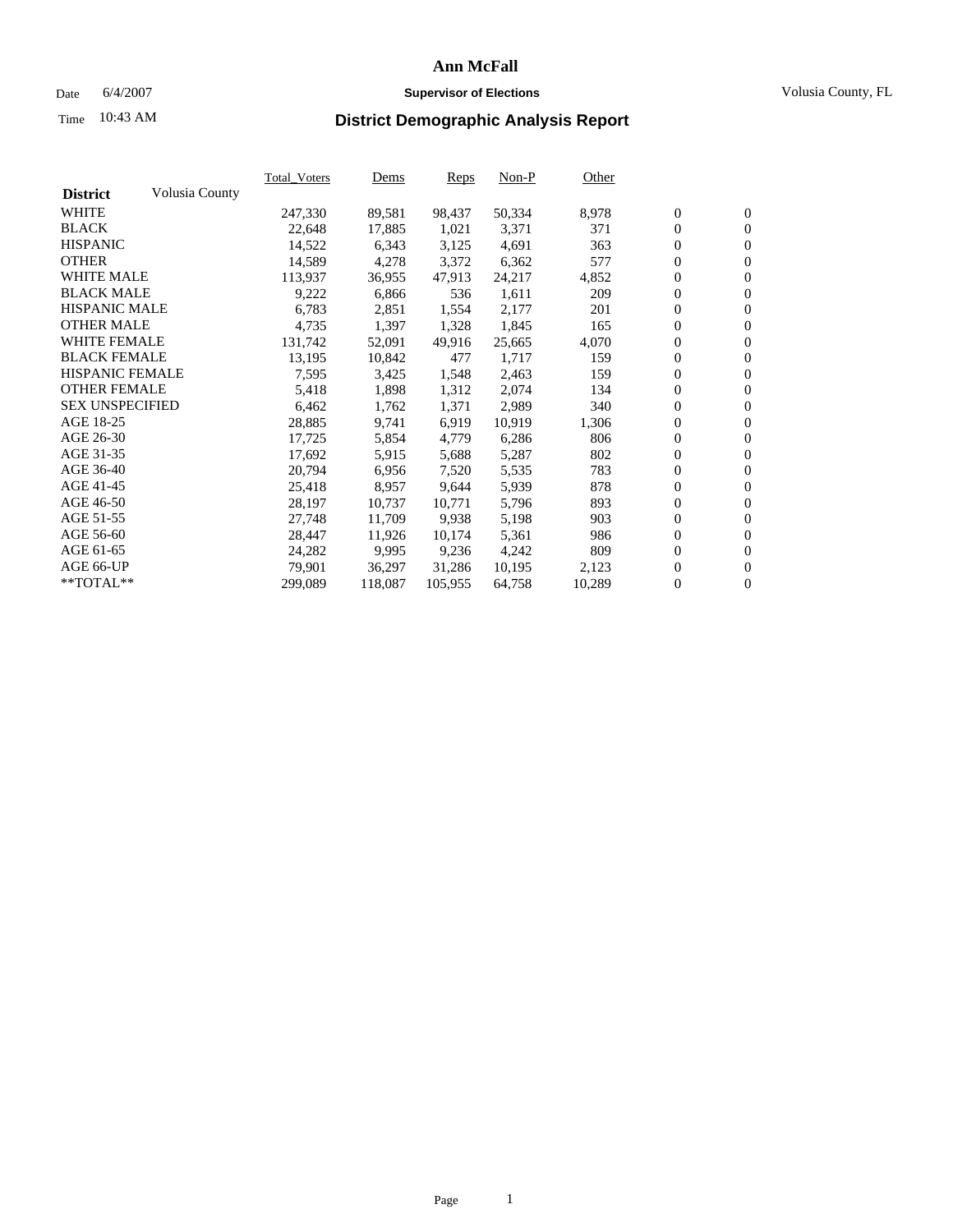#### Date 6/4/2007 **Supervisor of Elections Supervisor of Elections** Volusia County, FL

|                        |                           | Total_Voters | Dems   | <b>Reps</b> | Non-P  | Other |                  |                  |  |
|------------------------|---------------------------|--------------|--------|-------------|--------|-------|------------------|------------------|--|
| <b>District</b>        | County Council District 1 |              |        |             |        |       |                  |                  |  |
| <b>WHITE</b>           |                           | 46,336       | 17,029 | 19,186      | 8,266  | 1,855 | $\boldsymbol{0}$ | $\mathbf{0}$     |  |
| <b>BLACK</b>           |                           | 3,626        | 2,936  | 165         | 466    | 59    | $\overline{0}$   | $\mathbf{0}$     |  |
| <b>HISPANIC</b>        |                           | 1,968        | 755    | 436         | 705    | 72    | $\boldsymbol{0}$ | $\mathbf{0}$     |  |
| <b>OTHER</b>           |                           | 2,470        | 707    | 644         | 1,030  | 89    | $\boldsymbol{0}$ | $\mathbf{0}$     |  |
| <b>WHITE MALE</b>      |                           | 21,115       | 6,941  | 9,248       | 3,939  | 987   | $\boldsymbol{0}$ | $\mathbf{0}$     |  |
| <b>BLACK MALE</b>      |                           | 1,405        | 1,086  | 75          | 209    | 35    | $\boldsymbol{0}$ | $\mathbf{0}$     |  |
| <b>HISPANIC MALE</b>   |                           | 898          | 340    | 214         | 308    | 36    | $\overline{0}$   | $\mathbf{0}$     |  |
| <b>OTHER MALE</b>      |                           | 781          | 215    | 253         | 283    | 30    | $\boldsymbol{0}$ | $\mathbf{0}$     |  |
| <b>WHITE FEMALE</b>    |                           | 24,959       | 10,004 | 9,849       | 4,244  | 862   | $\mathbf{0}$     | $\mathbf{0}$     |  |
| <b>BLACK FEMALE</b>    |                           | 2,186        | 1,825  | 87          | 250    | 24    | $\boldsymbol{0}$ | $\mathbf{0}$     |  |
| <b>HISPANIC FEMALE</b> |                           | 1,052        | 409    | 219         | 390    | 34    | $\boldsymbol{0}$ | $\mathbf{0}$     |  |
| <b>OTHER FEMALE</b>    |                           | 933          | 327    | 246         | 336    | 24    | 0                | $\mathbf{0}$     |  |
| <b>SEX UNSPECIFIED</b> |                           | 1,071        | 280    | 240         | 508    | 43    | $\boldsymbol{0}$ | $\mathbf{0}$     |  |
| AGE 18-25              |                           | 4,951        | 1,455  | 1,397       | 1,857  | 242   | $\boldsymbol{0}$ | $\mathbf{0}$     |  |
| AGE 26-30              |                           | 3,282        | 1,019  | 1,027       | 1,040  | 196   | $\overline{0}$   | $\mathbf{0}$     |  |
| AGE 31-35              |                           | 3,414        | 1,116  | 1,217       | 913    | 168   | $\boldsymbol{0}$ | $\mathbf{0}$     |  |
| AGE 36-40              |                           | 3,951        | 1,298  | 1,516       | 979    | 158   | $\boldsymbol{0}$ | $\mathbf{0}$     |  |
| AGE 41-45              |                           | 4,840        | 1,620  | 2,003       | 1,019  | 198   | $\boldsymbol{0}$ | $\mathbf{0}$     |  |
| AGE 46-50              |                           | 5,210        | 1,984  | 2,077       | 975    | 174   | 0                | $\mathbf{0}$     |  |
| AGE 51-55              |                           | 5,154        | 2,170  | 1,973       | 813    | 198   | $\boldsymbol{0}$ | $\mathbf{0}$     |  |
| AGE 56-60              |                           | 5,184        | 2,263  | 1,950       | 778    | 193   | $\overline{0}$   | $\mathbf{0}$     |  |
| AGE 61-65              |                           | 4,398        | 1,939  | 1,691       | 613    | 155   | $\mathbf{0}$     | $\boldsymbol{0}$ |  |
| AGE 66-UP              |                           | 14,016       | 6,563  | 5,580       | 1,480  | 393   | $\boldsymbol{0}$ | $\mathbf{0}$     |  |
| **TOTAL**              |                           | 54,400       | 21,427 | 20,431      | 10,467 | 2,075 | $\boldsymbol{0}$ | $\overline{0}$   |  |
|                        |                           |              |        |             |        |       |                  |                  |  |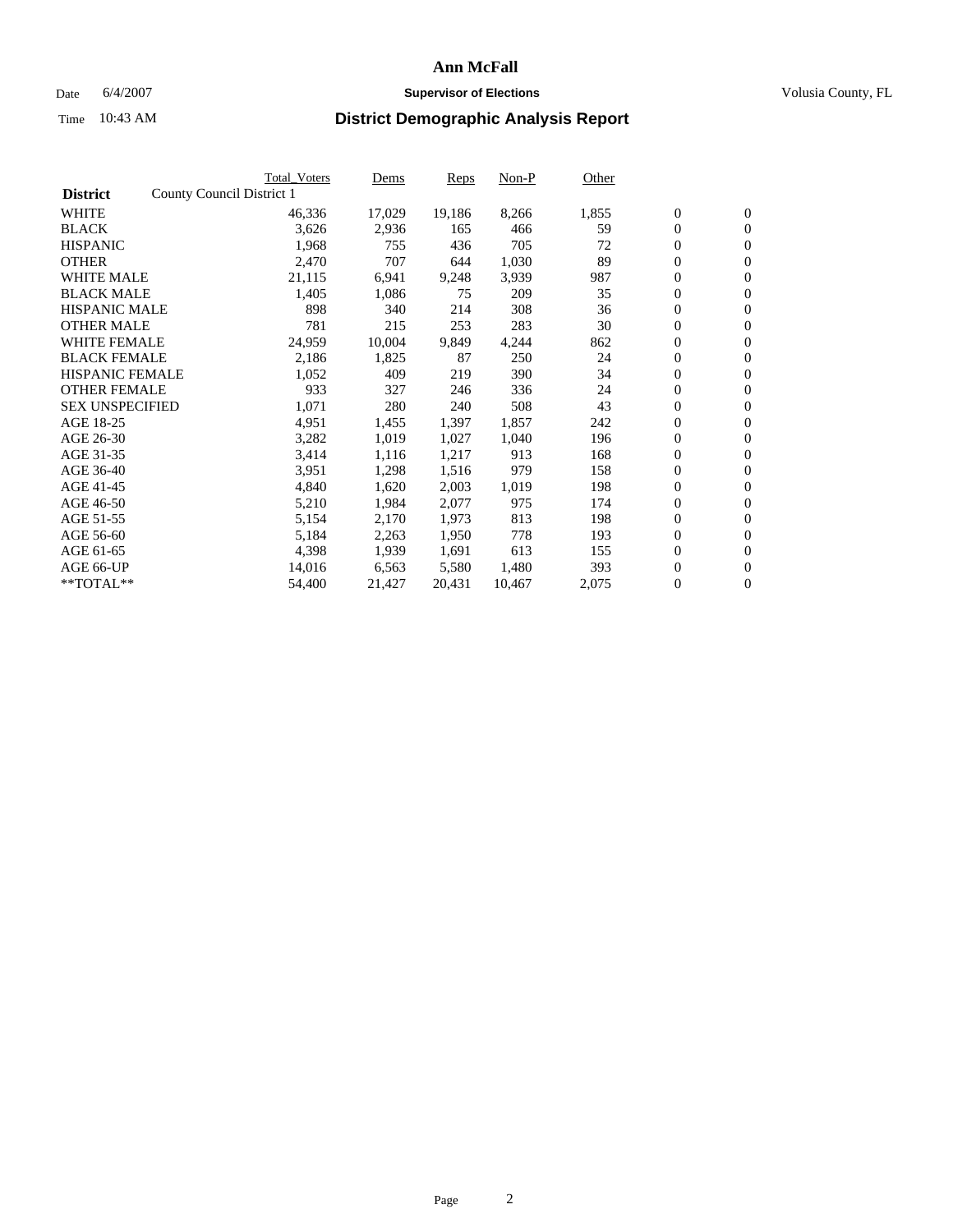#### Date 6/4/2007 **Supervisor of Elections Supervisor of Elections** Volusia County, FL

|                        |                           | Total_Voters | Dems   | <b>Reps</b> | Non-P  | Other |                  |                  |  |
|------------------------|---------------------------|--------------|--------|-------------|--------|-------|------------------|------------------|--|
| <b>District</b>        | County Council District 2 |              |        |             |        |       |                  |                  |  |
| <b>WHITE</b>           |                           | 40,734       | 15,682 | 14,750      | 8,802  | 1,500 | $\boldsymbol{0}$ | $\mathbf{0}$     |  |
| <b>BLACK</b>           |                           | 8,977        | 7,196  | 307         | 1,361  | 113   | $\boldsymbol{0}$ | $\mathbf{0}$     |  |
| <b>HISPANIC</b>        |                           | 957          | 373    | 207         | 348    | 29    | $\boldsymbol{0}$ | $\mathbf{0}$     |  |
| <b>OTHER</b>           |                           | 3,088        | 1,079  | 564         | 1,353  | 92    | $\boldsymbol{0}$ | $\mathbf{0}$     |  |
| <b>WHITE MALE</b>      |                           | 18,975       | 6,541  | 7,297       | 4,280  | 857   | $\boldsymbol{0}$ | $\mathbf{0}$     |  |
| <b>BLACK MALE</b>      |                           | 3,557        | 2,714  | 162         | 622    | 59    | $\boldsymbol{0}$ | $\mathbf{0}$     |  |
| <b>HISPANIC MALE</b>   |                           | 461          | 185    | 93          | 168    | 15    | $\overline{0}$   | $\mathbf{0}$     |  |
| <b>OTHER MALE</b>      |                           | 1,010        | 358    | 225         | 399    | 28    | $\overline{0}$   | $\mathbf{0}$     |  |
| <b>WHITE FEMALE</b>    |                           | 21,458       | 9,041  | 7,349       | 4,444  | 624   | $\mathbf{0}$     | $\mathbf{0}$     |  |
| <b>BLACK FEMALE</b>    |                           | 5,318        | 4,407  | 142         | 717    | 52    | $\boldsymbol{0}$ | $\mathbf{0}$     |  |
| <b>HISPANIC FEMALE</b> |                           | 488          | 186    | 111         | 177    | 14    | $\boldsymbol{0}$ | $\mathbf{0}$     |  |
| <b>OTHER FEMALE</b>    |                           | 1,095        | 449    | 197         | 431    | 18    | 0                | $\mathbf{0}$     |  |
| <b>SEX UNSPECIFIED</b> |                           | 1,394        | 449    | 252         | 626    | 67    | $\boldsymbol{0}$ | $\mathbf{0}$     |  |
| AGE 18-25              |                           | 6,371        | 2,888  | 1,027       | 2,243  | 213   | $\boldsymbol{0}$ | $\mathbf{0}$     |  |
| AGE 26-30              |                           | 3,295        | 1,299  | 689         | 1,179  | 128   | $\overline{0}$   | $\mathbf{0}$     |  |
| AGE 31-35              |                           | 2,930        | 1,151  | 809         | 863    | 107   | $\boldsymbol{0}$ | $\mathbf{0}$     |  |
| AGE 36-40              |                           | 3,281        | 1,337  | 928         | 895    | 121   | $\boldsymbol{0}$ | $\mathbf{0}$     |  |
| AGE 41-45              |                           | 4,019        | 1,701  | 1,236       | 940    | 142   | $\boldsymbol{0}$ | $\mathbf{0}$     |  |
| AGE 46-50              |                           | 4,597        | 2,034  | 1,455       | 962    | 146   | 0                | $\mathbf{0}$     |  |
| AGE 51-55              |                           | 4,527        | 2,157  | 1,356       | 885    | 129   | $\boldsymbol{0}$ | $\mathbf{0}$     |  |
| AGE 56-60              |                           | 4,980        | 2,239  | 1,523       | 1,035  | 183   | $\overline{0}$   | $\mathbf{0}$     |  |
| AGE 61-65              |                           | 4,271        | 1,854  | 1,436       | 818    | 163   | $\mathbf{0}$     | $\boldsymbol{0}$ |  |
| AGE 66-UP              |                           | 15,485       | 7,670  | 5,369       | 2,044  | 402   | $\boldsymbol{0}$ | $\mathbf{0}$     |  |
| **TOTAL**              |                           | 53,756       | 24,330 | 15,828      | 11,864 | 1,734 | 0                | $\overline{0}$   |  |
|                        |                           |              |        |             |        |       |                  |                  |  |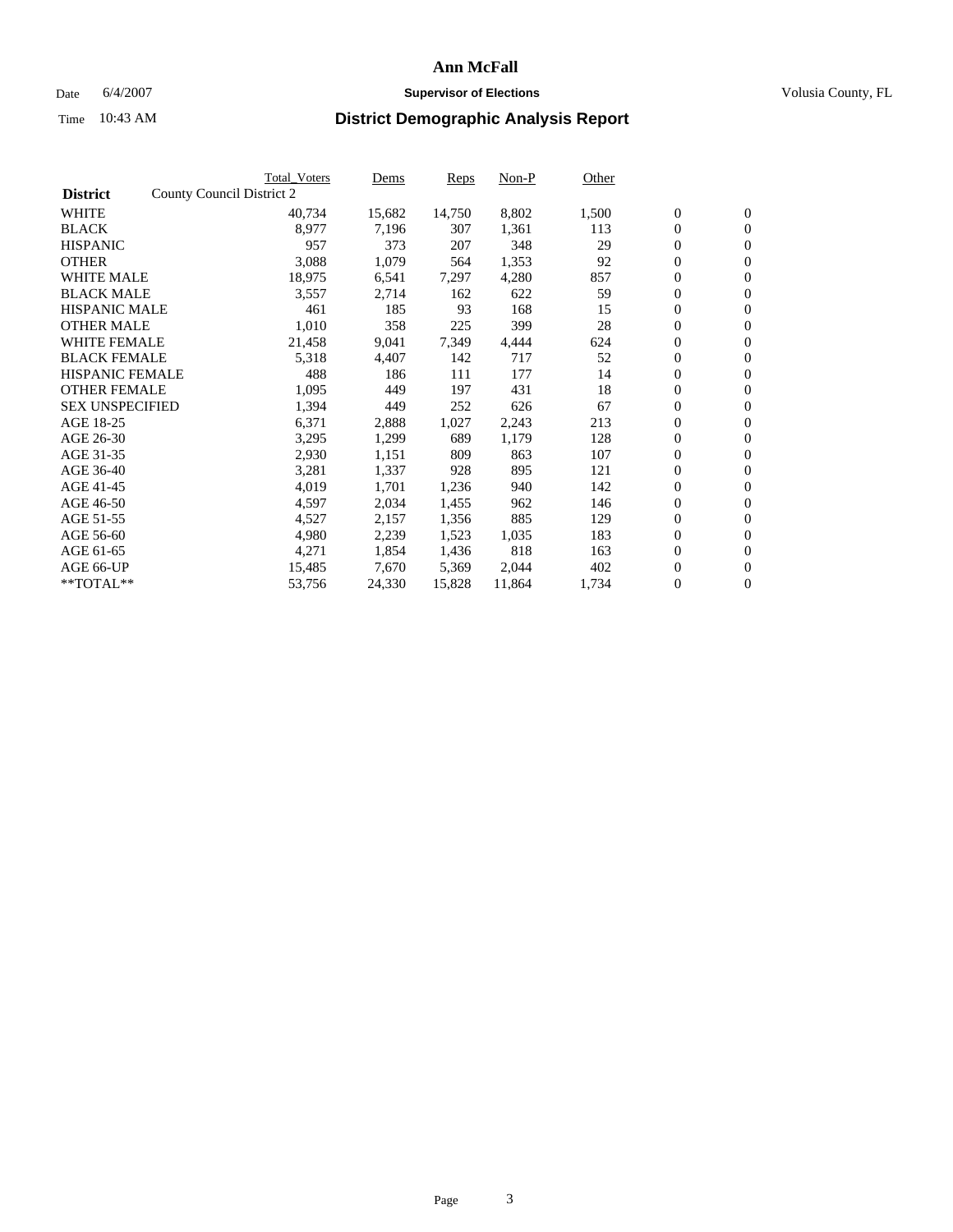#### Date 6/4/2007 **Supervisor of Elections Supervisor of Elections** Volusia County, FL

|                        |                           | <b>Total_Voters</b> | Dems   | <b>Reps</b> | Non-P  | Other |                  |                |
|------------------------|---------------------------|---------------------|--------|-------------|--------|-------|------------------|----------------|
| <b>District</b>        | County Council District 3 |                     |        |             |        |       |                  |                |
| <b>WHITE</b>           |                           | 62,115              | 22,570 | 24,183      | 13,523 | 1,839 | $\overline{0}$   | $\mathbf{0}$   |
| <b>BLACK</b>           |                           | 1,676               | 1,340  | 85          | 228    | 23    | $\overline{0}$   | $\mathbf{0}$   |
| <b>HISPANIC</b>        |                           | 711                 | 247    | 184         | 263    | 17    | $\boldsymbol{0}$ | $\mathbf{0}$   |
| <b>OTHER</b>           |                           | 2,403               | 622    | 565         | 1,102  | 114   | 0                | $\mathbf{0}$   |
| <b>WHITE MALE</b>      |                           | 28,610              | 9,349  | 11,771      | 6,518  | 972   | 0                | $\mathbf{0}$   |
| <b>BLACK MALE</b>      |                           | 754                 | 563    | 46          | 128    | 17    | $\boldsymbol{0}$ | $\mathbf{0}$   |
| <b>HISPANIC MALE</b>   |                           | 314                 | 94     | 82          | 127    | 11    | $\overline{0}$   | $\mathbf{0}$   |
| <b>OTHER MALE</b>      |                           | 767                 | 206    | 222         | 310    | 29    | $\overline{0}$   | $\mathbf{0}$   |
| <b>WHITE FEMALE</b>    |                           | 33,048              | 13,068 | 12,253      | 6,869  | 858   | $\overline{0}$   | $\mathbf{0}$   |
| <b>BLACK FEMALE</b>    |                           | 903                 | 762    | 37          | 99     | 5     | $\boldsymbol{0}$ | $\mathbf{0}$   |
| <b>HISPANIC FEMALE</b> |                           | 388                 | 150    | 100         | 132    | 6     | $\boldsymbol{0}$ | $\mathbf{0}$   |
| <b>OTHER FEMALE</b>    |                           | 899                 | 279    | 239         | 355    | 26    | 0                | $\overline{0}$ |
| <b>SEX UNSPECIFIED</b> |                           | 1,222               | 308    | 267         | 578    | 69    | $\boldsymbol{0}$ | $\mathbf{0}$   |
| AGE 18-25              |                           | 5,271               | 1,575  | 1,343       | 2,110  | 243   | $\boldsymbol{0}$ | $\mathbf{0}$   |
| AGE 26-30              |                           | 3,324               | 998    | 886         | 1,308  | 132   | $\overline{0}$   | $\mathbf{0}$   |
| AGE 31-35              |                           | 3,387               | 997    | 1,074       | 1,157  | 159   | $\boldsymbol{0}$ | $\mathbf{0}$   |
| AGE 36-40              |                           | 4,209               | 1,276  | 1,575       | 1,226  | 132   | $\boldsymbol{0}$ | $\mathbf{0}$   |
| AGE 41-45              |                           | 5,393               | 1,772  | 2,133       | 1,367  | 121   | $\boldsymbol{0}$ | $\mathbf{0}$   |
| AGE 46-50              |                           | 6,200               | 2,188  | 2,453       | 1,388  | 171   | 0                | $\mathbf{0}$   |
| AGE 51-55              |                           | 6,553               | 2,655  | 2,438       | 1,290  | 170   | $\boldsymbol{0}$ | $\mathbf{0}$   |
| AGE 56-60              |                           | 6,736               | 2,676  | 2,488       | 1,359  | 213   | $\overline{0}$   | $\mathbf{0}$   |
| AGE 61-65              |                           | 6,030               | 2,299  | 2,394       | 1,159  | 178   | $\mathbf{0}$     | $\mathbf{0}$   |
| AGE 66-UP              |                           | 19,802              | 8,343  | 8,233       | 2,752  | 474   | $\boldsymbol{0}$ | $\mathbf{0}$   |
| **TOTAL**              |                           | 66,905              | 24,779 | 25,017      | 15,116 | 1,993 | 0                | $\overline{0}$ |
|                        |                           |                     |        |             |        |       |                  |                |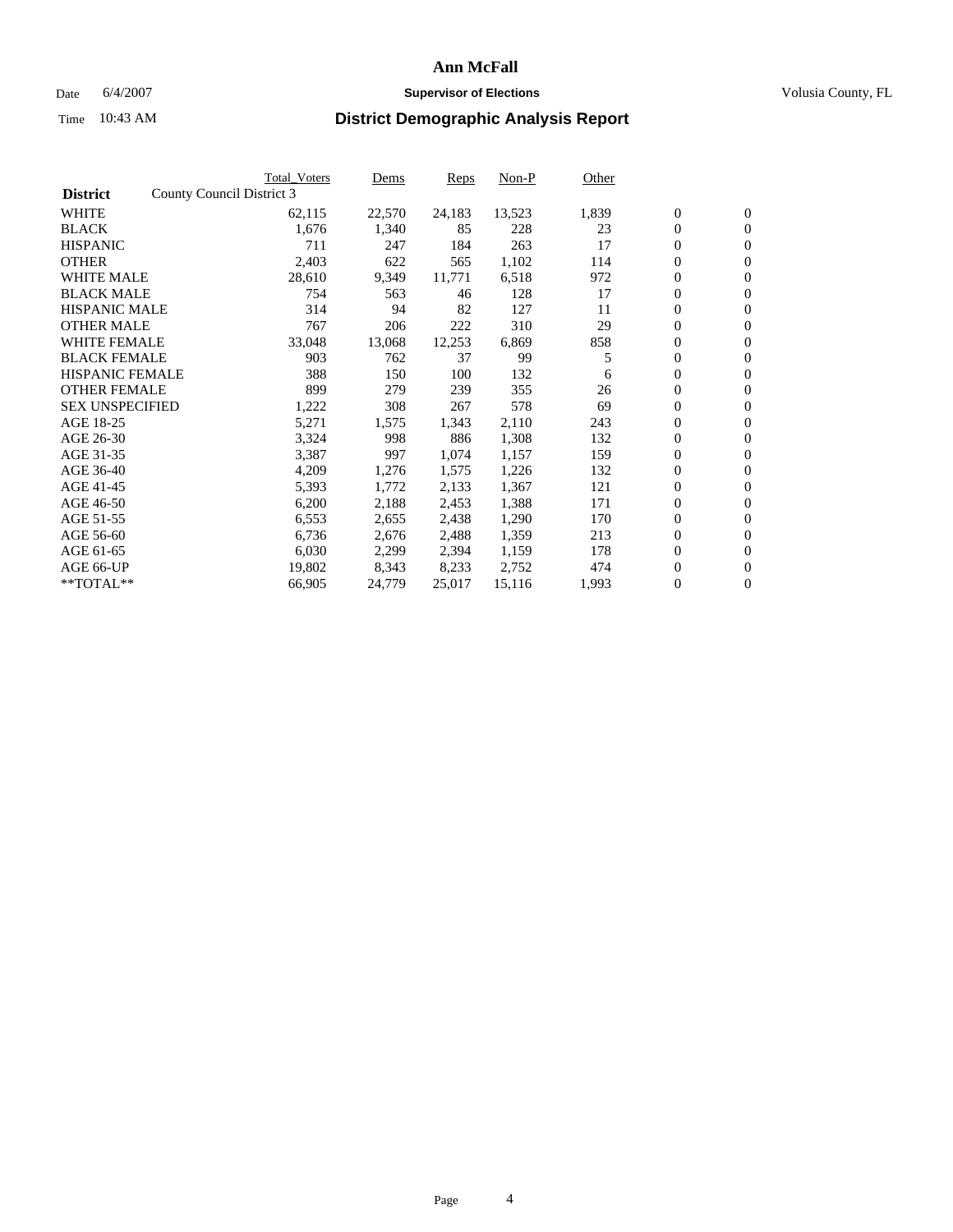#### Date 6/4/2007 **Supervisor of Elections Supervisor of Elections** Volusia County, FL

|                        | <b>Total_Voters</b>       | Dems   | <b>Reps</b> | Non-P  | Other |                  |                |  |
|------------------------|---------------------------|--------|-------------|--------|-------|------------------|----------------|--|
| <b>District</b>        | County Council District 4 |        |             |        |       |                  |                |  |
| <b>WHITE</b>           | 52,124                    | 19,145 | 21,051      | 10,190 | 1,738 | $\boldsymbol{0}$ | $\mathbf{0}$   |  |
| <b>BLACK</b>           | 4,324                     | 3,434  | 193         | 624    | 73    | $\overline{0}$   | $\overline{0}$ |  |
| <b>HISPANIC</b>        | 882                       | 348    | 247         | 265    | 22    | $\boldsymbol{0}$ | $\overline{0}$ |  |
| <b>OTHER</b>           | 3,263                     | 962    | 842         | 1,321  | 138   | 0                | $\mathbf{0}$   |  |
| <b>WHITE MALE</b>      | 23,808                    | 7,788  | 10,150      | 4,938  | 932   | 0                | $\mathbf{0}$   |  |
| <b>BLACK MALE</b>      | 1,708                     | 1,266  | 103         | 290    | 49    | $\boldsymbol{0}$ | $\mathbf{0}$   |  |
| <b>HISPANIC MALE</b>   | 394                       | 135    | 123         | 122    | 14    | 0                | $\mathbf{0}$   |  |
| <b>OTHER MALE</b>      | 1,072                     | 293    | 335         | 401    | 43    | $\boldsymbol{0}$ | $\mathbf{0}$   |  |
| <b>WHITE FEMALE</b>    | 27,987                    | 11,252 | 10,774      | 5,168  | 793   | $\overline{0}$   | $\overline{0}$ |  |
| <b>BLACK FEMALE</b>    | 2,585                     | 2,143  | 90          | 328    | 24    | $\boldsymbol{0}$ | $\mathbf{0}$   |  |
| <b>HISPANIC FEMALE</b> | 474                       | 204    | 119         | 143    | 8     | $\boldsymbol{0}$ | $\mathbf{0}$   |  |
| <b>OTHER FEMALE</b>    | 1,198                     | 426    | 331         | 413    | 28    | 0                | $\overline{0}$ |  |
| <b>SEX UNSPECIFIED</b> | 1,367                     | 382    | 308         | 597    | 80    | 0                | $\mathbf{0}$   |  |
| AGE 18-25              | 5,747                     | 1,908  | 1,557       | 2,037  | 245   | $\boldsymbol{0}$ | $\mathbf{0}$   |  |
| AGE 26-30              | 3,203                     | 1,102  | 880         | 1,081  | 140   | $\overline{0}$   | $\mathbf{0}$   |  |
| AGE 31-35              | 3,071                     | 1,078  | 991         | 878    | 124   | $\boldsymbol{0}$ | $\overline{0}$ |  |
| AGE 36-40              | 3,782                     | 1,305  | 1,425       | 922    | 130   | $\boldsymbol{0}$ | $\mathbf{0}$   |  |
| AGE 41-45              | 4,653                     | 1,644  | 1,802       | 1,044  | 163   | 0                | $\mathbf{0}$   |  |
| AGE 46-50              | 5,441                     | 2,101  | 2,108       | 1,081  | 151   | 0                | $\mathbf{0}$   |  |
| AGE 51-55              | 5,556                     | 2,359  | 2,003       | 1,013  | 181   | $\boldsymbol{0}$ | $\mathbf{0}$   |  |
| AGE 56-60              | 5,907                     | 2,481  | 2,124       | 1,115  | 187   | $\overline{0}$   | $\mathbf{0}$   |  |
| AGE 61-65              | 5,261                     | 2,095  | 2,066       | 933    | 167   | $\overline{0}$   | $\mathbf{0}$   |  |
| AGE 66-UP              | 17,972                    | 7,816  | 7,377       | 2,296  | 483   | $\boldsymbol{0}$ | $\mathbf{0}$   |  |
| **TOTAL**              | 60,593                    | 23,889 | 22,333      | 12,400 | 1,971 | 0                | $\overline{0}$ |  |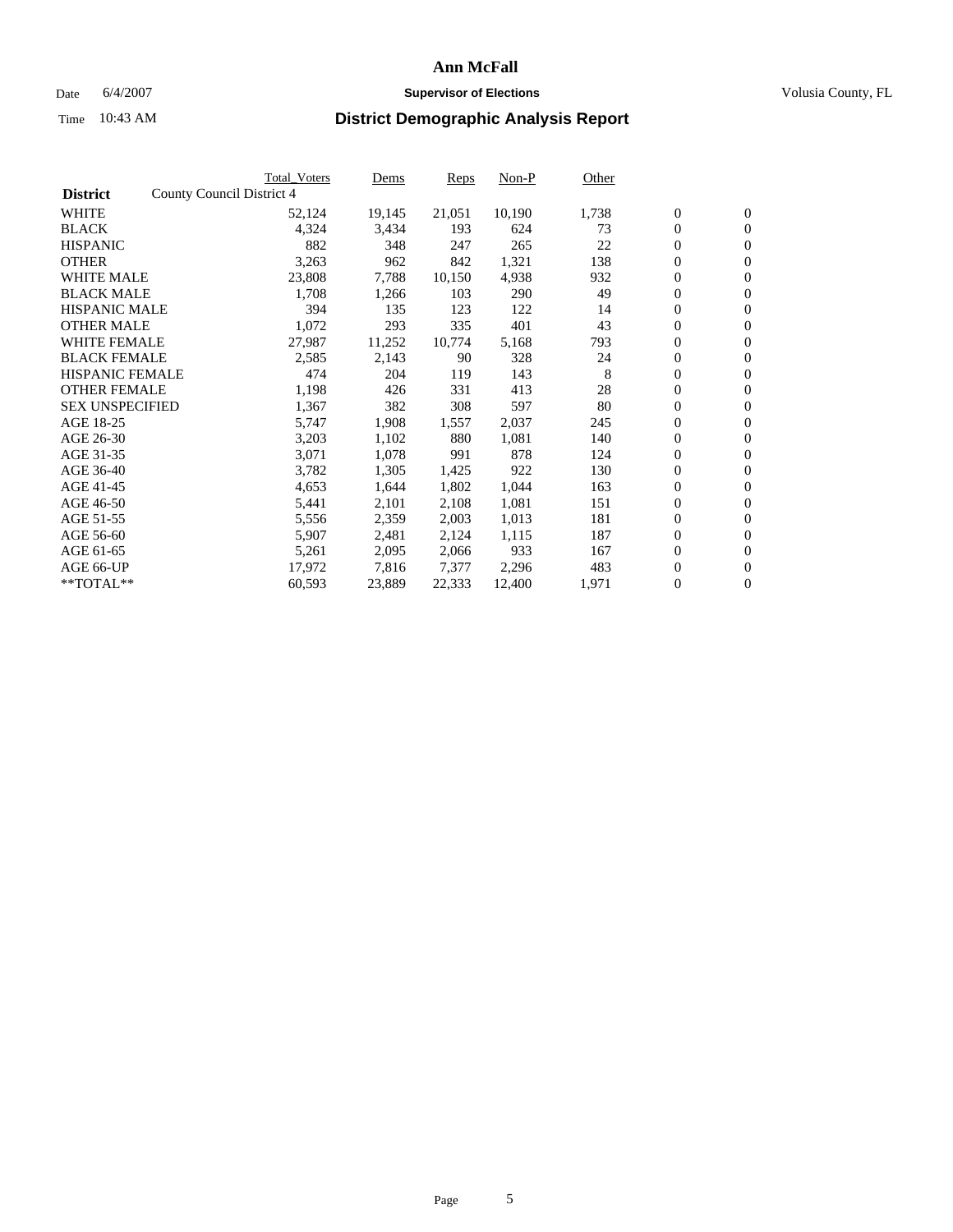#### Date 6/4/2007 **Supervisor of Elections Supervisor of Elections** Volusia County, FL

|                        | <b>Total Voters</b>       | Dems   | <b>Reps</b> | Non-P  | Other |                  |                  |  |
|------------------------|---------------------------|--------|-------------|--------|-------|------------------|------------------|--|
| <b>District</b>        | County Council District 5 |        |             |        |       |                  |                  |  |
| <b>WHITE</b>           | 46,021                    | 15,155 | 19,267      | 9,553  | 2,046 | $\overline{0}$   | $\mathbf{0}$     |  |
| <b>BLACK</b>           | 4,045                     | 2,979  | 271         | 692    | 103   | $\overline{0}$   | $\mathbf{0}$     |  |
| <b>HISPANIC</b>        | 10,004                    | 4,620  | 2,051       | 3,110  | 223   | $\boldsymbol{0}$ | $\mathbf{0}$     |  |
| <b>OTHER</b>           | 3,365                     | 908    | 757         | 1,556  | 144   | $\boldsymbol{0}$ | $\mathbf{0}$     |  |
| <b>WHITE MALE</b>      | 21,429                    | 6,336  | 9,447       | 4,542  | 1,104 | 0                | $\mathbf{0}$     |  |
| <b>BLACK MALE</b>      | 1,798                     | 1,237  | 150         | 362    | 49    | $\boldsymbol{0}$ | $\mathbf{0}$     |  |
| <b>HISPANIC MALE</b>   | 4,716                     | 2,097  | 1,042       | 1,452  | 125   | $\overline{0}$   | $\mathbf{0}$     |  |
| <b>OTHER MALE</b>      | 1,105                     | 325    | 293         | 452    | 35    | $\overline{0}$   | $\mathbf{0}$     |  |
| <b>WHITE FEMALE</b>    | 24,290                    | 8,726  | 9,691       | 4,940  | 933   | $\mathbf{0}$     | $\mathbf{0}$     |  |
| <b>BLACK FEMALE</b>    | 2,203                     | 1,705  | 121         | 323    | 54    | $\boldsymbol{0}$ | $\mathbf{0}$     |  |
| <b>HISPANIC FEMALE</b> | 5,193                     | 2,476  | 999         | 1,621  | 97    | $\boldsymbol{0}$ | $\mathbf{0}$     |  |
| <b>OTHER FEMALE</b>    | 1,293                     | 417    | 299         | 539    | 38    | 0                | $\mathbf{0}$     |  |
| <b>SEX UNSPECIFIED</b> | 1,408                     | 343    | 304         | 680    | 81    | $\boldsymbol{0}$ | $\mathbf{0}$     |  |
| AGE 18-25              | 6,545                     | 1,915  | 1,595       | 2,672  | 363   | $\boldsymbol{0}$ | $\mathbf{0}$     |  |
| AGE 26-30              | 4,621                     | 1,436  | 1,297       | 1,678  | 210   | $\overline{0}$   | $\mathbf{0}$     |  |
| AGE 31-35              | 4,890                     | 1,573  | 1,597       | 1,476  | 244   | $\overline{0}$   | $\mathbf{0}$     |  |
| AGE 36-40              | 5,571                     | 1,740  | 2,076       | 1,513  | 242   | $\boldsymbol{0}$ | $\mathbf{0}$     |  |
| AGE 41-45              | 6,513                     | 2,220  | 2,470       | 1,569  | 254   | $\boldsymbol{0}$ | $\mathbf{0}$     |  |
| AGE 46-50              | 6,749                     | 2,430  | 2,678       | 1,390  | 251   | $\boldsymbol{0}$ | $\mathbf{0}$     |  |
| AGE 51-55              | 5,958                     | 2,368  | 2,168       | 1,197  | 225   | $\boldsymbol{0}$ | $\mathbf{0}$     |  |
| AGE 56-60              | 5,640                     | 2,267  | 2,089       | 1,074  | 210   | $\overline{0}$   | $\mathbf{0}$     |  |
| AGE 61-65              | 4,322                     | 1,808  | 1,649       | 719    | 146   | $\mathbf{0}$     | $\boldsymbol{0}$ |  |
| AGE 66-UP              | 12,626                    | 5,905  | 4,727       | 1,623  | 371   | $\boldsymbol{0}$ | $\mathbf{0}$     |  |
| **TOTAL**              | 63,435                    | 23,662 | 22,346      | 14,911 | 2,516 | 0                | $\overline{0}$   |  |
|                        |                           |        |             |        |       |                  |                  |  |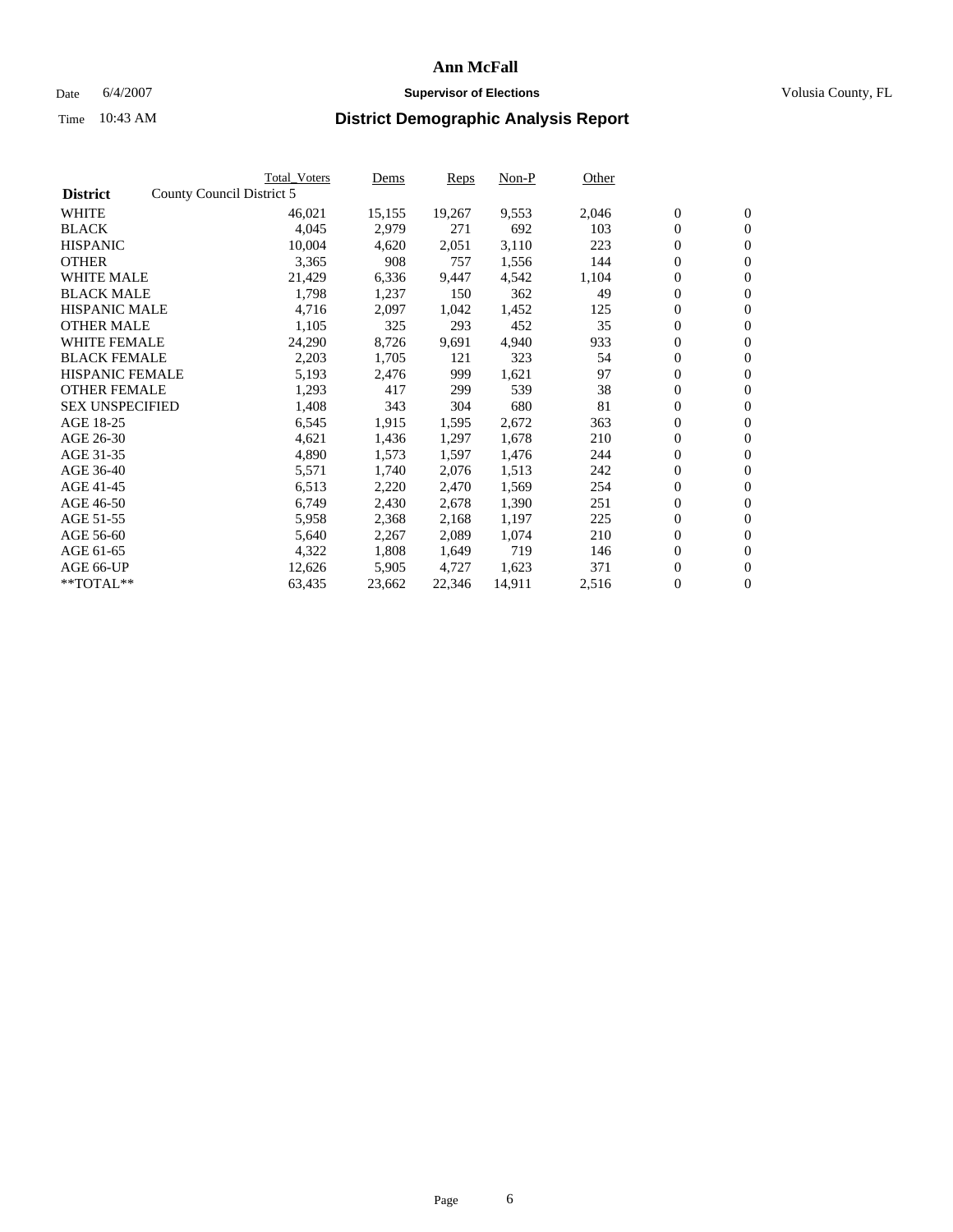### Date 6/4/2007 **Supervisor of Elections Supervisor of Elections** Volusia County, FL

|                        |                                     | <b>Total_Voters</b> | Dems | <b>Reps</b> | Non-P          | Other    |                |              |  |
|------------------------|-------------------------------------|---------------------|------|-------------|----------------|----------|----------------|--------------|--|
| <b>District</b>        | <b>Indigo Community Development</b> |                     |      |             |                |          |                |              |  |
| <b>WHITE</b>           |                                     | 436                 | 110  | 210         | 95             | 21       | $\overline{0}$ | $\mathbf{0}$ |  |
| <b>BLACK</b>           |                                     | 40                  | 26   | 4           | 10             | $\Omega$ | 0              | $\Omega$     |  |
| <b>HISPANIC</b>        |                                     | 20                  | 11   | 4           | 5              | 0        | 0              | 0            |  |
| <b>OTHER</b>           |                                     | 48                  | 13   | 22          | 11             | 2        |                |              |  |
| <b>WHITE MALE</b>      |                                     | 202                 | 38   | 105         | 46             | 13       | 0              |              |  |
| <b>BLACK MALE</b>      |                                     | 19                  | 11   | 3           | 5              | 0        | 0              |              |  |
| HISPANIC MALE          |                                     | 4                   | 2    | 0           | 2              |          | $\theta$       |              |  |
| <b>OTHER MALE</b>      |                                     | 19                  | 4    | 9           | 6              | 0        | 0              |              |  |
| WHITE FEMALE           |                                     | 231                 | 72   | 103         | 49             |          |                |              |  |
| <b>BLACK FEMALE</b>    |                                     | 21                  | 15   |             | 5              | 0        | 0              | 0            |  |
| <b>HISPANIC FEMALE</b> |                                     | 16                  | 9    |             |                |          |                | $\mathbf{0}$ |  |
| <b>OTHER FEMALE</b>    |                                     | 21                  | 6    | 9           | 5              |          | 0              |              |  |
| <b>SEX UNSPECIFIED</b> |                                     | 11                  | 3    | 6           | $\overline{0}$ |          |                |              |  |
| AGE 18-25              |                                     | 32                  | 3    | 16          | 11             | 2        | 0              |              |  |
| AGE 26-30              |                                     | 39                  | 12   | 9           | 16             | 2        | 0              |              |  |
| AGE 31-35              |                                     | 58                  | 13   | 26          | 16             | 3        | 0              |              |  |
| AGE 36-40              |                                     | 55                  | 18   | 22          | 12             | 3        | 0              | $\theta$     |  |
| AGE 41-45              |                                     | 34                  | 13   | 12          | 8              |          |                |              |  |
| AGE 46-50              |                                     | 43                  | 12   | 26          |                |          | 0              | 0            |  |
| AGE 51-55              |                                     | 43                  | 19   | 20          | 2              |          |                |              |  |
| AGE 56-60              |                                     | 75                  | 22   | 29          | 21             | 3        | 0              |              |  |
| AGE 61-65              |                                     | 60                  | 16   | 29          | 12             |          | 0              |              |  |
| AGE 66-UP              |                                     | 105                 | 32   | 51          | 19             |          |                |              |  |
| **TOTAL**              |                                     | 544                 | 160  | 240         | 121            | 23       | 0              | 0            |  |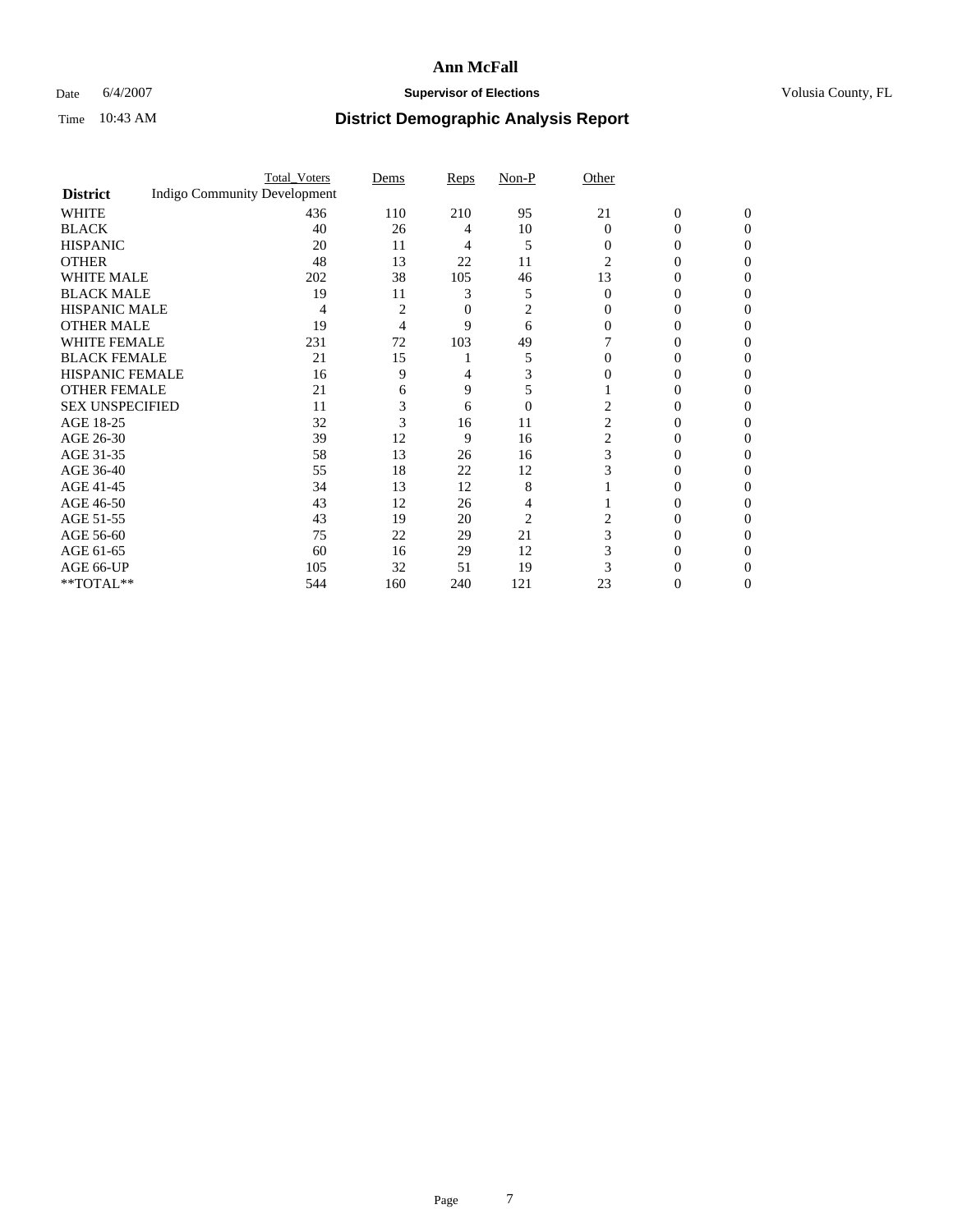### Date 6/4/2007 **Supervisor of Elections Supervisor of Elections** Volusia County, FL

|                        |                          | <b>Total_Voters</b> | Dems  | <b>Reps</b> | Non-P | Other |                  |                  |  |
|------------------------|--------------------------|---------------------|-------|-------------|-------|-------|------------------|------------------|--|
| <b>District</b>        | Congressional District 3 |                     |       |             |       |       |                  |                  |  |
| <b>WHITE</b>           |                          | 4,937               | 1,782 | 2,126       | 839   | 190   | $\boldsymbol{0}$ | $\mathbf{0}$     |  |
| <b>BLACK</b>           |                          | 2,111               | 1,769 | 73          | 239   | 30    | $\overline{0}$   | $\mathbf{0}$     |  |
| <b>HISPANIC</b>        |                          | 303                 | 98    | 60          | 129   | 16    | $\overline{0}$   | $\mathbf{0}$     |  |
| <b>OTHER</b>           |                          | 392                 | 131   | 93          | 151   | 17    | 0                | $\mathbf{0}$     |  |
| <b>WHITE MALE</b>      |                          | 2,328               | 760   | 1,054       | 407   | 107   | $\overline{0}$   | $\mathbf{0}$     |  |
| <b>BLACK MALE</b>      |                          | 785                 | 647   | 27          | 95    | 16    | 0                | $\mathbf{0}$     |  |
| <b>HISPANIC MALE</b>   |                          | 140                 | 46    | 27          | 61    | 6     | 0                | $\mathbf{0}$     |  |
| <b>OTHER MALE</b>      |                          | 127                 | 44    | 42          | 35    | 6     | $\boldsymbol{0}$ | $\mathbf{0}$     |  |
| <b>WHITE FEMALE</b>    |                          | 2,571               | 1,013 | 1,054       | 421   | 83    | $\overline{0}$   | $\mathbf{0}$     |  |
| <b>BLACK FEMALE</b>    |                          | 1,303               | 1,106 | 44          | 139   | 14    | $\overline{0}$   | $\mathbf{0}$     |  |
| <b>HISPANIC FEMALE</b> |                          | 159                 | 52    | 33          | 65    | 9     | 0                | $\mathbf{0}$     |  |
| <b>OTHER FEMALE</b>    |                          | 137                 | 54    | 31          | 47    | 5     | $\overline{0}$   | $\mathbf{0}$     |  |
| <b>SEX UNSPECIFIED</b> |                          | 193                 | 58    | 40          | 88    | 7     | $\boldsymbol{0}$ | $\mathbf{0}$     |  |
| AGE 18-25              |                          | 780                 | 314   | 147         | 283   | 36    | 0                | $\mathbf{0}$     |  |
| AGE 26-30              |                          | 491                 | 213   | 103         | 152   | 23    | $\boldsymbol{0}$ | $\mathbf{0}$     |  |
| AGE 31-35              |                          | 548                 | 256   | 142         | 127   | 23    | 0                | $\mathbf{0}$     |  |
| AGE 36-40              |                          | 573                 | 251   | 169         | 138   | 15    | $\boldsymbol{0}$ | $\mathbf{0}$     |  |
| AGE 41-45              |                          | 643                 | 312   | 199         | 116   | 16    | $\mathbf{0}$     | $\mathbf{0}$     |  |
| AGE 46-50              |                          | 754                 | 370   | 246         | 118   | 20    | $\overline{0}$   | $\mathbf{0}$     |  |
| AGE 51-55              |                          | 703                 | 373   | 203         | 102   | 25    | 0                | $\mathbf{0}$     |  |
| AGE 56-60              |                          | 743                 | 360   | 274         | 85    | 24    | $\boldsymbol{0}$ | $\mathbf{0}$     |  |
| AGE 61-65              |                          | 670                 | 367   | 201         | 78    | 24    | 0                | $\mathbf{0}$     |  |
| AGE 66-UP              |                          | 1,838               | 964   | 668         | 159   | 47    | 0                | $\bf{0}$         |  |
| $*$ TOTAL $**$         |                          | 7,743               | 3,780 | 2,352       | 1,358 | 253   | 0                | $\boldsymbol{0}$ |  |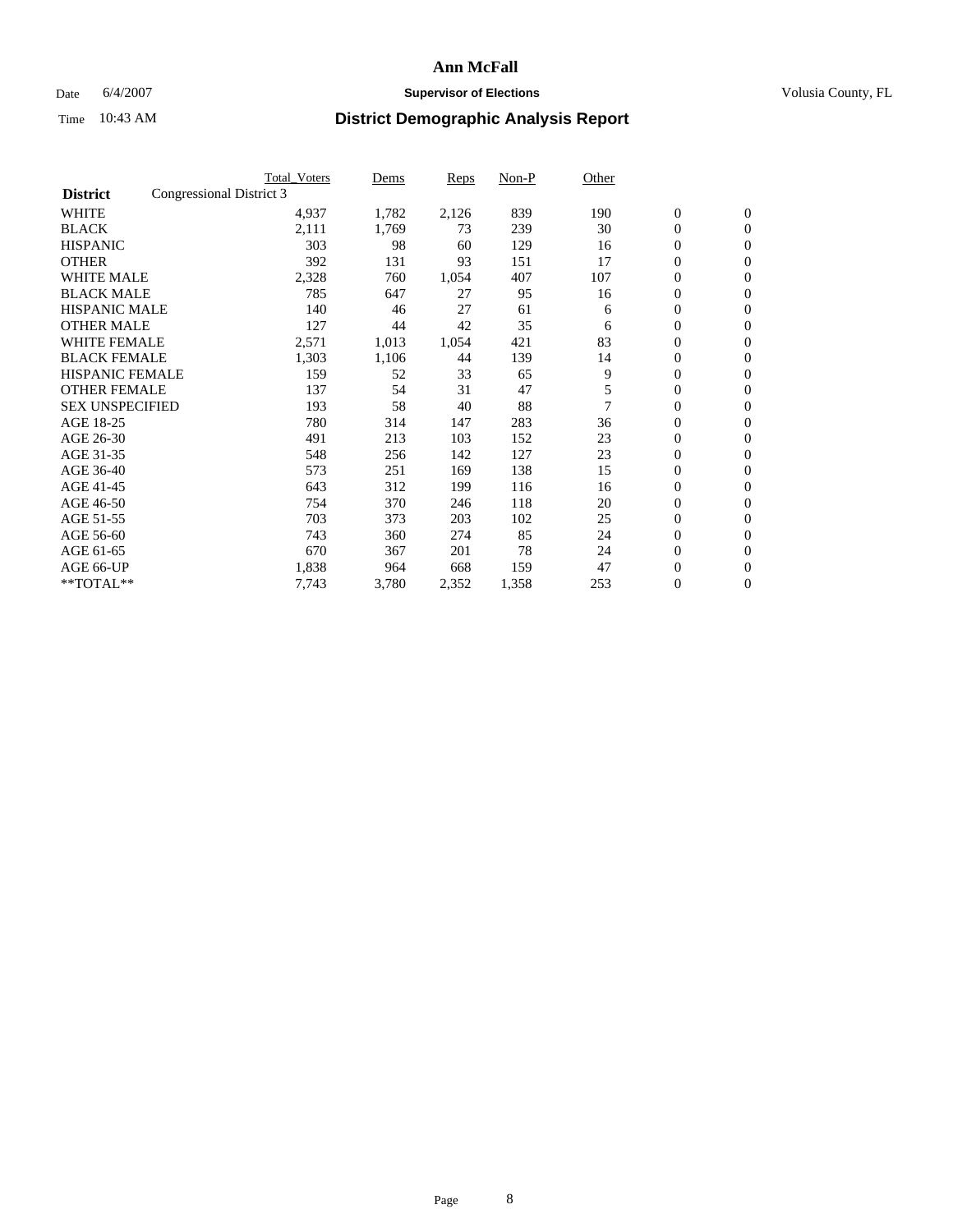### Date 6/4/2007 **Supervisor of Elections Supervisor of Elections** Volusia County, FL

|                        |                          | Total_Voters | Dems   | Reps   | Non-P  | Other |                  |                  |  |
|------------------------|--------------------------|--------------|--------|--------|--------|-------|------------------|------------------|--|
| <b>District</b>        | Congressional District 7 |              |        |        |        |       |                  |                  |  |
| <b>WHITE</b>           |                          | 136,046      | 49,830 | 54,283 | 26,621 | 5,312 | $\boldsymbol{0}$ | $\mathbf{0}$     |  |
| <b>BLACK</b>           |                          | 16,562       | 13,074 | 721    | 2,499  | 268   | $\overline{0}$   | $\mathbf{0}$     |  |
| <b>HISPANIC</b>        |                          | 9,821        | 4,378  | 2,097  | 3,110  | 236   | $\overline{0}$   | $\mathbf{0}$     |  |
| <b>OTHER</b>           |                          | 9,159        | 2,807  | 2,057  | 3,961  | 334   | $\overline{0}$   | $\mathbf{0}$     |  |
| <b>WHITE MALE</b>      |                          | 62,485       | 20,451 | 26,370 | 12,795 | 2,869 | $\overline{0}$   | $\mathbf{0}$     |  |
| <b>BLACK MALE</b>      |                          | 6,670        | 4,959  | 385    | 1,168  | 158   | $\boldsymbol{0}$ | $\mathbf{0}$     |  |
| <b>HISPANIC MALE</b>   |                          | 4,628        | 1,976  | 1,063  | 1,463  | 126   | 0                | $\mathbf{0}$     |  |
| <b>OTHER MALE</b>      |                          | 2,915        | 898    | 804    | 1,117  | 96    | $\boldsymbol{0}$ | $\mathbf{0}$     |  |
| <b>WHITE FEMALE</b>    |                          | 72,727       | 29,100 | 27,607 | 13,607 | 2,413 | 0                | $\mathbf{0}$     |  |
| <b>BLACK FEMALE</b>    |                          | 9,731        | 7,990  | 333    | 1,300  | 108   | $\overline{0}$   | $\mathbf{0}$     |  |
| <b>HISPANIC FEMALE</b> |                          | 5,101        | 2,353  | 1,021  | 1,618  | 109   | $\overline{0}$   | $\mathbf{0}$     |  |
| <b>OTHER FEMALE</b>    |                          | 3,389        | 1,243  | 804    | 1,265  | 77    | $\mathbf{0}$     | $\mathbf{0}$     |  |
| <b>SEX UNSPECIFIED</b> |                          | 3,942        | 1,119  | 771    | 1,858  | 194   | $\boldsymbol{0}$ | $\boldsymbol{0}$ |  |
| AGE 18-25              |                          | 17,926       | 6,389  | 4,102  | 6,636  | 799   | $\overline{0}$   | $\mathbf{0}$     |  |
| AGE 26-30              |                          | 10,597       | 3,645  | 2,832  | 3,610  | 510   | $\boldsymbol{0}$ | $\mathbf{0}$     |  |
| AGE 31-35              |                          | 10,432       | 3,619  | 3,306  | 3,035  | 472   | 0                | $\mathbf{0}$     |  |
| AGE 36-40              |                          | 12,283       | 4,218  | 4,427  | 3,145  | 493   | $\boldsymbol{0}$ | $\mathbf{0}$     |  |
| AGE 41-45              |                          | 14,817       | 5,316  | 5,555  | 3,379  | 567   | $\overline{0}$   | $\mathbf{0}$     |  |
| AGE 46-50              |                          | 16,341       | 6,481  | 6,081  | 3,228  | 551   | $\overline{0}$   | $\mathbf{0}$     |  |
| AGE 51-55              |                          | 15,905       | 6,869  | 5,579  | 2,892  | 565   | $\mathbf{0}$     | $\mathbf{0}$     |  |
| AGE 56-60              |                          | 15,994       | 6,941  | 5,651  | 2,837  | 565   | $\boldsymbol{0}$ | $\mathbf{0}$     |  |
| AGE 61-65              |                          | 13,251       | 5,673  | 4,957  | 2,182  | 439   | 0                | $\mathbf{0}$     |  |
| AGE 66-UP              |                          | 44,042       | 20,938 | 16,668 | 5,247  | 1,189 | 0                | $\mathbf{0}$     |  |
| $*$ TOTAL $**$         |                          | 171,588      | 70,089 | 59,158 | 36,191 | 6,150 | 0                | $\boldsymbol{0}$ |  |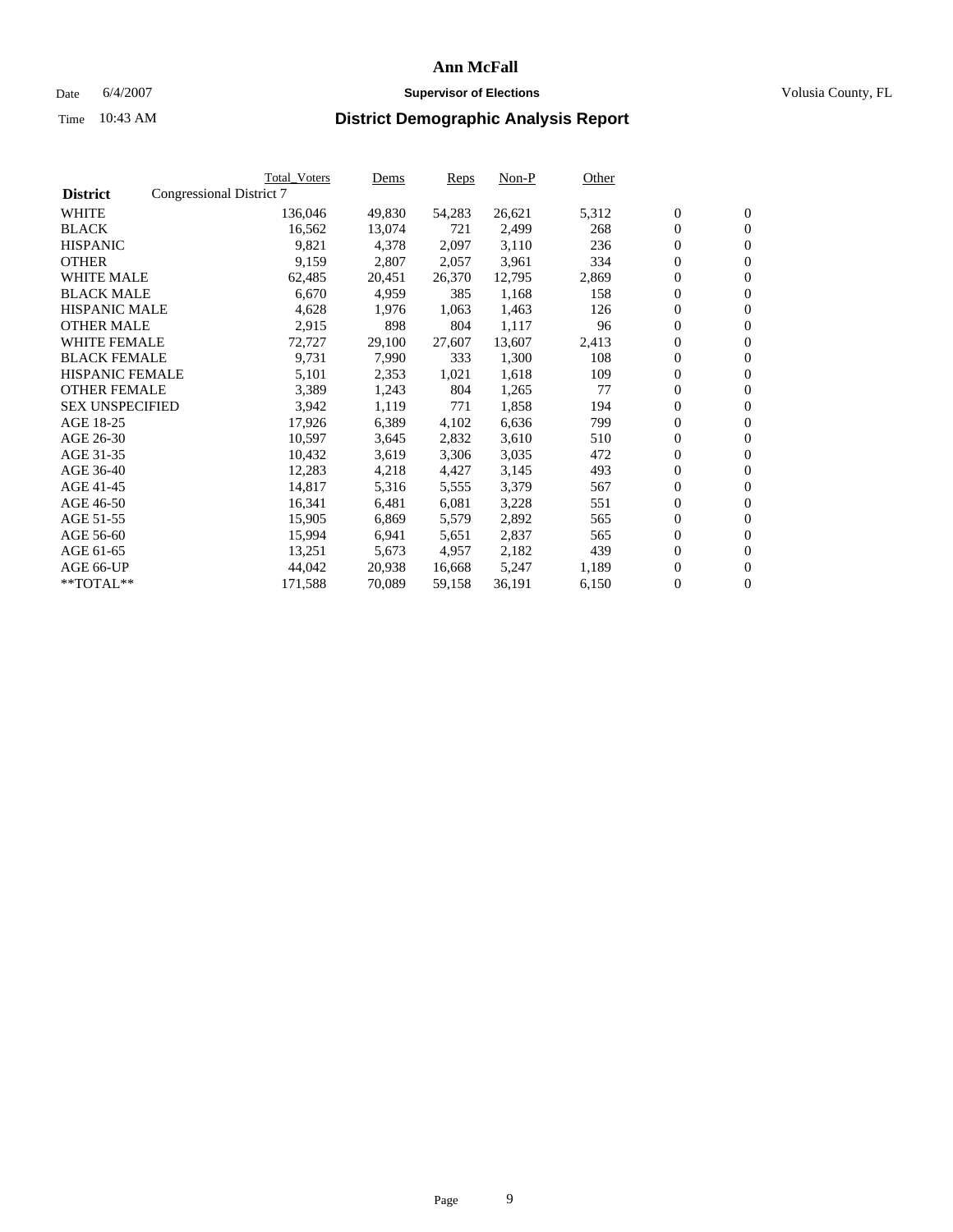#### Date 6/4/2007 **Supervisor of Elections Supervisor of Elections** Volusia County, FL

|                        |                           | <b>Total_Voters</b> | Dems   | <b>Reps</b> | Non-P  | Other |                  |                |
|------------------------|---------------------------|---------------------|--------|-------------|--------|-------|------------------|----------------|
| <b>District</b>        | Congressional District 24 |                     |        |             |        |       |                  |                |
| <b>WHITE</b>           |                           | 106,347             | 37,969 | 42,028      | 22,874 | 3,476 | $\boldsymbol{0}$ | $\mathbf{0}$   |
| <b>BLACK</b>           |                           | 3,975               | 3,042  | 227         | 633    | 73    | $\overline{0}$   | $\mathbf{0}$   |
| <b>HISPANIC</b>        |                           | 4,398               | 1,867  | 968         | 1,452  | 111   | $\boldsymbol{0}$ | $\mathbf{0}$   |
| <b>OTHER</b>           |                           | 5,038               | 1,340  | 1,222       | 2,250  | 226   | $\boldsymbol{0}$ | $\mathbf{0}$   |
| <b>WHITE MALE</b>      |                           | 49,124              | 15,744 | 20,489      | 11,015 | 1,876 | 0                | $\mathbf{0}$   |
| <b>BLACK MALE</b>      |                           | 1,767               | 1,260  | 124         | 348    | 35    | $\boldsymbol{0}$ | $\mathbf{0}$   |
| <b>HISPANIC MALE</b>   |                           | 2,015               | 829    | 464         | 653    | 69    | $\overline{0}$   | $\mathbf{0}$   |
| <b>OTHER MALE</b>      |                           | 1,693               | 455    | 482         | 693    | 63    | $\overline{0}$   | $\mathbf{0}$   |
| <b>WHITE FEMALE</b>    |                           | 56,444              | 21,978 | 21,255      | 11,637 | 1,574 | $\mathbf{0}$     | $\mathbf{0}$   |
| <b>BLACK FEMALE</b>    |                           | 2,161               | 1,746  | 100         | 278    | 37    | $\overline{0}$   | $\mathbf{0}$   |
| <b>HISPANIC FEMALE</b> |                           | 2,335               | 1,020  | 494         | 780    | 41    | $\boldsymbol{0}$ | $\mathbf{0}$   |
| <b>OTHER FEMALE</b>    |                           | 1,892               | 601    | 477         | 762    | 52    | 0                | $\mathbf{0}$   |
| <b>SEX UNSPECIFIED</b> |                           | 2,327               | 585    | 560         | 1,043  | 139   | $\boldsymbol{0}$ | $\mathbf{0}$   |
| AGE 18-25              |                           | 10,179              | 3,038  | 2,670       | 4,000  | 471   | $\boldsymbol{0}$ | $\mathbf{0}$   |
| AGE 26-30              |                           | 6,637               | 1,996  | 1,844       | 2,524  | 273   | $\overline{0}$   | $\mathbf{0}$   |
| AGE 31-35              |                           | 6,712               | 2,040  | 2,240       | 2,125  | 307   | $\overline{0}$   | $\mathbf{0}$   |
| AGE 36-40              |                           | 7,938               | 2,487  | 2,924       | 2,252  | 275   | $\boldsymbol{0}$ | $\mathbf{0}$   |
| AGE 41-45              |                           | 9,958               | 3,329  | 3,890       | 2,444  | 295   | $\boldsymbol{0}$ | $\mathbf{0}$   |
| AGE 46-50              |                           | 11,102              | 3,886  | 4,444       | 2,450  | 322   | 0                | $\mathbf{0}$   |
| AGE 51-55              |                           | 11,140              | 4,467  | 4,156       | 2,204  | 313   | $\boldsymbol{0}$ | $\mathbf{0}$   |
| AGE 56-60              |                           | 11,710              | 4,625  | 4,249       | 2,439  | 397   | $\overline{0}$   | $\mathbf{0}$   |
| AGE 61-65              |                           | 10,361              | 3,955  | 4,078       | 1,982  | 346   | $\mathbf{0}$     | $\mathbf{0}$   |
| AGE 66-UP              |                           | 34,021              | 14,395 | 13,950      | 4,789  | 887   | $\boldsymbol{0}$ | $\mathbf{0}$   |
| **TOTAL**              |                           | 119,758             | 44,218 | 44,445      | 27,209 | 3,886 | 0                | $\overline{0}$ |
|                        |                           |                     |        |             |        |       |                  |                |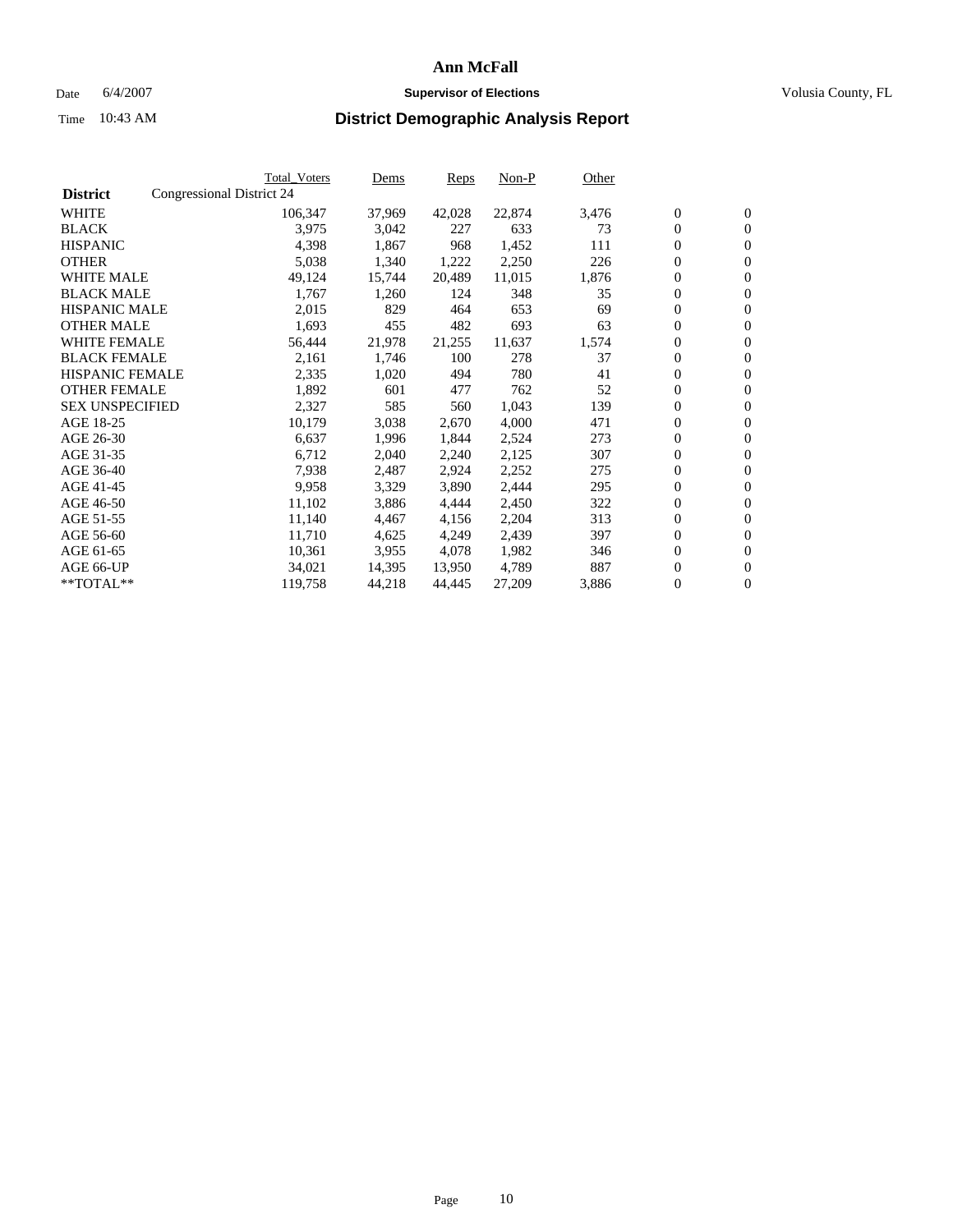#### Date 6/4/2007 **Supervisor of Elections Supervisor of Elections** Volusia County, FL

|                        |               | Total Voters | Dems   | <b>Reps</b> | Non-P | Other |                  |                  |  |
|------------------------|---------------|--------------|--------|-------------|-------|-------|------------------|------------------|--|
| <b>District</b>        | Daytona Beach |              |        |             |       |       |                  |                  |  |
| <b>WHITE</b>           |               | 20,868       | 8,104  | 7,358       | 4,589 | 817   | $\boldsymbol{0}$ | $\mathbf{0}$     |  |
| <b>BLACK</b>           |               | 10,855       | 8,780  | 351         | 1,581 | 143   | $\boldsymbol{0}$ | $\mathbf{0}$     |  |
| <b>HISPANIC</b>        |               | 692          | 266    | 146         | 262   | 18    | $\boldsymbol{0}$ | $\mathbf{0}$     |  |
| <b>OTHER</b>           |               | 2,583        | 922    | 425         | 1,163 | 73    | $\boldsymbol{0}$ | $\mathbf{0}$     |  |
| <b>WHITE MALE</b>      |               | 10,070       | 3,462  | 3,801       | 2,317 | 490   | 0                | $\mathbf{0}$     |  |
| <b>BLACK MALE</b>      |               | 4,268        | 3,288  | 183         | 711   | 86    | $\boldsymbol{0}$ | $\mathbf{0}$     |  |
| <b>HISPANIC MALE</b>   |               | 341          | 129    | 69          | 133   | 10    | $\overline{0}$   | $\mathbf{0}$     |  |
| <b>OTHER MALE</b>      |               | 736          | 272    | 147         | 296   | 21    | $\overline{0}$   | $\mathbf{0}$     |  |
| <b>WHITE FEMALE</b>    |               | 10,657       | 4,591  | 3,514       | 2,233 | 319   | $\mathbf{0}$     | $\mathbf{0}$     |  |
| <b>BLACK FEMALE</b>    |               | 6,471        | 5,405  | 166         | 845   | 55    | $\boldsymbol{0}$ | $\mathbf{0}$     |  |
| <b>HISPANIC FEMALE</b> |               | 345          | 133    | 76          | 128   | 8     | $\boldsymbol{0}$ | $\mathbf{0}$     |  |
| <b>OTHER FEMALE</b>    |               | 847          | 366    | 140         | 325   | 16    | 0                | $\mathbf{0}$     |  |
| <b>SEX UNSPECIFIED</b> |               | 1,263        | 426    | 184         | 607   | 46    | $\boldsymbol{0}$ | $\mathbf{0}$     |  |
| AGE 18-25              |               | 5,876        | 2,783  | 869         | 2,044 | 180   | $\boldsymbol{0}$ | $\mathbf{0}$     |  |
| AGE 26-30              |               | 2,591        | 1,170  | 436         | 898   | 87    | $\mathbf{0}$     | $\mathbf{0}$     |  |
| AGE 31-35              |               | 2,151        | 1,019  | 456         | 601   | 75    | $\boldsymbol{0}$ | $\mathbf{0}$     |  |
| AGE 36-40              |               | 2,171        | 1,053  | 485         | 562   | 71    | $\boldsymbol{0}$ | $\mathbf{0}$     |  |
| AGE 41-45              |               | 2,496        | 1,284  | 576         | 547   | 89    | $\boldsymbol{0}$ | $\mathbf{0}$     |  |
| AGE 46-50              |               | 2,941        | 1,530  | 746         | 580   | 85    | $\boldsymbol{0}$ | $\mathbf{0}$     |  |
| AGE 51-55              |               | 2,848        | 1,571  | 686         | 508   | 83    | $\boldsymbol{0}$ | $\mathbf{0}$     |  |
| AGE 56-60              |               | 2,942        | 1,573  | 732         | 545   | 92    | $\overline{0}$   | $\mathbf{0}$     |  |
| AGE 61-65              |               | 2,379        | 1,226  | 665         | 411   | 77    | $\mathbf{0}$     | $\boldsymbol{0}$ |  |
| AGE 66-UP              |               | 8,603        | 4,863  | 2,629       | 899   | 212   | $\boldsymbol{0}$ | $\mathbf{0}$     |  |
| **TOTAL**              |               | 34,998       | 18,072 | 8,280       | 7,595 | 1,051 | $\boldsymbol{0}$ | $\overline{0}$   |  |
|                        |               |              |        |             |       |       |                  |                  |  |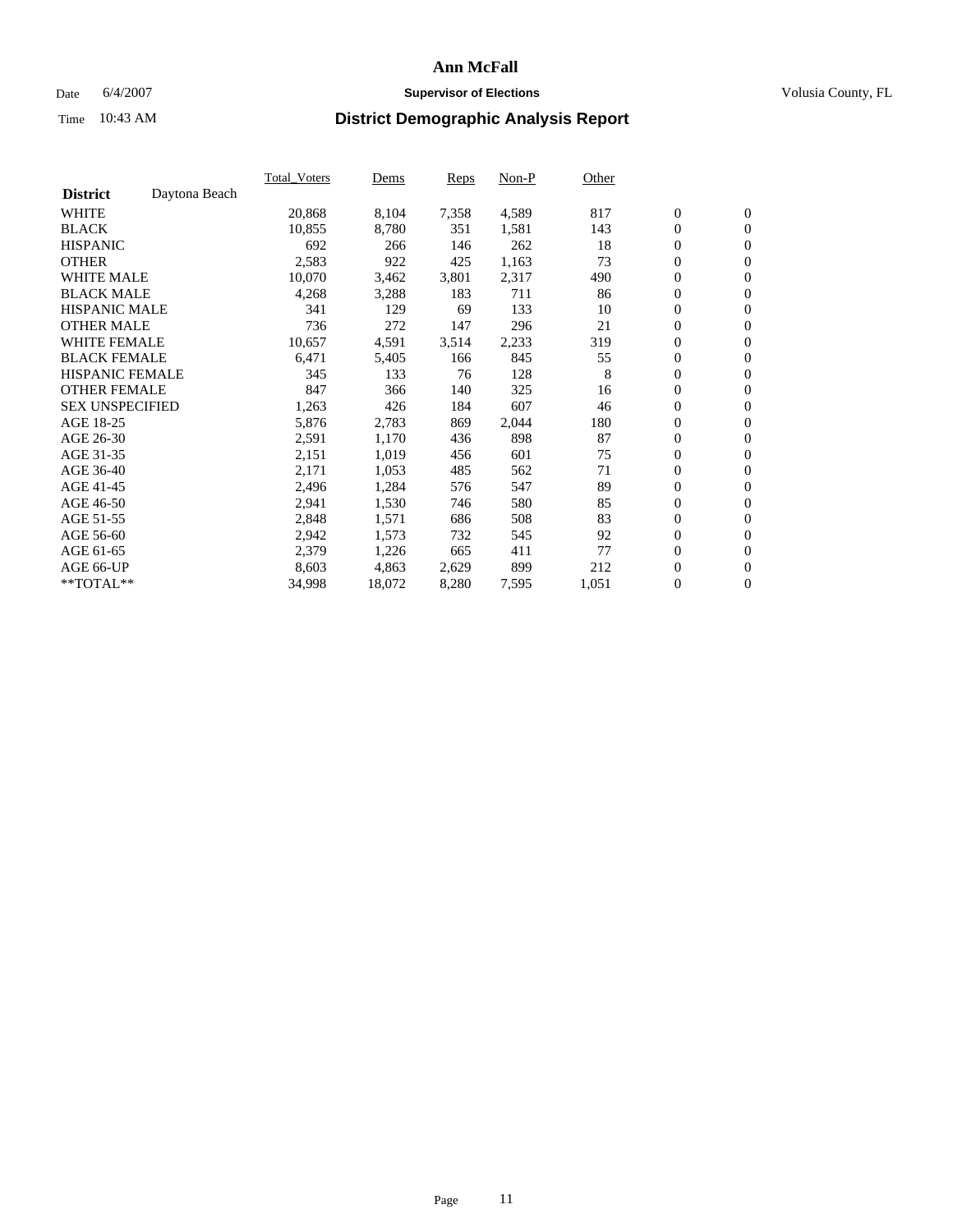### Date 6/4/2007 **Supervisor of Elections Supervisor of Elections** Volusia County, FL

|                        |                      | <b>Total_Voters</b> | Dems | <b>Reps</b> | Non-P | Other    |                  |              |  |
|------------------------|----------------------|---------------------|------|-------------|-------|----------|------------------|--------------|--|
| <b>District</b>        | Daytona Beach Shores |                     |      |             |       |          |                  |              |  |
| <b>WHITE</b>           |                      | 3,006               | 907  | 1,388       | 603   | 108      | $\boldsymbol{0}$ | $\mathbf{0}$ |  |
| <b>BLACK</b>           |                      | 27                  | 12   | 10          | 5     | $\bf{0}$ | 0                | $\mathbf{0}$ |  |
| <b>HISPANIC</b>        |                      | 35                  | 12   | 13          | 8     | 2        | 0                | $\Omega$     |  |
| <b>OTHER</b>           |                      | 148                 | 45   | 45          | 52    | 6        | 0                | $\Omega$     |  |
| <b>WHITE MALE</b>      |                      | 1,390               | 379  | 648         | 308   | 55       | 0                | 0            |  |
| <b>BLACK MALE</b>      |                      | 16                  | 6    | 6           |       | $\Omega$ | 0                | 0            |  |
| <b>HISPANIC MALE</b>   |                      | 17                  | 5    | 7           |       |          | 0                | 0            |  |
| <b>OTHER MALE</b>      |                      | 56                  | 21   | 16          | 16    |          | 0                | 0            |  |
| WHITE FEMALE           |                      | 1,586               | 516  | 728         | 290   | 52       | 0                | 0            |  |
| <b>BLACK FEMALE</b>    |                      | 11                  | 6    | 4           |       | $\Omega$ | 0                | 0            |  |
| <b>HISPANIC FEMALE</b> |                      | 17                  |      | 5           | 4     |          | 0                | $\Omega$     |  |
| <b>OTHER FEMALE</b>    |                      | 68                  | 19   | 22          | 24    |          | 0                | $\Omega$     |  |
| <b>SEX UNSPECIFIED</b> |                      | 55                  | 17   | 20          | 17    |          | 0                | $\Omega$     |  |
| AGE 18-25              |                      | 95                  | 24   | 31          | 34    | 6        | 0                | $_{0}$       |  |
| AGE 26-30              |                      | 51                  | 17   | 13          | 20    |          | 0                | 0            |  |
| AGE 31-35              |                      | 57                  | 18   | 20          | 13    | 6        | 0                | 0            |  |
| AGE 36-40              |                      | 77                  | 20   | 26          | 28    | 3        | 0                | 0            |  |
| AGE 41-45              |                      | 105                 | 34   | 35          | 33    | 3        | 0                | 0            |  |
| AGE 46-50              |                      | 158                 | 38   | 72          | 47    |          | 0                | $\Omega$     |  |
| AGE 51-55              |                      | 196                 | 47   | 96          | 39    | 14       | 0                | $\Omega$     |  |
| AGE 56-60              |                      | 340                 | 94   | 149         | 82    | 15       | 0                | $\Omega$     |  |
| AGE 61-65              |                      | 353                 | 104  | 155         | 74    | 20       | 0                | 0            |  |
| AGE 66-UP              |                      | 1,784               | 580  | 859         | 298   | 47       | 0                |              |  |
| **TOTAL**              |                      | 3,216               | 976  | 1,456       | 668   | 116      | 0                | 0            |  |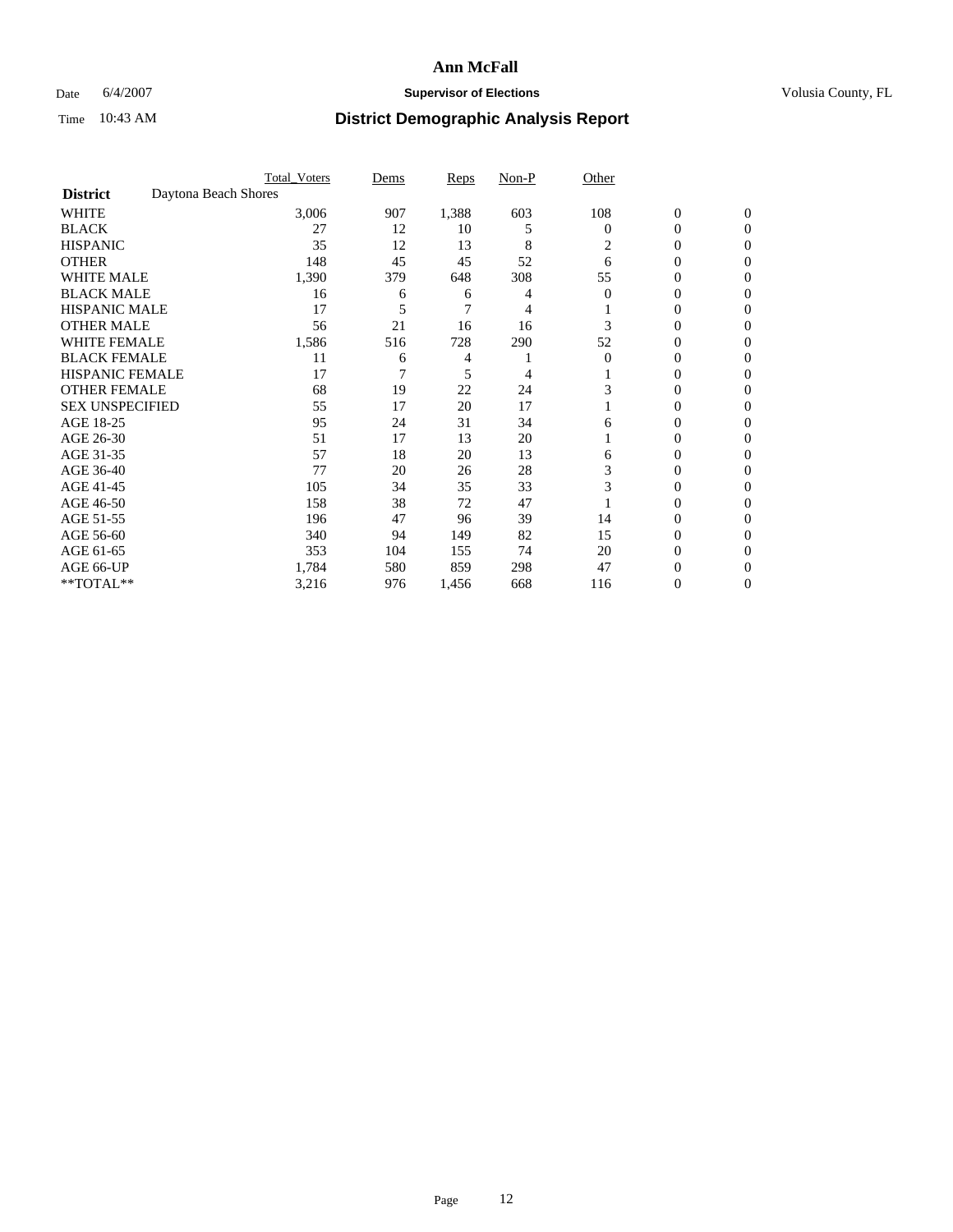### Date 6/4/2007 **Supervisor of Elections Supervisor of Elections** Volusia County, FL

|                        |        | Total Voters | Dems  | <b>Reps</b> | Non-P | Other |                  |                  |  |
|------------------------|--------|--------------|-------|-------------|-------|-------|------------------|------------------|--|
| <b>District</b>        | DeBary |              |       |             |       |       |                  |                  |  |
| <b>WHITE</b>           |        | 10,956       | 3,278 | 5,169       | 2,041 | 468   | $\boldsymbol{0}$ | $\mathbf{0}$     |  |
| <b>BLACK</b>           |        | 320          | 225   | 29          | 53    | 13    | $\overline{0}$   | $\mathbf{0}$     |  |
| <b>HISPANIC</b>        |        | 549          | 210   | 169         | 157   | 13    | $\overline{0}$   | $\mathbf{0}$     |  |
| <b>OTHER</b>           |        | 562          | 131   | 175         | 234   | 22    | $\overline{0}$   | $\mathbf{0}$     |  |
| <b>WHITE MALE</b>      |        | 5,096        | 1,304 | 2,550       | 991   | 251   | $\overline{0}$   | $\mathbf{0}$     |  |
| <b>BLACK MALE</b>      |        | 152          | 98    | 13          | 35    | 6     | $\boldsymbol{0}$ | $\mathbf{0}$     |  |
| <b>HISPANIC MALE</b>   |        | 269          | 92    | 87          | 83    |       | 0                | $\mathbf{0}$     |  |
| <b>OTHER MALE</b>      |        | 194          | 46    | 64          | 78    | 6     | $\boldsymbol{0}$ | $\mathbf{0}$     |  |
| <b>WHITE FEMALE</b>    |        | 5,784        | 1,954 | 2,579       | 1,037 | 214   | 0                | $\mathbf{0}$     |  |
| <b>BLACK FEMALE</b>    |        | 163          | 122   | 16          | 18    |       | $\overline{0}$   | $\mathbf{0}$     |  |
| <b>HISPANIC FEMALE</b> |        | 275          | 116   | 82          | 71    | 6     | $\overline{0}$   | $\mathbf{0}$     |  |
| <b>OTHER FEMALE</b>    |        | 221          | 62    | 69          | 81    | 9     | $\mathbf{0}$     | $\mathbf{0}$     |  |
| <b>SEX UNSPECIFIED</b> |        | 233          | 50    | 82          | 91    | 10    | $\boldsymbol{0}$ | $\mathbf{0}$     |  |
| AGE 18-25              |        | 850          | 196   | 293         | 324   | 37    | $\overline{0}$   | $\mathbf{0}$     |  |
| AGE 26-30              |        | 578          | 144   | 211         | 199   | 24    | $\boldsymbol{0}$ | $\mathbf{0}$     |  |
| AGE 31-35              |        | 706          | 178   | 281         | 207   | 40    | 0                | $\mathbf{0}$     |  |
| AGE 36-40              |        | 978          | 225   | 454         | 253   | 46    | $\boldsymbol{0}$ | $\mathbf{0}$     |  |
| AGE 41-45              |        | 1,107        | 301   | 542         | 223   | 41    | $\mathbf{0}$     | $\mathbf{0}$     |  |
| AGE 46-50              |        | 1,215        | 350   | 586         | 230   | 49    | $\overline{0}$   | $\mathbf{0}$     |  |
| AGE 51-55              |        | 1,248        | 430   | 543         | 227   | 48    | $\mathbf{0}$     | $\mathbf{0}$     |  |
| AGE 56-60              |        | 1,309        | 426   | 616         | 211   | 56    | $\boldsymbol{0}$ | $\mathbf{0}$     |  |
| AGE 61-65              |        | 1,091        | 335   | 543         | 166   | 47    | $\boldsymbol{0}$ | $\mathbf{0}$     |  |
| AGE 66-UP              |        | 3,305        | 1,259 | 1,473       | 445   | 128   | 0                | $\mathbf{0}$     |  |
| $*$ TOTAL $**$         |        | 12,387       | 3,844 | 5,542       | 2,485 | 516   | 0                | $\boldsymbol{0}$ |  |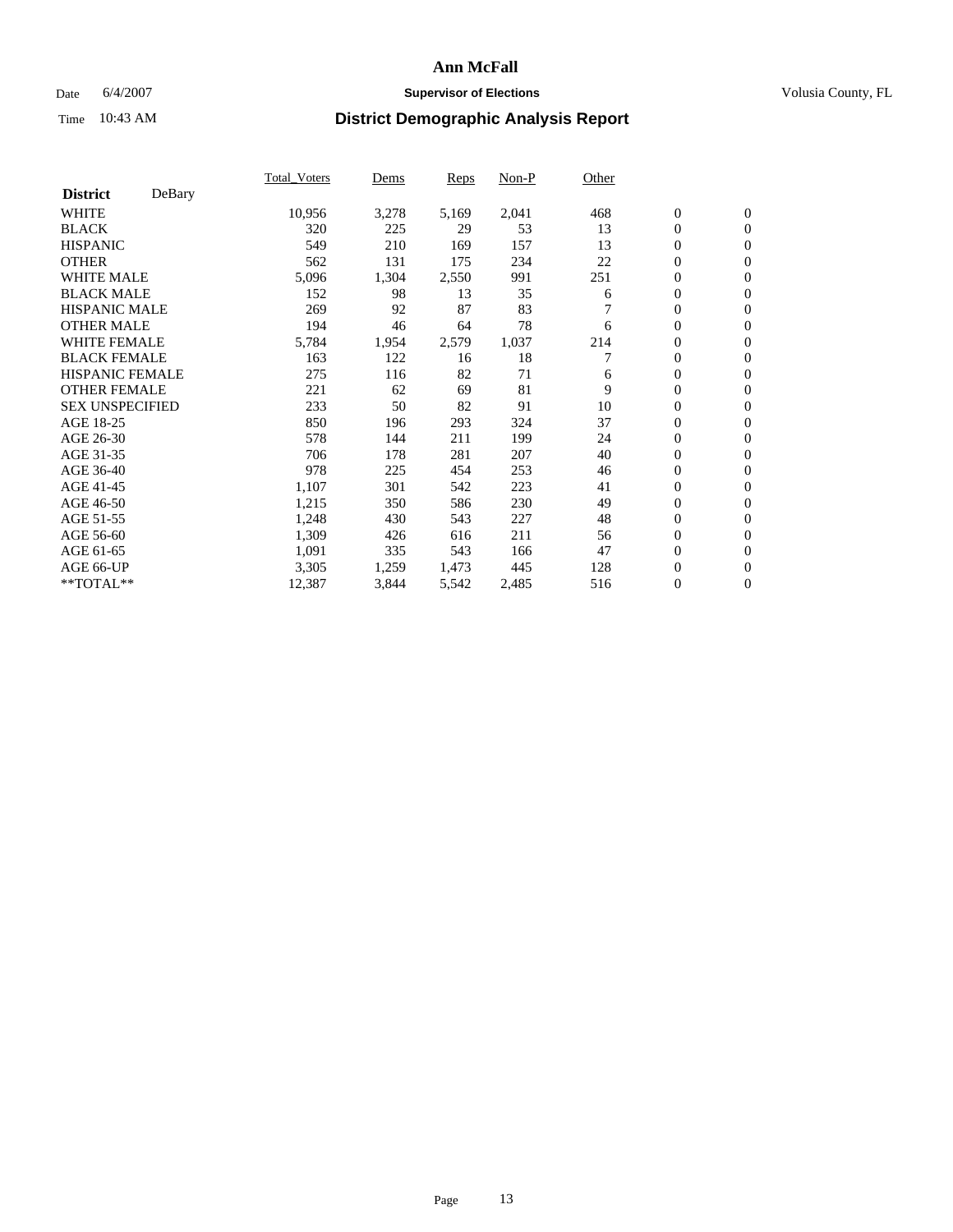### Date 6/4/2007 **Supervisor of Elections Supervisor of Elections** Volusia County, FL

|                        |        | Total_Voters | Dems  | <b>Reps</b> | Non-P | Other |                  |                  |  |
|------------------------|--------|--------------|-------|-------------|-------|-------|------------------|------------------|--|
| <b>District</b>        | DeLand |              |       |             |       |       |                  |                  |  |
| <b>WHITE</b>           |        | 10,234       | 3,746 | 4,315       | 1,704 | 469   | $\boldsymbol{0}$ | $\mathbf{0}$     |  |
| <b>BLACK</b>           |        | 1,978        | 1,608 | 82          | 253   | 35    | $\overline{0}$   | $\mathbf{0}$     |  |
| <b>HISPANIC</b>        |        | 506          | 200   | 102         | 182   | 22    | $\overline{0}$   | $\mathbf{0}$     |  |
| <b>OTHER</b>           |        | 680          | 217   | 167         | 271   | 25    | $\overline{0}$   | $\mathbf{0}$     |  |
| <b>WHITE MALE</b>      |        | 4,422        | 1,413 | 1,952       | 820   | 237   | $\overline{0}$   | $\mathbf{0}$     |  |
| <b>BLACK MALE</b>      |        | 723          | 563   | 36          | 102   | 22    | $\boldsymbol{0}$ | $\mathbf{0}$     |  |
| <b>HISPANIC MALE</b>   |        | 215          | 81    | 43          | 82    | 9     | 0                | $\mathbf{0}$     |  |
| <b>OTHER MALE</b>      |        | 193          | 62    | 66          | 59    | 6     | $\boldsymbol{0}$ | $\mathbf{0}$     |  |
| <b>WHITE FEMALE</b>    |        | 5,759        | 2,317 | 2,346       | 868   | 228   | $\overline{0}$   | $\mathbf{0}$     |  |
| <b>BLACK FEMALE</b>    |        | 1,237        | 1,031 | 45          | 148   | 13    | $\overline{0}$   | $\mathbf{0}$     |  |
| <b>HISPANIC FEMALE</b> |        | 286          | 118   | 58          | 98    | 12    | $\mathbf{0}$     | $\mathbf{0}$     |  |
| <b>OTHER FEMALE</b>    |        | 239          | 92    | 57          | 81    | 9     | $\mathbf{0}$     | $\mathbf{0}$     |  |
| <b>SEX UNSPECIFIED</b> |        | 324          | 94    | 63          | 152   | 15    | $\boldsymbol{0}$ | $\boldsymbol{0}$ |  |
| AGE 18-25              |        | 1,303        | 489   | 315         | 441   | 58    | $\overline{0}$   | $\mathbf{0}$     |  |
| AGE 26-30              |        | 852          | 314   | 231         | 252   | 55    | $\boldsymbol{0}$ | $\mathbf{0}$     |  |
| AGE 31-35              |        | 949          | 362   | 309         | 233   | 45    | 0                | $\mathbf{0}$     |  |
| AGE 36-40              |        | 1,007        | 388   | 364         | 218   | 37    | $\boldsymbol{0}$ | $\mathbf{0}$     |  |
| AGE 41-45              |        | 1,070        | 428   | 384         | 204   | 54    | $\mathbf{0}$     | $\mathbf{0}$     |  |
| AGE 46-50              |        | 1,031        | 458   | 358         | 181   | 34    | $\overline{0}$   | $\mathbf{0}$     |  |
| AGE 51-55              |        | 1,049        | 501   | 350         | 162   | 36    | $\mathbf{0}$     | $\mathbf{0}$     |  |
| AGE 56-60              |        | 1,134        | 538   | 393         | 158   | 45    | $\boldsymbol{0}$ | $\mathbf{0}$     |  |
| AGE 61-65              |        | 944          | 440   | 331         | 130   | 43    | $\boldsymbol{0}$ | $\mathbf{0}$     |  |
| AGE 66-UP              |        | 4,059        | 1,853 | 1,631       | 431   | 144   | 0                | $\mathbf{0}$     |  |
| $*$ TOTAL $**$         |        | 13,398       | 5,771 | 4,666       | 2,410 | 551   | 0                | $\boldsymbol{0}$ |  |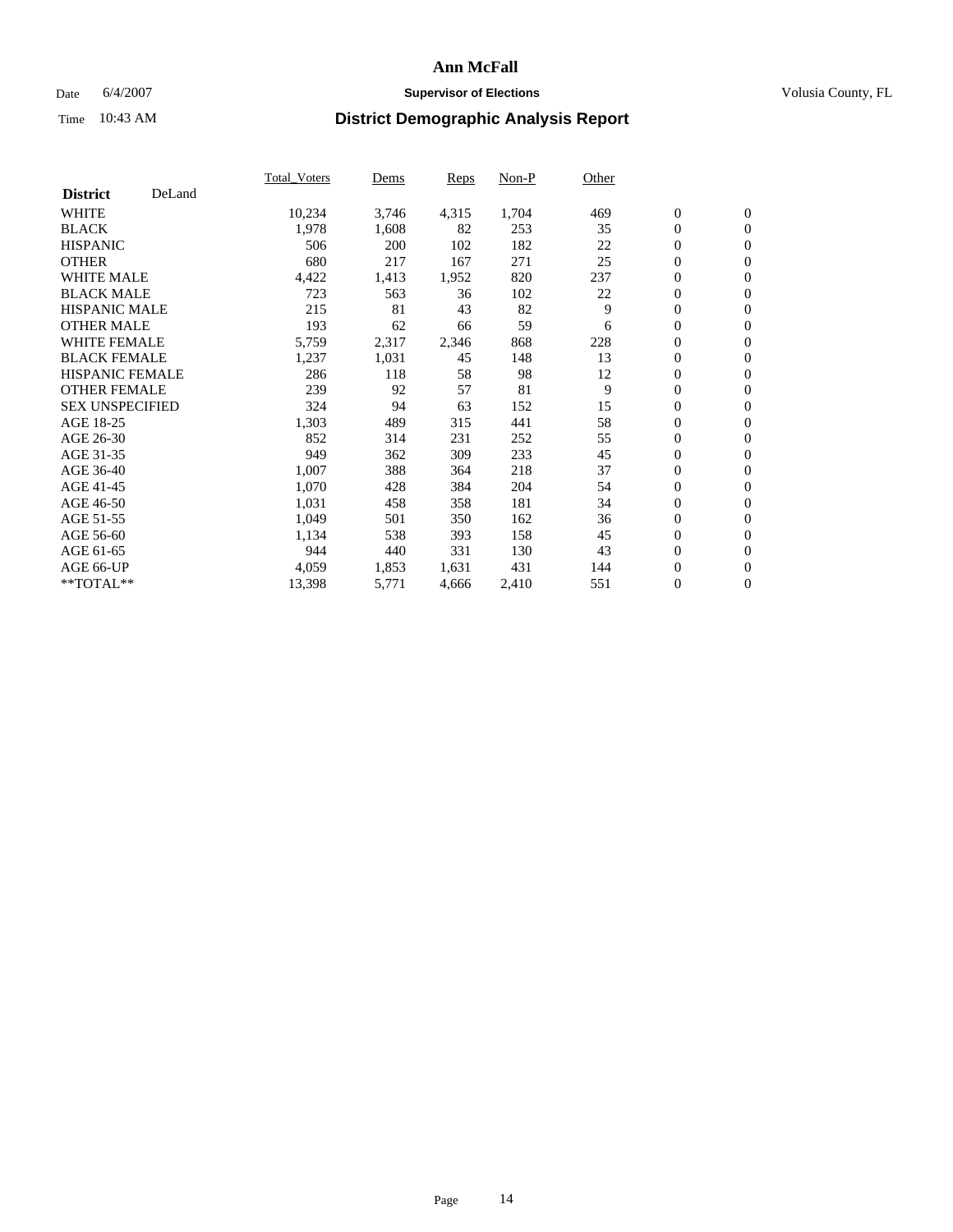### Date 6/4/2007 **Supervisor of Elections Supervisor of Elections** Volusia County, FL

|                        |         | Total_Voters | Dems   | <b>Reps</b> | Non-P  | Other |                  |                  |  |
|------------------------|---------|--------------|--------|-------------|--------|-------|------------------|------------------|--|
| <b>District</b>        | Deltona |              |        |             |        |       |                  |                  |  |
| <b>WHITE</b>           |         | 32,175       | 10,999 | 12,741      | 6,970  | 1,465 | $\boldsymbol{0}$ | $\mathbf{0}$     |  |
| <b>BLACK</b>           |         | 3,597        | 2,661  | 234         | 616    | 86    | $\overline{0}$   | $\mathbf{0}$     |  |
| <b>HISPANIC</b>        |         | 9,254        | 4,335  | 1,825       | 2,887  | 207   | $\overline{0}$   | $\mathbf{0}$     |  |
| <b>OTHER</b>           |         | 2,636        | 727    | 530         | 1,265  | 114   | $\overline{0}$   | $\mathbf{0}$     |  |
| <b>WHITE MALE</b>      |         | 14,933       | 4,653  | 6,209       | 3,282  | 789   | $\overline{0}$   | $\mathbf{0}$     |  |
| <b>BLACK MALE</b>      |         | 1,585        | 1,100  | 131         | 313    | 41    | $\boldsymbol{0}$ | $\mathbf{0}$     |  |
| <b>HISPANIC MALE</b>   |         | 4,349        | 1,968  | 925         | 1,340  | 116   | 0                | $\mathbf{0}$     |  |
| <b>OTHER MALE</b>      |         | 857          | 263    | 210         | 358    | 26    | $\boldsymbol{0}$ | $\boldsymbol{0}$ |  |
| <b>WHITE FEMALE</b>    |         | 17,045       | 6,284  | 6,453       | 3,638  | 670   | $\overline{0}$   | $\mathbf{0}$     |  |
| <b>BLACK FEMALE</b>    |         | 1,973        | 1,529  | 103         | 296    | 45    | $\overline{0}$   | $\mathbf{0}$     |  |
| <b>HISPANIC FEMALE</b> |         | 4,816        | 2,323  | 890         | 1,513  | 90    | $\mathbf{0}$     | $\mathbf{0}$     |  |
| <b>OTHER FEMALE</b>    |         | 1,005        | 335    | 209         | 432    | 29    | $\mathbf{0}$     | $\mathbf{0}$     |  |
| <b>SEX UNSPECIFIED</b> |         | 1,099        | 267    | 200         | 566    | 66    | $\boldsymbol{0}$ | $\boldsymbol{0}$ |  |
| AGE 18-25              |         | 5,378        | 1,640  | 1,189       | 2,236  | 313   | $\overline{0}$   | $\mathbf{0}$     |  |
| AGE 26-30              |         | 3,864        | 1,240  | 1,026       | 1,423  | 175   | $\boldsymbol{0}$ | $\mathbf{0}$     |  |
| AGE 31-35              |         | 3,974        | 1,335  | 1,235       | 1,211  | 193   | 0                | $\mathbf{0}$     |  |
| AGE 36-40              |         | 4,311        | 1,444  | 1,495       | 1,186  | 186   | $\boldsymbol{0}$ | $\mathbf{0}$     |  |
| AGE 41-45              |         | 5,056        | 1,834  | 1,753       | 1,275  | 194   | 0                | $\mathbf{0}$     |  |
| AGE 46-50              |         | 5,158        | 1,978  | 1,905       | 1,085  | 190   | $\overline{0}$   | $\mathbf{0}$     |  |
| AGE 51-55              |         | 4,354        | 1,825  | 1,463       | 903    | 163   | $\overline{0}$   | $\mathbf{0}$     |  |
| AGE 56-60              |         | 3,973        | 1,722  | 1,309       | 802    | 140   | $\boldsymbol{0}$ | $\mathbf{0}$     |  |
| AGE 61-65              |         | 2,935        | 1,351  | 988         | 504    | 92    | $\boldsymbol{0}$ | $\mathbf{0}$     |  |
| AGE 66-UP              |         | 8,659        | 4,353  | 2,967       | 1,113  | 226   | 0                | $\mathbf{0}$     |  |
| $*$ TOTAL $**$         |         | 47,662       | 18,722 | 15,330      | 11,738 | 1,872 | 0                | $\boldsymbol{0}$ |  |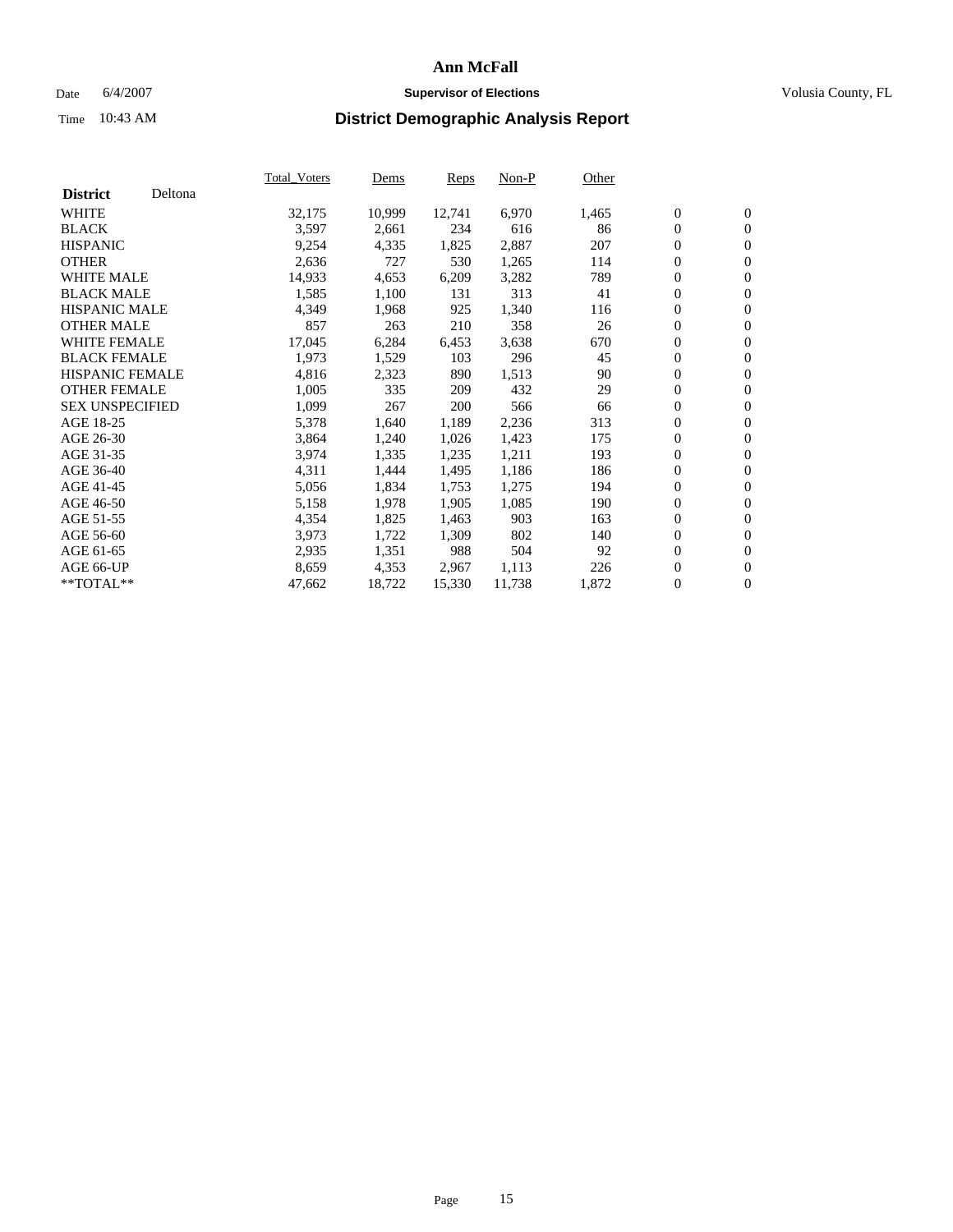### Date 6/4/2007 **Supervisor of Elections Supervisor of Elections** Volusia County, FL

|                        |           | <b>Total Voters</b> | Dems  | <b>Reps</b> | Non-P | Other    |                  |                  |  |
|------------------------|-----------|---------------------|-------|-------------|-------|----------|------------------|------------------|--|
| <b>District</b>        | Edgewater |                     |       |             |       |          |                  |                  |  |
| <b>WHITE</b>           |           | 12,910              | 4,987 | 4,377       | 3,182 | 364      | $\boldsymbol{0}$ | $\mathbf{0}$     |  |
| <b>BLACK</b>           |           | 221                 | 159   | 12          | 43    |          | $\mathbf{0}$     | $\mathbf{0}$     |  |
| <b>HISPANIC</b>        |           | 135                 | 50    | 28          | 54    | 3        | $\mathbf{0}$     | $\mathbf{0}$     |  |
| <b>OTHER</b>           |           | 423                 | 111   | 77          | 222   | 13       | 0                | $\mathbf{0}$     |  |
| <b>WHITE MALE</b>      |           | 5,856               | 2,051 | 2,128       | 1,493 | 184      | 0                | $\mathbf{0}$     |  |
| <b>BLACK MALE</b>      |           | 108                 | 74    | 5           | 24    | 5        | 0                | $\mathbf{0}$     |  |
| <b>HISPANIC MALE</b>   |           | 59                  | 18    | 13          | 25    | 3        | 0                | $\mathbf{0}$     |  |
| <b>OTHER MALE</b>      |           | 132                 | 45    | 35          | 48    | 4        | 0                | $\mathbf{0}$     |  |
| <b>WHITE FEMALE</b>    |           | 6,962               | 2,902 | 2,218       | 1,662 | 180      | 0                | $\mathbf{0}$     |  |
| <b>BLACK FEMALE</b>    |           | 109                 | 82    |             | 19    |          | $\mathbf{0}$     | $\mathbf{0}$     |  |
| <b>HISPANIC FEMALE</b> |           | 73                  | 31    | 15          | 27    | $\Omega$ | 0                | $\mathbf{0}$     |  |
| <b>OTHER FEMALE</b>    |           | 151                 | 42    | 31          | 74    | 4        | 0                | $\mathbf{0}$     |  |
| <b>SEX UNSPECIFIED</b> |           | 239                 | 62    | 42          | 129   | 6        | $\boldsymbol{0}$ | $\mathbf{0}$     |  |
| AGE 18-25              |           | 1,244               | 363   | 259         | 572   | 50       | 0                | $\mathbf{0}$     |  |
| AGE 26-30              |           | 803                 | 223   | 210         | 345   | 25       | 0                | $\mathbf{0}$     |  |
| AGE 31-35              |           | 904                 | 265   | 244         | 354   | 41       | 0                | $\mathbf{0}$     |  |
| AGE 36-40              |           | 955                 | 311   | 330         | 293   | 21       | $\boldsymbol{0}$ | $\mathbf{0}$     |  |
| AGE 41-45              |           | 1,175               | 424   | 406         | 316   | 29       | 0                | $\mathbf{0}$     |  |
| AGE 46-50              |           | 1,294               | 470   | 452         | 341   | 31       | $\mathbf{0}$     | $\mathbf{0}$     |  |
| AGE 51-55              |           | 1,313               | 550   | 437         | 295   | 31       | $\overline{0}$   | $\mathbf{0}$     |  |
| AGE 56-60              |           | 1,281               | 550   | 411         | 279   | 41       | 0                | $\mathbf{0}$     |  |
| AGE 61-65              |           | 1,095               | 438   | 410         | 215   | 32       | 0                | $\mathbf{0}$     |  |
| AGE 66-UP              |           | 3,625               | 1,713 | 1,335       | 491   | 86       | 0                | 0                |  |
| $*$ TOTAL $**$         |           | 13,689              | 5,307 | 4,494       | 3,501 | 387      | $\boldsymbol{0}$ | $\boldsymbol{0}$ |  |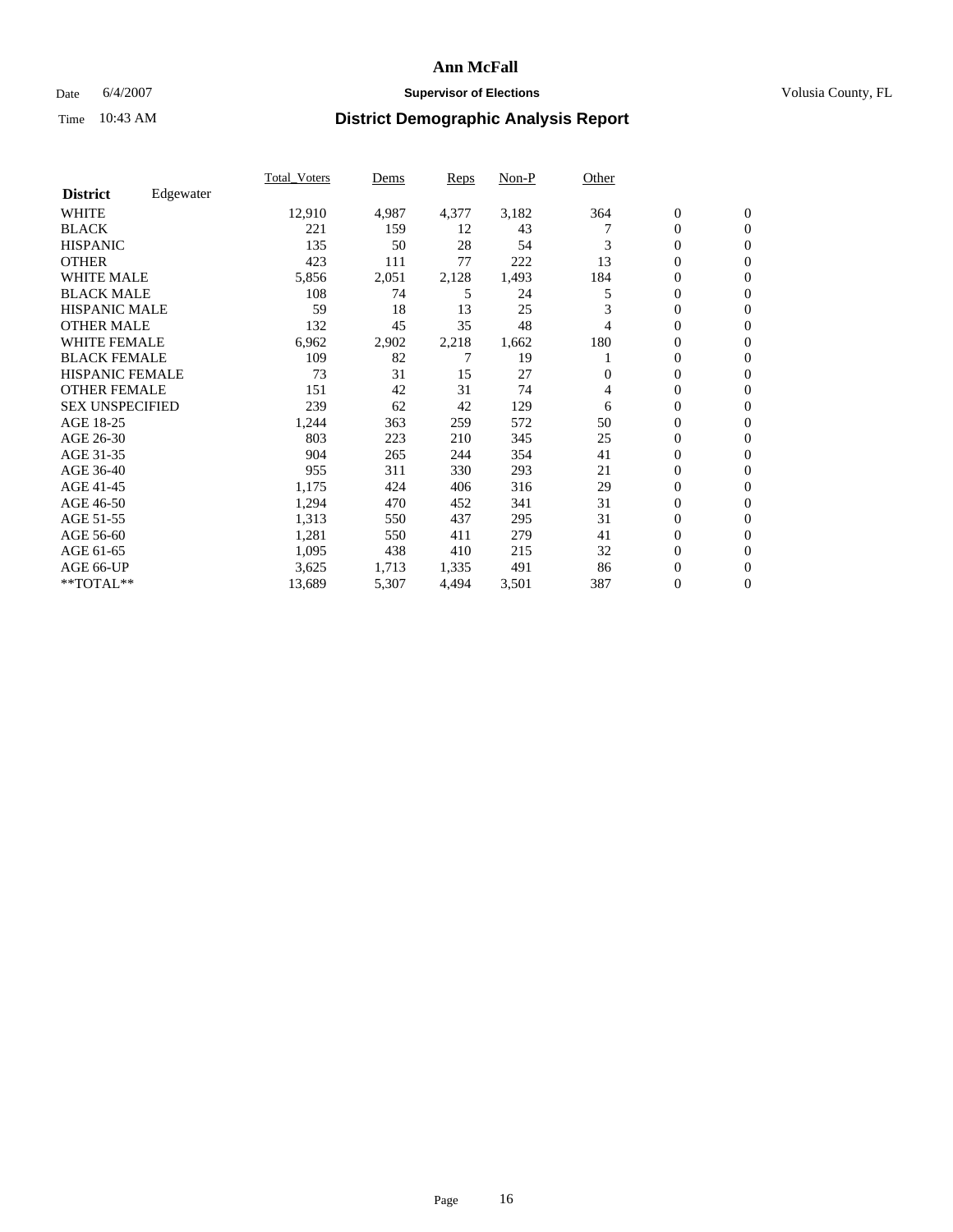### Date 6/4/2007 **Supervisor of Elections Supervisor of Elections** Volusia County, FL

|                        |                   | <b>Total Voters</b> | Dems  | <b>Reps</b> | Non-P | Other |                  |                  |  |
|------------------------|-------------------|---------------------|-------|-------------|-------|-------|------------------|------------------|--|
| <b>District</b>        | <b>Holly Hill</b> |                     |       |             |       |       |                  |                  |  |
| <b>WHITE</b>           |                   | 5,613               | 2,447 | 1,696       | 1,253 | 217   | $\boldsymbol{0}$ | $\boldsymbol{0}$ |  |
| <b>BLACK</b>           |                   | 594                 | 458   | 25          | 100   | 11    | $\mathbf{0}$     | $\mathbf{0}$     |  |
| <b>HISPANIC</b>        |                   | 94                  | 45    | 19          | 26    | 4     | $\mathbf{0}$     | $\mathbf{0}$     |  |
| <b>OTHER</b>           |                   | 319                 | 100   | 60          | 144   | 15    | 0                | $\mathbf{0}$     |  |
| <b>WHITE MALE</b>      |                   | 2,491               | 980   | 813         | 589   | 109   | 0                | $\mathbf{0}$     |  |
| <b>BLACK MALE</b>      |                   | 231                 | 171   | 14          | 41    | 5     | 0                | $\mathbf{0}$     |  |
| <b>HISPANIC MALE</b>   |                   | 43                  | 20    | 12          | 10    |       | 0                | $\mathbf{0}$     |  |
| <b>OTHER MALE</b>      |                   | 96                  | 27    | 24          | 39    | 6     | 0                | $\mathbf{0}$     |  |
| <b>WHITE FEMALE</b>    |                   | 3,087               | 1,449 | 876         | 658   | 104   | 0                | $\mathbf{0}$     |  |
| <b>BLACK FEMALE</b>    |                   | 360                 | 285   | 11          | 58    | 6     | $\boldsymbol{0}$ | $\mathbf{0}$     |  |
| <b>HISPANIC FEMALE</b> |                   | 51                  | 25    | 7           | 16    | 3     | $\overline{0}$   | $\mathbf{0}$     |  |
| <b>OTHER FEMALE</b>    |                   | 118                 | 39    | 27          | 49    | 3     | $\overline{0}$   | $\mathbf{0}$     |  |
| <b>SEX UNSPECIFIED</b> |                   | 143                 | 54    | 16          | 63    | 10    | $\boldsymbol{0}$ | $\mathbf{0}$     |  |
| AGE 18-25              |                   | 689                 | 257   | 148         | 252   | 32    | 0                | $\mathbf{0}$     |  |
| AGE 26-30              |                   | 461                 | 183   | 89          | 167   | 22    | 0                | $\mathbf{0}$     |  |
| AGE 31-35              |                   | 417                 | 178   | 95          | 133   | 11    | 0                | $\mathbf{0}$     |  |
| AGE 36-40              |                   | 477                 | 185   | 124         | 145   | 23    | $\boldsymbol{0}$ | $\mathbf{0}$     |  |
| AGE 41-45              |                   | 608                 | 238   | 183         | 157   | 30    | 0                | $\mathbf{0}$     |  |
| AGE 46-50              |                   | 662                 | 299   | 176         | 156   | 31    | $\mathbf{0}$     | $\mathbf{0}$     |  |
| AGE 51-55              |                   | 608                 | 296   | 157         | 130   | 25    | $\overline{0}$   | $\mathbf{0}$     |  |
| AGE 56-60              |                   | 578                 | 275   | 159         | 121   | 23    | $\boldsymbol{0}$ | $\mathbf{0}$     |  |
| AGE 61-65              |                   | 408                 | 207   | 114         | 74    | 13    | 0                | $\mathbf{0}$     |  |
| AGE 66-UP              |                   | 1,712               | 932   | 555         | 188   | 37    | 0                | 0                |  |
| $*$ TOTAL $**$         |                   | 6,620               | 3,050 | 1,800       | 1,523 | 247   | $\boldsymbol{0}$ | $\boldsymbol{0}$ |  |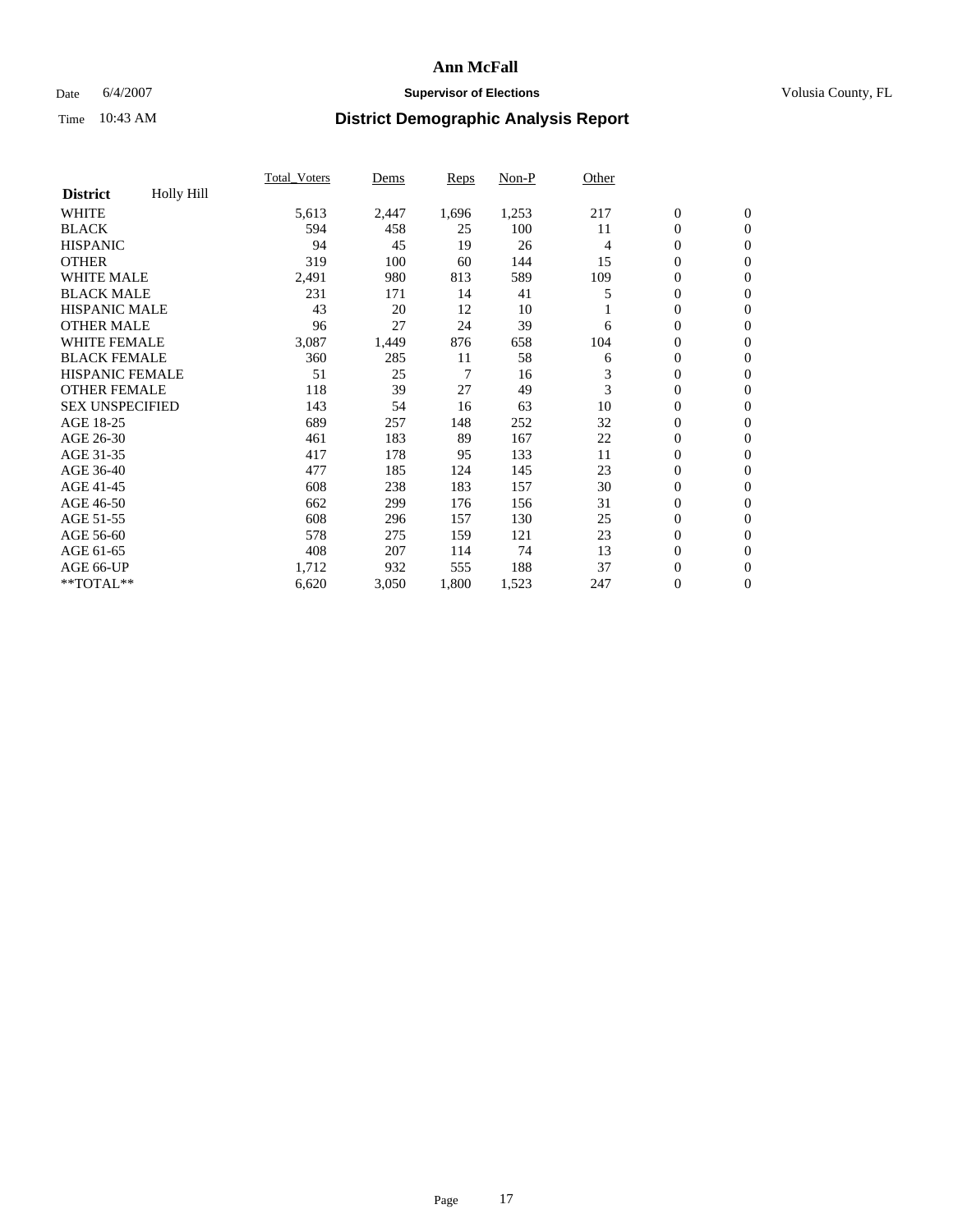### Date 6/4/2007 **Supervisor of Elections Supervisor of Elections** Volusia County, FL

|                        |            | <b>Total Voters</b> | Dems | Reps | Non-P          | Other          |                  |              |  |
|------------------------|------------|---------------------|------|------|----------------|----------------|------------------|--------------|--|
| <b>District</b>        | Lake Helen |                     |      |      |                |                |                  |              |  |
| <b>WHITE</b>           |            | 1,457               | 591  | 530  | 276            | 60             | $\boldsymbol{0}$ | $\mathbf{0}$ |  |
| <b>BLACK</b>           |            | 191                 | 162  | 11   | 18             | $\overline{0}$ | 0                | $\mathbf{0}$ |  |
| <b>HISPANIC</b>        |            | 24                  | 7    | 4    | 8              | 5              | 0                | $\Omega$     |  |
| <b>OTHER</b>           |            | 62                  | 16   | 17   | 27             | $\overline{2}$ | $\overline{0}$   | $\theta$     |  |
| <b>WHITE MALE</b>      |            | 651                 | 236  | 257  | 126            | 32             | 0                | $\theta$     |  |
| <b>BLACK MALE</b>      |            | 78                  | 65   | 3    | 10             | 0              | 0                | 0            |  |
| <b>HISPANIC MALE</b>   |            | 10                  | 3    | 4    | $\overline{c}$ |                | 0                | 0            |  |
| <b>OTHER MALE</b>      |            | 13                  | 4    | 3    | 5              |                | 0                | 0            |  |
| <b>WHITE FEMALE</b>    |            | 794                 | 352  | 269  | 145            | 28             | 0                | 0            |  |
| <b>BLACK FEMALE</b>    |            | 112                 | 97   |      | 8              | $\Omega$       | 0                | 0            |  |
| <b>HISPANIC FEMALE</b> |            | 14                  | 4    | 0    | 6              | 4              | 0                | $\Omega$     |  |
| <b>OTHER FEMALE</b>    |            | 23                  | 8    | 5    | 10             | $\Omega$       | 0                | $\theta$     |  |
| <b>SEX UNSPECIFIED</b> |            | 39                  |      | 14   | 17             |                | 0                | $\theta$     |  |
| AGE 18-25              |            | 144                 | 41   | 35   | 63             | 5              | 0                | 0            |  |
| AGE 26-30              |            | 107                 | 47   | 22   | 28             | 10             | 0                | $\Omega$     |  |
| AGE 31-35              |            | 90                  | 33   | 22   | 26             | 9              | 0                | 0            |  |
| AGE 36-40              |            | 113                 | 39   | 31   | 33             | 10             | 0                | 0            |  |
| AGE 41-45              |            | 160                 | 64   | 64   | 28             | 4              | 0                | 0            |  |
| AGE 46-50              |            | 183                 | 81   | 65   | 34             | 3              | 0                | $\Omega$     |  |
| AGE 51-55              |            | 180                 | 81   | 61   | 32             | 6              | 0                | $\Omega$     |  |
| AGE 56-60              |            | 171                 | 85   | 59   | 26             |                | 0                | $\theta$     |  |
| AGE 61-65              |            | 162                 | 92   | 40   | 23             |                | 0                | 0            |  |
| AGE 66-UP              |            | 424                 | 213  | 163  | 36             | 12             | 0                |              |  |
| **TOTAL**              |            | 1,734               | 776  | 562  | 329            | 67             | 0                | 0            |  |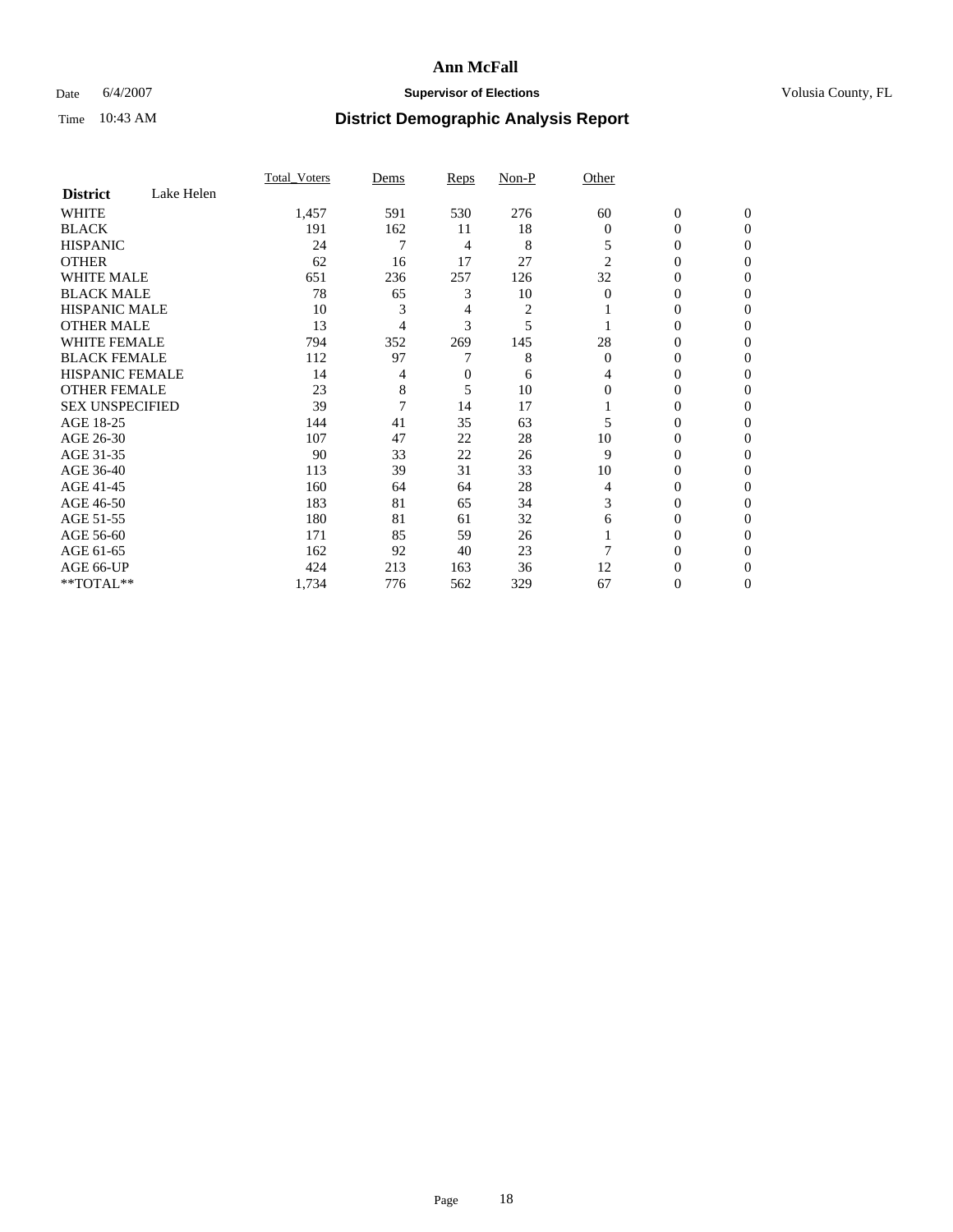### Date 6/4/2007 **Supervisor of Elections Supervisor of Elections** Volusia County, FL

|                                     | <b>Total Voters</b> | Dems  | Reps  | Non-P | Other    |                  |                  |  |
|-------------------------------------|---------------------|-------|-------|-------|----------|------------------|------------------|--|
| <b>District</b><br>New Smyrna Beach |                     |       |       |       |          |                  |                  |  |
| <b>WHITE</b>                        | 14,352              | 5,109 | 5,953 | 2,897 | 393      | $\boldsymbol{0}$ | $\mathbf{0}$     |  |
| <b>BLACK</b>                        | 660                 | 542   | 21    | 91    | 6        | $\mathbf{0}$     | $\mathbf{0}$     |  |
| <b>HISPANIC</b>                     | 108                 | 33    | 25    | 49    |          | $\mathbf{0}$     | $\mathbf{0}$     |  |
| <b>OTHER</b>                        | 453                 | 106   | 107   | 216   | 24       | 0                | $\overline{0}$   |  |
| <b>WHITE MALE</b>                   | 6,540               | 2,067 | 2,822 | 1,435 | 216      | 0                | $\mathbf{0}$     |  |
| <b>BLACK MALE</b>                   | 267                 | 194   | 12    | 56    | 5        | 0                | 0                |  |
| <b>HISPANIC MALE</b>                | 50                  | 13    | 9     | 28    | $\Omega$ | 0                | $\mathbf{0}$     |  |
| <b>OTHER MALE</b>                   | 134                 | 34    | 40    | 57    | 3        | 0                | $\mathbf{0}$     |  |
| <b>WHITE FEMALE</b>                 | 7,704               | 3,001 | 3,094 | 1,433 | 176      | 0                | $\mathbf{0}$     |  |
| <b>BLACK FEMALE</b>                 | 386                 | 341   | 9     | 35    |          | $\mathbf{0}$     | $\mathbf{0}$     |  |
| <b>HISPANIC FEMALE</b>              | 58                  | 20    | 16    | 21    |          | 0                | $\mathbf{0}$     |  |
| <b>OTHER FEMALE</b>                 | 174                 | 49    | 48    | 71    | 6        | $\mathbf{0}$     | $\mathbf{0}$     |  |
| <b>SEX UNSPECIFIED</b>              | 260                 | 71    | 56    | 117   | 16       | $\boldsymbol{0}$ | $\mathbf{0}$     |  |
| AGE 18-25                           | 1,000               | 317   | 226   | 418   | 39       | 0                | $\mathbf{0}$     |  |
| AGE 26-30                           | 699                 | 238   | 169   | 269   | 23       | 0                | $\mathbf{0}$     |  |
| AGE 31-35                           | 655                 | 211   | 196   | 220   | 28       | 0                | $\mathbf{0}$     |  |
| AGE 36-40                           | 753                 | 254   | 255   | 215   | 29       | $\mathbf{0}$     | $\mathbf{0}$     |  |
| AGE 41-45                           | 989                 | 350   | 389   | 226   | 24       | 0                | $\mathbf{0}$     |  |
| AGE 46-50                           | 1,291               | 479   | 493   | 279   | 40       | $\mathbf{0}$     | $\mathbf{0}$     |  |
| AGE 51-55                           | 1,407               | 588   | 511   | 276   | 32       | $\overline{0}$   | $\mathbf{0}$     |  |
| AGE 56-60                           | 1,550               | 578   | 615   | 322   | 35       | $\boldsymbol{0}$ | $\mathbf{0}$     |  |
| AGE 61-65                           | 1,508               | 564   | 619   | 297   | 28       | 0                | $\mathbf{0}$     |  |
| AGE 66-UP                           | 5,721               | 2,211 | 2,633 | 731   | 146      | 0                | 0                |  |
| **TOTAL**                           | 15,573              | 5,790 | 6,106 | 3,253 | 424      | 0                | $\boldsymbol{0}$ |  |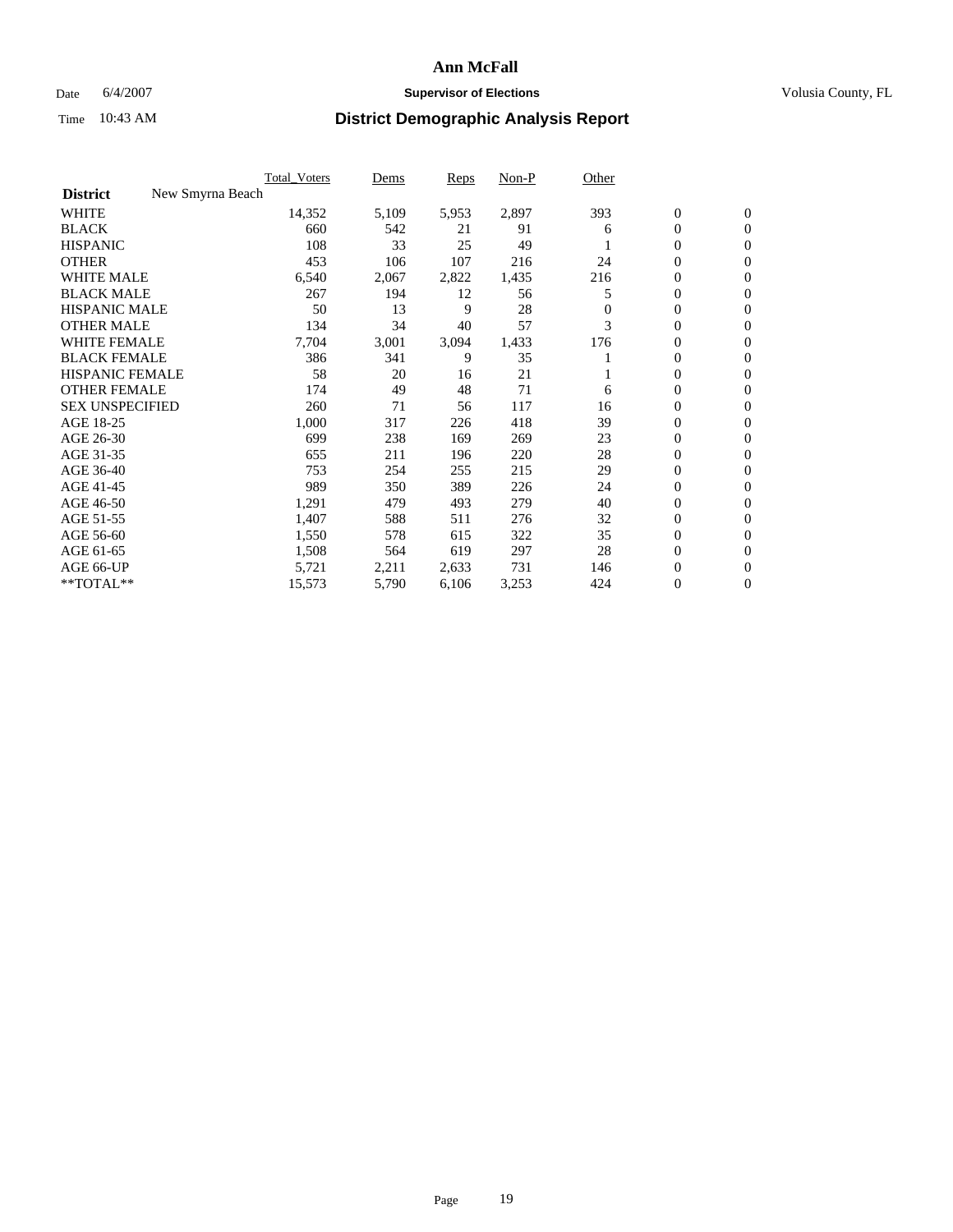### Date 6/4/2007 **Supervisor of Elections Supervisor of Elections** Volusia County, FL

|                        |          | <b>Total Voters</b> | Dems           | Reps           | Non-P | Other    |              |              |  |
|------------------------|----------|---------------------|----------------|----------------|-------|----------|--------------|--------------|--|
| <b>District</b>        | Oak Hill |                     |                |                |       |          |              |              |  |
| <b>WHITE</b>           |          | 1,014               | 402            | 358            | 232   | 22       | $\mathbf{0}$ | $\mathbf{0}$ |  |
| <b>BLACK</b>           |          | 160                 | 140            |                | 12    |          | 0            | $\Omega$     |  |
| <b>HISPANIC</b>        |          |                     | 4              | $\overline{c}$ |       | 0        | 0            | $\theta$     |  |
| <b>OTHER</b>           |          | 31                  | 10             | 5              | 15    |          | 0            | 0            |  |
| <b>WHITE MALE</b>      |          | 486                 | 179            | 179            | 115   | 13       | 0            |              |  |
| <b>BLACK MALE</b>      |          | 76                  | 64             | 5              | 6     |          | 0            | 0            |  |
| <b>HISPANIC MALE</b>   |          | 4                   | $\overline{c}$ |                |       |          | 0            |              |  |
| <b>OTHER MALE</b>      |          | 14                  | $\mathcal{R}$  | 3              | 8     | 0        | 0            | 0            |  |
| <b>WHITE FEMALE</b>    |          | 519                 | 222            | 173            | 115   | 9        | 0            | 0            |  |
| <b>BLACK FEMALE</b>    |          | 83                  | 76             |                | 6     | $\Omega$ | 0            | 0            |  |
| <b>HISPANIC FEMALE</b> |          | 3                   | 2              |                | 0     | 0        | 0            | 0            |  |
| <b>OTHER FEMALE</b>    |          | 14                  |                |                | 6     | $\Omega$ | 0            | 0            |  |
| <b>SEX UNSPECIFIED</b> |          | 13                  |                | 8              | 3     |          | 0            | 0            |  |
| AGE 18-25              |          | 80                  | 29             | 23             | 26    | 2        | 0            |              |  |
| AGE 26-30              |          | 71                  | 31             | 19             | 15    | 6        | 0            |              |  |
| AGE 31-35              |          | 58                  | 24             | 16             | 18    | 0        | 0            |              |  |
| AGE 36-40              |          | 76                  | 40             | 21             | 13    |          | 0            | 0            |  |
| AGE 41-45              |          | 90                  | 33             | 32             | 25    | $\Omega$ | 0            | 0            |  |
| AGE 46-50              |          | 133                 | 69             | 37             | 27    | 0        | 0            | 0            |  |
| AGE 51-55              |          | 115                 | 53             | 33             | 24    |          | 0            | $\theta$     |  |
| AGE 56-60              |          | 131                 | 63             | 28             | 36    | 4        | 0            | 0            |  |
| AGE 61-65              |          | 119                 | 57             | 33             | 27    | 2        | 0            |              |  |
| AGE 66-UP              |          | 339                 | 157            | 130            | 49    |          |              |              |  |
| **TOTAL**              |          | 1,212               | 556            | 372            | 260   | 24       | 0            | 0            |  |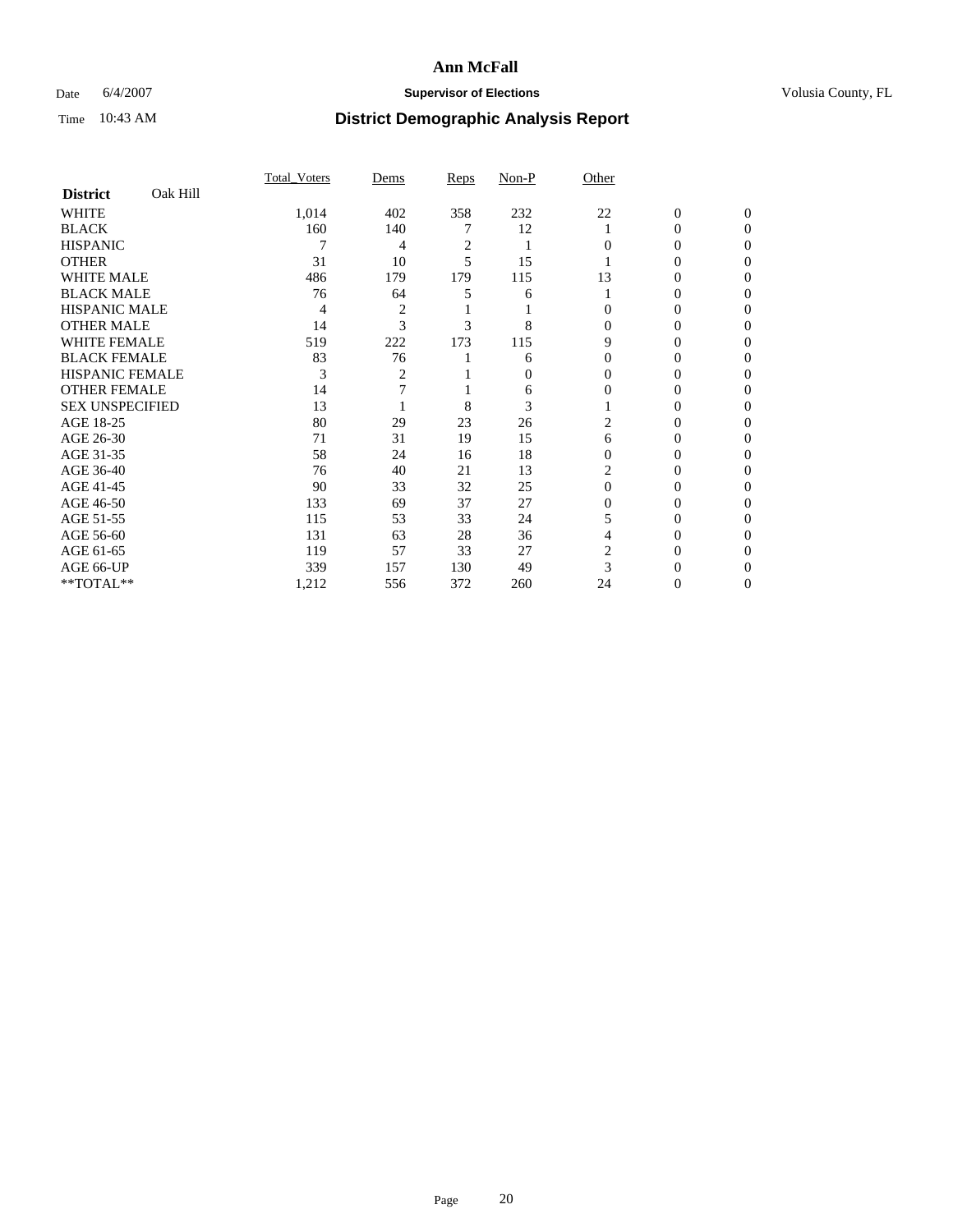### Date 6/4/2007 **Supervisor of Elections Supervisor of Elections** Volusia County, FL

|                        |             | <b>Total Voters</b> | Dems  | Reps  | Non-P | Other |                  |                  |  |
|------------------------|-------------|---------------------|-------|-------|-------|-------|------------------|------------------|--|
| <b>District</b>        | Orange City |                     |       |       |       |       |                  |                  |  |
| <b>WHITE</b>           |             | 4,497               | 1,612 | 1,892 | 813   | 180   | $\boldsymbol{0}$ | $\mathbf{0}$     |  |
| <b>BLACK</b>           |             | 192                 | 142   | 12    | 34    | 4     | 0                | $\mathbf{0}$     |  |
| <b>HISPANIC</b>        |             | 336                 | 151   | 64    | 111   | 10    | 0                | $\mathbf{0}$     |  |
| <b>OTHER</b>           |             | 239                 | 69    | 59    | 100   | 11    | 0                | $\mathbf{0}$     |  |
| <b>WHITE MALE</b>      |             | 1,915               | 623   | 830   | 375   | 87    | 0                | $\mathbf{0}$     |  |
| <b>BLACK MALE</b>      |             | 72                  | 47    | 4     | 18    | 3     | 0                | $\mathbf{0}$     |  |
| <b>HISPANIC MALE</b>   |             | 137                 | 66    | 30    | 37    | 4     | 0                | $\mathbf{0}$     |  |
| <b>OTHER MALE</b>      |             | 76                  | 21    | 26    | 27    | 2     | $\mathbf{0}$     | $\mathbf{0}$     |  |
| <b>WHITE FEMALE</b>    |             | 2,550               | 980   | 1,052 | 427   | 91    | 0                | $\mathbf{0}$     |  |
| <b>BLACK FEMALE</b>    |             | 117                 | 93    | 8     | 15    |       | $\mathbf{0}$     | $\mathbf{0}$     |  |
| <b>HISPANIC FEMALE</b> |             | 199                 | 85    | 34    | 74    | 6     | 0                | $\mathbf{0}$     |  |
| <b>OTHER FEMALE</b>    |             | 91                  | 32    | 22    | 33    | 4     | 0                | $\mathbf{0}$     |  |
| <b>SEX UNSPECIFIED</b> |             | 107                 | 27    | 21    | 52    |       | 0                | $\mathbf{0}$     |  |
| AGE 18-25              |             | 363                 | 103   | 107   | 136   | 17    | 0                | $\Omega$         |  |
| AGE 26-30              |             | 289                 | 77    | 96    | 100   | 16    | $\mathbf{0}$     | $\mathbf{0}$     |  |
| AGE 31-35              |             | 264                 | 84    | 95    | 76    | 9     | 0                | $\mathbf{0}$     |  |
| AGE 36-40              |             | 290                 | 105   | 88    | 88    | 9     | 0                | $\mathbf{0}$     |  |
| AGE 41-45              |             | 342                 | 115   | 122   | 87    | 18    | 0                | $\mathbf{0}$     |  |
| AGE 46-50              |             | 384                 | 142   | 149   | 75    | 18    | 0                | $\Omega$         |  |
| AGE 51-55              |             | 415                 | 177   | 136   | 87    | 15    | $\boldsymbol{0}$ | $\mathbf{0}$     |  |
| AGE 56-60              |             | 400                 | 148   | 161   | 71    | 20    | 0                | $\mathbf{0}$     |  |
| AGE 61-65              |             | 383                 | 162   | 148   | 56    | 17    | $\mathbf{0}$     | $\mathbf{0}$     |  |
| AGE 66-UP              |             | 2,134               | 861   | 925   | 282   | 66    | $\boldsymbol{0}$ | $\mathbf{0}$     |  |
| **TOTAL**              |             | 5,264               | 1,974 | 2,027 | 1,058 | 205   | 0                | $\boldsymbol{0}$ |  |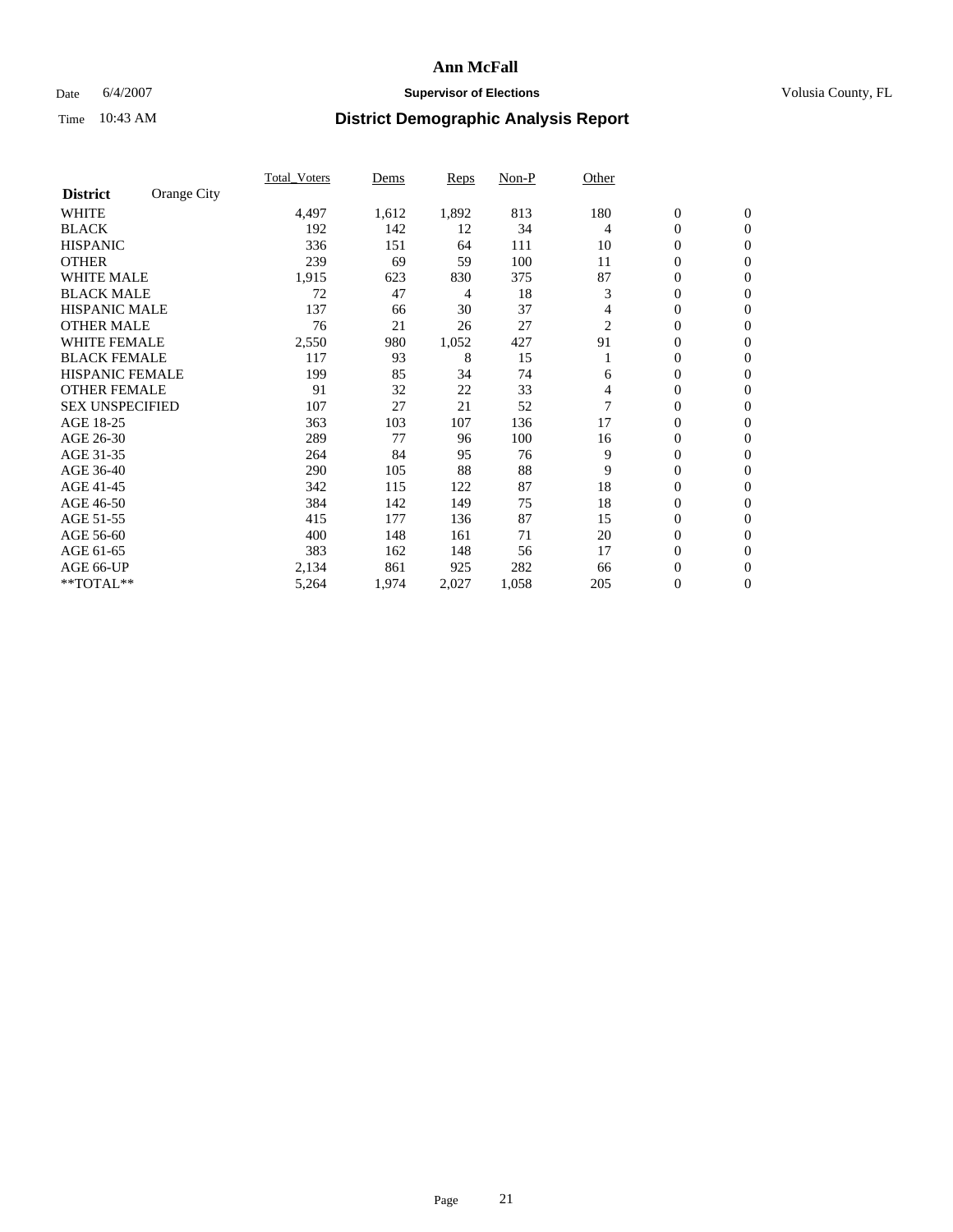### Date 6/4/2007 **Supervisor of Elections Supervisor of Elections** Volusia County, FL

|                        |              | Total Voters | Dems  | <b>Reps</b> | Non-P | Other          |                  |                  |  |
|------------------------|--------------|--------------|-------|-------------|-------|----------------|------------------|------------------|--|
| <b>District</b>        | Ormond Beach |              |       |             |       |                |                  |                  |  |
| <b>WHITE</b>           |              | 24,575       | 8,867 | 10,551      | 4,375 | 782            | $\overline{0}$   | $\mathbf{0}$     |  |
| <b>BLACK</b>           |              | 614          | 457   | 52          | 91    | 14             | $\overline{0}$   | $\mathbf{0}$     |  |
| <b>HISPANIC</b>        |              | 331          | 129   | 99          | 96    | $\overline{7}$ | $\boldsymbol{0}$ | $\mathbf{0}$     |  |
| <b>OTHER</b>           |              | 1,284        | 391   | 366         | 470   | 57             | 0                | $\mathbf{0}$     |  |
| <b>WHITE MALE</b>      |              | 11,126       | 3,622 | 4,974       | 2,124 | 406            | 0                | $\mathbf{0}$     |  |
| <b>BLACK MALE</b>      |              | 274          | 188   | 26          | 50    | 10             | $\boldsymbol{0}$ | $\mathbf{0}$     |  |
| <b>HISPANIC MALE</b>   |              | 135          | 40    | 49          | 41    | 5              | $\overline{0}$   | $\mathbf{0}$     |  |
| <b>OTHER MALE</b>      |              | 472          | 129   | 152         | 174   | 17             | $\overline{0}$   | $\mathbf{0}$     |  |
| <b>WHITE FEMALE</b>    |              | 13,318       | 5,208 | 5,530       | 2,211 | 369            | 0                | $\mathbf{0}$     |  |
| <b>BLACK FEMALE</b>    |              | 338          | 267   | 26          | 41    | 4              | $\overline{0}$   | $\mathbf{0}$     |  |
| <b>HISPANIC FEMALE</b> |              | 186          | 83    | 46          | 55    | 2              | $\boldsymbol{0}$ | $\boldsymbol{0}$ |  |
| <b>OTHER FEMALE</b>    |              | 523          | 188   | 162         | 164   | 9              | 0                | $\mathbf{0}$     |  |
| <b>SEX UNSPECIFIED</b> |              | 432          | 119   | 103         | 172   | 38             | $\overline{0}$   | $\mathbf{0}$     |  |
| AGE 18-25              |              | 2,094        | 634   | 678         | 680   | 102            | $\overline{0}$   | $\mathbf{0}$     |  |
| AGE 26-30              |              | 1,140        | 334   | 393         | 362   | 51             | $\overline{0}$   | $\mathbf{0}$     |  |
| AGE 31-35              |              | 1,188        | 343   | 458         | 327   | 60             | $\overline{0}$   | $\mathbf{0}$     |  |
| AGE 36-40              |              | 1,716        | 482   | 808         | 371   | 55             | $\boldsymbol{0}$ | $\mathbf{0}$     |  |
| AGE 41-45              |              | 2,175        | 668   | 976         | 467   | 64             | $\boldsymbol{0}$ | $\mathbf{0}$     |  |
| AGE 46-50              |              | 2,447        | 856   | 1,076       | 458   | 57             | 0                | $\mathbf{0}$     |  |
| AGE 51-55              |              | 2,603        | 1,011 | 1,066       | 448   | 78             | $\boldsymbol{0}$ | $\boldsymbol{0}$ |  |
| AGE 56-60              |              | 2,669        | 1,078 | 1,043       | 475   | 73             | $\overline{0}$   | $\mathbf{0}$     |  |
| AGE 61-65              |              | 2,336        | 895   | 982         | 389   | 70             | $\mathbf{0}$     | $\mathbf{0}$     |  |
| AGE 66-UP              |              | 8,436        | 3,543 | 3,588       | 1,055 | 250            | $\boldsymbol{0}$ | $\boldsymbol{0}$ |  |
| **TOTAL**              |              | 26,804       | 9,844 | 11,068      | 5,032 | 860            | 0                | $\overline{0}$   |  |
|                        |              |              |       |             |       |                |                  |                  |  |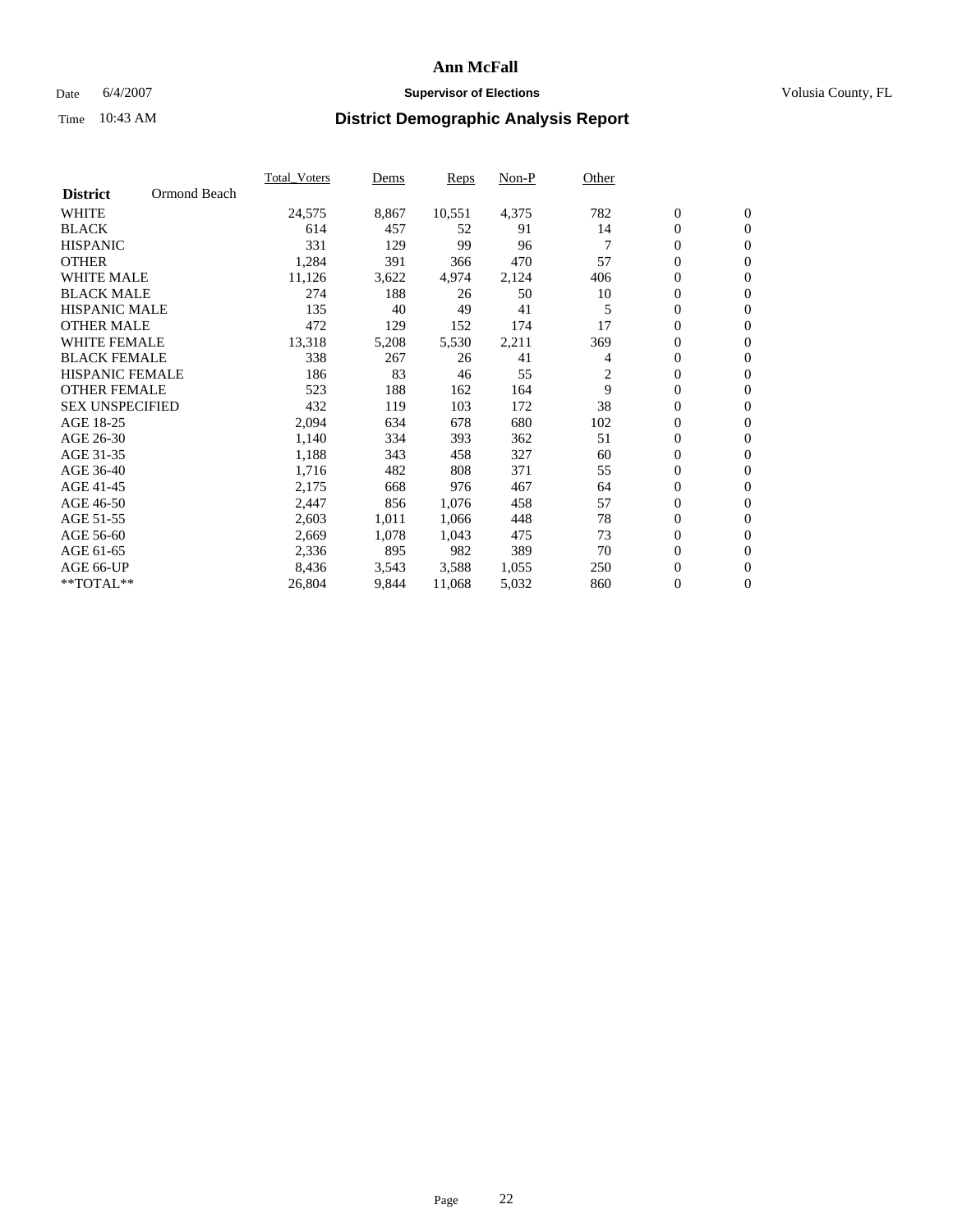### Date 6/4/2007 **Supervisor of Elections Supervisor of Elections** Volusia County, FL

|                        |         | <b>Total Voters</b> | Dems           | Reps           | Non-P | Other          |                  |              |  |
|------------------------|---------|---------------------|----------------|----------------|-------|----------------|------------------|--------------|--|
| <b>District</b>        | Pierson |                     |                |                |       |                |                  |              |  |
| <b>WHITE</b>           |         | 514                 | 221            | 196            | 82    | 15             | $\boldsymbol{0}$ | $\mathbf{0}$ |  |
| <b>BLACK</b>           |         | 59                  | 48             | 4              | 6     |                | $\theta$         | $\Omega$     |  |
| <b>HISPANIC</b>        |         | 54                  | 18             | 9              | 25    | 2              | 0                | $\theta$     |  |
| <b>OTHER</b>           |         | 29                  | 6              | 2              | 20    |                | 0                | 0            |  |
| <b>WHITE MALE</b>      |         | 250                 | 97             | 108            | 37    | 8              | 0                |              |  |
| <b>BLACK MALE</b>      |         | 21                  | 17             | 2              | 2     |                | 0                |              |  |
| <b>HISPANIC MALE</b>   |         | 31                  | 12             | 5              | 13    |                | 0                |              |  |
| <b>OTHER MALE</b>      |         | 11                  | $\overline{2}$ | 2              | 7     | 0              | $\theta$         |              |  |
| <b>WHITE FEMALE</b>    |         | 263                 | 124            | 88             | 44    |                | 0                |              |  |
| <b>BLACK FEMALE</b>    |         | 38                  | 31             | 2              | 4     |                | 0                | 0            |  |
| <b>HISPANIC FEMALE</b> |         | 22                  | 6              | 4              | 11    |                | 0                | 0            |  |
| <b>OTHER FEMALE</b>    |         | $\overline{7}$      |                | 0              | 3     |                | 0                | 0            |  |
| <b>SEX UNSPECIFIED</b> |         | 13                  |                | $\overline{0}$ | 12    | $\theta$       | 0                |              |  |
| AGE 18-25              |         | 102                 | 24             | 27             | 48    | 3              | 0                |              |  |
| AGE 26-30              |         | 39                  | 8              | 13             | 16    | 2              | 0                |              |  |
| AGE 31-35              |         | 46                  | 18             | 19             | 8     |                | 0                |              |  |
| AGE 36-40              |         | 48                  | 19             | 12             | 17    | $\Omega$       | 0                | 0            |  |
| AGE 41-45              |         | 58                  | 27             | 21             | 8     | 2              | 0                |              |  |
| AGE 46-50              |         | 64                  | 33             | 23             | 6     | $\overline{c}$ | 0                | 0            |  |
| AGE 51-55              |         | 77                  | 37             | 26             | 13    |                | 0                | 0            |  |
| AGE 56-60              |         | 50                  | 30             | 17             |       | 2              | 0                | 0            |  |
| AGE 61-65              |         | 40                  | 21             | 13             | 5     |                | 0                |              |  |
| AGE 66-UP              |         | 132                 | 76             | 40             | 11    |                |                  |              |  |
| **TOTAL**              |         | 656                 | 293            | 211            | 133   | 19             | 0                | 0            |  |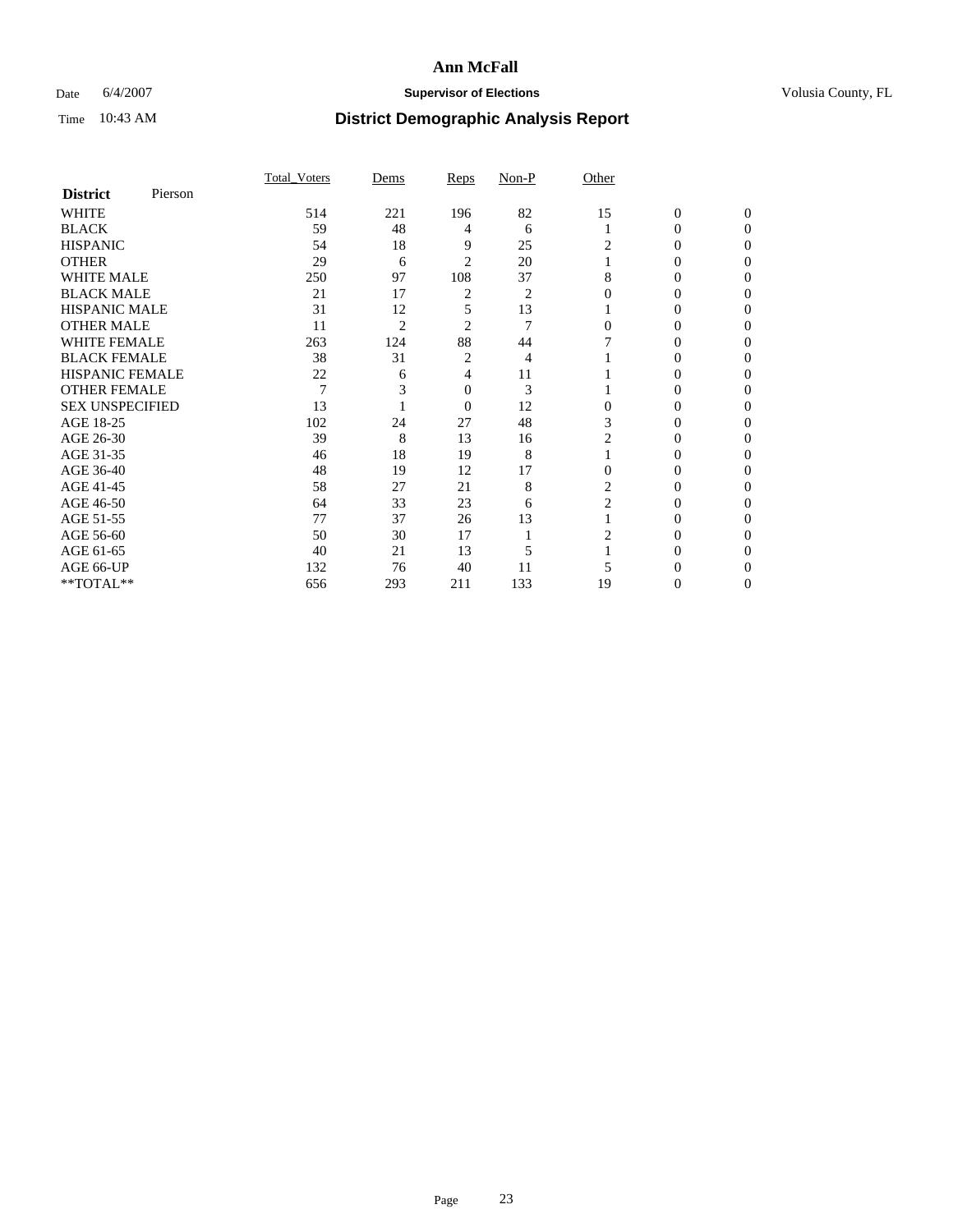### Date 6/4/2007 **Supervisor of Elections Supervisor of Elections** Volusia County, FL

|                        |             | Total Voters | Dems | <b>Reps</b> | Non-P | Other    |                  |                  |
|------------------------|-------------|--------------|------|-------------|-------|----------|------------------|------------------|
| <b>District</b>        | Ponce Inlet |              |      |             |       |          |                  |                  |
| <b>WHITE</b>           |             | 2,403        | 649  | 1,205       | 481   | 68       | $\boldsymbol{0}$ | $\mathbf{0}$     |
| <b>BLACK</b>           |             |              | 4    |             | 2     | $\Omega$ | $\theta$         | $\Omega$         |
| <b>HISPANIC</b>        |             | 22           | 5    | 11          | 5     |          | 0                | $\Omega$         |
| <b>OTHER</b>           |             | 108          | 28   | 37          | 37    | 6        | $\overline{0}$   | $\theta$         |
| WHITE MALE             |             | 1,133        | 277  | 586         | 235   | 35       | 0                | $\theta$         |
| <b>BLACK MALE</b>      |             | 4            |      |             | 2     | $\theta$ | 0                | 0                |
| <b>HISPANIC MALE</b>   |             |              | 2    | 3           |       |          | $\theta$         | 0                |
| <b>OTHER MALE</b>      |             | 43           | 9    | 16          | 15    | 3        | 0                | 0                |
| <b>WHITE FEMALE</b>    |             | 1,248        | 369  | 609         | 238   | 32       | 0                | $\Omega$         |
| <b>BLACK FEMALE</b>    |             | 3            | 3    | 0           | 0     | $\Omega$ | 0                | $\theta$         |
| <b>HISPANIC FEMALE</b> |             | 15           | 3    | 8           | 4     | 0        | 0                | 0                |
| <b>OTHER FEMALE</b>    |             | 34           | 14   | 12          | 8     | 0        | 0                | 0                |
| <b>SEX UNSPECIFIED</b> |             | 53           | 8    | 19          | 22    | 4        | 0                | 0                |
| AGE 18-25              |             | 114          | 32   | 37          | 40    | 5        | 0                | $\mathbf{0}$     |
| AGE 26-30              |             | 71           | 19   | 19          | 29    | 4        | 0                | $\Omega$         |
| AGE 31-35              |             | 61           | 14   | 28          | 18    |          | $\overline{0}$   | $\theta$         |
| AGE 36-40              |             | 85           | 19   | 46          | 17    | 3        | 0                | $\boldsymbol{0}$ |
| AGE 41-45              |             | 127          | 33   | 68          | 24    | 2        | 0                | 0                |
| AGE 46-50              |             | 210          | 47   | 115         | 44    | 4        | 0                | $\mathbf{0}$     |
| AGE 51-55              |             | 255          | 76   | 108         | 60    | 11       | 0                | $\Omega$         |
| AGE 56-60              |             | 365          | 97   | 170         | 80    | 18       | 0                | $\mathbf{0}$     |
| AGE 61-65              |             | 372          | 100  | 196         | 65    | 11       | 0                | $\boldsymbol{0}$ |
| AGE 66-UP              |             | 880          | 249  | 467         | 148   | 16       | 0                |                  |
| **TOTAL**              |             | 2,540        | 686  | 1,254       | 525   | 75       | 0                | $\boldsymbol{0}$ |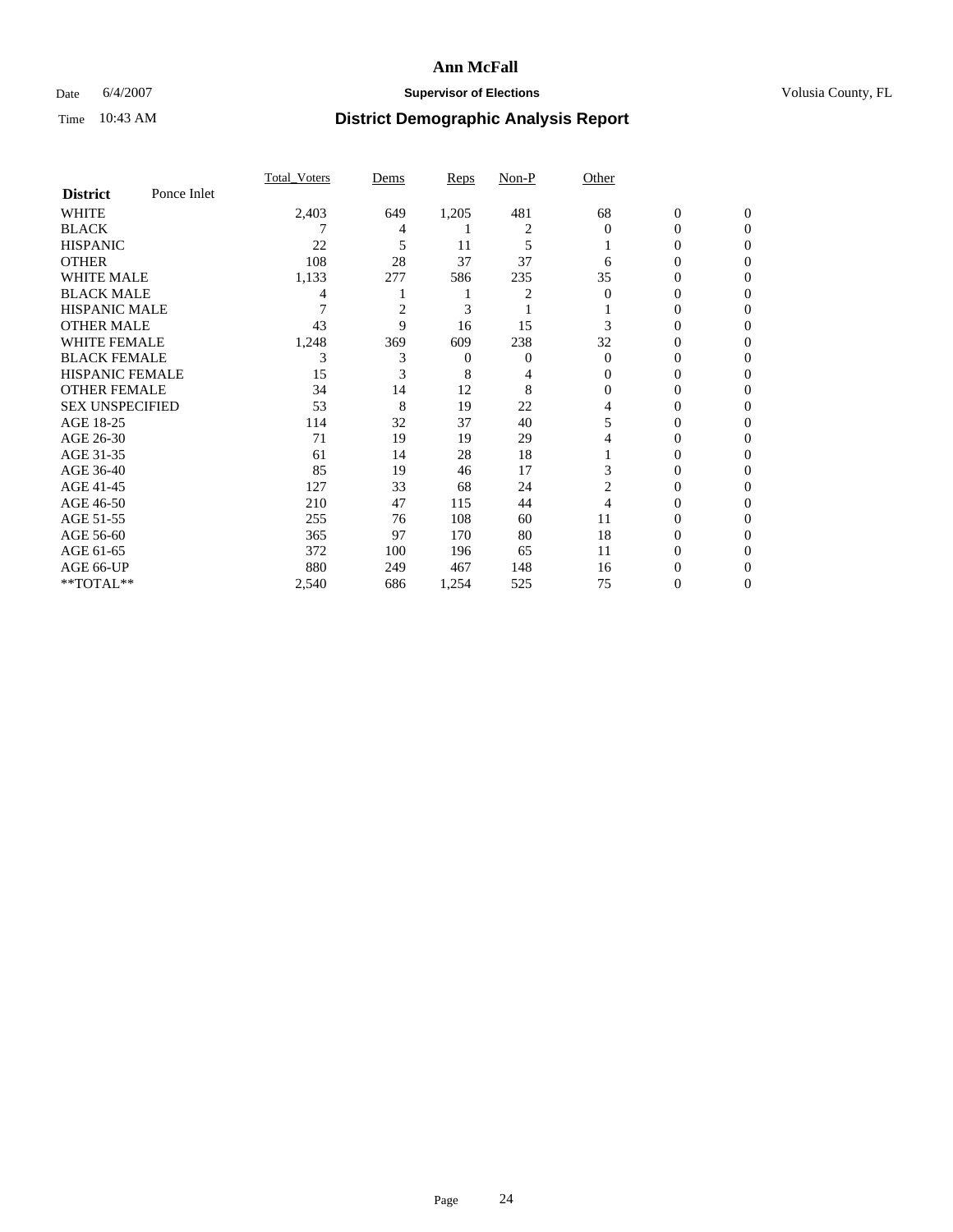#### Date 6/4/2007 **Supervisor of Elections Supervisor of Elections** Volusia County, FL

|                        |             | Total Voters | Dems   | <b>Reps</b> | Non-P | Other |                  |                  |  |
|------------------------|-------------|--------------|--------|-------------|-------|-------|------------------|------------------|--|
| <b>District</b>        | Port Orange |              |        |             |       |       |                  |                  |  |
| <b>WHITE</b>           |             | 32,175       | 11,586 | 12,454      | 7,025 | 1,110 | $\boldsymbol{0}$ | $\mathbf{0}$     |  |
| <b>BLACK</b>           |             | 653          | 496    | 49          | 93    | 15    | $\overline{0}$   | $\mathbf{0}$     |  |
| <b>HISPANIC</b>        |             | 614          | 225    | 149         | 225   | 15    | $\boldsymbol{0}$ | $\mathbf{0}$     |  |
| <b>OTHER</b>           |             | 1,620        | 458    | 400         | 683   | 79    | 0                | $\mathbf{0}$     |  |
| <b>WHITE MALE</b>      |             | 14,667       | 4,711  | 6,054       | 3,315 | 587   | 0                | $\mathbf{0}$     |  |
| <b>BLACK MALE</b>      |             | 296          | 216    | 28          | 46    | 6     | $\boldsymbol{0}$ | $\boldsymbol{0}$ |  |
| <b>HISPANIC MALE</b>   |             | 266          | 98     | 65          | 97    | 6     | $\overline{0}$   | $\mathbf{0}$     |  |
| <b>OTHER MALE</b>      |             | 549          | 155    | 152         | 221   | 21    | $\overline{0}$   | $\mathbf{0}$     |  |
| <b>WHITE FEMALE</b>    |             | 17,258       | 6,803  | 6,308       | 3,638 | 509   | $\overline{0}$   | $\mathbf{0}$     |  |
| <b>BLACK FEMALE</b>    |             | 351          | 277    | 20          | 45    | 9     | $\overline{0}$   | $\mathbf{0}$     |  |
| <b>HISPANIC FEMALE</b> |             | 342          | 127    | 81          | 125   | 9     | $\boldsymbol{0}$ | $\mathbf{0}$     |  |
| <b>OTHER FEMALE</b>    |             | 609          | 205    | 151         | 238   | 15    | 0                | $\mathbf{0}$     |  |
| <b>SEX UNSPECIFIED</b> |             | 724          | 173    | 193         | 301   | 57    | $\boldsymbol{0}$ | $\mathbf{0}$     |  |
| AGE 18-25              |             | 3,117        | 976    | 868         | 1,125 | 148   | $\boldsymbol{0}$ | $\mathbf{0}$     |  |
| AGE 26-30              |             | 2,005        | 586    | 596         | 727   | 96    | $\overline{0}$   | $\mathbf{0}$     |  |
| AGE 31-35              |             | 1,954        | 548    | 715         | 607   | 84    | $\overline{0}$   | $\mathbf{0}$     |  |
| AGE 36-40              |             | 2,445        | 733    | 946         | 688   | 78    | $\boldsymbol{0}$ | $\mathbf{0}$     |  |
| AGE 41-45              |             | 2,993        | 923    | 1,229       | 753   | 88    | $\boldsymbol{0}$ | $\mathbf{0}$     |  |
| AGE 46-50              |             | 3,248        | 1,117  | 1,323       | 699   | 109   | 0                | $\mathbf{0}$     |  |
| AGE 51-55              |             | 3,260        | 1,290  | 1,268       | 608   | 94    | $\boldsymbol{0}$ | $\mathbf{0}$     |  |
| AGE 56-60              |             | 3,412        | 1,368  | 1,224       | 698   | 122   | $\overline{0}$   | $\mathbf{0}$     |  |
| AGE 61-65              |             | 2,973        | 1,128  | 1,123       | 601   | 121   | $\mathbf{0}$     | $\mathbf{0}$     |  |
| AGE 66-UP              |             | 9,655        | 4,096  | 3,760       | 1,520 | 279   | $\boldsymbol{0}$ | $\mathbf{0}$     |  |
| **TOTAL**              |             | 35,062       | 12,765 | 13,052      | 8,026 | 1,219 | $\boldsymbol{0}$ | $\overline{0}$   |  |
|                        |             |              |        |             |       |       |                  |                  |  |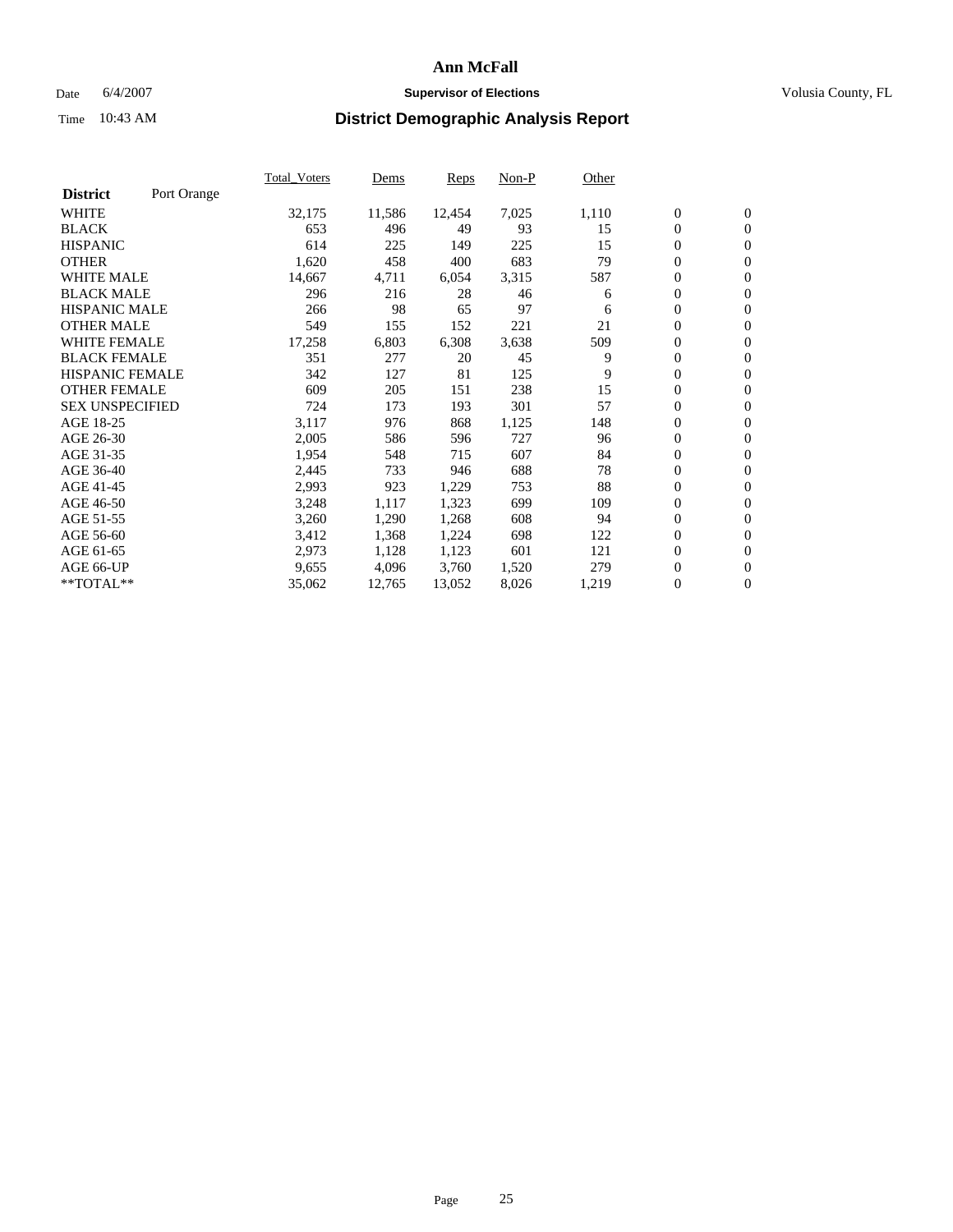### Date 6/4/2007 **Supervisor of Elections Supervisor of Elections** Volusia County, FL

|                        |               | <b>Total Voters</b> | Dems  | <b>Reps</b> | Non-P | Other |                  |                  |  |
|------------------------|---------------|---------------------|-------|-------------|-------|-------|------------------|------------------|--|
| <b>District</b>        | South Daytona |                     |       |             |       |       |                  |                  |  |
| <b>WHITE</b>           |               | 6,636               | 2,805 | 2,253       | 1,371 | 207   | $\boldsymbol{0}$ | $\boldsymbol{0}$ |  |
| <b>BLACK</b>           |               | 400                 | 310   | 14          | 73    | 3     | $\mathbf{0}$     | $\mathbf{0}$     |  |
| <b>HISPANIC</b>        |               | 149                 | 72    | 26          | 47    | 4     | $\mathbf{0}$     | $\mathbf{0}$     |  |
| <b>OTHER</b>           |               | 380                 | 134   | 75          | 161   | 10    | 0                | $\overline{0}$   |  |
| <b>WHITE MALE</b>      |               | 3,019               | 1,140 | 1,114       | 641   | 124   | 0                | $\mathbf{0}$     |  |
| <b>BLACK MALE</b>      |               | 144                 | 97    | 8           | 38    |       | 0                | 0                |  |
| <b>HISPANIC MALE</b>   |               | 74                  | 34    | 12          | 25    | 3     | 0                | $\mathbf{0}$     |  |
| <b>OTHER MALE</b>      |               | 131                 | 46    | 32          | 51    | 2     | 0                | $\mathbf{0}$     |  |
| <b>WHITE FEMALE</b>    |               | 3,582               | 1,649 | 1,128       | 724   | 81    | 0                | $\mathbf{0}$     |  |
| <b>BLACK FEMALE</b>    |               | 251                 | 209   | 5           | 35    | 2     | $\mathbf{0}$     | $\mathbf{0}$     |  |
| <b>HISPANIC FEMALE</b> |               | 73                  | 37    | 13          | 22    |       | 0                | $\mathbf{0}$     |  |
| <b>OTHER FEMALE</b>    |               | 136                 | 59    | 25          | 51    |       | 0                | $\mathbf{0}$     |  |
| <b>SEX UNSPECIFIED</b> |               | 155                 | 50    | 31          | 65    | 9     | $\boldsymbol{0}$ | $\mathbf{0}$     |  |
| AGE 18-25              |               | 771                 | 291   | 171         | 279   | 30    | 0                | $\mathbf{0}$     |  |
| AGE 26-30              |               | 516                 | 173   | 119         | 199   | 25    | 0                | $\mathbf{0}$     |  |
| AGE 31-35              |               | 488                 | 165   | 165         | 139   | 19    | 0                | $\mathbf{0}$     |  |
| AGE 36-40              |               | 596                 | 231   | 186         | 156   | 23    | $\boldsymbol{0}$ | $\mathbf{0}$     |  |
| AGE 41-45              |               | 753                 | 279   | 267         | 183   | 24    | 0                | $\mathbf{0}$     |  |
| AGE 46-50              |               | 694                 | 301   | 243         | 133   | 17    | $\mathbf{0}$     | $\mathbf{0}$     |  |
| AGE 51-55              |               | 670                 | 328   | 199         | 131   | 12    | $\overline{0}$   | $\mathbf{0}$     |  |
| AGE 56-60              |               | 680                 | 292   | 224         | 136   | 28    | $\boldsymbol{0}$ | $\mathbf{0}$     |  |
| AGE 61-65              |               | 564                 | 255   | 195         | 95    | 19    | 0                | $\mathbf{0}$     |  |
| AGE 66-UP              |               | 1,833               | 1,006 | 599         | 201   | 27    | 0                | 0                |  |
| **TOTAL**              |               | 7,565               | 3,321 | 2,368       | 1,652 | 224   | 0                | $\boldsymbol{0}$ |  |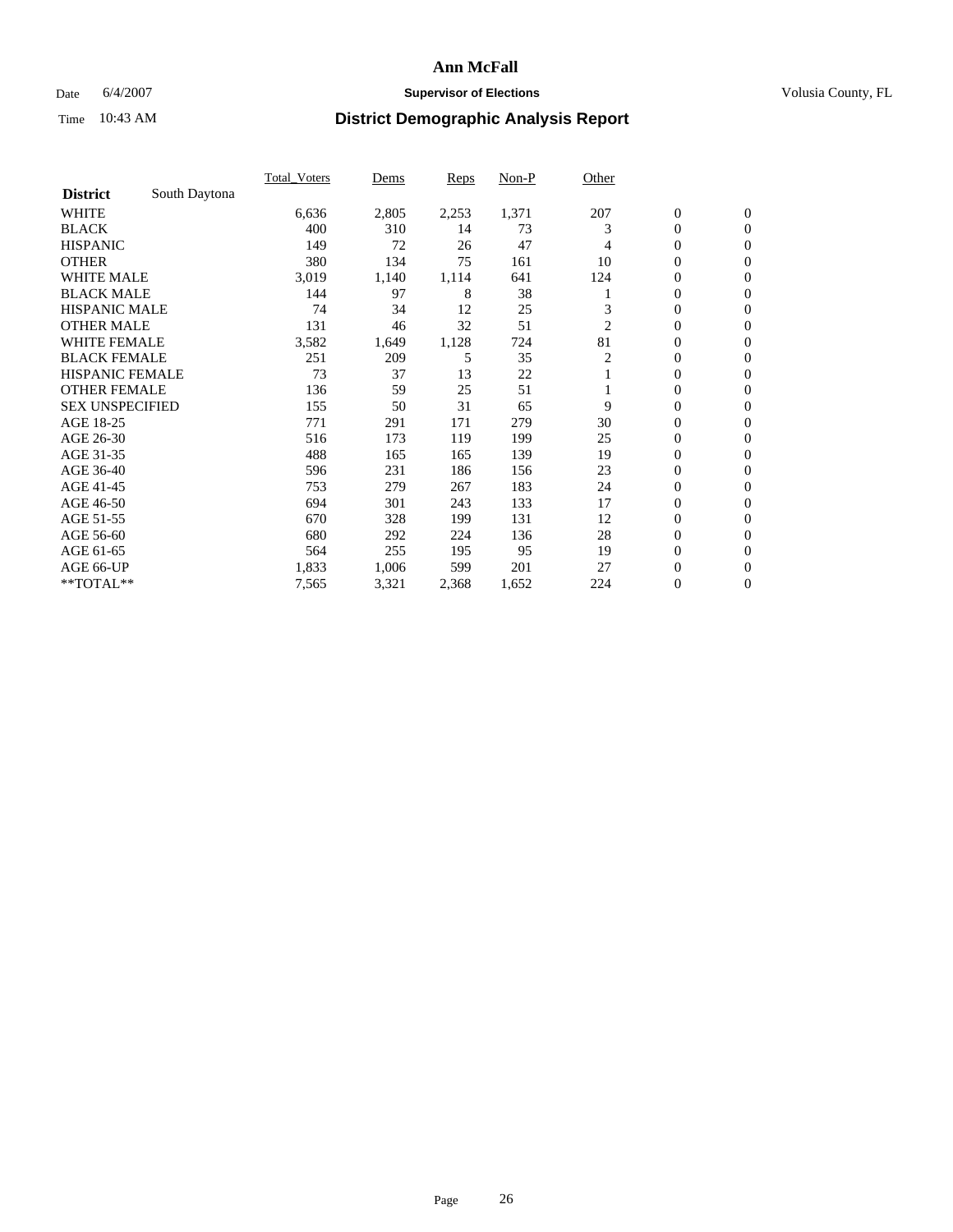### Date 6/4/2007 **Supervisor of Elections Supervisor of Elections** Volusia County, FL

|                        |               | Total Voters      | Dems | Reps   | $Non-P$  | Other    |        |          |  |
|------------------------|---------------|-------------------|------|--------|----------|----------|--------|----------|--|
| <b>District</b>        | Flagler Beach |                   |      |        |          |          |        |          |  |
| <b>WHITE</b>           |               | 61                | 24   | 20     | 15       | 2        | 0      | $\Omega$ |  |
| <b>BLACK</b>           |               | 0                 | 0    | 0      | $\Omega$ | $\Omega$ |        | O        |  |
| <b>HISPANIC</b>        |               |                   |      |        |          |          |        |          |  |
| <b>OTHER</b>           |               |                   |      | 2      |          |          |        |          |  |
| <b>WHITE MALE</b>      |               | 27                | 11   | 10     | n        |          |        |          |  |
| <b>BLACK MALE</b>      |               |                   |      | 0      |          |          |        |          |  |
| HISPANIC MALE          |               |                   |      |        |          |          |        |          |  |
| <b>OTHER MALE</b>      |               |                   |      |        |          |          |        |          |  |
| WHITE FEMALE           |               | 34                | 13   | 10     |          |          |        |          |  |
| <b>BLACK FEMALE</b>    |               | $\mathbf{\Omega}$ | 0    | 0      |          |          |        |          |  |
| <b>HISPANIC FEMALE</b> |               |                   |      |        |          |          |        |          |  |
| <b>OTHER FEMALE</b>    |               |                   |      |        |          |          |        |          |  |
| <b>SEX UNSPECIFIED</b> |               |                   |      |        |          |          |        |          |  |
| AGE 18-25              |               |                   |      |        |          |          |        |          |  |
| AGE 26-30              |               |                   |      |        |          |          |        |          |  |
| AGE 31-35              |               |                   |      |        |          |          |        |          |  |
| AGE 36-40              |               |                   |      |        |          |          |        |          |  |
| AGE 41-45              |               |                   |      |        |          |          |        |          |  |
| AGE 46-50              |               |                   |      |        |          |          |        |          |  |
| AGE 51-55              |               |                   |      |        |          |          |        |          |  |
| AGE 56-60              |               |                   |      |        |          |          |        |          |  |
| AGE 61-65              |               |                   |      | 2      |          |          |        |          |  |
| AGE 66-UP              |               | 41                | 15   | $18\,$ |          |          |        |          |  |
| $**TOTAL**$            |               | 65                | 25   | 22     | 16       | 2        | $_{0}$ | 0        |  |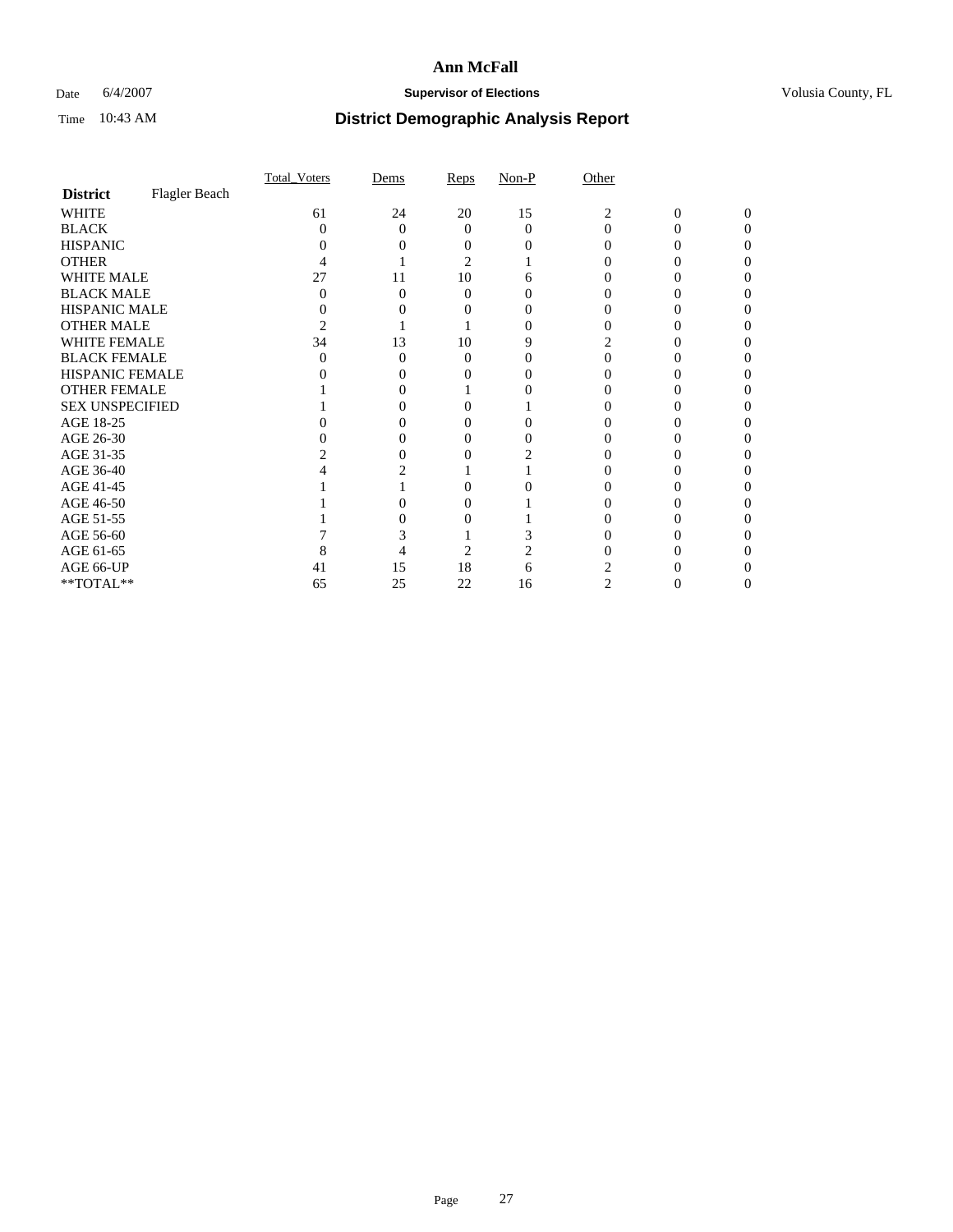#### Date 6/4/2007 **Supervisor of Elections Supervisor of Elections** Volusia County, FL

|                        |                           | Total Voters | Dems   | <b>Reps</b> | Non-P  | Other |                  |                  |  |
|------------------------|---------------------------|--------------|--------|-------------|--------|-------|------------------|------------------|--|
| <b>District</b>        | <b>Hospital Authority</b> |              |        |             |        |       |                  |                  |  |
| <b>WHITE</b>           |                           | 91,580       | 31,783 | 38,268      | 17,653 | 3,876 | $\overline{0}$   | $\mathbf{0}$     |  |
| <b>BLACK</b>           |                           | 7,672        | 5,910  | 437         | 1,165  | 160   | $\overline{0}$   | $\mathbf{0}$     |  |
| <b>HISPANIC</b>        |                           | 11,963       | 5,374  | 2,485       | 3,808  | 296   | $\boldsymbol{0}$ | $\mathbf{0}$     |  |
| <b>OTHER</b>           |                           | 5,811        | 1,601  | 1,395       | 2,586  | 229   | $\boldsymbol{0}$ | $\mathbf{0}$     |  |
| <b>WHITE MALE</b>      |                           | 42,174       | 13,108 | 18,602      | 8,380  | 2,084 | 0                | $\mathbf{0}$     |  |
| <b>BLACK MALE</b>      |                           | 3,205        | 2,321  | 226         | 575    | 83    | $\boldsymbol{0}$ | $\mathbf{0}$     |  |
| <b>HISPANIC MALE</b>   |                           | 5,611        | 2,435  | 1,256       | 1,758  | 162   | $\overline{0}$   | $\mathbf{0}$     |  |
| <b>OTHER MALE</b>      |                           | 1,879        | 533    | 548         | 737    | 61    | $\overline{0}$   | $\mathbf{0}$     |  |
| <b>WHITE FEMALE</b>    |                           | 48,848       | 18,501 | 19,448      | 9,122  | 1,777 | $\mathbf{0}$     | $\mathbf{0}$     |  |
| <b>BLACK FEMALE</b>    |                           | 4,389        | 3,528  | 208         | 576    | 77    | $\overline{0}$   | $\mathbf{0}$     |  |
| <b>HISPANIC FEMALE</b> |                           | 6,238        | 2,885  | 1,216       | 2,006  | 131   | $\boldsymbol{0}$ | $\mathbf{0}$     |  |
| <b>OTHER FEMALE</b>    |                           | 2,226        | 741    | 547         | 876    | 62    | 0                | $\mathbf{0}$     |  |
| <b>SEX UNSPECIFIED</b> |                           | 2,456        | 616    | 534         | 1,182  | 124   | $\boldsymbol{0}$ | $\mathbf{0}$     |  |
| AGE 18-25              |                           | 11,405       | 3,336  | 2,976       | 4,496  | 597   | $\boldsymbol{0}$ | $\mathbf{0}$     |  |
| AGE 26-30              |                           | 7,837        | 2,441  | 2,306       | 2,685  | 405   | $\overline{0}$   | $\mathbf{0}$     |  |
| AGE 31-35              |                           | 8,255        | 2,674  | 2,801       | 2,370  | 410   | $\overline{0}$   | $\mathbf{0}$     |  |
| AGE 36-40              |                           | 9,464        | 3,006  | 3,596       | 2,468  | 394   | $\boldsymbol{0}$ | $\mathbf{0}$     |  |
| AGE 41-45              |                           | 11,322       | 3,827  | 4,465       | 2,581  | 449   | $\boldsymbol{0}$ | $\mathbf{0}$     |  |
| AGE 46-50              |                           | 11,899       | 4,361  | 4,746       | 2,363  | 429   | 0                | $\mathbf{0}$     |  |
| AGE 51-55              |                           | 10,979       | 4,468  | 4,086       | 2,007  | 418   | $\boldsymbol{0}$ | $\mathbf{0}$     |  |
| AGE 56-60              |                           | 10,721       | 4,467  | 4,014       | 1,839  | 401   | $\overline{0}$   | $\mathbf{0}$     |  |
| AGE 61-65              |                           | 8,653        | 3,716  | 3,325       | 1,314  | 298   | $\mathbf{0}$     | $\boldsymbol{0}$ |  |
| AGE 66-UP              |                           | 26,491       | 12,372 | 10,270      | 3,089  | 760   | $\boldsymbol{0}$ | $\mathbf{0}$     |  |
| **TOTAL**              |                           | 117,026      | 44,668 | 42,585      | 25,212 | 4,561 | 0                | $\overline{0}$   |  |
|                        |                           |              |        |             |        |       |                  |                  |  |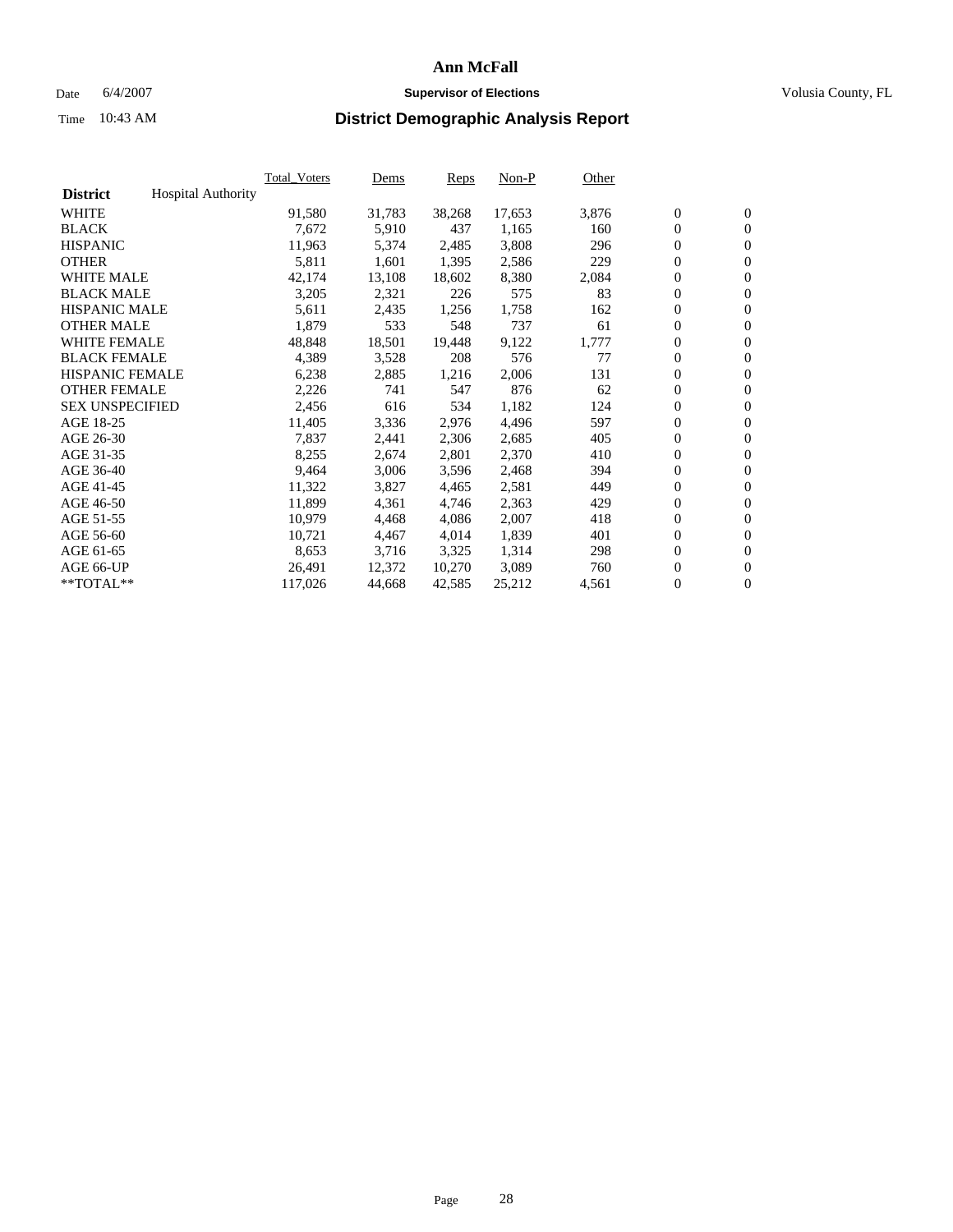### Date 6/4/2007 **Supervisor of Elections Supervisor of Elections** Volusia County, FL

|                        | <b>Total Voters</b>   | Dems  | Reps | Non-P          | Other          |                  |                  |  |
|------------------------|-----------------------|-------|------|----------------|----------------|------------------|------------------|--|
| <b>District</b>        | Florida House Seat 21 |       |      |                |                |                  |                  |  |
| <b>WHITE</b>           | 2,045                 | 794   | 855  | 327            | 69             | $\boldsymbol{0}$ | $\mathbf{0}$     |  |
| <b>BLACK</b>           | 175                   | 150   | 10   | 14             |                | 0                | $\mathbf{0}$     |  |
| <b>HISPANIC</b>        | 138                   | 46    | 34   | 55             | 3              | 0                | $\mathbf{0}$     |  |
| <b>OTHER</b>           | 110                   | 34    | 27   | 46             | 3              | 0                | $\overline{0}$   |  |
| <b>WHITE MALE</b>      | 986                   | 344   | 443  | 168            | 31             | 0                | $\Omega$         |  |
| <b>BLACK MALE</b>      | 70                    | 58    | 5    | 7              | $\overline{0}$ | 0                | $\Omega$         |  |
| <b>HISPANIC MALE</b>   | 74                    | 26    | 18   | 28             | 2              | 0                | $\Omega$         |  |
| <b>OTHER MALE</b>      | 36                    | 11    | 12   | 13             | $\Omega$       | 0                | 0                |  |
| <b>WHITE FEMALE</b>    | 1,050                 | 445   | 410  | 157            | 38             | 0                | 0                |  |
| <b>BLACK FEMALE</b>    | 105                   | 92    | 5    | $\overline{7}$ |                | 0                | $\mathbf{0}$     |  |
| <b>HISPANIC FEMALE</b> | 61                    | 19    | 16   | 25             |                | 0                | $\Omega$         |  |
| <b>OTHER FEMALE</b>    | 45                    | 18    | 10   | 15             | 2              | 0                | $\boldsymbol{0}$ |  |
| <b>SEX UNSPECIFIED</b> | 41                    | 11    | 7    | 22             |                | 0                | $\mathbf{0}$     |  |
| AGE 18-25              | 263                   | 66    | 94   | 98             | 5              | 0                | 0                |  |
| AGE 26-30              | 150                   | 34    | 60   | 50             | 6              | 0                | $\Omega$         |  |
| AGE 31-35              | 138                   | 39    | 64   | 31             | 4              | 0                | 0                |  |
| AGE 36-40              | 160                   | 48    | 58   | 49             | 5              | 0                | $\mathbf{0}$     |  |
| AGE 41-45              | 217                   | 83    | 90   | 35             | 9              | 0                | 0                |  |
| AGE 46-50              | 238                   | 102   | 97   | 32             | 7              | 0                | $\mathbf{0}$     |  |
| AGE 51-55              | 247                   | 104   | 91   | 41             | 11             | 0                | $\Omega$         |  |
| AGE 56-60              | 234                   | 100   | 100  | 28             | 6              | 0                | $\theta$         |  |
| AGE 61-65              | 254                   | 125   | 90   | 32             | 7              | 0                | 0                |  |
| AGE 66-UP              | 567                   | 323   | 182  | 46             | 16             | 0                | 0                |  |
| **TOTAL**              | 2,468                 | 1,024 | 926  | 442            | 76             | 0                | 0                |  |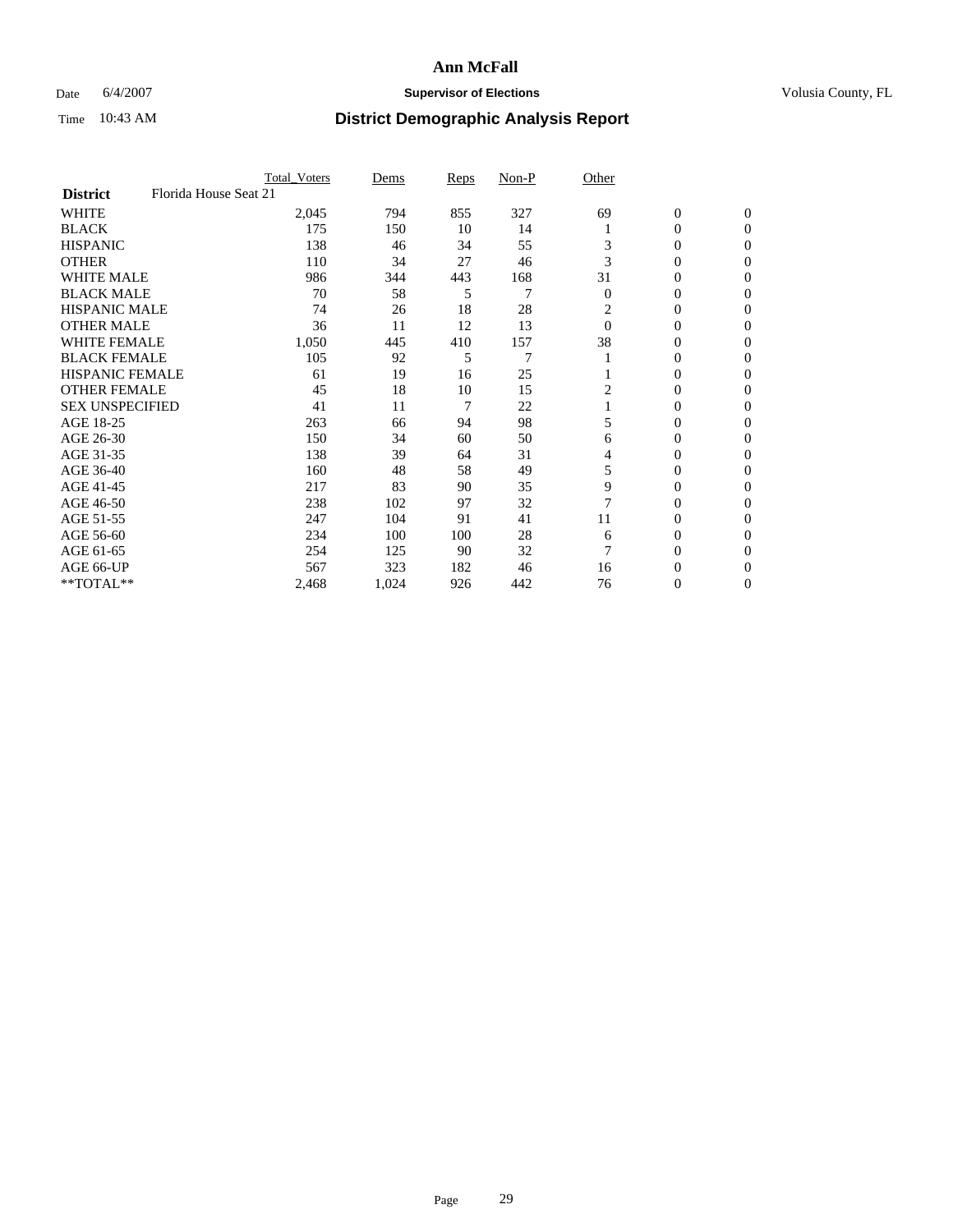#### Date 6/4/2007 **Supervisor of Elections Supervisor of Elections** Volusia County, FL

|                                          | <b>Total Voters</b> | Dems  | Reps  | Non-P | Other |                  |                |  |
|------------------------------------------|---------------------|-------|-------|-------|-------|------------------|----------------|--|
| Florida House Seat 25<br><b>District</b> |                     |       |       |       |       |                  |                |  |
| <b>WHITE</b>                             | 15,077              | 5,216 | 6,027 | 3,153 | 681   | $\boldsymbol{0}$ | $\mathbf{0}$   |  |
| <b>BLACK</b>                             | 985                 | 719   | 68    | 169   | 29    | $\mathbf{0}$     | $\mathbf{0}$   |  |
| <b>HISPANIC</b>                          | 3,151               | 1,480 | 650   | 952   | 69    | 0                | $\mathbf{0}$   |  |
| <b>OTHER</b>                             | 1,044               | 298   | 240   | 465   | 41    | 0                | $\mathbf{0}$   |  |
| <b>WHITE MALE</b>                        | 6,932               | 2,128 | 2,894 | 1,541 | 369   | 0                | $\mathbf{0}$   |  |
| <b>BLACK MALE</b>                        | 441                 | 307   | 39    | 79    | 16    | 0                | $\mathbf{0}$   |  |
| <b>HISPANIC MALE</b>                     | 1,499               | 675   | 333   | 455   | 36    | 0                | $\mathbf{0}$   |  |
| <b>OTHER MALE</b>                        | 346                 | 115   | 92    | 129   | 10    | $\boldsymbol{0}$ | $\mathbf{0}$   |  |
| <b>WHITE FEMALE</b>                      | 8,038               | 3,050 | 3,089 | 1,593 | 306   | 0                | $\mathbf{0}$   |  |
| <b>BLACK FEMALE</b>                      | 534                 | 403   | 29    | 89    | 13    | $\boldsymbol{0}$ | $\mathbf{0}$   |  |
| <b>HISPANIC FEMALE</b>                   | 1,626               | 789   | 314   | 490   | 33    | $\boldsymbol{0}$ | $\mathbf{0}$   |  |
| <b>OTHER FEMALE</b>                      | 409                 | 128   | 98    | 173   | 10    | 0                | $\overline{0}$ |  |
| <b>SEX UNSPECIFIED</b>                   | 432                 | 118   | 97    | 190   | 27    | 0                | $\mathbf{0}$   |  |
| AGE 18-25                                | 1,903               | 532   | 471   | 808   | 92    | $\boldsymbol{0}$ | $\mathbf{0}$   |  |
| AGE 26-30                                | 1,472               | 458   | 398   | 534   | 82    | $\mathbf{0}$     | $\mathbf{0}$   |  |
| AGE 31-35                                | 1,594               | 489   | 527   | 494   | 84    | 0                | $\mathbf{0}$   |  |
| AGE 36-40                                | 1,792               | 548   | 679   | 483   | 82    | 0                | $\mathbf{0}$   |  |
| AGE 41-45                                | 1,955               | 678   | 726   | 477   | 74    | $\boldsymbol{0}$ | $\mathbf{0}$   |  |
| AGE 46-50                                | 2,009               | 718   | 789   | 414   | 88    | 0                | $\mathbf{0}$   |  |
| AGE 51-55                                | 1,873               | 777   | 641   | 392   | 63    | $\boldsymbol{0}$ | $\mathbf{0}$   |  |
| AGE 56-60                                | 1,857               | 770   | 671   | 346   | 70    | 0                | $\mathbf{0}$   |  |
| AGE 61-65                                | 1,416               | 621   | 505   | 232   | 58    | $\mathbf{0}$     | $\mathbf{0}$   |  |
| AGE 66-UP                                | 4,386               | 2,122 | 1,578 | 559   | 127   | 0                | $\mathbf{0}$   |  |
| **TOTAL**                                | 20,257              | 7,713 | 6,985 | 4,739 | 820   | 0                | $\overline{0}$ |  |
|                                          |                     |       |       |       |       |                  |                |  |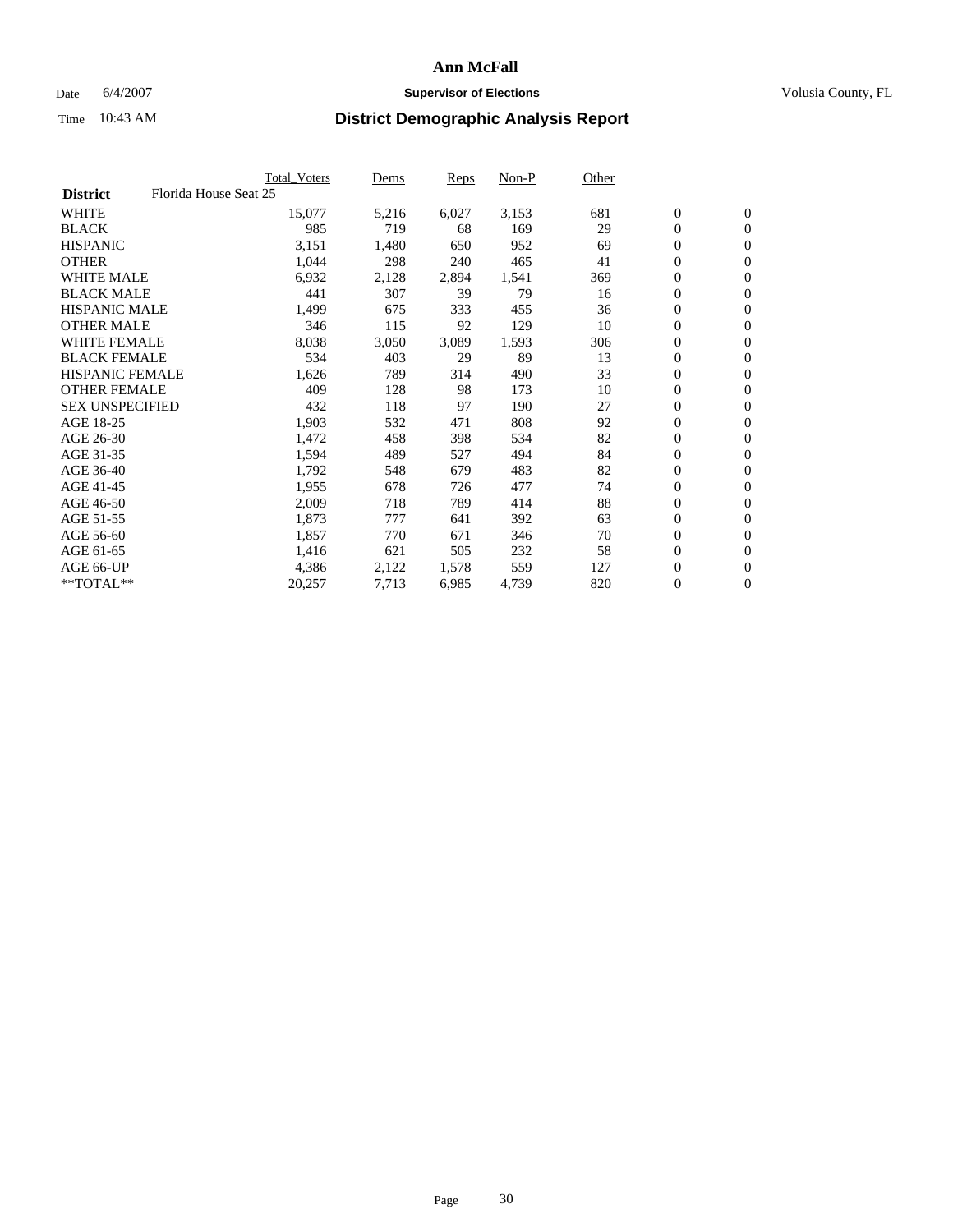### Date 6/4/2007 **Supervisor of Elections Supervisor of Elections** Volusia County, FL

|                        | Total_Voters          | Dems   | Reps   | Non-P  | Other |                  |                  |  |
|------------------------|-----------------------|--------|--------|--------|-------|------------------|------------------|--|
| <b>District</b>        | Florida House Seat 26 |        |        |        |       |                  |                  |  |
| <b>WHITE</b>           | 84,372                | 29,623 | 36,194 | 15,374 | 3,181 | $\boldsymbol{0}$ | $\mathbf{0}$     |  |
| <b>BLACK</b>           | 2,961                 | 2,188  | 218    | 486    | 69    | $\overline{0}$   | $\mathbf{0}$     |  |
| <b>HISPANIC</b>        | 5,072                 | 2,215  | 1,151  | 1,582  | 124   | $\overline{0}$   | $\mathbf{0}$     |  |
| <b>OTHER</b>           | 4,483                 | 1,211  | 1,248  | 1,833  | 191   | 0                | $\overline{0}$   |  |
| <b>WHITE MALE</b>      | 38,625                | 12,155 | 17,460 | 7,316  | 1,694 | $\overline{0}$   | $\mathbf{0}$     |  |
| <b>BLACK MALE</b>      | 1,278                 | 864    | 115    | 259    | 40    | $\boldsymbol{0}$ | $\mathbf{0}$     |  |
| <b>HISPANIC MALE</b>   | 2,371                 | 988    | 589    | 727    | 67    | 0                | $\overline{0}$   |  |
| <b>OTHER MALE</b>      | 1,573                 | 407    | 518    | 589    | 59    | $\boldsymbol{0}$ | $\mathbf{0}$     |  |
| <b>WHITE FEMALE</b>    | 45,241                | 17,317 | 18,526 | 7,922  | 1,476 | 0                | $\mathbf{0}$     |  |
| <b>BLACK FEMALE</b>    | 1,655                 | 1,300  | 102    | 224    | 29    | $\overline{0}$   | $\mathbf{0}$     |  |
| <b>HISPANIC FEMALE</b> | 2,654                 | 1,205  | 554    | 840    | 55    | 0                | $\mathbf{0}$     |  |
| <b>OTHER FEMALE</b>    | 1,708                 | 577    | 484    | 600    | 47    | $\overline{0}$   | $\mathbf{0}$     |  |
| <b>SEX UNSPECIFIED</b> | 1,783                 | 424    | 463    | 798    | 98    | $\boldsymbol{0}$ | $\mathbf{0}$     |  |
| AGE 18-25              | 8,073                 | 2,297  | 2,414  | 2,941  | 421   | 0                | $\mathbf{0}$     |  |
| AGE 26-30              | 5,107                 | 1,494  | 1,694  | 1,656  | 263   | 0                | $\mathbf{0}$     |  |
| AGE 31-35              | 5,334                 | 1,597  | 1,992  | 1,485  | 260   | 0                | $\overline{0}$   |  |
| AGE 36-40              | 6,746                 | 2,013  | 2,813  | 1,661  | 259   | $\boldsymbol{0}$ | $\mathbf{0}$     |  |
| AGE 41-45              | 8,315                 | 2,568  | 3,571  | 1,861  | 315   | 0                | $\mathbf{0}$     |  |
| AGE 46-50              | 9,271                 | 3,170  | 4,001  | 1,789  | 311   | $\overline{0}$   | $\mathbf{0}$     |  |
| AGE 51-55              | 9,306                 | 3,600  | 3,739  | 1,609  | 358   | $\overline{0}$   | $\mathbf{0}$     |  |
| AGE 56-60              | 9,722                 | 3,848  | 3,865  | 1,657  | 352   | $\boldsymbol{0}$ | $\mathbf{0}$     |  |
| AGE 61-65              | 8,399                 | 3,231  | 3,521  | 1,370  | 277   | 0                | $\mathbf{0}$     |  |
| AGE 66-UP              | 26,615                | 11,419 | 11,201 | 3,246  | 749   | 0                | $\mathbf{0}$     |  |
| $*$ TOTAL $**$         | 96,888                | 35,237 | 38,811 | 19,275 | 3,565 | 0                | $\boldsymbol{0}$ |  |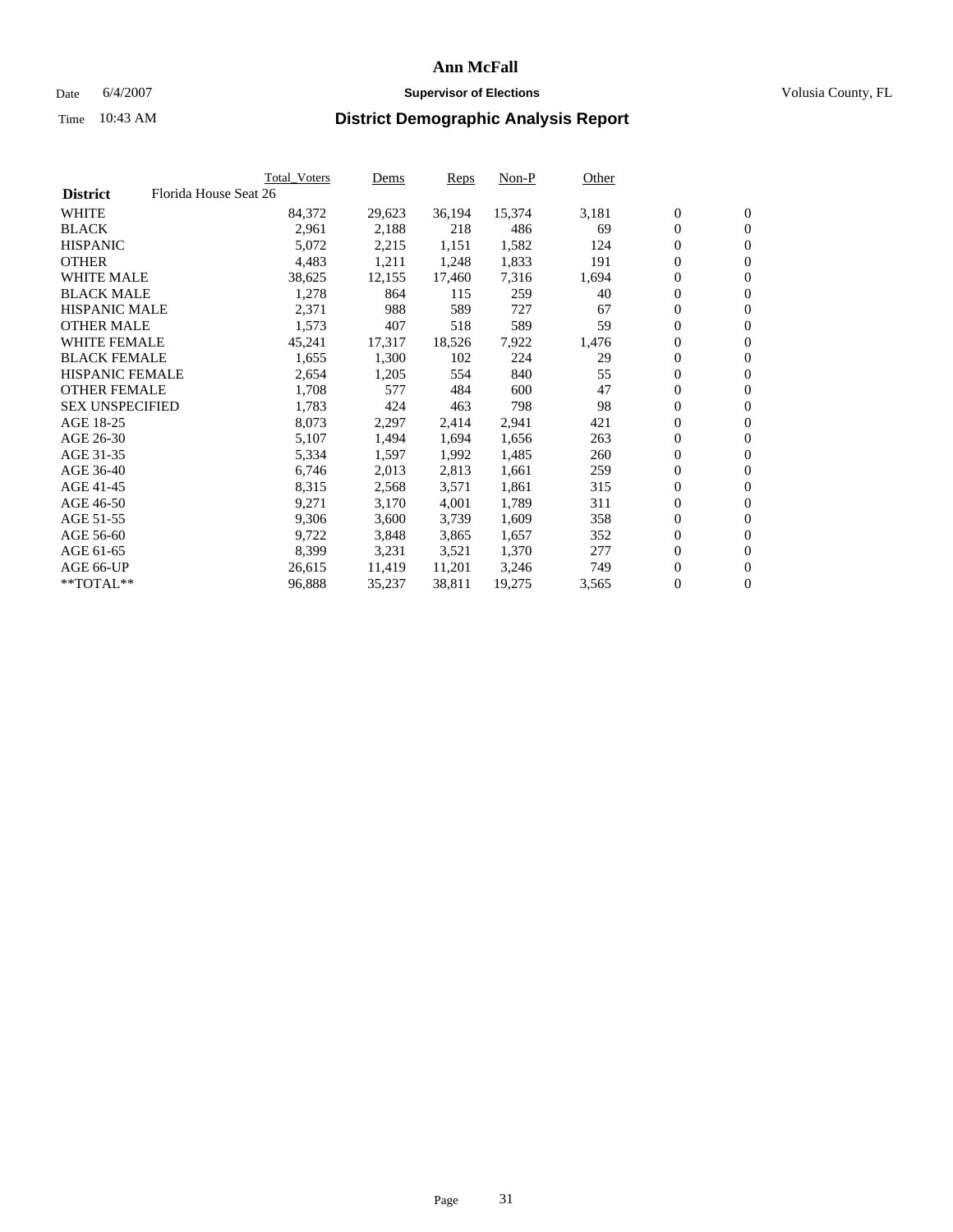#### Date 6/4/2007 **Supervisor of Elections Supervisor of Elections** Volusia County, FL

|                        |                       | Total_Voters | Dems   | <b>Reps</b> | Non-P  | Other |                  |                |  |
|------------------------|-----------------------|--------------|--------|-------------|--------|-------|------------------|----------------|--|
| <b>District</b>        | Florida House Seat 27 |              |        |             |        |       |                  |                |  |
| <b>WHITE</b>           |                       | 51,981       | 21,226 | 17,462      | 11,310 | 1,983 | $\overline{0}$   | $\mathbf{0}$   |  |
| <b>BLACK</b>           |                       | 14,725       | 11,913 | 509         | 2,105  | 198   | $\overline{0}$   | $\mathbf{0}$   |  |
| <b>HISPANIC</b>        |                       | 1,444        | 591    | 277         | 529    | 47    | $\boldsymbol{0}$ | $\mathbf{0}$   |  |
| <b>OTHER</b>           |                       | 4,442        | 1,580  | 773         | 1,952  | 137   | $\boldsymbol{0}$ | $\mathbf{0}$   |  |
| <b>WHITE MALE</b>      |                       | 23,809       | 8,647  | 8,600       | 5,452  | 1,110 | 0                | $\mathbf{0}$   |  |
| <b>BLACK MALE</b>      |                       | 5,733        | 4,424  | 260         | 935    | 114   | $\boldsymbol{0}$ | $\mathbf{0}$   |  |
| <b>HISPANIC MALE</b>   |                       | 673          | 269    | 130         | 250    | 24    | $\overline{0}$   | $\mathbf{0}$   |  |
| <b>OTHER MALE</b>      |                       | 1,289        | 473    | 290         | 490    | 36    | $\overline{0}$   | $\mathbf{0}$   |  |
| <b>WHITE FEMALE</b>    |                       | 27,825       | 12,449 | 8,758       | 5,767  | 851   | $\mathbf{0}$     | $\mathbf{0}$   |  |
| <b>BLACK FEMALE</b>    |                       | 8,838        | 7,375  | 244         | 1,137  | 82    | $\boldsymbol{0}$ | $\mathbf{0}$   |  |
| HISPANIC FEMALE        |                       | 755          | 315    | 146         | 272    | 22    | $\boldsymbol{0}$ | $\mathbf{0}$   |  |
| <b>OTHER FEMALE</b>    |                       | 1,552        | 653    | 283         | 587    | 29    | 0                | $\mathbf{0}$   |  |
| <b>SEX UNSPECIFIED</b> |                       | 2,118        | 705    | 310         | 1,006  | 97    | $\boldsymbol{0}$ | $\mathbf{0}$   |  |
| AGE 18-25              |                       | 9,369        | 4,117  | 1,523       | 3,380  | 349   | $\boldsymbol{0}$ | $\mathbf{0}$   |  |
| AGE 26-30              |                       | 5,063        | 2,102  | 960         | 1,795  | 206   | $\overline{0}$   | $\mathbf{0}$   |  |
| AGE 31-35              |                       | 4,557        | 1,966  | 1,083       | 1,330  | 178   | $\overline{0}$   | $\mathbf{0}$   |  |
| AGE 36-40              |                       | 4,887        | 2,132  | 1,263       | 1,317  | 175   | $\boldsymbol{0}$ | $\mathbf{0}$   |  |
| AGE 41-45              |                       | 5,828        | 2,613  | 1,645       | 1,353  | 217   | $\boldsymbol{0}$ | $\mathbf{0}$   |  |
| AGE 46-50              |                       | 6,536        | 3,187  | 1,796       | 1,335  | 218   | 0                | $\mathbf{0}$   |  |
| AGE 51-55              |                       | 6,201        | 3,215  | 1,664       | 1,135  | 187   | $\boldsymbol{0}$ | $\mathbf{0}$   |  |
| AGE 56-60              |                       | 6,165        | 3,102  | 1,687       | 1,173  | 203   | $\overline{0}$   | $\mathbf{0}$   |  |
| AGE 61-65              |                       | 5,125        | 2,592  | 1,497       | 862    | 174   | $\mathbf{0}$     | $\mathbf{0}$   |  |
| AGE 66-UP              |                       | 18,861       | 10,284 | 5,903       | 2,216  | 458   | $\boldsymbol{0}$ | $\mathbf{0}$   |  |
| **TOTAL**              |                       | 72,592       | 35,310 | 19,021      | 15,896 | 2,365 | 0                | $\overline{0}$ |  |
|                        |                       |              |        |             |        |       |                  |                |  |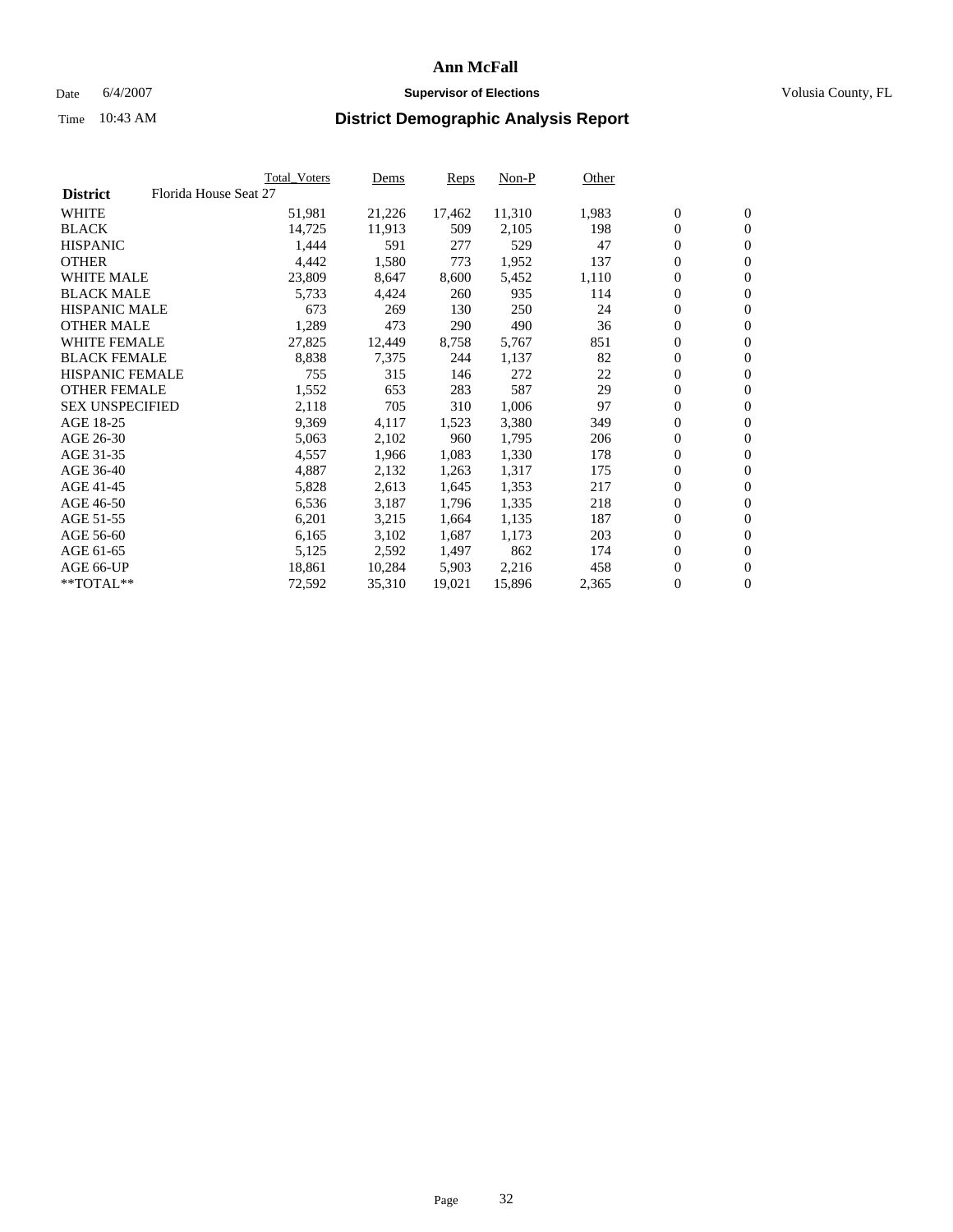#### Date 6/4/2007 **Supervisor of Elections Supervisor of Elections** Volusia County, FL

|                        | Total_Voters          | Dems   | <b>Reps</b> | Non-P  | Other |                  |                |  |
|------------------------|-----------------------|--------|-------------|--------|-------|------------------|----------------|--|
| <b>District</b>        | Florida House Seat 28 |        |             |        |       |                  |                |  |
| <b>WHITE</b>           | 89,053                | 31,243 | 35,777      | 19,169 | 2,864 | $\overline{0}$   | $\mathbf{0}$   |  |
| <b>BLACK</b>           | 3,366                 | 2,595  | 190         | 518    | 63    | $\overline{0}$   | $\mathbf{0}$   |  |
| <b>HISPANIC</b>        | 3,855                 | 1,641  | 842         | 1,271  | 101   | $\boldsymbol{0}$ | $\mathbf{0}$   |  |
| <b>OTHER</b>           | 4,165                 | 1,058  | 1,004       | 1,920  | 183   | 0                | $\mathbf{0}$   |  |
| <b>WHITE MALE</b>      | 41,300                | 13,069 | 17,435      | 9,249  | 1,547 | 0                | $\mathbf{0}$   |  |
| <b>BLACK MALE</b>      | 1,518                 | 1,084  | 106         | 293    | 35    | $\boldsymbol{0}$ | $\mathbf{0}$   |  |
| <b>HISPANIC MALE</b>   | 1,761                 | 725    | 397         | 577    | 62    | $\overline{0}$   | $\mathbf{0}$   |  |
| <b>OTHER MALE</b>      | 1,376                 | 358    | 389         | 574    | 55    | $\overline{0}$   | $\mathbf{0}$   |  |
| <b>WHITE FEMALE</b>    | 47,106                | 17,970 | 18,108      | 9,727  | 1,301 | $\mathbf{0}$     | $\mathbf{0}$   |  |
| <b>BLACK FEMALE</b>    | 1,815                 | 1,486  | 82          | 220    | 27    | $\overline{0}$   | $\mathbf{0}$   |  |
| HISPANIC FEMALE        | 2,055                 | 899    | 435         | 682    | 39    | $\boldsymbol{0}$ | $\mathbf{0}$   |  |
| <b>OTHER FEMALE</b>    | 1,574                 | 485    | 403         | 645    | 41    | 0                | $\mathbf{0}$   |  |
| <b>SEX UNSPECIFIED</b> | 1,934                 | 461    | 458         | 911    | 104   | $\boldsymbol{0}$ | $\mathbf{0}$   |  |
| AGE 18-25              | 8,546                 | 2,509  | 2,247       | 3,397  | 393   | $\boldsymbol{0}$ | $\mathbf{0}$   |  |
| AGE 26-30              | 5,465                 | 1,623  | 1,534       | 2,085  | 223   | $\overline{0}$   | $\mathbf{0}$   |  |
| AGE 31-35              | 5,564                 | 1,676  | 1,861       | 1,782  | 245   | $\overline{0}$   | $\mathbf{0}$   |  |
| AGE 36-40              | 6,694                 | 2,052  | 2,510       | 1,890  | 242   | $\boldsymbol{0}$ | $\mathbf{0}$   |  |
| AGE 41-45              | 8,374                 | 2,789  | 3,321       | 2,037  | 227   | $\boldsymbol{0}$ | $\mathbf{0}$   |  |
| AGE 46-50              | 9,416                 | 3,318  | 3,759       | 2,094  | 245   | 0                | $\mathbf{0}$   |  |
| AGE 51-55              | 9,485                 | 3,778  | 3,545       | 1,894  | 268   | $\boldsymbol{0}$ | $\mathbf{0}$   |  |
| AGE 56-60              | 9,869                 | 3,878  | 3,605       | 2,047  | 339   | $\overline{0}$   | $\mathbf{0}$   |  |
| AGE 61-65              | 8,621                 | 3,218  | 3,452       | 1,670  | 281   | $\mathbf{0}$     | $\mathbf{0}$   |  |
| AGE 66-UP              | 28,405                | 11,696 | 11,979      | 3,982  | 748   | $\boldsymbol{0}$ | $\mathbf{0}$   |  |
| **TOTAL**              | 100,439               | 36,537 | 37,813      | 22,878 | 3,211 | 0                | $\overline{0}$ |  |
|                        |                       |        |             |        |       |                  |                |  |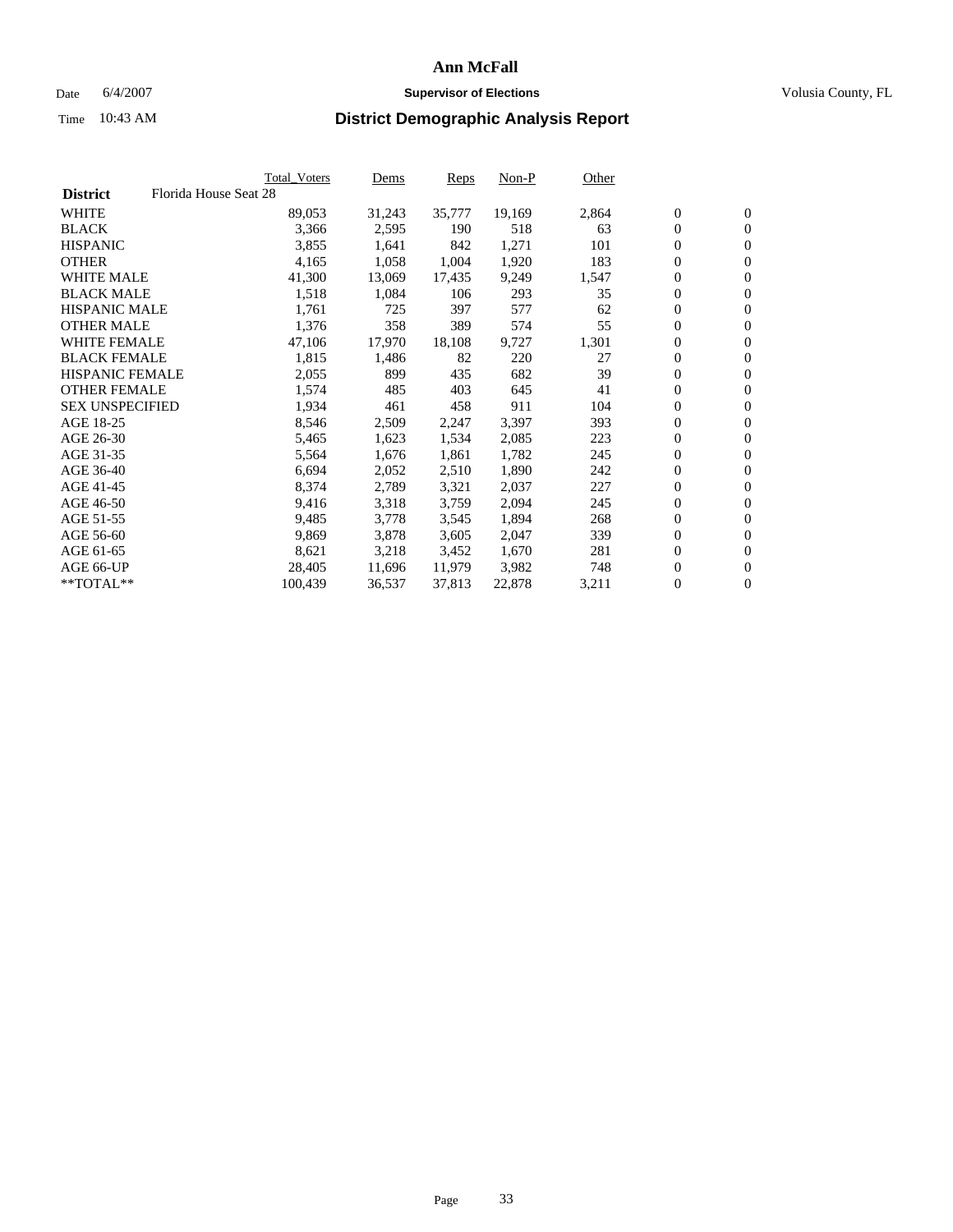### Date 6/4/2007 **Supervisor of Elections Supervisor of Elections** Volusia County, FL

| Florida House Seat 33<br><b>District</b><br><b>WHITE</b><br>2,122<br>1,001<br>200<br>$\boldsymbol{0}$<br>$\mathbf{0}$<br>4,802<br>1,479<br>$\mathbf{0}$<br>436<br>79<br>$\mathbf{0}$<br>320<br>26<br>11<br>862<br>370<br>302<br>19<br>0<br>$\mathbf{0}$<br>171<br>97<br>22<br>0<br>345<br>80<br>146<br>$\mathbf{0}$<br>0<br><b>WHITE MALE</b><br>491<br>2,285<br>612<br>1,081<br>101<br>$\mathbf{0}$<br>182<br>38<br>0<br>129<br>11<br>4<br>$\mathbf{0}$<br><b>HISPANIC MALE</b><br>10<br>0<br>405<br>168<br>87<br>$\mathbf{0}$<br>140<br>33<br>50<br>$\mathbf{0}$<br>115<br>27<br>5<br>$\mathbf{0}$<br>98<br><b>WHITE FEMALE</b><br>2,482<br>1,025<br>0<br>$\mathbf{0}$<br>860<br>499<br>7<br>$\boldsymbol{0}$<br>248<br>186<br>15<br>40<br>$\mathbf{0}$<br>9<br>0<br>444<br>198<br>83<br>154<br>$\mathbf{0}$<br>5<br>0<br>130<br>37<br>34<br>54<br>$\mathbf{0}$<br>13<br>0<br>154<br>43<br>36<br>62<br>$\mathbf{0}$<br>731<br>295<br>46<br>0<br>220<br>170<br>$\mathbf{0}$<br>$\mathbf{0}$<br>$\mathbf{0}$<br>468<br>143<br>133<br>166<br>26<br>165<br>31<br>0<br>505<br>148<br>161<br>$\mathbf{0}$<br>135<br>20<br>0<br>515<br>163<br>197<br>$\mathbf{0}$<br>0<br>729<br>176<br>36<br>226<br>291<br>$\mathbf{0}$<br>132<br>0<br>727<br>242<br>329<br>24<br>$\mathbf{0}$<br>127<br>$\boldsymbol{0}$<br>636<br>235<br>16<br>$\mathbf{0}$<br>258<br>0<br>600<br>228<br>246<br>110<br>16<br>$\mathbf{0}$<br>76<br>12<br>$\mathbf{0}$<br>208<br>$\mathbf{0}$<br>467<br>171<br>25<br>$\boldsymbol{0}$<br>1,067<br>453<br>443<br>146<br>$\mathbf{0}$ |                        | <b>Total Voters</b> | Dems | Reps | Non-P | Other |  |  |
|--------------------------------------------------------------------------------------------------------------------------------------------------------------------------------------------------------------------------------------------------------------------------------------------------------------------------------------------------------------------------------------------------------------------------------------------------------------------------------------------------------------------------------------------------------------------------------------------------------------------------------------------------------------------------------------------------------------------------------------------------------------------------------------------------------------------------------------------------------------------------------------------------------------------------------------------------------------------------------------------------------------------------------------------------------------------------------------------------------------------------------------------------------------------------------------------------------------------------------------------------------------------------------------------------------------------------------------------------------------------------------------------------------------------------------------------------------------------------------------------------------------------------------------------------|------------------------|---------------------|------|------|-------|-------|--|--|
|                                                                                                                                                                                                                                                                                                                                                                                                                                                                                                                                                                                                                                                                                                                                                                                                                                                                                                                                                                                                                                                                                                                                                                                                                                                                                                                                                                                                                                                                                                                                                  |                        |                     |      |      |       |       |  |  |
|                                                                                                                                                                                                                                                                                                                                                                                                                                                                                                                                                                                                                                                                                                                                                                                                                                                                                                                                                                                                                                                                                                                                                                                                                                                                                                                                                                                                                                                                                                                                                  |                        |                     |      |      |       |       |  |  |
|                                                                                                                                                                                                                                                                                                                                                                                                                                                                                                                                                                                                                                                                                                                                                                                                                                                                                                                                                                                                                                                                                                                                                                                                                                                                                                                                                                                                                                                                                                                                                  | <b>BLACK</b>           |                     |      |      |       |       |  |  |
|                                                                                                                                                                                                                                                                                                                                                                                                                                                                                                                                                                                                                                                                                                                                                                                                                                                                                                                                                                                                                                                                                                                                                                                                                                                                                                                                                                                                                                                                                                                                                  | <b>HISPANIC</b>        |                     |      |      |       |       |  |  |
|                                                                                                                                                                                                                                                                                                                                                                                                                                                                                                                                                                                                                                                                                                                                                                                                                                                                                                                                                                                                                                                                                                                                                                                                                                                                                                                                                                                                                                                                                                                                                  | <b>OTHER</b>           |                     |      |      |       |       |  |  |
|                                                                                                                                                                                                                                                                                                                                                                                                                                                                                                                                                                                                                                                                                                                                                                                                                                                                                                                                                                                                                                                                                                                                                                                                                                                                                                                                                                                                                                                                                                                                                  |                        |                     |      |      |       |       |  |  |
|                                                                                                                                                                                                                                                                                                                                                                                                                                                                                                                                                                                                                                                                                                                                                                                                                                                                                                                                                                                                                                                                                                                                                                                                                                                                                                                                                                                                                                                                                                                                                  | <b>BLACK MALE</b>      |                     |      |      |       |       |  |  |
|                                                                                                                                                                                                                                                                                                                                                                                                                                                                                                                                                                                                                                                                                                                                                                                                                                                                                                                                                                                                                                                                                                                                                                                                                                                                                                                                                                                                                                                                                                                                                  |                        |                     |      |      |       |       |  |  |
|                                                                                                                                                                                                                                                                                                                                                                                                                                                                                                                                                                                                                                                                                                                                                                                                                                                                                                                                                                                                                                                                                                                                                                                                                                                                                                                                                                                                                                                                                                                                                  | <b>OTHER MALE</b>      |                     |      |      |       |       |  |  |
|                                                                                                                                                                                                                                                                                                                                                                                                                                                                                                                                                                                                                                                                                                                                                                                                                                                                                                                                                                                                                                                                                                                                                                                                                                                                                                                                                                                                                                                                                                                                                  |                        |                     |      |      |       |       |  |  |
|                                                                                                                                                                                                                                                                                                                                                                                                                                                                                                                                                                                                                                                                                                                                                                                                                                                                                                                                                                                                                                                                                                                                                                                                                                                                                                                                                                                                                                                                                                                                                  | <b>BLACK FEMALE</b>    |                     |      |      |       |       |  |  |
|                                                                                                                                                                                                                                                                                                                                                                                                                                                                                                                                                                                                                                                                                                                                                                                                                                                                                                                                                                                                                                                                                                                                                                                                                                                                                                                                                                                                                                                                                                                                                  | <b>HISPANIC FEMALE</b> |                     |      |      |       |       |  |  |
|                                                                                                                                                                                                                                                                                                                                                                                                                                                                                                                                                                                                                                                                                                                                                                                                                                                                                                                                                                                                                                                                                                                                                                                                                                                                                                                                                                                                                                                                                                                                                  | <b>OTHER FEMALE</b>    |                     |      |      |       |       |  |  |
|                                                                                                                                                                                                                                                                                                                                                                                                                                                                                                                                                                                                                                                                                                                                                                                                                                                                                                                                                                                                                                                                                                                                                                                                                                                                                                                                                                                                                                                                                                                                                  | <b>SEX UNSPECIFIED</b> |                     |      |      |       |       |  |  |
|                                                                                                                                                                                                                                                                                                                                                                                                                                                                                                                                                                                                                                                                                                                                                                                                                                                                                                                                                                                                                                                                                                                                                                                                                                                                                                                                                                                                                                                                                                                                                  | AGE 18-25              |                     |      |      |       |       |  |  |
|                                                                                                                                                                                                                                                                                                                                                                                                                                                                                                                                                                                                                                                                                                                                                                                                                                                                                                                                                                                                                                                                                                                                                                                                                                                                                                                                                                                                                                                                                                                                                  | AGE 26-30              |                     |      |      |       |       |  |  |
|                                                                                                                                                                                                                                                                                                                                                                                                                                                                                                                                                                                                                                                                                                                                                                                                                                                                                                                                                                                                                                                                                                                                                                                                                                                                                                                                                                                                                                                                                                                                                  | AGE 31-35              |                     |      |      |       |       |  |  |
|                                                                                                                                                                                                                                                                                                                                                                                                                                                                                                                                                                                                                                                                                                                                                                                                                                                                                                                                                                                                                                                                                                                                                                                                                                                                                                                                                                                                                                                                                                                                                  | AGE 36-40              |                     |      |      |       |       |  |  |
|                                                                                                                                                                                                                                                                                                                                                                                                                                                                                                                                                                                                                                                                                                                                                                                                                                                                                                                                                                                                                                                                                                                                                                                                                                                                                                                                                                                                                                                                                                                                                  | AGE 41-45              |                     |      |      |       |       |  |  |
|                                                                                                                                                                                                                                                                                                                                                                                                                                                                                                                                                                                                                                                                                                                                                                                                                                                                                                                                                                                                                                                                                                                                                                                                                                                                                                                                                                                                                                                                                                                                                  | AGE 46-50              |                     |      |      |       |       |  |  |
|                                                                                                                                                                                                                                                                                                                                                                                                                                                                                                                                                                                                                                                                                                                                                                                                                                                                                                                                                                                                                                                                                                                                                                                                                                                                                                                                                                                                                                                                                                                                                  | AGE 51-55              |                     |      |      |       |       |  |  |
|                                                                                                                                                                                                                                                                                                                                                                                                                                                                                                                                                                                                                                                                                                                                                                                                                                                                                                                                                                                                                                                                                                                                                                                                                                                                                                                                                                                                                                                                                                                                                  | AGE 56-60              |                     |      |      |       |       |  |  |
|                                                                                                                                                                                                                                                                                                                                                                                                                                                                                                                                                                                                                                                                                                                                                                                                                                                                                                                                                                                                                                                                                                                                                                                                                                                                                                                                                                                                                                                                                                                                                  | AGE 61-65              |                     |      |      |       |       |  |  |
|                                                                                                                                                                                                                                                                                                                                                                                                                                                                                                                                                                                                                                                                                                                                                                                                                                                                                                                                                                                                                                                                                                                                                                                                                                                                                                                                                                                                                                                                                                                                                  | AGE 66-UP              |                     |      |      |       |       |  |  |
| **TOTAL**<br>0<br>$\overline{0}$<br>6,445<br>2,266<br>2,399<br>1,528<br>252                                                                                                                                                                                                                                                                                                                                                                                                                                                                                                                                                                                                                                                                                                                                                                                                                                                                                                                                                                                                                                                                                                                                                                                                                                                                                                                                                                                                                                                                      |                        |                     |      |      |       |       |  |  |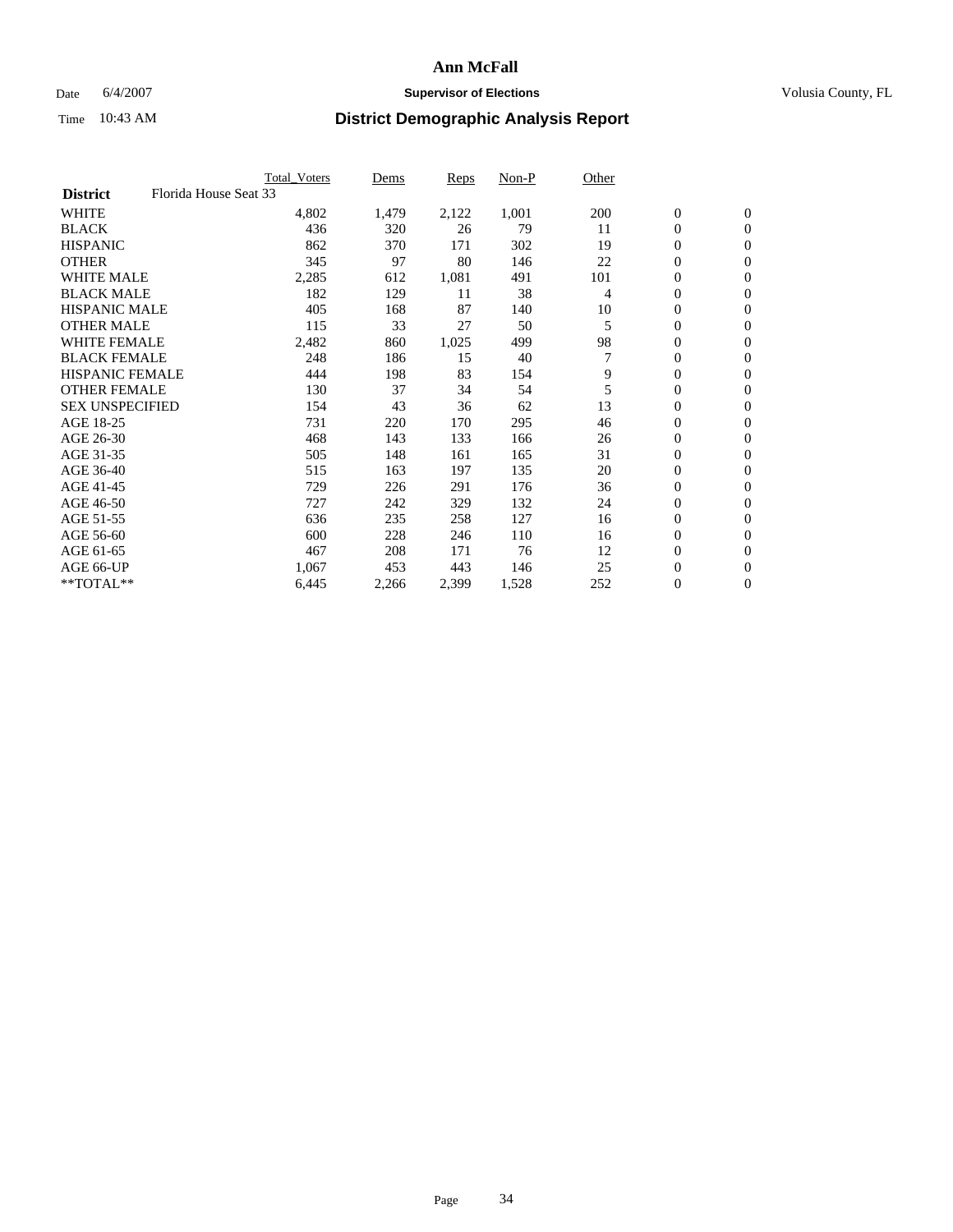#### Date 6/4/2007 **Supervisor of Elections Supervisor of Elections** Volusia County, FL

|                        | <b>Total_Voters</b>     | Dems   | <b>Reps</b> | Non-P  | Other |                  |                |  |
|------------------------|-------------------------|--------|-------------|--------|-------|------------------|----------------|--|
| <b>District</b>        | School Board District 1 |        |             |        |       |                  |                |  |
| <b>WHITE</b>           | 46,336                  | 17,029 | 19,186      | 8,266  | 1,855 | $\overline{0}$   | $\mathbf{0}$   |  |
| <b>BLACK</b>           | 3,626                   | 2,936  | 165         | 466    | 59    | $\overline{0}$   | $\mathbf{0}$   |  |
| <b>HISPANIC</b>        | 1,968                   | 755    | 436         | 705    | 72    | $\boldsymbol{0}$ | $\mathbf{0}$   |  |
| <b>OTHER</b>           | 2,470                   | 707    | 644         | 1,030  | 89    | $\boldsymbol{0}$ | $\mathbf{0}$   |  |
| <b>WHITE MALE</b>      | 21,115                  | 6,941  | 9,248       | 3,939  | 987   | 0                | $\mathbf{0}$   |  |
| <b>BLACK MALE</b>      | 1,405                   | 1,086  | 75          | 209    | 35    | $\boldsymbol{0}$ | $\mathbf{0}$   |  |
| <b>HISPANIC MALE</b>   | 898                     | 340    | 214         | 308    | 36    | $\overline{0}$   | $\mathbf{0}$   |  |
| <b>OTHER MALE</b>      | 781                     | 215    | 253         | 283    | 30    | $\overline{0}$   | $\mathbf{0}$   |  |
| <b>WHITE FEMALE</b>    | 24,959                  | 10,004 | 9,849       | 4,244  | 862   | $\mathbf{0}$     | $\mathbf{0}$   |  |
| <b>BLACK FEMALE</b>    | 2,186                   | 1,825  | 87          | 250    | 24    | $\boldsymbol{0}$ | $\mathbf{0}$   |  |
| <b>HISPANIC FEMALE</b> | 1,052                   | 409    | 219         | 390    | 34    | $\boldsymbol{0}$ | $\mathbf{0}$   |  |
| <b>OTHER FEMALE</b>    | 933                     | 327    | 246         | 336    | 24    | 0                | $\mathbf{0}$   |  |
| <b>SEX UNSPECIFIED</b> | 1,071                   | 280    | 240         | 508    | 43    | $\boldsymbol{0}$ | $\mathbf{0}$   |  |
| AGE 18-25              | 4,951                   | 1,455  | 1,397       | 1,857  | 242   | $\boldsymbol{0}$ | $\mathbf{0}$   |  |
| AGE 26-30              | 3,282                   | 1,019  | 1,027       | 1,040  | 196   | $\overline{0}$   | $\mathbf{0}$   |  |
| AGE 31-35              | 3,414                   | 1,116  | 1,217       | 913    | 168   | $\overline{0}$   | $\mathbf{0}$   |  |
| AGE 36-40              | 3,951                   | 1,298  | 1,516       | 979    | 158   | $\boldsymbol{0}$ | $\mathbf{0}$   |  |
| AGE 41-45              | 4,840                   | 1,620  | 2,003       | 1,019  | 198   | $\boldsymbol{0}$ | $\mathbf{0}$   |  |
| AGE 46-50              | 5,210                   | 1,984  | 2,077       | 975    | 174   | 0                | $\mathbf{0}$   |  |
| AGE 51-55              | 5,154                   | 2,170  | 1,973       | 813    | 198   | $\boldsymbol{0}$ | $\mathbf{0}$   |  |
| AGE 56-60              | 5,184                   | 2,263  | 1,950       | 778    | 193   | $\overline{0}$   | $\mathbf{0}$   |  |
| AGE 61-65              | 4,398                   | 1,939  | 1,691       | 613    | 155   | $\mathbf{0}$     | $\mathbf{0}$   |  |
| AGE 66-UP              | 14,016                  | 6,563  | 5,580       | 1,480  | 393   | $\boldsymbol{0}$ | $\mathbf{0}$   |  |
| **TOTAL**              | 54,400                  | 21,427 | 20,431      | 10,467 | 2,075 | 0                | $\overline{0}$ |  |
|                        |                         |        |             |        |       |                  |                |  |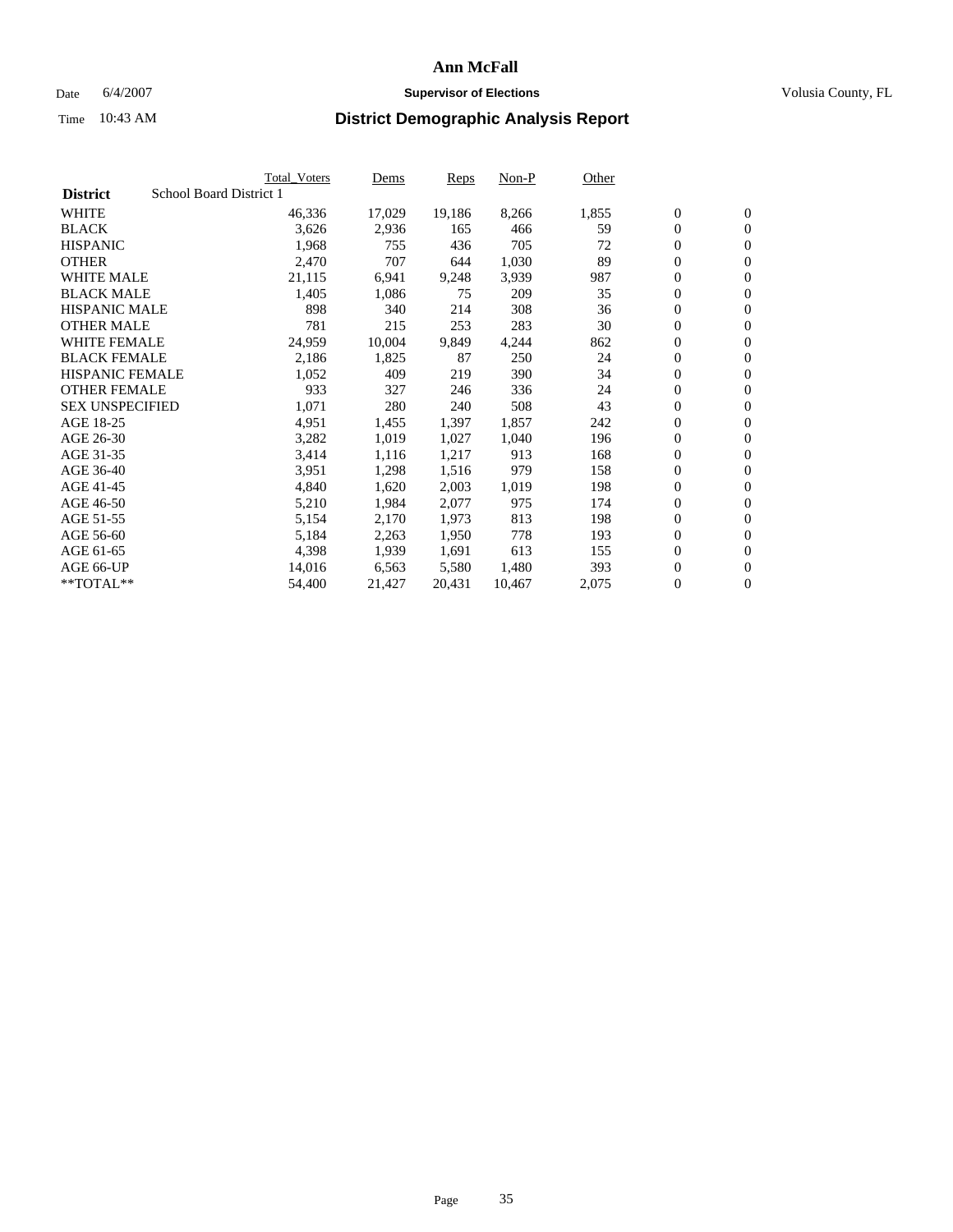#### Date 6/4/2007 **Supervisor of Elections Supervisor of Elections** Volusia County, FL

|                        | <b>Total_Voters</b>     | Dems   | <b>Reps</b> | Non-P  | Other |                  |                |  |
|------------------------|-------------------------|--------|-------------|--------|-------|------------------|----------------|--|
| <b>District</b>        | School Board District 2 |        |             |        |       |                  |                |  |
| <b>WHITE</b>           | 40,734                  | 15,682 | 14,750      | 8,802  | 1,500 | $\overline{0}$   | $\mathbf{0}$   |  |
| <b>BLACK</b>           | 8,977                   | 7,196  | 307         | 1,361  | 113   | $\overline{0}$   | $\mathbf{0}$   |  |
| <b>HISPANIC</b>        | 957                     | 373    | 207         | 348    | 29    | $\boldsymbol{0}$ | $\mathbf{0}$   |  |
| <b>OTHER</b>           | 3,088                   | 1,079  | 564         | 1,353  | 92    | $\boldsymbol{0}$ | $\mathbf{0}$   |  |
| <b>WHITE MALE</b>      | 18,975                  | 6,541  | 7,297       | 4,280  | 857   | 0                | $\mathbf{0}$   |  |
| <b>BLACK MALE</b>      | 3,557                   | 2,714  | 162         | 622    | 59    | $\boldsymbol{0}$ | $\mathbf{0}$   |  |
| <b>HISPANIC MALE</b>   | 461                     | 185    | 93          | 168    | 15    | $\overline{0}$   | $\mathbf{0}$   |  |
| <b>OTHER MALE</b>      | 1,010                   | 358    | 225         | 399    | 28    | $\overline{0}$   | $\mathbf{0}$   |  |
| <b>WHITE FEMALE</b>    | 21,458                  | 9,041  | 7,349       | 4,444  | 624   | $\overline{0}$   | $\mathbf{0}$   |  |
| <b>BLACK FEMALE</b>    | 5,318                   | 4,407  | 142         | 717    | 52    | $\boldsymbol{0}$ | $\mathbf{0}$   |  |
| <b>HISPANIC FEMALE</b> | 488                     | 186    | 111         | 177    | 14    | $\boldsymbol{0}$ | $\mathbf{0}$   |  |
| <b>OTHER FEMALE</b>    | 1,095                   | 449    | 197         | 431    | 18    | 0                | $\mathbf{0}$   |  |
| <b>SEX UNSPECIFIED</b> | 1,394                   | 449    | 252         | 626    | 67    | $\boldsymbol{0}$ | $\mathbf{0}$   |  |
| AGE 18-25              | 6,371                   | 2,888  | 1,027       | 2,243  | 213   | $\boldsymbol{0}$ | $\mathbf{0}$   |  |
| AGE 26-30              | 3,295                   | 1,299  | 689         | 1,179  | 128   | $\overline{0}$   | $\mathbf{0}$   |  |
| AGE 31-35              | 2,930                   | 1,151  | 809         | 863    | 107   | $\overline{0}$   | $\mathbf{0}$   |  |
| AGE 36-40              | 3,281                   | 1,337  | 928         | 895    | 121   | $\boldsymbol{0}$ | $\mathbf{0}$   |  |
| AGE 41-45              | 4,019                   | 1,701  | 1,236       | 940    | 142   | $\boldsymbol{0}$ | $\mathbf{0}$   |  |
| AGE 46-50              | 4,597                   | 2,034  | 1,455       | 962    | 146   | 0                | $\mathbf{0}$   |  |
| AGE 51-55              | 4,527                   | 2,157  | 1,356       | 885    | 129   | $\boldsymbol{0}$ | $\mathbf{0}$   |  |
| AGE 56-60              | 4,980                   | 2,239  | 1,523       | 1,035  | 183   | $\overline{0}$   | $\mathbf{0}$   |  |
| AGE 61-65              | 4,271                   | 1,854  | 1,436       | 818    | 163   | $\mathbf{0}$     | $\mathbf{0}$   |  |
| AGE 66-UP              | 15,485                  | 7,670  | 5,369       | 2,044  | 402   | $\boldsymbol{0}$ | $\mathbf{0}$   |  |
| **TOTAL**              | 53,756                  | 24,330 | 15,828      | 11,864 | 1,734 | 0                | $\overline{0}$ |  |
|                        |                         |        |             |        |       |                  |                |  |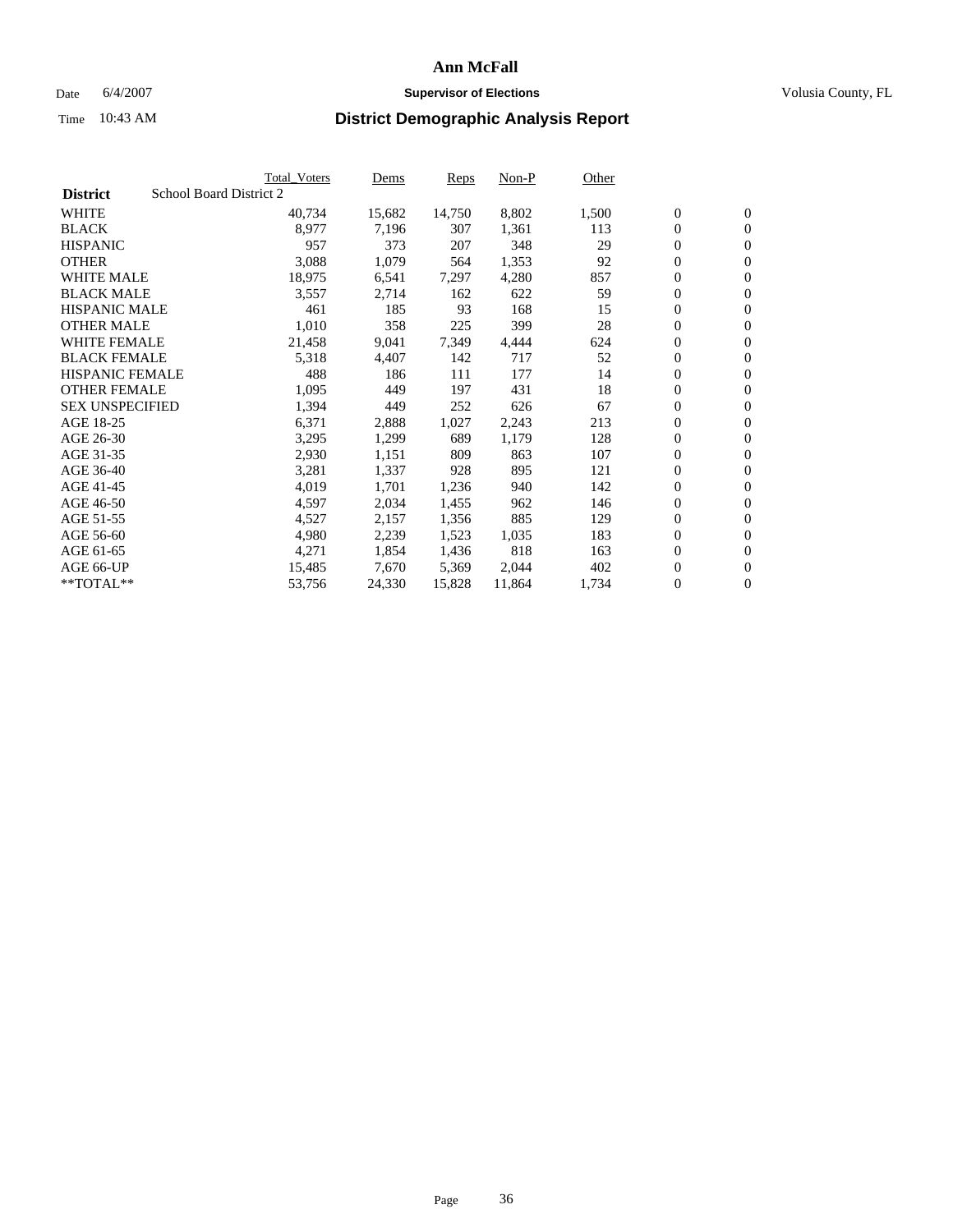#### Date 6/4/2007 **Supervisor of Elections Supervisor of Elections** Volusia County, FL

|                        |                         | Total_Voters | Dems   | <b>Reps</b> | Non-P  | Other |                  |                |  |
|------------------------|-------------------------|--------------|--------|-------------|--------|-------|------------------|----------------|--|
| <b>District</b>        | School Board District 3 |              |        |             |        |       |                  |                |  |
| <b>WHITE</b>           |                         | 62,115       | 22,570 | 24,183      | 13,523 | 1,839 | $\overline{0}$   | $\mathbf{0}$   |  |
| <b>BLACK</b>           |                         | 1,676        | 1,340  | 85          | 228    | 23    | $\overline{0}$   | $\mathbf{0}$   |  |
| <b>HISPANIC</b>        |                         | 711          | 247    | 184         | 263    | 17    | $\boldsymbol{0}$ | $\mathbf{0}$   |  |
| <b>OTHER</b>           |                         | 2,403        | 622    | 565         | 1,102  | 114   | 0                | $\mathbf{0}$   |  |
| <b>WHITE MALE</b>      |                         | 28,610       | 9,349  | 11,771      | 6,518  | 972   | 0                | $\mathbf{0}$   |  |
| <b>BLACK MALE</b>      |                         | 754          | 563    | 46          | 128    | 17    | $\boldsymbol{0}$ | $\mathbf{0}$   |  |
| <b>HISPANIC MALE</b>   |                         | 314          | 94     | 82          | 127    | 11    | $\overline{0}$   | $\mathbf{0}$   |  |
| <b>OTHER MALE</b>      |                         | 767          | 206    | 222         | 310    | 29    | $\overline{0}$   | $\mathbf{0}$   |  |
| <b>WHITE FEMALE</b>    |                         | 33,048       | 13,068 | 12,253      | 6,869  | 858   | 0                | $\mathbf{0}$   |  |
| <b>BLACK FEMALE</b>    |                         | 903          | 762    | 37          | 99     | 5     | $\overline{0}$   | $\mathbf{0}$   |  |
| <b>HISPANIC FEMALE</b> |                         | 388          | 150    | 100         | 132    | 6     | $\boldsymbol{0}$ | $\mathbf{0}$   |  |
| <b>OTHER FEMALE</b>    |                         | 899          | 279    | 239         | 355    | 26    | 0                | $\mathbf{0}$   |  |
| <b>SEX UNSPECIFIED</b> |                         | 1,222        | 308    | 267         | 578    | 69    | $\boldsymbol{0}$ | $\mathbf{0}$   |  |
| AGE 18-25              |                         | 5,271        | 1,575  | 1,343       | 2,110  | 243   | $\boldsymbol{0}$ | $\mathbf{0}$   |  |
| AGE 26-30              |                         | 3,324        | 998    | 886         | 1,308  | 132   | $\overline{0}$   | $\mathbf{0}$   |  |
| AGE 31-35              |                         | 3,387        | 997    | 1,074       | 1,157  | 159   | $\overline{0}$   | $\mathbf{0}$   |  |
| AGE 36-40              |                         | 4,209        | 1,276  | 1,575       | 1,226  | 132   | $\boldsymbol{0}$ | $\mathbf{0}$   |  |
| AGE 41-45              |                         | 5,393        | 1,772  | 2,133       | 1,367  | 121   | $\boldsymbol{0}$ | $\mathbf{0}$   |  |
| AGE 46-50              |                         | 6,200        | 2,188  | 2,453       | 1,388  | 171   | 0                | $\mathbf{0}$   |  |
| AGE 51-55              |                         | 6,553        | 2,655  | 2,438       | 1,290  | 170   | $\boldsymbol{0}$ | $\mathbf{0}$   |  |
| AGE 56-60              |                         | 6,736        | 2,676  | 2,488       | 1,359  | 213   | $\overline{0}$   | $\mathbf{0}$   |  |
| AGE 61-65              |                         | 6,030        | 2,299  | 2,394       | 1,159  | 178   | $\mathbf{0}$     | $\mathbf{0}$   |  |
| AGE 66-UP              |                         | 19,802       | 8,343  | 8,233       | 2,752  | 474   | $\boldsymbol{0}$ | $\mathbf{0}$   |  |
| **TOTAL**              |                         | 66,905       | 24,779 | 25,017      | 15,116 | 1,993 | 0                | $\overline{0}$ |  |
|                        |                         |              |        |             |        |       |                  |                |  |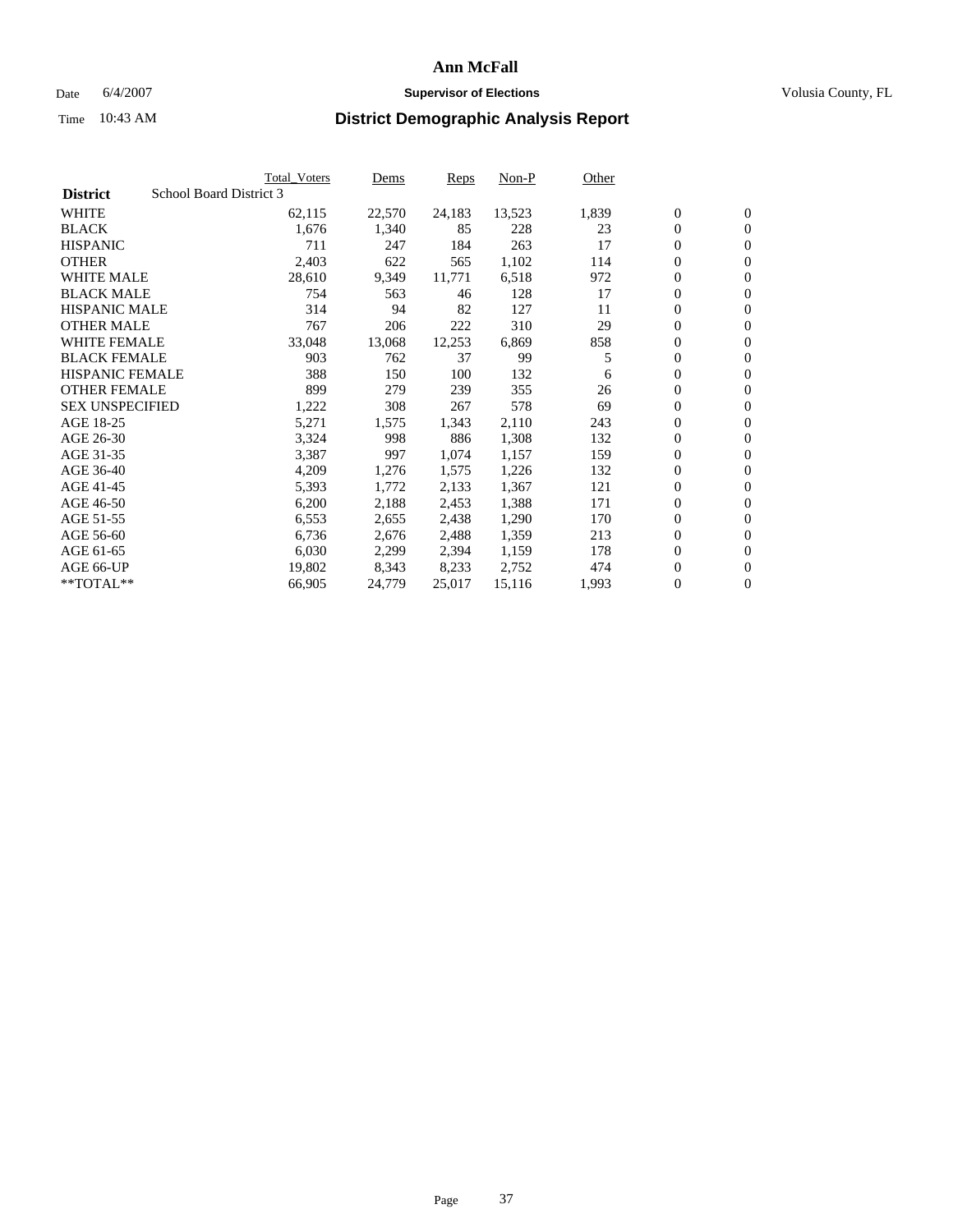#### Date 6/4/2007 **Supervisor of Elections Supervisor of Elections** Volusia County, FL

|                        | Total_Voters            | Dems   | <b>Reps</b> | Non-P  | Other |                  |                |  |
|------------------------|-------------------------|--------|-------------|--------|-------|------------------|----------------|--|
| <b>District</b>        | School Board District 4 |        |             |        |       |                  |                |  |
| <b>WHITE</b>           | 52,124                  | 19,145 | 21,051      | 10,190 | 1,738 | $\overline{0}$   | $\mathbf{0}$   |  |
| <b>BLACK</b>           | 4,324                   | 3,434  | 193         | 624    | 73    | $\overline{0}$   | $\mathbf{0}$   |  |
| <b>HISPANIC</b>        | 882                     | 348    | 247         | 265    | 22    | $\boldsymbol{0}$ | $\mathbf{0}$   |  |
| <b>OTHER</b>           | 3,263                   | 962    | 842         | 1,321  | 138   | $\boldsymbol{0}$ | $\mathbf{0}$   |  |
| <b>WHITE MALE</b>      | 23,808                  | 7,788  | 10,150      | 4,938  | 932   | 0                | $\mathbf{0}$   |  |
| <b>BLACK MALE</b>      | 1,708                   | 1,266  | 103         | 290    | 49    | $\boldsymbol{0}$ | $\mathbf{0}$   |  |
| <b>HISPANIC MALE</b>   | 394                     | 135    | 123         | 122    | 14    | $\overline{0}$   | $\mathbf{0}$   |  |
| <b>OTHER MALE</b>      | 1,072                   | 293    | 335         | 401    | 43    | $\overline{0}$   | $\mathbf{0}$   |  |
| <b>WHITE FEMALE</b>    | 27,987                  | 11,252 | 10,774      | 5,168  | 793   | $\overline{0}$   | $\mathbf{0}$   |  |
| <b>BLACK FEMALE</b>    | 2,585                   | 2,143  | 90          | 328    | 24    | $\boldsymbol{0}$ | $\mathbf{0}$   |  |
| <b>HISPANIC FEMALE</b> | 474                     | 204    | 119         | 143    | 8     | $\boldsymbol{0}$ | $\mathbf{0}$   |  |
| <b>OTHER FEMALE</b>    | 1,198                   | 426    | 331         | 413    | 28    | 0                | $\mathbf{0}$   |  |
| <b>SEX UNSPECIFIED</b> | 1,367                   | 382    | 308         | 597    | 80    | $\boldsymbol{0}$ | $\mathbf{0}$   |  |
| AGE 18-25              | 5,747                   | 1,908  | 1,557       | 2,037  | 245   | $\boldsymbol{0}$ | $\mathbf{0}$   |  |
| AGE 26-30              | 3,203                   | 1,102  | 880         | 1,081  | 140   | $\overline{0}$   | $\mathbf{0}$   |  |
| AGE 31-35              | 3,071                   | 1,078  | 991         | 878    | 124   | $\overline{0}$   | $\mathbf{0}$   |  |
| AGE 36-40              | 3,782                   | 1,305  | 1,425       | 922    | 130   | $\boldsymbol{0}$ | $\mathbf{0}$   |  |
| AGE 41-45              | 4,653                   | 1,644  | 1,802       | 1,044  | 163   | $\boldsymbol{0}$ | $\mathbf{0}$   |  |
| AGE 46-50              | 5,441                   | 2,101  | 2,108       | 1,081  | 151   | 0                | $\mathbf{0}$   |  |
| AGE 51-55              | 5,556                   | 2,359  | 2,003       | 1,013  | 181   | $\boldsymbol{0}$ | $\mathbf{0}$   |  |
| AGE 56-60              | 5,907                   | 2,481  | 2,124       | 1,115  | 187   | $\overline{0}$   | $\mathbf{0}$   |  |
| AGE 61-65              | 5,261                   | 2,095  | 2,066       | 933    | 167   | $\mathbf{0}$     | $\mathbf{0}$   |  |
| AGE 66-UP              | 17,972                  | 7,816  | 7,377       | 2,296  | 483   | $\boldsymbol{0}$ | $\mathbf{0}$   |  |
| **TOTAL**              | 60,593                  | 23,889 | 22,333      | 12,400 | 1,971 | 0                | $\overline{0}$ |  |
|                        |                         |        |             |        |       |                  |                |  |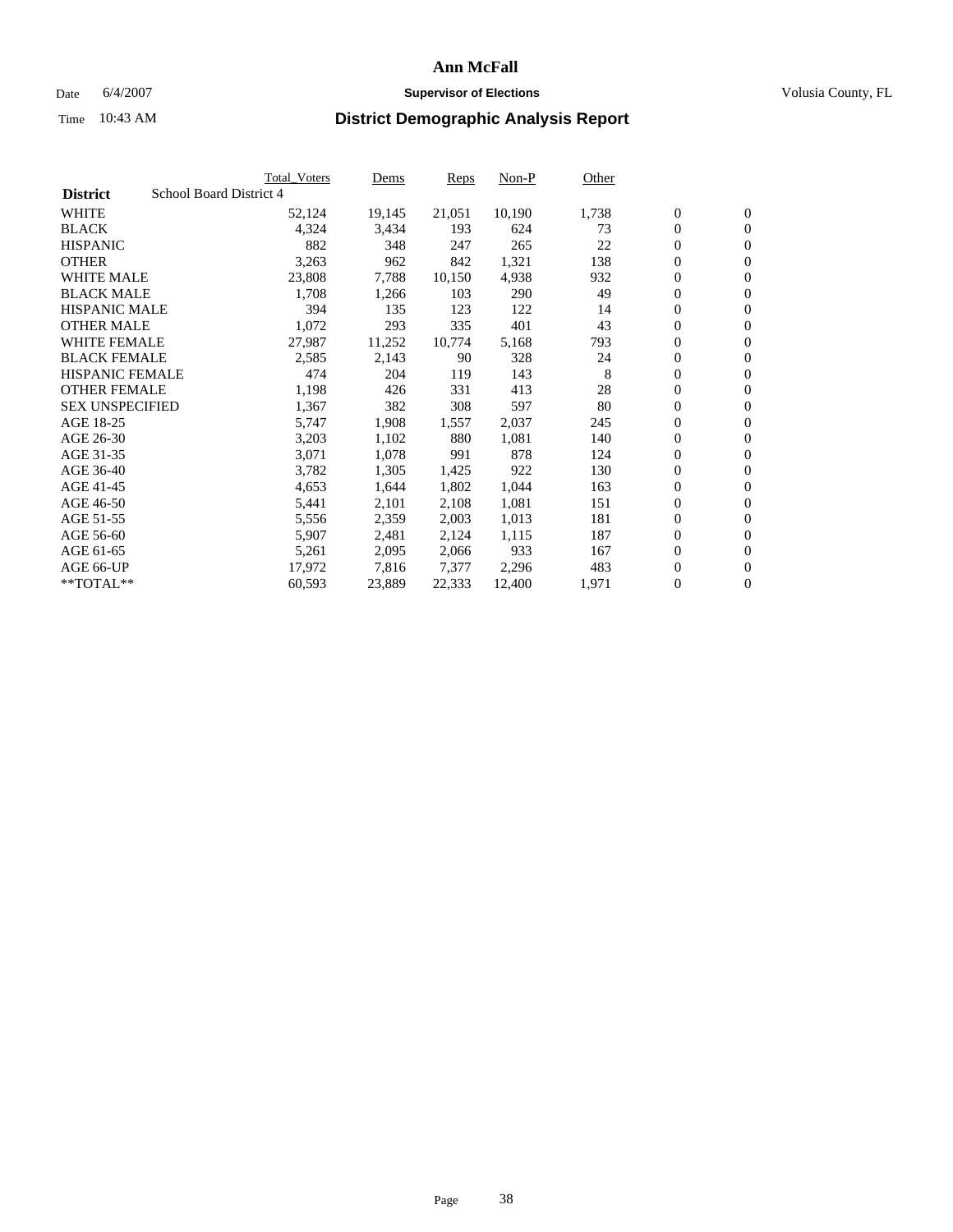#### Date 6/4/2007 **Supervisor of Elections Supervisor of Elections** Volusia County, FL

|                        |                         | Total_Voters | Dems   | <b>Reps</b> | Non-P  | Other |                  |                |  |
|------------------------|-------------------------|--------------|--------|-------------|--------|-------|------------------|----------------|--|
| <b>District</b>        | School Board District 5 |              |        |             |        |       |                  |                |  |
| <b>WHITE</b>           |                         | 46,021       | 15,155 | 19,267      | 9,553  | 2,046 | $\overline{0}$   | $\mathbf{0}$   |  |
| <b>BLACK</b>           |                         | 4,045        | 2,979  | 271         | 692    | 103   | $\overline{0}$   | $\mathbf{0}$   |  |
| <b>HISPANIC</b>        |                         | 10,004       | 4,620  | 2,051       | 3,110  | 223   | $\boldsymbol{0}$ | $\mathbf{0}$   |  |
| <b>OTHER</b>           |                         | 3,365        | 908    | 757         | 1,556  | 144   | 0                | $\mathbf{0}$   |  |
| <b>WHITE MALE</b>      |                         | 21,429       | 6,336  | 9,447       | 4,542  | 1,104 | 0                | $\mathbf{0}$   |  |
| <b>BLACK MALE</b>      |                         | 1,798        | 1,237  | 150         | 362    | 49    | $\boldsymbol{0}$ | $\mathbf{0}$   |  |
| <b>HISPANIC MALE</b>   |                         | 4,716        | 2,097  | 1,042       | 1,452  | 125   | $\overline{0}$   | $\mathbf{0}$   |  |
| <b>OTHER MALE</b>      |                         | 1,105        | 325    | 293         | 452    | 35    | $\overline{0}$   | $\mathbf{0}$   |  |
| <b>WHITE FEMALE</b>    |                         | 24,290       | 8,726  | 9,691       | 4,940  | 933   | $\overline{0}$   | $\mathbf{0}$   |  |
| <b>BLACK FEMALE</b>    |                         | 2,203        | 1,705  | 121         | 323    | 54    | $\boldsymbol{0}$ | $\mathbf{0}$   |  |
| <b>HISPANIC FEMALE</b> |                         | 5,193        | 2,476  | 999         | 1,621  | 97    | $\boldsymbol{0}$ | $\mathbf{0}$   |  |
| <b>OTHER FEMALE</b>    |                         | 1,293        | 417    | 299         | 539    | 38    | 0                | $\mathbf{0}$   |  |
| <b>SEX UNSPECIFIED</b> |                         | 1,408        | 343    | 304         | 680    | 81    | $\boldsymbol{0}$ | $\mathbf{0}$   |  |
| AGE 18-25              |                         | 6,545        | 1,915  | 1,595       | 2,672  | 363   | $\boldsymbol{0}$ | $\mathbf{0}$   |  |
| AGE 26-30              |                         | 4,621        | 1,436  | 1,297       | 1,678  | 210   | $\overline{0}$   | $\mathbf{0}$   |  |
| AGE 31-35              |                         | 4,890        | 1,573  | 1,597       | 1,476  | 244   | $\overline{0}$   | $\mathbf{0}$   |  |
| AGE 36-40              |                         | 5,571        | 1,740  | 2,076       | 1,513  | 242   | $\boldsymbol{0}$ | $\mathbf{0}$   |  |
| AGE 41-45              |                         | 6,513        | 2,220  | 2,470       | 1,569  | 254   | $\boldsymbol{0}$ | $\mathbf{0}$   |  |
| AGE 46-50              |                         | 6,749        | 2,430  | 2,678       | 1,390  | 251   | 0                | $\mathbf{0}$   |  |
| AGE 51-55              |                         | 5,958        | 2,368  | 2,168       | 1,197  | 225   | $\boldsymbol{0}$ | $\mathbf{0}$   |  |
| AGE 56-60              |                         | 5,640        | 2,267  | 2,089       | 1,074  | 210   | $\overline{0}$   | $\mathbf{0}$   |  |
| AGE 61-65              |                         | 4,322        | 1,808  | 1,649       | 719    | 146   | $\mathbf{0}$     | $\mathbf{0}$   |  |
| AGE 66-UP              |                         | 12,626       | 5,905  | 4,727       | 1,623  | 371   | $\boldsymbol{0}$ | $\mathbf{0}$   |  |
| **TOTAL**              |                         | 63,435       | 23,662 | 22,346      | 14,911 | 2,516 | 0                | $\overline{0}$ |  |
|                        |                         |              |        |             |        |       |                  |                |  |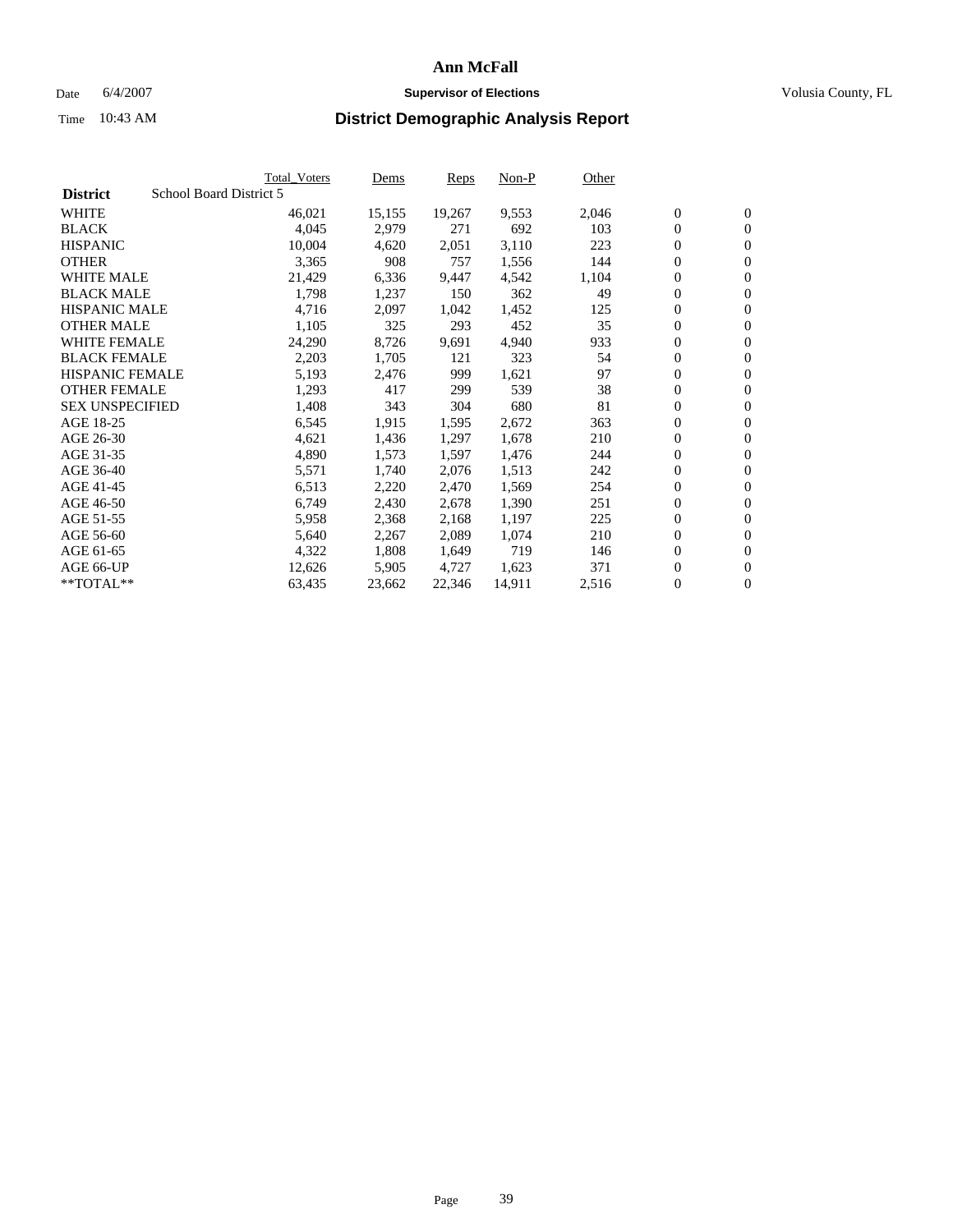### Date 6/4/2007 **Supervisor of Elections Supervisor of Elections** Volusia County, FL

|                        | <b>Total Voters</b>   | Dems   | Reps  | Non-P | Other |                  |                |  |
|------------------------|-----------------------|--------|-------|-------|-------|------------------|----------------|--|
| <b>District</b>        | Florida Senate Seat 1 |        |       |       |       |                  |                |  |
| <b>WHITE</b>           | 5,850                 | 2,214  | 1,904 | 1,483 | 249   | $\mathbf{0}$     | $\mathbf{0}$   |  |
| <b>BLACK</b>           | 9,763                 | 7,965  | 312   | 1,369 | 117   | $\mathbf{0}$     | $\mathbf{0}$   |  |
| <b>HISPANIC</b>        | 343                   | 139    | 61    | 136   |       | $\mathbf{0}$     | $\overline{0}$ |  |
| <b>OTHER</b>           | 1,388                 | 582    | 147   | 613   | 46    | 0                | $\mathbf{0}$   |  |
| <b>WHITE MALE</b>      | 2,774                 | 885    | 1,007 | 734   | 148   | 0                | $\mathbf{0}$   |  |
| <b>BLACK MALE</b>      | 3,768                 | 2,935  | 161   | 603   | 69    | 0                | $\mathbf{0}$   |  |
| <b>HISPANIC MALE</b>   | 170                   | 61     | 30    | 76    | 3     | 0                | $\mathbf{0}$   |  |
| <b>OTHER MALE</b>      | 370                   | 170    | 50    | 139   | 11    | $\mathbf{0}$     | $\mathbf{0}$   |  |
| <b>WHITE FEMALE</b>    | 3,048                 | 1,321  | 887   | 741   | 99    | 0                | $\mathbf{0}$   |  |
| <b>BLACK FEMALE</b>    | 5,887                 | 4,947  | 149   | 745   | 46    | $\mathbf{0}$     | $\mathbf{0}$   |  |
| <b>HISPANIC FEMALE</b> | 171                   | 77     | 31    | 59    | 4     | 0                | $\mathbf{0}$   |  |
| <b>OTHER FEMALE</b>    | 473                   | 231    | 58    | 176   | 8     | 0                | $\mathbf{0}$   |  |
| <b>SEX UNSPECIFIED</b> | 683                   | 273    | 51    | 328   | 31    | 0                | $\mathbf{0}$   |  |
| AGE 18-25              | 3,923                 | 2,194  | 345   | 1,264 | 120   | 0                | $\mathbf{0}$   |  |
| AGE 26-30              | 1,557                 | 823    | 170   | 526   | 38    | $\mathbf{0}$     | $\mathbf{0}$   |  |
| AGE 31-35              | 1,246                 | 716    | 185   | 307   | 38    | 0                | $\mathbf{0}$   |  |
| AGE 36-40              | 1,276                 | 755    | 184   | 301   | 36    | 0                | $\mathbf{0}$   |  |
| AGE 41-45              | 1,411                 | 867    | 239   | 265   | 40    | 0                | $\mathbf{0}$   |  |
| AGE 46-50              | 1,600                 | 1,010  | 300   | 254   | 36    | 0                | $\mathbf{0}$   |  |
| AGE 51-55              | 1,375                 | 926    | 218   | 195   | 36    | $\boldsymbol{0}$ | $\mathbf{0}$   |  |
| AGE 56-60              | 1,219                 | 836    | 191   | 172   | 20    | 0                | $\mathbf{0}$   |  |
| AGE 61-65              | 934                   | 640    | 160   | 119   | 15    | $\mathbf{0}$     | $\mathbf{0}$   |  |
| AGE 66-UP              | 2,803                 | 2,133  | 432   | 198   | 40    | 0                | $\mathbf{0}$   |  |
| **TOTAL**              | 17,344                | 10,900 | 2,424 | 3,601 | 419   | 0                | $\overline{0}$ |  |
|                        |                       |        |       |       |       |                  |                |  |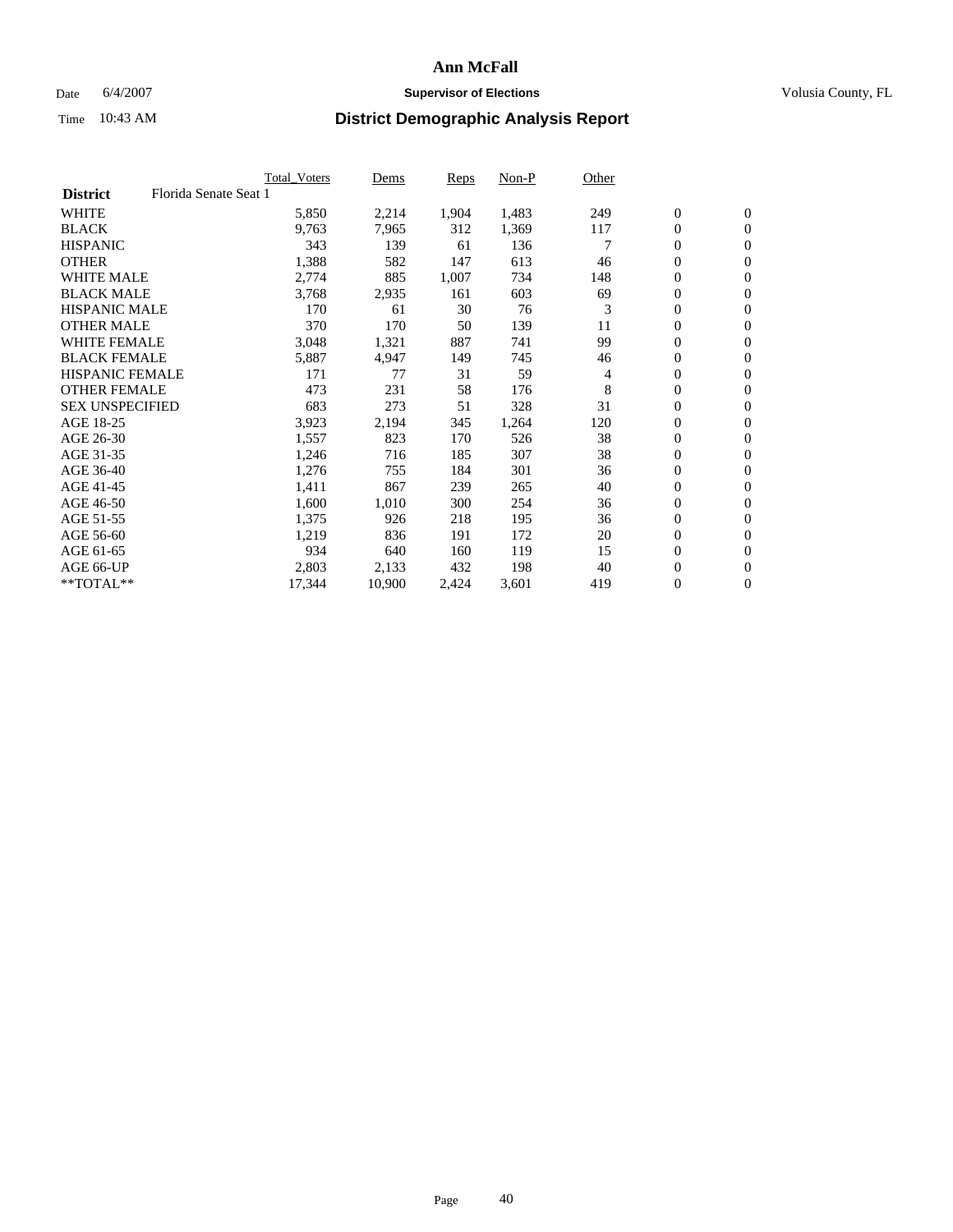#### Date 6/4/2007 **Supervisor of Elections Supervisor of Elections** Volusia County, FL

|                        |                       | Total_Voters | Dems   | <b>Reps</b> | Non-P  | Other |                  |                  |  |
|------------------------|-----------------------|--------------|--------|-------------|--------|-------|------------------|------------------|--|
| <b>District</b>        | Florida Senate Seat 7 |              |        |             |        |       |                  |                  |  |
| <b>WHITE</b>           |                       | 150,487      | 55,689 | 58,548      | 31,263 | 4,987 | $\boldsymbol{0}$ | $\mathbf{0}$     |  |
| <b>BLACK</b>           |                       | 5,905        | 4,546  | 313         | 947    | 99    | $\overline{0}$   | $\mathbf{0}$     |  |
| <b>HISPANIC</b>        |                       | 4,350        | 1,800  | 983         | 1,448  | 119   | $\boldsymbol{0}$ | $\boldsymbol{0}$ |  |
| <b>OTHER</b>           |                       | 7,412        | 2,081  | 1,824       | 3,199  | 308   | $\boldsymbol{0}$ | $\mathbf{0}$     |  |
| <b>WHITE MALE</b>      |                       | 69,529       | 23,119 | 28,569      | 15,129 | 2,712 | 0                | $\mathbf{0}$     |  |
| <b>BLACK MALE</b>      |                       | 2,552        | 1,830  | 174         | 493    | 55    | $\boldsymbol{0}$ | $\mathbf{0}$     |  |
| <b>HISPANIC MALE</b>   |                       | 2,006        | 811    | 474         | 645    | 76    | $\overline{0}$   | $\mathbf{0}$     |  |
| <b>OTHER MALE</b>      |                       | 2,523        | 686    | 735         | 1,005  | 97    | $\overline{0}$   | $\mathbf{0}$     |  |
| <b>WHITE FEMALE</b>    |                       | 79,896       | 32,216 | 29,603      | 15,835 | 2,242 | $\overline{0}$   | $\mathbf{0}$     |  |
| <b>BLACK FEMALE</b>    |                       | 3,300        | 2,674  | 136         | 447    | 43    | $\boldsymbol{0}$ | $\mathbf{0}$     |  |
| <b>HISPANIC FEMALE</b> |                       | 2,294        | 968    | 499         | 785    | 42    | $\boldsymbol{0}$ | $\mathbf{0}$     |  |
| <b>OTHER FEMALE</b>    |                       | 2,787        | 936    | 726         | 1,058  | 67    | 0                | $\mathbf{0}$     |  |
| <b>SEX UNSPECIFIED</b> |                       | 3,267        | 876    | 752         | 1,460  | 179   | $\boldsymbol{0}$ | $\mathbf{0}$     |  |
| AGE 18-25              |                       | 14,078       | 4,352  | 3,648       | 5,449  | 629   | $\boldsymbol{0}$ | $\mathbf{0}$     |  |
| AGE 26-30              |                       | 9,007        | 2,773  | 2,500       | 3,326  | 408   | $\overline{0}$   | $\mathbf{0}$     |  |
| AGE 31-35              |                       | 9,022        | 2,796  | 2,995       | 2,822  | 409   | $\overline{0}$   | $\mathbf{0}$     |  |
| AGE 36-40              |                       | 10,866       | 3,464  | 4,002       | 3,006  | 394   | $\boldsymbol{0}$ | $\mathbf{0}$     |  |
| AGE 41-45              |                       | 13,798       | 4,593  | 5,404       | 3,348  | 453   | $\boldsymbol{0}$ | $\mathbf{0}$     |  |
| AGE 46-50              |                       | 15,590       | 5,669  | 6,098       | 3,347  | 476   | 0                | $\mathbf{0}$     |  |
| AGE 51-55              |                       | 15,920       | 6,547  | 5,834       | 3,063  | 476   | $\boldsymbol{0}$ | $\mathbf{0}$     |  |
| AGE 56-60              |                       | 16,699       | 6,764  | 6,000       | 3,351  | 584   | $\overline{0}$   | $\mathbf{0}$     |  |
| AGE 61-65              |                       | 14,418       | 5,691  | 5,557       | 2,693  | 477   | $\mathbf{0}$     | $\boldsymbol{0}$ |  |
| AGE 66-UP              |                       | 48,756       | 21,467 | 19.630      | 6,452  | 1,207 | $\boldsymbol{0}$ | $\mathbf{0}$     |  |
| **TOTAL**              |                       | 168,154      | 64,116 | 61,668      | 36,857 | 5,513 | 0                | $\overline{0}$   |  |
|                        |                       |              |        |             |        |       |                  |                  |  |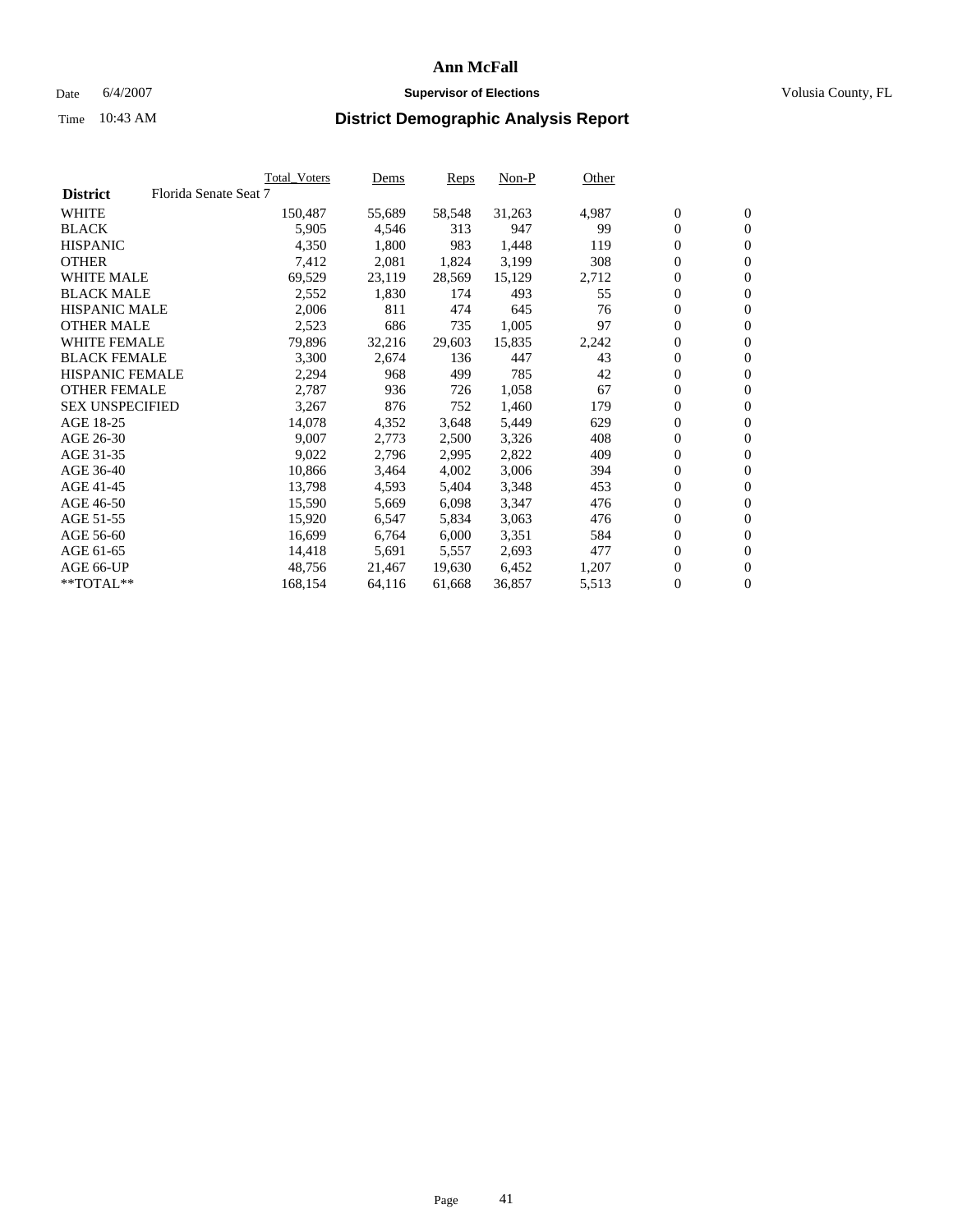### Date 6/4/2007 **Supervisor of Elections Supervisor of Elections** Volusia County, FL

|                        |                       | <b>Total Voters</b> | Dems  | Reps   | Non-P | Other |                  |                |  |
|------------------------|-----------------------|---------------------|-------|--------|-------|-------|------------------|----------------|--|
| <b>District</b>        | Florida Senate Seat 8 |                     |       |        |       |       |                  |                |  |
| <b>WHITE</b>           |                       | 22,533              | 7,725 | 9,672  | 4,381 | 755   | $\mathbf{0}$     | $\mathbf{0}$   |  |
| <b>BLACK</b>           |                       | 692                 | 513   | 40     | 122   | 17    | $\mathbf{0}$     | $\mathbf{0}$   |  |
| <b>HISPANIC</b>        |                       | 360                 | 123   | 114    | 112   | 11    | 0                | $\overline{0}$ |  |
| <b>OTHER</b>           |                       | 1,390               | 392   | 370    | 576   | 52    | 0                | $\mathbf{0}$   |  |
| <b>WHITE MALE</b>      |                       | 10,349              | 3,147 | 4,690  | 2,119 | 393   | 0                | $\mathbf{0}$   |  |
| <b>BLACK MALE</b>      |                       | 293                 | 205   | 17     | 62    | 9     | 0                | $\mathbf{0}$   |  |
| <b>HISPANIC MALE</b>   |                       | 183                 | 51    | 64     | 60    | 8     | 0                | $\mathbf{0}$   |  |
| <b>OTHER MALE</b>      |                       | 443                 | 125   | 138    | 167   | 13    | $\mathbf{0}$     | $\mathbf{0}$   |  |
| <b>WHITE FEMALE</b>    |                       | 12,020              | 4,530 | 4,916  | 2,219 | 355   | 0                | $\mathbf{0}$   |  |
| <b>BLACK FEMALE</b>    |                       | 393                 | 305   | 23     | 57    | 8     | $\boldsymbol{0}$ | $\mathbf{0}$   |  |
| <b>HISPANIC FEMALE</b> |                       | 173                 | 69    | 49     | 52    | 3     | 0                | $\mathbf{0}$   |  |
| <b>OTHER FEMALE</b>    |                       | 483                 | 170   | 130    | 171   | 12    | 0                | $\mathbf{0}$   |  |
| <b>SEX UNSPECIFIED</b> |                       | 638                 | 151   | 169    | 284   | 34    | 0                | $\mathbf{0}$   |  |
| AGE 18-25              |                       | 2,396               | 649   | 789    | 853   | 105   | 0                | $\mathbf{0}$   |  |
| AGE 26-30              |                       | 1,126               | 325   | 377    | 371   | 53    | $\mathbf{0}$     | $\mathbf{0}$   |  |
| AGE 31-35              |                       | 1,122               | 319   | 421    | 339   | 43    | 0                | $\mathbf{0}$   |  |
| AGE 36-40              |                       | 1,432               | 394   | 657    | 338   | 43    | 0                | $\mathbf{0}$   |  |
| AGE 41-45              |                       | 1,861               | 594   | 805    | 403   | 59    | 0                | $\mathbf{0}$   |  |
| AGE 46-50              |                       | 2,200               | 760   | 961    | 427   | 52    | 0                | $\mathbf{0}$   |  |
| AGE 51-55              |                       | 2,253               | 829   | 931    | 420   | 73    | $\boldsymbol{0}$ | $\mathbf{0}$   |  |
| AGE 56-60              |                       | 2,526               | 973   | 1,011  | 464   | 78    | 0                | $\mathbf{0}$   |  |
| AGE 61-65              |                       | 2,485               | 906   | 1,043  | 458   | 78    | $\mathbf{0}$     | $\mathbf{0}$   |  |
| AGE 66-UP              |                       | 7,574               | 3,004 | 3,201  | 1,118 | 251   | 0                | $\mathbf{0}$   |  |
| **TOTAL**              |                       | 24,975              | 8,753 | 10,196 | 5,191 | 835   | 0                | $\mathbf{0}$   |  |
|                        |                       |                     |       |        |       |       |                  |                |  |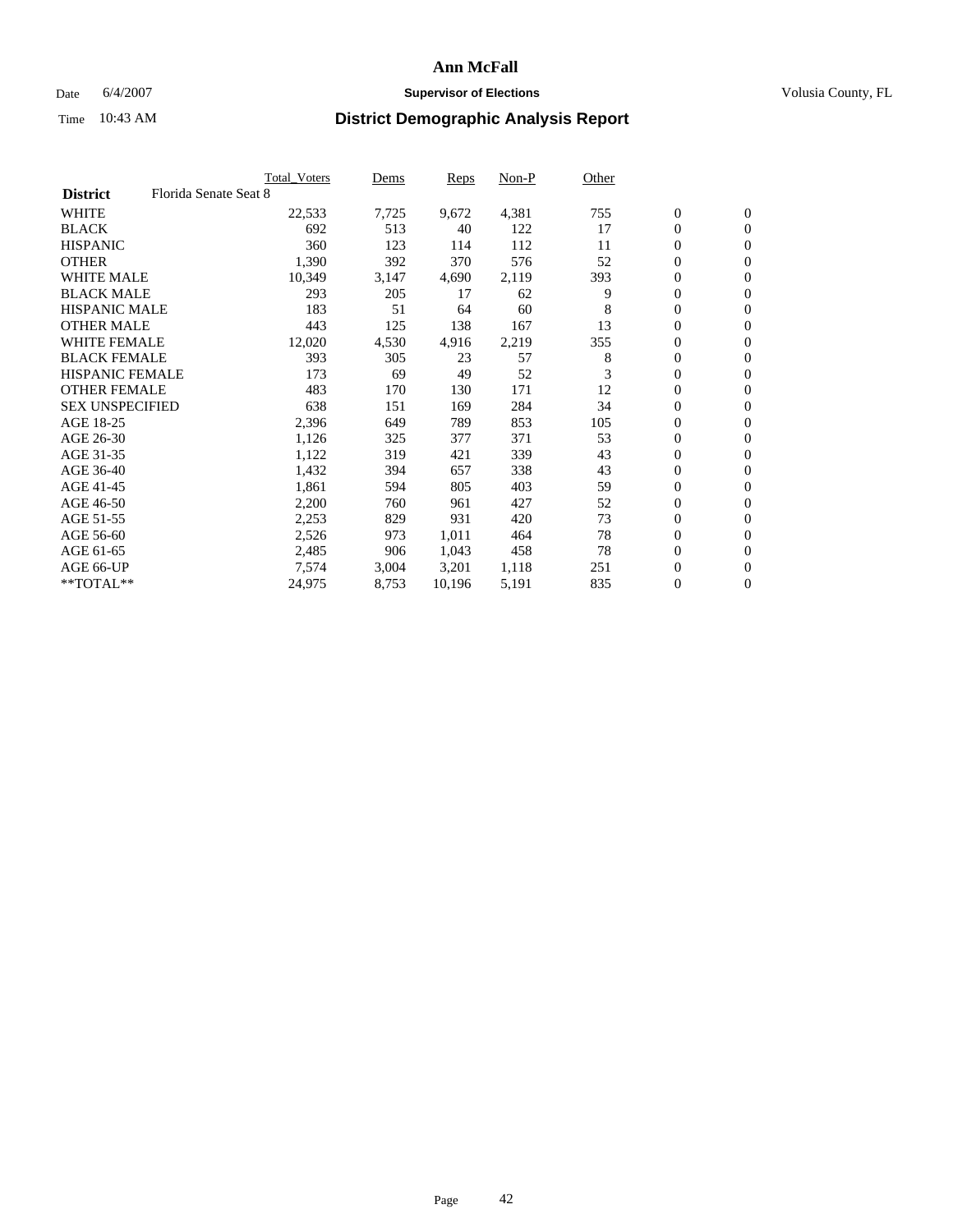#### Date 6/4/2007 **Supervisor of Elections Supervisor of Elections** Volusia County, FL

|                        | Total_Voters           | Dems   | <b>Reps</b> | Non-P  | Other |                  |                  |  |
|------------------------|------------------------|--------|-------------|--------|-------|------------------|------------------|--|
| <b>District</b>        | Florida Senate Seat 20 |        |             |        |       |                  |                  |  |
| <b>WHITE</b>           | 68,460                 | 23,953 | 28,313      | 13,207 | 2,987 | $\boldsymbol{0}$ | $\mathbf{0}$     |  |
| <b>BLACK</b>           | 6,288                  | 4,861  | 356         | 933    | 138   | $\boldsymbol{0}$ | $\mathbf{0}$     |  |
| <b>HISPANIC</b>        | 9,469                  | 4,281  | 1,967       | 2,995  | 226   | $\boldsymbol{0}$ | $\mathbf{0}$     |  |
| <b>OTHER</b>           | 4,399                  | 1,223  | 1,031       | 1,974  | 171   | $\boldsymbol{0}$ | $\mathbf{0}$     |  |
| <b>WHITE MALE</b>      | 31,285                 | 9,804  | 13,647      | 6,235  | 1,599 | 0                | $\mathbf{0}$     |  |
| <b>BLACK MALE</b>      | 2,609                  | 1,896  | 184         | 453    | 76    | $\boldsymbol{0}$ | $\mathbf{0}$     |  |
| <b>HISPANIC MALE</b>   | 4,424                  | 1,928  | 986         | 1,396  | 114   | 0                | $\mathbf{0}$     |  |
| <b>OTHER MALE</b>      | 1,399                  | 416    | 405         | 534    | 44    | $\overline{0}$   | $\mathbf{0}$     |  |
| <b>WHITE FEMALE</b>    | 36,778                 | 14,024 | 14,510      | 6,870  | 1,374 | $\overline{0}$   | $\mathbf{0}$     |  |
| <b>BLACK FEMALE</b>    | 3,615                  | 2,916  | 169         | 468    | 62    | $\boldsymbol{0}$ | $\mathbf{0}$     |  |
| <b>HISPANIC FEMALE</b> | 4,957                  | 2,311  | 969         | 1,567  | 110   | $\boldsymbol{0}$ | $\mathbf{0}$     |  |
| <b>OTHER FEMALE</b>    | 1,675                  | 561    | 398         | 669    | 47    | 0                | $\mathbf{0}$     |  |
| <b>SEX UNSPECIFIED</b> | 1,874                  | 462    | 399         | 917    | 96    | $\boldsymbol{0}$ | $\mathbf{0}$     |  |
| AGE 18-25              | 8,488                  | 2,546  | 2,137       | 3,353  | 452   | $\boldsymbol{0}$ | $\mathbf{0}$     |  |
| AGE 26-30              | 6,035                  | 1,933  | 1,732       | 2,063  | 307   | $\overline{0}$   | $\mathbf{0}$     |  |
| AGE 31-35              | 6,302                  | 2,084  | 2,087       | 1,819  | 312   | $\boldsymbol{0}$ | $\mathbf{0}$     |  |
| AGE 36-40              | 7,220                  | 2,343  | 2,677       | 1,890  | 310   | $\boldsymbol{0}$ | $\mathbf{0}$     |  |
| AGE 41-45              | 8,348                  | 2,903  | 3,196       | 1,923  | 326   | $\boldsymbol{0}$ | $\mathbf{0}$     |  |
| AGE 46-50              | 8,807                  | 3,298  | 3,412       | 1,768  | 329   | 0                | $\mathbf{0}$     |  |
| AGE 51-55              | 8,200                  | 3,407  | 2,955       | 1,520  | 318   | $\boldsymbol{0}$ | $\mathbf{0}$     |  |
| AGE 56-60              | 8,003                  | 3,353  | 2,972       | 1,374  | 304   | $\overline{0}$   | $\mathbf{0}$     |  |
| AGE 61-65              | 6,445                  | 2,758  | 2,476       | 972    | 239   | $\mathbf{0}$     | $\boldsymbol{0}$ |  |
| AGE 66-UP              | 20,768                 | 9,693  | 8,023       | 2,427  | 625   | $\boldsymbol{0}$ | $\mathbf{0}$     |  |
| **TOTAL**              | 88,616                 | 34,318 | 31,667      | 19,109 | 3,522 | 0                | $\overline{0}$   |  |
|                        |                        |        |             |        |       |                  |                  |  |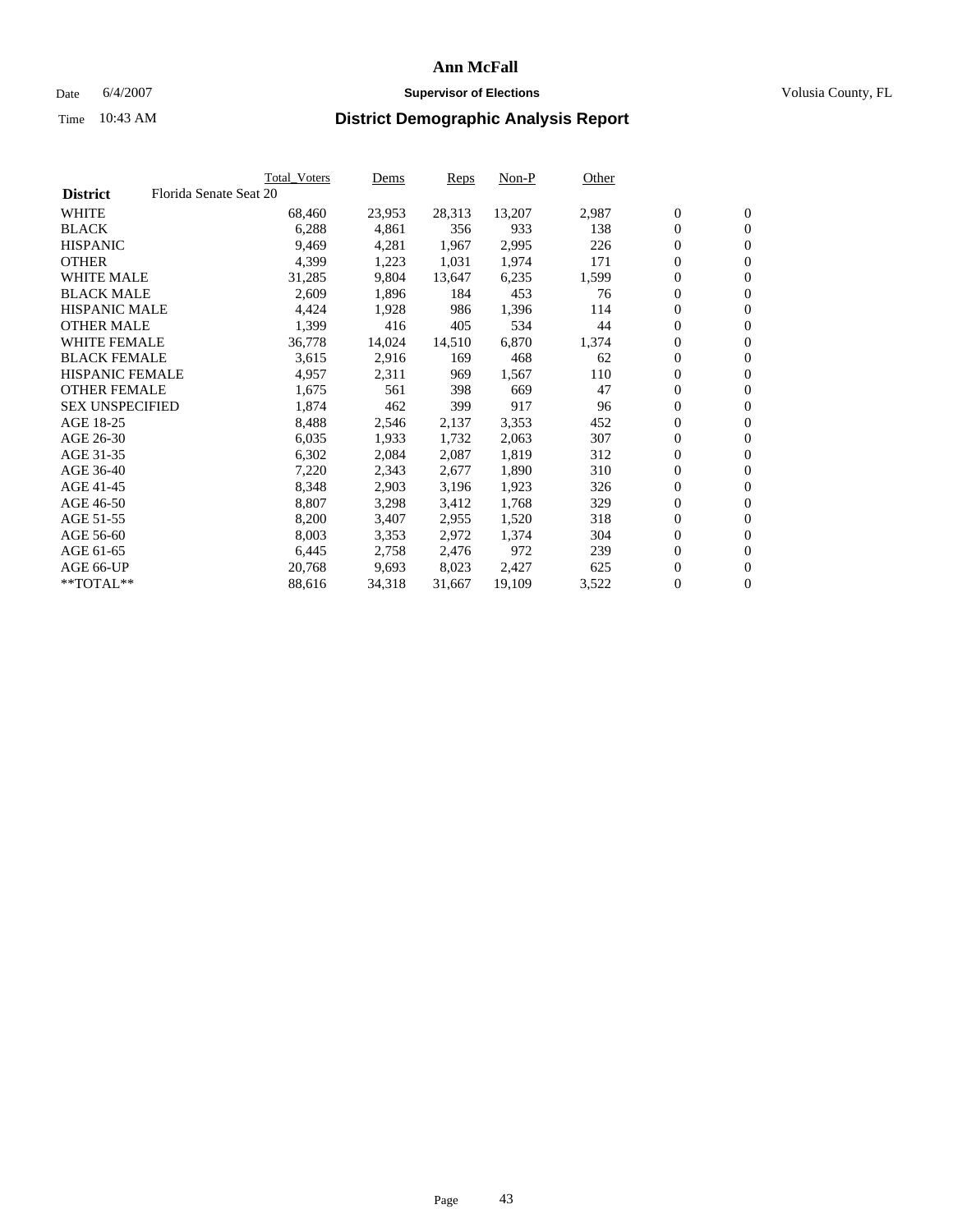### Date 6/4/2007 **Supervisor of Elections Supervisor of Elections** Volusia County, FL

|                                       | Total_Voters | Dems  | Reps  | Non-P | Other    |                  |                  |  |
|---------------------------------------|--------------|-------|-------|-------|----------|------------------|------------------|--|
| Daytona Bch Zone 1<br><b>District</b> |              |       |       |       |          |                  |                  |  |
| <b>WHITE</b>                          | 4,633        | 1,865 | 1,557 | 1,028 | 183      | $\boldsymbol{0}$ | $\mathbf{0}$     |  |
| <b>BLACK</b>                          | 702          | 540   | 20    | 128   | 14       | $\overline{0}$   | $\mathbf{0}$     |  |
| <b>HISPANIC</b>                       | 99           | 42    | 20    | 37    | $\Omega$ | $\overline{0}$   | $\mathbf{0}$     |  |
| <b>OTHER</b>                          | 350          | 113   | 76    | 145   | 16       | 0                | $\mathbf{0}$     |  |
| <b>WHITE MALE</b>                     | 2,177        | 765   | 795   | 510   | 107      | $\overline{0}$   | $\mathbf{0}$     |  |
| <b>BLACK MALE</b>                     | 298          | 218   | 12    | 58    | 10       | 0                | $\mathbf{0}$     |  |
| <b>HISPANIC MALE</b>                  | 49           | 17    | 14    | 18    | $\Omega$ | 0                | $\mathbf{0}$     |  |
| <b>OTHER MALE</b>                     | 129          | 38    | 33    | 54    | 4        | 0                | $\mathbf{0}$     |  |
| <b>WHITE FEMALE</b>                   | 2,423        | 1,086 | 756   | 507   | 74       | 0                | $\Omega$         |  |
| <b>BLACK FEMALE</b>                   | 397          | 317   | 8     | 68    | 4        | $\overline{0}$   | $\mathbf{0}$     |  |
| <b>HISPANIC FEMALE</b>                | 50           | 25    | 6     | 19    | $\Omega$ | 0                | $\mathbf{0}$     |  |
| <b>OTHER FEMALE</b>                   | 123          | 49    | 29    | 41    | 4        | $\overline{0}$   | $\mathbf{0}$     |  |
| <b>SEX UNSPECIFIED</b>                | 138          | 45    | 20    | 63    | 10       | $\boldsymbol{0}$ | $\mathbf{0}$     |  |
| AGE 18-25                             | 612          | 216   | 107   | 261   | 28       | 0                | $\mathbf{0}$     |  |
| AGE 26-30                             | 399          | 149   | 87    | 144   | 19       | 0                | $\mathbf{0}$     |  |
| AGE 31-35                             | 320          | 117   | 84    | 105   | 14       | 0                | $\mathbf{0}$     |  |
| AGE 36-40                             | 329          | 120   | 107   | 86    | 16       | $\boldsymbol{0}$ | $\mathbf{0}$     |  |
| AGE 41-45                             | 447          | 173   | 147   | 107   | 20       | $\mathbf{0}$     | $\mathbf{0}$     |  |
| AGE 46-50                             | 474          | 214   | 136   | 103   | 21       | $\overline{0}$   | $\mathbf{0}$     |  |
| AGE 51-55                             | 535          | 246   | 159   | 113   | 17       | 0                | $\mathbf{0}$     |  |
| AGE 56-60                             | 531          | 232   | 153   | 127   | 19       | $\boldsymbol{0}$ | $\mathbf{0}$     |  |
| AGE 61-65                             | 423          | 193   | 127   | 89    | 14       | 0                | $\mathbf{0}$     |  |
| AGE 66-UP                             | 1,714        | 900   | 566   | 203   | 45       | 0                | 0                |  |
| $*$ TOTAL $**$                        | 5,784        | 2,560 | 1,673 | 1,338 | 213      | 0                | $\boldsymbol{0}$ |  |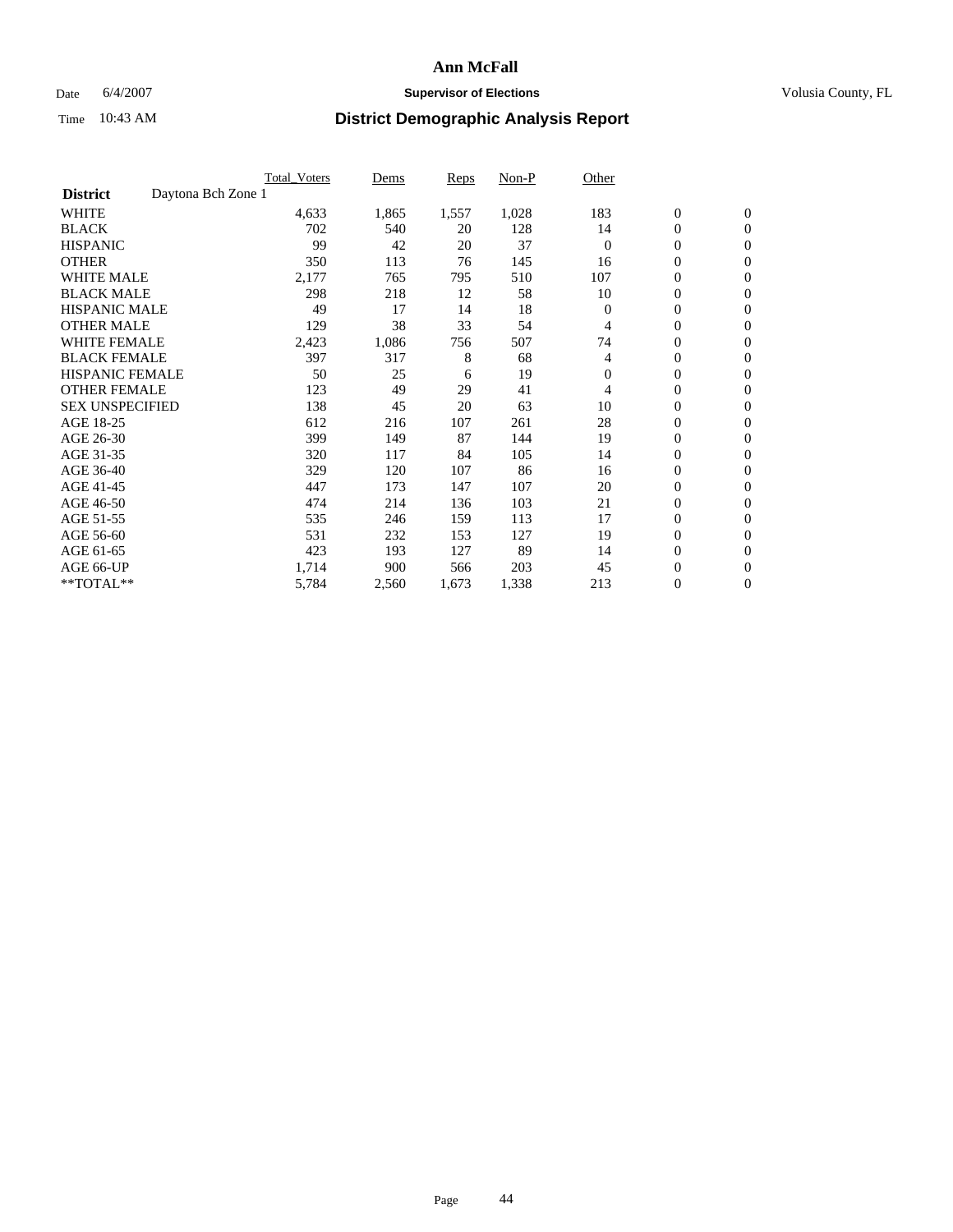### Date 6/4/2007 **Supervisor of Elections Supervisor of Elections** Volusia County, FL

|                                       | <b>Total Voters</b> | Dems  | <b>Reps</b> | Non-P | Other |                  |                  |  |
|---------------------------------------|---------------------|-------|-------------|-------|-------|------------------|------------------|--|
| Daytona Bch Zone 2<br><b>District</b> |                     |       |             |       |       |                  |                  |  |
| <b>WHITE</b>                          | 3,910               | 1,654 | 1,323       | 801   | 132   | $\boldsymbol{0}$ | $\boldsymbol{0}$ |  |
| <b>BLACK</b>                          | 1,182               | 958   | 49          | 160   | 15    | $\mathbf{0}$     | $\mathbf{0}$     |  |
| <b>HISPANIC</b>                       | 120                 | 43    | 31          | 40    | 6     | $\mathbf{0}$     | $\mathbf{0}$     |  |
| <b>OTHER</b>                          | 350                 | 123   | 56          | 163   | 8     | 0                | $\overline{0}$   |  |
| <b>WHITE MALE</b>                     | 1,880               | 727   | 685         | 397   | 71    | 0                | $\mathbf{0}$     |  |
| <b>BLACK MALE</b>                     | 471                 | 350   | 29          | 85    |       | 0                | 0                |  |
| <b>HISPANIC MALE</b>                  | 60                  | 24    | 14          | 19    | 3     | 0                | $\mathbf{0}$     |  |
| <b>OTHER MALE</b>                     | 111                 | 36    | 20          | 52    | 3     | 0                | $\mathbf{0}$     |  |
| <b>WHITE FEMALE</b>                   | 2,002               | 916   | 625         | 401   | 60    | 0                | $\mathbf{0}$     |  |
| <b>BLACK FEMALE</b>                   | 703                 | 603   | 20          | 73    |       | $\mathbf{0}$     | $\mathbf{0}$     |  |
| <b>HISPANIC FEMALE</b>                | 60                  | 19    | 17          | 21    | 3     | 0                | $\mathbf{0}$     |  |
| <b>OTHER FEMALE</b>                   | 137                 | 56    | 26          | 54    |       | 0                | $\mathbf{0}$     |  |
| <b>SEX UNSPECIFIED</b>                | 138                 | 47    | 23          | 62    | 6     | 0                | $\mathbf{0}$     |  |
| AGE 18-25                             | 537                 | 234   | 94          | 186   | 23    | 0                | $\mathbf{0}$     |  |
| AGE 26-30                             | 324                 | 146   | 53          | 116   | 9     | 0                | $\mathbf{0}$     |  |
| AGE 31-35                             | 344                 | 142   | 71          | 119   | 12    | 0                | $\mathbf{0}$     |  |
| AGE 36-40                             | 336                 | 133   | 92          | 101   | 10    | $\boldsymbol{0}$ | $\mathbf{0}$     |  |
| AGE 41-45                             | 442                 | 200   | 111         | 111   | 20    | 0                | $\mathbf{0}$     |  |
| AGE 46-50                             | 518                 | 245   | 150         | 109   | 14    | 0                | $\mathbf{0}$     |  |
| AGE 51-55                             | 505                 | 254   | 141         | 98    | 12    | 0                | $\mathbf{0}$     |  |
| AGE 56-60                             | 512                 | 272   | 133         | 89    | 18    | 0                | $\mathbf{0}$     |  |
| AGE 61-65                             | 426                 | 205   | 135         | 78    | 8     | 0                | $\mathbf{0}$     |  |
| AGE 66-UP                             | 1,618               | 947   | 479         | 157   | 35    | 0                | 0                |  |
| **TOTAL**                             | 5,562               | 2,778 | 1,459       | 1,164 | 161   | 0                | $\boldsymbol{0}$ |  |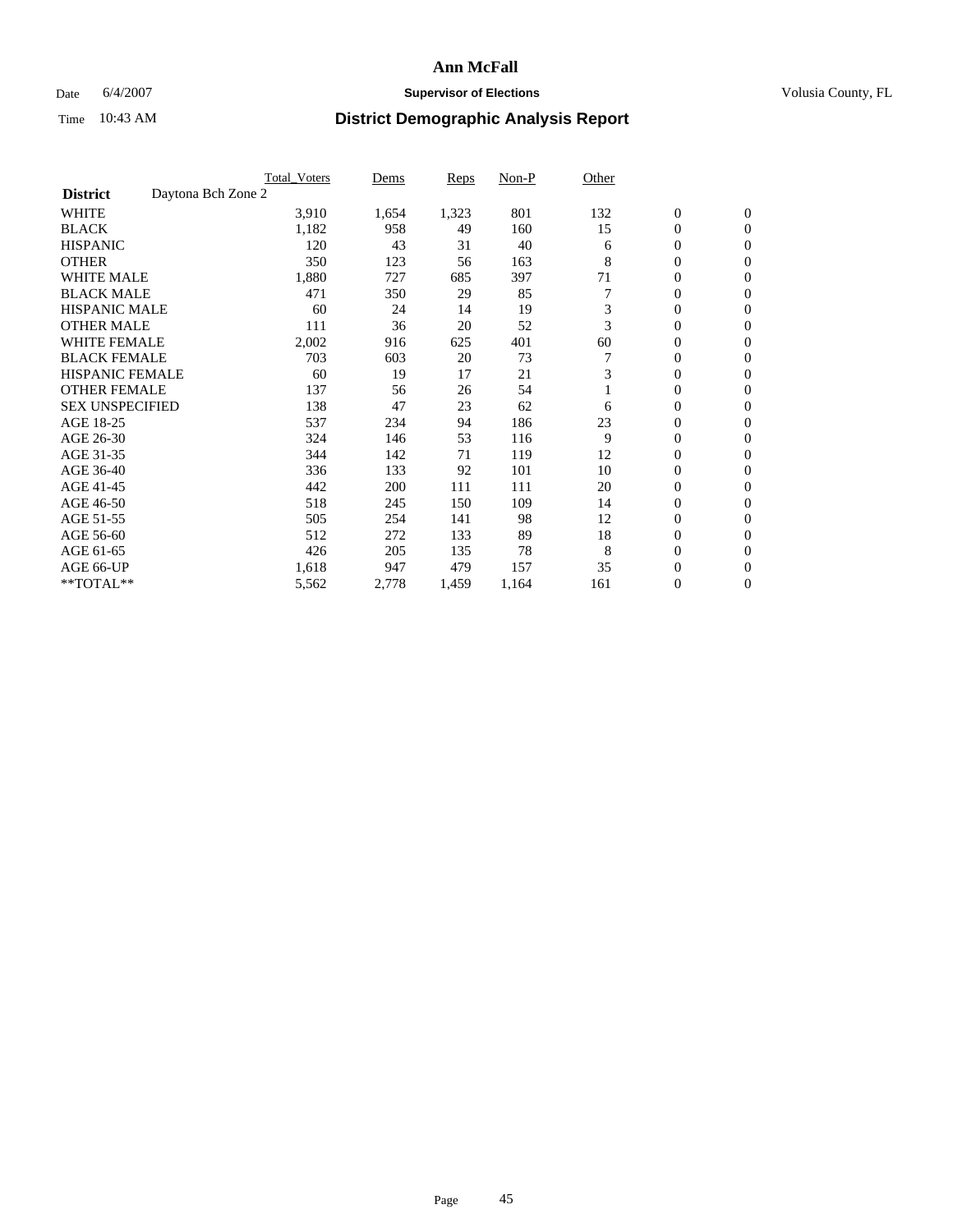### Date 6/4/2007 **Supervisor of Elections Supervisor of Elections** Volusia County, FL

|                                       | <b>Total Voters</b> | Dems  | <b>Reps</b> | Non-P | Other    |                  |                  |  |
|---------------------------------------|---------------------|-------|-------------|-------|----------|------------------|------------------|--|
| Daytona Bch Zone 3<br><b>District</b> |                     |       |             |       |          |                  |                  |  |
| <b>WHITE</b>                          | 3,569               | 1,523 | 1,028       | 854   | 164      | $\boldsymbol{0}$ | $\boldsymbol{0}$ |  |
| <b>BLACK</b>                          | 1,428               | 1,086 | 39          | 287   | 16       | $\mathbf{0}$     | $\mathbf{0}$     |  |
| <b>HISPANIC</b>                       | 86                  | 35    | 16          | 31    | 4        | $\mathbf{0}$     | $\mathbf{0}$     |  |
| <b>OTHER</b>                          | 449                 | 169   | 50          | 221   | 9        | 0                | $\mathbf{0}$     |  |
| <b>WHITE MALE</b>                     | 1,826               | 709   | 558         | 452   | 107      | 0                | $\mathbf{0}$     |  |
| <b>BLACK MALE</b>                     | 395                 | 292   | 14          | 80    | 9        | 0                | 0                |  |
| <b>HISPANIC MALE</b>                  | 42                  | 21    | 4           | 14    | 3        | 0                | $\mathbf{0}$     |  |
| <b>OTHER MALE</b>                     | 102                 | 43    | 20          | 39    | $\theta$ | 0                | $\mathbf{0}$     |  |
| <b>WHITE FEMALE</b>                   | 1,711               | 802   | 463         | 391   | 55       | 0                | $\mathbf{0}$     |  |
| <b>BLACK FEMALE</b>                   | 1,013               | 781   | 25          | 200   |          | $\mathbf{0}$     | $\mathbf{0}$     |  |
| <b>HISPANIC FEMALE</b>                | 43                  | 13    | 12          | 17    |          | 0                | $\mathbf{0}$     |  |
| <b>OTHER FEMALE</b>                   | 154                 | 68    | 11          | 72    | 3        | $\overline{0}$   | $\mathbf{0}$     |  |
| <b>SEX UNSPECIFIED</b>                | 246                 | 84    | 26          | 128   | 8        | $\boldsymbol{0}$ | $\mathbf{0}$     |  |
| AGE 18-25                             | 1,333               | 784   | 93          | 429   | 27       | 0                | $\mathbf{0}$     |  |
| AGE 26-30                             | 319                 | 128   | 50          | 123   | 18       | 0                | $\mathbf{0}$     |  |
| AGE 31-35                             | 276                 | 112   | 64          | 90    | 10       | 0                | $\mathbf{0}$     |  |
| AGE 36-40                             | 295                 | 115   | 64          | 102   | 14       | $\boldsymbol{0}$ | $\mathbf{0}$     |  |
| AGE 41-45                             | 348                 | 166   | 82          | 86    | 14       | 0                | $\mathbf{0}$     |  |
| AGE 46-50                             | 486                 | 213   | 130         | 123   | 20       | $\mathbf{0}$     | $\mathbf{0}$     |  |
| AGE 51-55                             | 462                 | 247   | 106         | 94    | 15       | $\overline{0}$   | $\mathbf{0}$     |  |
| AGE 56-60                             | 504                 | 241   | 131         | 114   | 18       | $\boldsymbol{0}$ | $\mathbf{0}$     |  |
| AGE 61-65                             | 342                 | 150   | 98          | 74    | 20       | 0                | $\mathbf{0}$     |  |
| AGE 66-UP                             | 1,167               | 657   | 315         | 158   | 37       | 0                | 0                |  |
| **TOTAL**                             | 5,532               | 2,813 | 1,133       | 1,393 | 193      | 0                | $\boldsymbol{0}$ |  |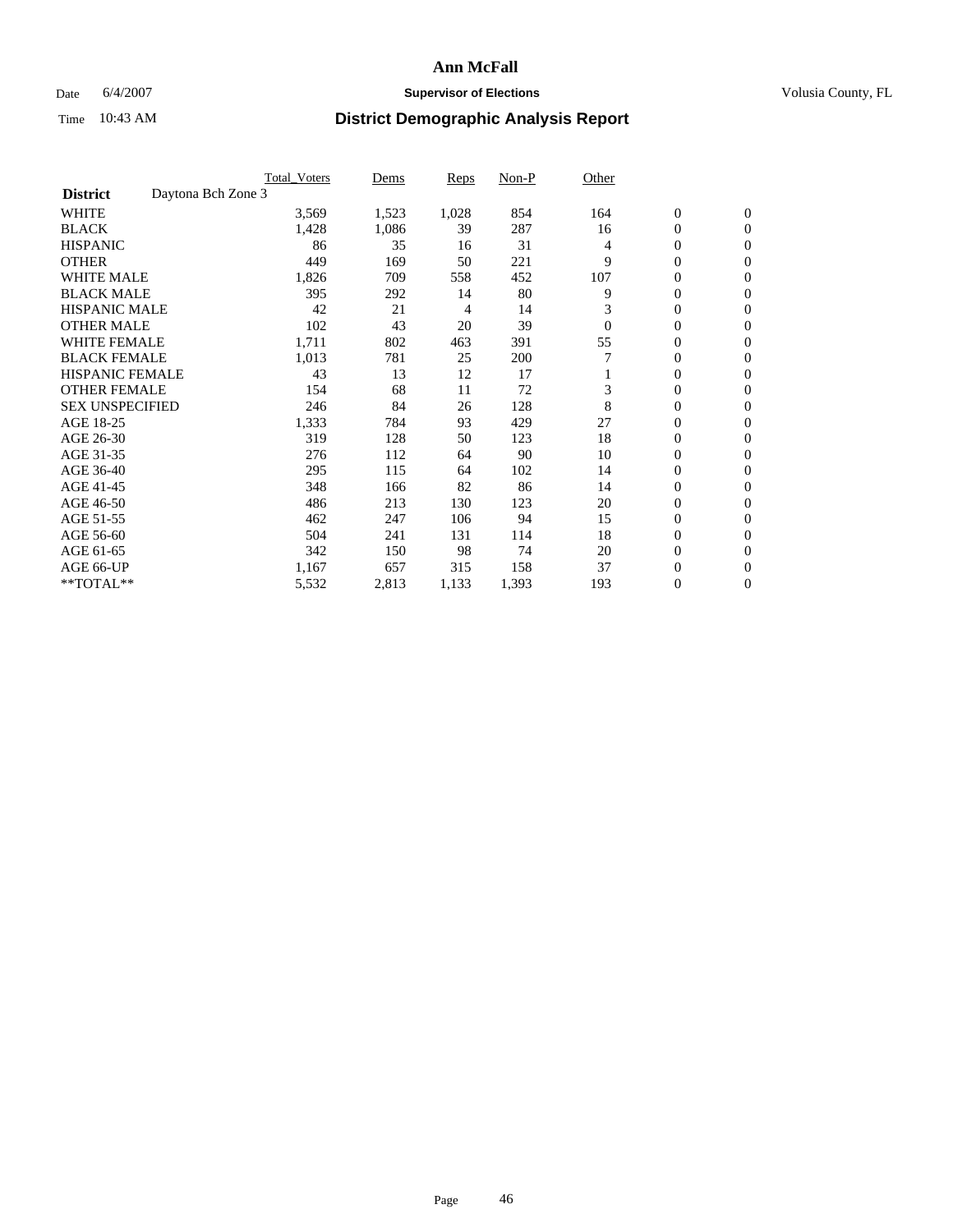### Date 6/4/2007 **Supervisor of Elections Supervisor of Elections** Volusia County, FL

|                        | <b>Total Voters</b> | Dems  | <b>Reps</b> | Non-P | Other        |                  |                  |
|------------------------|---------------------|-------|-------------|-------|--------------|------------------|------------------|
| <b>District</b>        | Daytona Bch Zone 4  |       |             |       |              |                  |                  |
| <b>WHITE</b>           | 5,503               | 1,707 | 2,505       | 1,090 | 201          | $\boldsymbol{0}$ | $\mathbf{0}$     |
| <b>BLACK</b>           | 447                 | 336   | 17          | 84    | 10           | 0                | $\mathbf{0}$     |
| <b>HISPANIC</b>        | 144                 | 48    | 42          | 53    |              | 0                | $\mathbf{0}$     |
| <b>OTHER</b>           | 547                 | 118   | 165         | 251   | 13           | 0                | $\mathbf{0}$     |
| <b>WHITE MALE</b>      | 2,656               | 718   | 1,256       | 563   | 119          | 0                | $\mathbf{0}$     |
| <b>BLACK MALE</b>      | 191                 | 132   | 11          | 43    | 5            | 0                | $\mathbf{0}$     |
| <b>HISPANIC MALE</b>   | 65                  | 19    | 19          | 26    |              | 0                | $\mathbf{0}$     |
| <b>OTHER MALE</b>      | 139                 | 26    | 50          | 59    | 4            | $\mathbf{0}$     | $\mathbf{0}$     |
| <b>WHITE FEMALE</b>    | 2,811               | 979   | 1,234       | 518   | 80           | 0                | $\mathbf{0}$     |
| <b>BLACK FEMALE</b>    | 253                 | 203   | 6           | 39    | 5            | $\boldsymbol{0}$ | $\mathbf{0}$     |
| <b>HISPANIC FEMALE</b> | 76                  | 27    | 22          | 27    | $\mathbf{0}$ | 0                | $\mathbf{0}$     |
| <b>OTHER FEMALE</b>    | 138                 | 39    | 42          | 53    | 4            | 0                | $\mathbf{0}$     |
| <b>SEX UNSPECIFIED</b> | 312                 | 66    | 89          | 150   |              | 0                | 0                |
| AGE 18-25              | 1,085               | 274   | 363         | 419   | 29           | 0                | $\Omega$         |
| AGE 26-30              | 441                 | 129   | 144         | 155   | 13           | $\mathbf{0}$     | $\mathbf{0}$     |
| AGE 31-35              | 359                 | 110   | 133         | 99    | 17           | 0                | $\mathbf{0}$     |
| AGE 36-40              | 315                 | 98    | 126         | 82    | 9            | 0                | $\mathbf{0}$     |
| AGE 41-45              | 337                 | 112   | 135         | 78    | 12           | 0                | $\mathbf{0}$     |
| AGE 46-50              | 417                 | 138   | 186         | 84    | 9            | 0                | $\Omega$         |
| AGE 51-55              | 418                 | 151   | 179         | 73    | 15           | $\boldsymbol{0}$ | $\mathbf{0}$     |
| AGE 56-60              | 568                 | 205   | 218         | 119   | 26           | 0                | $\mathbf{0}$     |
| AGE 61-65              | 556                 | 201   | 228         | 104   | 23           | $\mathbf{0}$     | $\mathbf{0}$     |
| AGE 66-UP              | 2,145               | 791   | 1,017       | 265   | 72           | 0                | $\mathbf{0}$     |
| **TOTAL**              | 6,641               | 2,209 | 2,729       | 1,478 | 225          | 0                | $\boldsymbol{0}$ |
|                        |                     |       |             |       |              |                  |                  |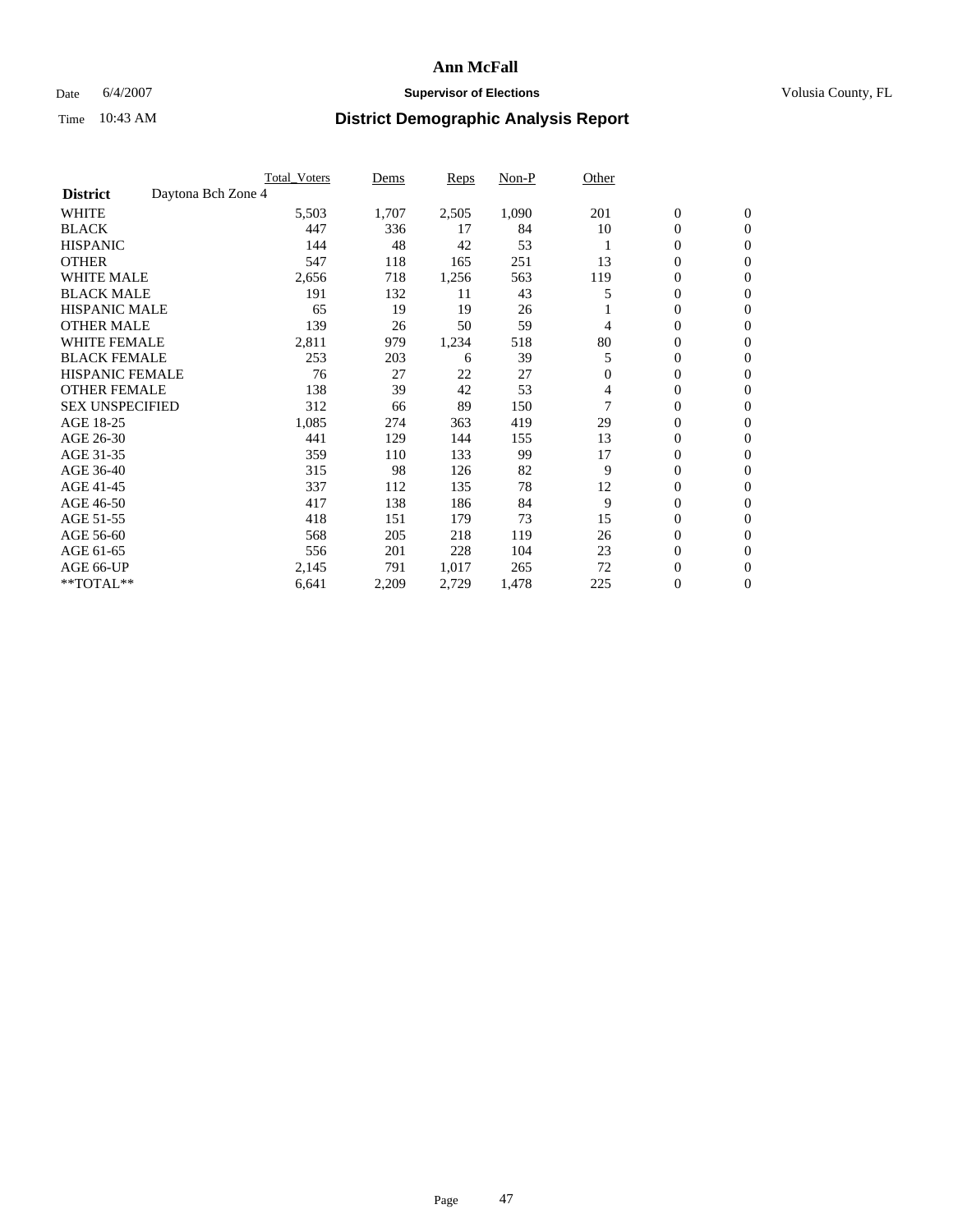### Date 6/4/2007 **Supervisor of Elections Supervisor of Elections** Volusia County, FL

|                        | <b>Total Voters</b> | Dems  | Reps | Non-P | Other          |                  |                  |  |
|------------------------|---------------------|-------|------|-------|----------------|------------------|------------------|--|
| <b>District</b>        | Daytona Bch Zone 5  |       |      |       |                |                  |                  |  |
| <b>WHITE</b>           | 1,931               | 789   | 576  | 492   | 74             | $\boldsymbol{0}$ | $\mathbf{0}$     |  |
| <b>BLACK</b>           | 3,279               | 2,718 | 107  | 408   | 46             | 0                | $\mathbf{0}$     |  |
| <b>HISPANIC</b>        | 132                 | 56    | 21   | 50    | 5              | 0                | $\mathbf{0}$     |  |
| <b>OTHER</b>           | 453                 | 210   | 50   | 171   | 22             | 0                | $\mathbf{0}$     |  |
| <b>WHITE MALE</b>      | 902                 | 319   | 309  | 233   | 41             | 0                | $\mathbf{0}$     |  |
| <b>BLACK MALE</b>      | 1,236               | 969   | 55   | 180   | 32             | 0                | $\mathbf{0}$     |  |
| <b>HISPANIC MALE</b>   | 70                  | 31    | 10   | 27    | $\overline{c}$ | 0                | $\mathbf{0}$     |  |
| <b>OTHER MALE</b>      | 117                 | 58    | 15   | 36    | 8              | $\mathbf{0}$     | $\mathbf{0}$     |  |
| <b>WHITE FEMALE</b>    | 1,021               | 468   | 266  | 255   | 32             | 0                | $\mathbf{0}$     |  |
| <b>BLACK FEMALE</b>    | 2,007               | 1,717 | 52   | 224   | 14             | $\boldsymbol{0}$ | $\mathbf{0}$     |  |
| <b>HISPANIC FEMALE</b> | 61                  | 24    | 11   | 23    | 3              | $\boldsymbol{0}$ | $\mathbf{0}$     |  |
| <b>OTHER FEMALE</b>    | 170                 | 89    | 21   | 57    | 3              | 0                | $\mathbf{0}$     |  |
| <b>SEX UNSPECIFIED</b> | 211                 | 98    | 15   | 86    | 12             | 0                | $\mathbf{0}$     |  |
| AGE 18-25              | 1,063               | 560   | 116  | 348   | 39             | 0                | $\mathbf{0}$     |  |
| AGE 26-30              | 607                 | 333   | 64   | 191   | 19             | $\mathbf{0}$     | $\mathbf{0}$     |  |
| AGE 31-35              | 449                 | 291   | 58   | 89    | 11             | 0                | $\mathbf{0}$     |  |
| AGE 36-40              | 470                 | 306   | 52   | 101   | 11             | 0                | $\mathbf{0}$     |  |
| AGE 41-45              | 498                 | 338   | 67   | 79    | 14             | 0                | $\mathbf{0}$     |  |
| AGE 46-50              | 534                 | 357   | 82   | 87    | 8              | 0                | $\mathbf{0}$     |  |
| AGE 51-55              | 467                 | 337   | 53   | 63    | 14             | $\boldsymbol{0}$ | $\mathbf{0}$     |  |
| AGE 56-60              | 426                 | 318   | 54   | 47    |                | 0                | $\mathbf{0}$     |  |
| AGE 61-65              | 327                 | 231   | 50   | 38    | 8              | $\mathbf{0}$     | $\mathbf{0}$     |  |
| AGE 66-UP              | 954                 | 702   | 158  | 78    | 16             | 0                | $\mathbf{0}$     |  |
| **TOTAL**              | 5,795               | 3,773 | 754  | 1,121 | 147            | 0                | $\boldsymbol{0}$ |  |
|                        |                     |       |      |       |                |                  |                  |  |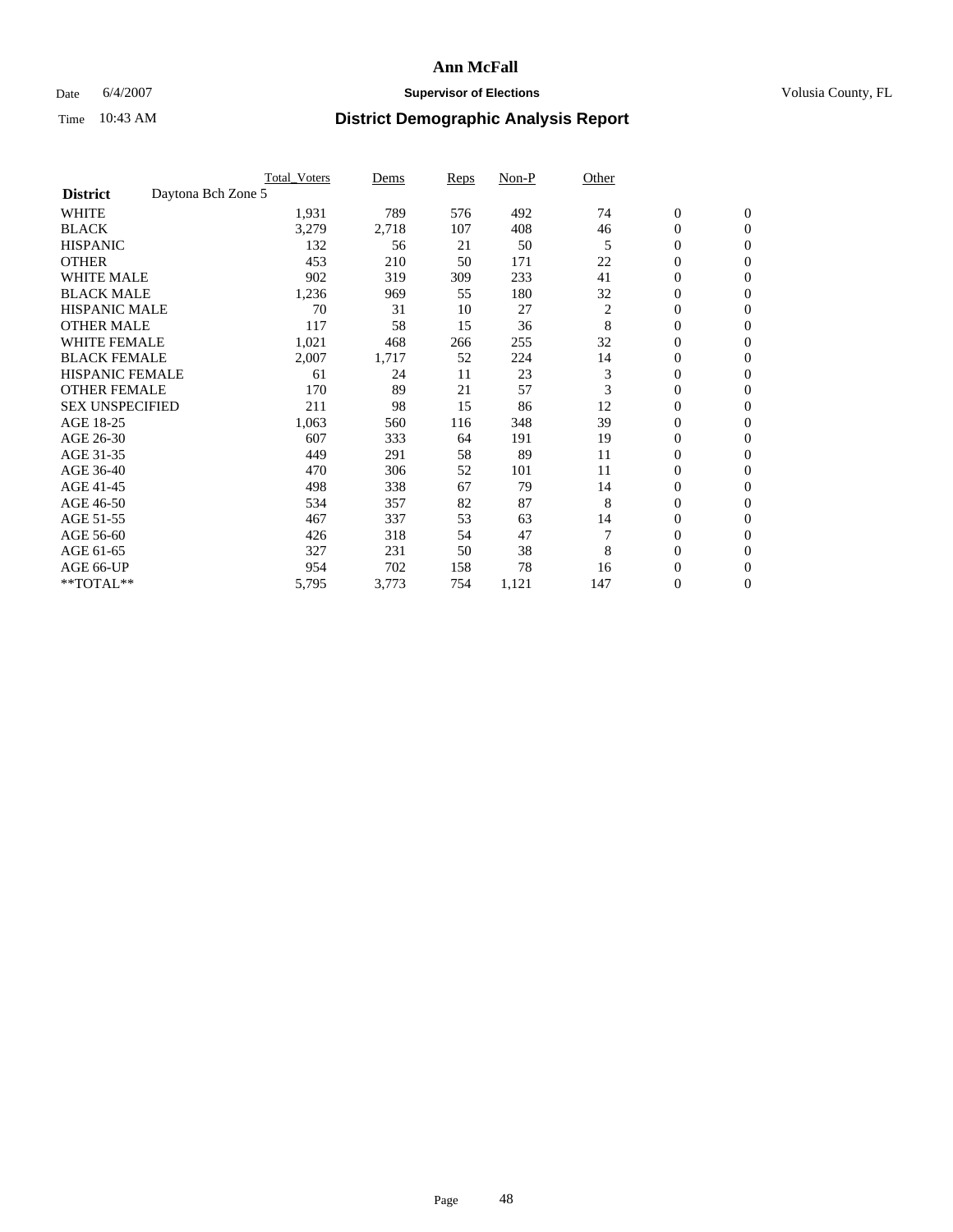### Date 6/4/2007 **Supervisor of Elections Supervisor of Elections** Volusia County, FL

|                                       | <b>Total Voters</b> | Dems  | <b>Reps</b> | Non-P | Other |                  |                  |  |
|---------------------------------------|---------------------|-------|-------------|-------|-------|------------------|------------------|--|
| Daytona Bch Zone 6<br><b>District</b> |                     |       |             |       |       |                  |                  |  |
| <b>WHITE</b>                          | 1,322               | 566   | 369         | 324   | 63    | $\boldsymbol{0}$ | $\mathbf{0}$     |  |
| <b>BLACK</b>                          | 3,817               | 3,142 | 119         | 514   | 42    | 0                | $\mathbf{0}$     |  |
| <b>HISPANIC</b>                       | 111                 | 42    | 16          | 51    | 2     | $\mathbf{0}$     | $\mathbf{0}$     |  |
| <b>OTHER</b>                          | 434                 | 189   | 28          | 212   | 5     | 0                | $\overline{0}$   |  |
| <b>WHITE MALE</b>                     | 629                 | 224   | 198         | 162   | 45    | 0                | $\mathbf{0}$     |  |
| <b>BLACK MALE</b>                     | 1,677               | 1,327 | 62          | 265   | 23    | 0                | $\mathbf{0}$     |  |
| <b>HISPANIC MALE</b>                  | 55                  | 17    | 8           | 29    |       | 0                | $\Omega$         |  |
| <b>OTHER MALE</b>                     | 138                 | 71    | 9           | 56    | 2     | 0                | 0                |  |
| <b>WHITE FEMALE</b>                   | 689                 | 340   | 170         | 161   | 18    | 0                | $\Omega$         |  |
| <b>BLACK FEMALE</b>                   | 2,098               | 1,784 | 55          | 241   | 18    | 0                | $\mathbf{0}$     |  |
| <b>HISPANIC FEMALE</b>                | 55                  | 25    | 8           | 21    |       | 0                | $\mathbf{0}$     |  |
| <b>OTHER FEMALE</b>                   | 125                 | 65    | 11          | 48    |       | 0                | $\mathbf{0}$     |  |
| <b>SEX UNSPECIFIED</b>                | 218                 | 86    | 11          | 118   | 3     | 0                | $\mathbf{0}$     |  |
| AGE 18-25                             | 1,246               | 715   | 96          | 401   | 34    | 0                | $\mathbf{0}$     |  |
| AGE 26-30                             | 501                 | 285   | 38          | 169   | 9     | 0                | $\mathbf{0}$     |  |
| AGE 31-35                             | 403                 | 247   | 46          | 99    | 11    | 0                | $\mathbf{0}$     |  |
| AGE 36-40                             | 426                 | 281   | 44          | 90    | 11    | 0                | $\mathbf{0}$     |  |
| AGE 41-45                             | 424                 | 295   | 34          | 86    | 9     | 0                | $\mathbf{0}$     |  |
| AGE 46-50                             | 512                 | 363   | 62          | 74    | 13    | 0                | $\mathbf{0}$     |  |
| AGE 51-55                             | 461                 | 336   | 48          | 67    | 10    | 0                | $\mathbf{0}$     |  |
| AGE 56-60                             | 401                 | 305   | 43          | 49    | 4     | 0                | $\mathbf{0}$     |  |
| AGE 61-65                             | 305                 | 246   | 27          | 28    | 4     | 0                | $\mathbf{0}$     |  |
| AGE 66-UP                             | 1,005               | 866   | 94          | 38    |       | 0                | 0                |  |
| **TOTAL**                             | 5,684               | 3,939 | 532         | 1,101 | 112   | 0                | $\boldsymbol{0}$ |  |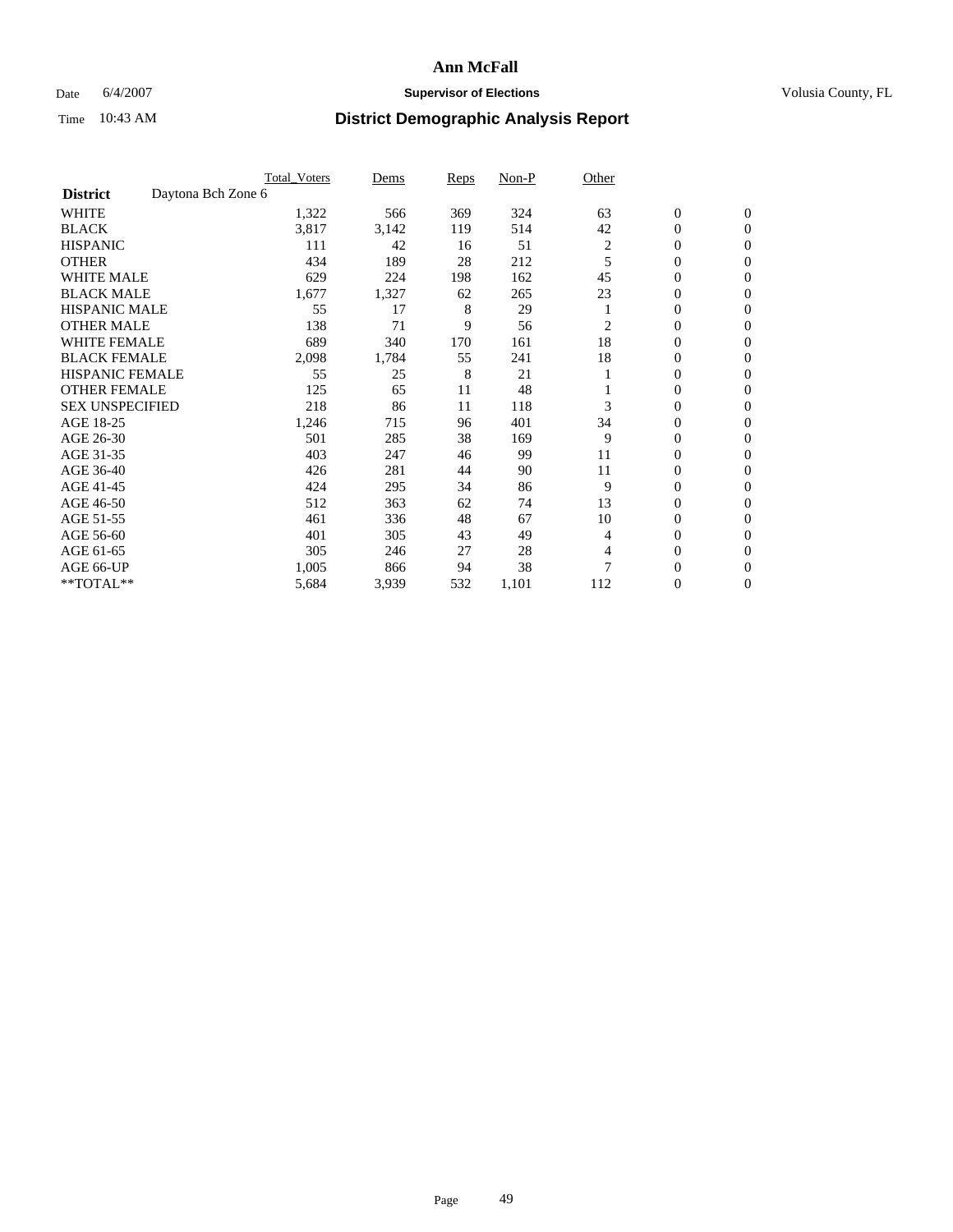### Date 6/4/2007 **Supervisor of Elections Supervisor of Elections** Volusia County, FL

|                        |                    | <b>Total Voters</b> | Dems  | Reps  | Non-P | Other |                  |                  |  |
|------------------------|--------------------|---------------------|-------|-------|-------|-------|------------------|------------------|--|
| <b>District</b>        | Deltona District 1 |                     |       |       |       |       |                  |                  |  |
| <b>WHITE</b>           |                    | 4,879               | 1,732 | 1,778 | 1,153 | 216   | $\boldsymbol{0}$ | $\boldsymbol{0}$ |  |
| <b>BLACK</b>           |                    | 713                 | 523   | 45    | 128   | 17    | $\mathbf{0}$     | $\mathbf{0}$     |  |
| <b>HISPANIC</b>        |                    | 1,612               | 712   | 301   | 562   | 37    | $\mathbf{0}$     | $\mathbf{0}$     |  |
| <b>OTHER</b>           |                    | 457                 | 107   | 77    | 260   | 13    | 0                | $\mathbf{0}$     |  |
| <b>WHITE MALE</b>      |                    | 2,290               | 755   | 889   | 523   | 123   | 0                | $\mathbf{0}$     |  |
| <b>BLACK MALE</b>      |                    | 334                 | 229   | 28    | 69    | 8     | 0                | $\mathbf{0}$     |  |
| <b>HISPANIC MALE</b>   |                    | 745                 | 313   | 155   | 258   | 19    | 0                | $\mathbf{0}$     |  |
| <b>OTHER MALE</b>      |                    | 126                 | 31    | 26    | 65    | 4     | 0                | $\mathbf{0}$     |  |
| <b>WHITE FEMALE</b>    |                    | 2,560               | 967   | 882   | 618   | 93    | 0                | $\mathbf{0}$     |  |
| <b>BLACK FEMALE</b>    |                    | 375                 | 292   | 17    | 57    | 9     | $\mathbf{0}$     | $\mathbf{0}$     |  |
| <b>HISPANIC FEMALE</b> |                    | 849                 | 392   | 143   | 296   | 18    | 0                | $\mathbf{0}$     |  |
| <b>OTHER FEMALE</b>    |                    | 171                 | 48    | 37    | 82    | 4     | 0                | $\mathbf{0}$     |  |
| <b>SEX UNSPECIFIED</b> |                    | 211                 | 47    | 24    | 135   | 5     | $\boldsymbol{0}$ | $\mathbf{0}$     |  |
| AGE 18-25              |                    | 1,017               | 314   | 211   | 443   | 49    | 0                | $\mathbf{0}$     |  |
| AGE 26-30              |                    | 749                 | 230   | 181   | 309   | 29    | 0                | $\mathbf{0}$     |  |
| AGE 31-35              |                    | 697                 | 249   | 192   | 228   | 28    | 0                | $\mathbf{0}$     |  |
| AGE 36-40              |                    | 782                 | 280   | 240   | 221   | 41    | $\boldsymbol{0}$ | $\mathbf{0}$     |  |
| AGE 41-45              |                    | 896                 | 330   | 301   | 236   | 29    | 0                | $\mathbf{0}$     |  |
| AGE 46-50              |                    | 922                 | 370   | 326   | 200   | 26    | $\mathbf{0}$     | $\mathbf{0}$     |  |
| AGE 51-55              |                    | 679                 | 305   | 194   | 148   | 32    | $\overline{0}$   | $\mathbf{0}$     |  |
| AGE 56-60              |                    | 566                 | 267   | 158   | 122   | 19    | 0                | $\mathbf{0}$     |  |
| AGE 61-65              |                    | 385                 | 181   | 124   | 73    | 7     | 0                | 0                |  |
| AGE 66-UP              |                    | 968                 | 548   | 274   | 123   | 23    | 0                | 0                |  |
| $*$ TOTAL $**$         |                    | 7,661               | 3,074 | 2,201 | 2,103 | 283   | 0                | $\boldsymbol{0}$ |  |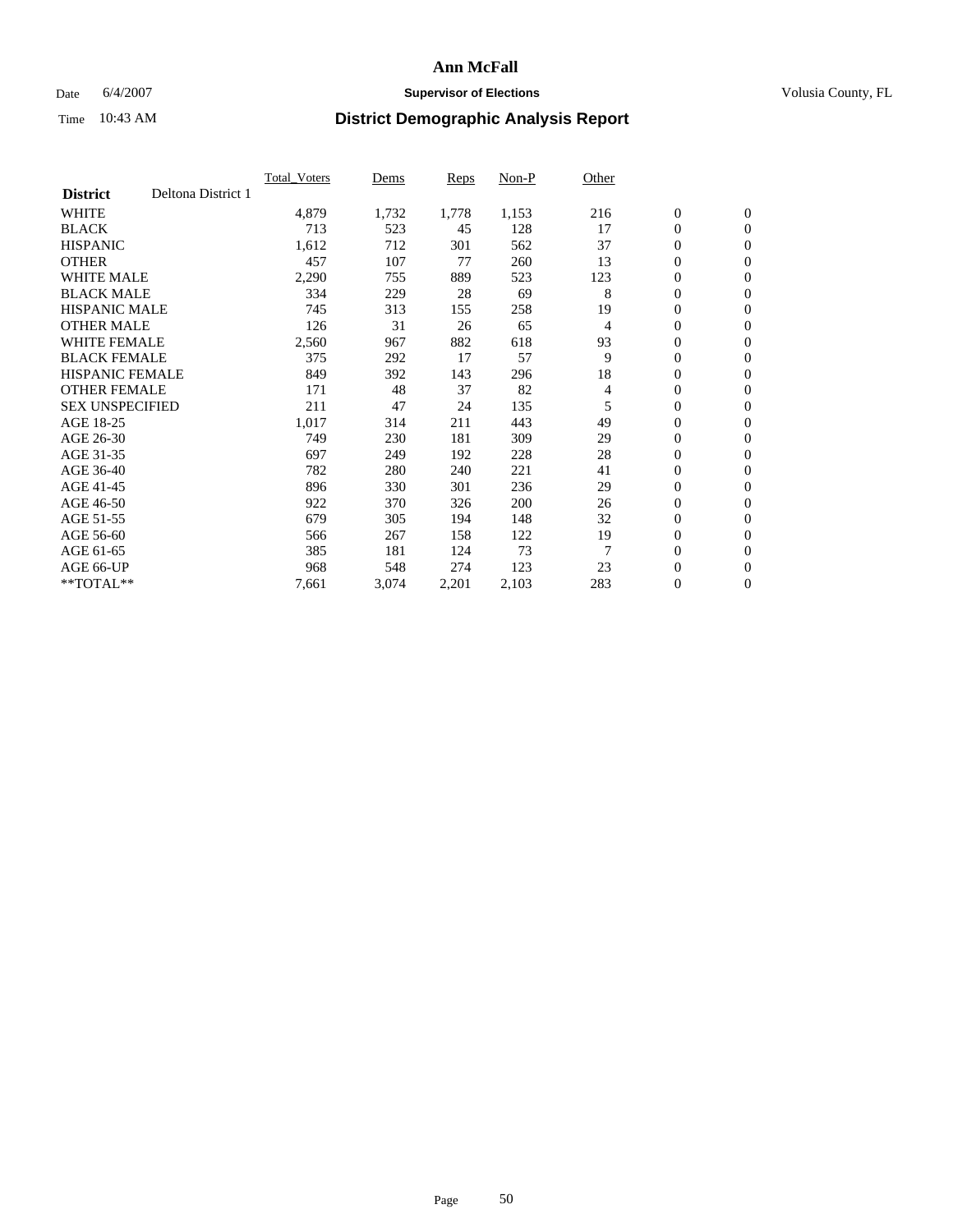### Date 6/4/2007 **Supervisor of Elections Supervisor of Elections** Volusia County, FL

|                        |                    | <b>Total Voters</b> | Dems  | Reps  | Non-P | Other |                  |                |  |
|------------------------|--------------------|---------------------|-------|-------|-------|-------|------------------|----------------|--|
| <b>District</b>        | Deltona District 2 |                     |       |       |       |       |                  |                |  |
| <b>WHITE</b>           |                    | 6,157               | 2,047 | 2,596 | 1,254 | 260   | $\boldsymbol{0}$ | $\mathbf{0}$   |  |
| <b>BLACK</b>           |                    | 561                 | 426   | 43    | 76    | 16    | $\mathbf{0}$     | $\mathbf{0}$   |  |
| <b>HISPANIC</b>        |                    | 1,525               | 727   | 325   | 439   | 34    | 0                | $\mathbf{0}$   |  |
| <b>OTHER</b>           |                    | 444                 | 127   | 96    | 197   | 24    | 0                | $\mathbf{0}$   |  |
| <b>WHITE MALE</b>      |                    | 2,835               | 882   | 1,229 | 589   | 135   | 0                | $\mathbf{0}$   |  |
| <b>BLACK MALE</b>      |                    | 246                 | 167   | 28    | 42    | 9     | $\boldsymbol{0}$ | $\mathbf{0}$   |  |
| <b>HISPANIC MALE</b>   |                    | 739                 | 340   | 158   | 220   | 21    | 0                | $\mathbf{0}$   |  |
| <b>OTHER MALE</b>      |                    | 160                 | 51    | 38    | 63    | 8     | $\mathbf{0}$     | $\mathbf{0}$   |  |
| <b>WHITE FEMALE</b>    |                    | 3,290               | 1,155 | 1,354 | 657   | 124   | 0                | $\mathbf{0}$   |  |
| <b>BLACK FEMALE</b>    |                    | 309                 | 254   | 15    | 33    | 7     | $\mathbf{0}$     | $\mathbf{0}$   |  |
| <b>HISPANIC FEMALE</b> |                    | 772                 | 379   | 167   | 213   | 13    | 0                | $\mathbf{0}$   |  |
| <b>OTHER FEMALE</b>    |                    | 170                 | 62    | 37    | 65    | 6     | 0                | $\mathbf{0}$   |  |
| <b>SEX UNSPECIFIED</b> |                    | 166                 | 37    | 34    | 84    | 11    | 0                | $\mathbf{0}$   |  |
| AGE 18-25              |                    | 854                 | 284   | 196   | 314   | 60    | 0                | $\mathbf{0}$   |  |
| AGE 26-30              |                    | 585                 | 197   | 169   | 199   | 20    | $\mathbf{0}$     | $\mathbf{0}$   |  |
| AGE 31-35              |                    | 615                 | 214   | 190   | 181   | 30    | 0                | $\mathbf{0}$   |  |
| AGE 36-40              |                    | 698                 | 212   | 260   | 196   | 30    | 0                | $\mathbf{0}$   |  |
| AGE 41-45              |                    | 898                 | 309   | 334   | 217   | 38    | $\boldsymbol{0}$ | $\mathbf{0}$   |  |
| AGE 46-50              |                    | 924                 | 346   | 348   | 194   | 36    | 0                | $\mathbf{0}$   |  |
| AGE 51-55              |                    | 842                 | 312   | 335   | 161   | 34    | $\boldsymbol{0}$ | $\mathbf{0}$   |  |
| AGE 56-60              |                    | 765                 | 325   | 265   | 145   | 30    | 0                | $\mathbf{0}$   |  |
| AGE 61-65              |                    | 586                 | 245   | 223   | 104   | 14    | $\mathbf{0}$     | $\mathbf{0}$   |  |
| AGE 66-UP              |                    | 1,920               | 883   | 740   | 255   | 42    | $\boldsymbol{0}$ | $\mathbf{0}$   |  |
| $*$ TOTAL $**$         |                    | 8,687               | 3,327 | 3,060 | 1,966 | 334   | 0                | $\overline{0}$ |  |
|                        |                    |                     |       |       |       |       |                  |                |  |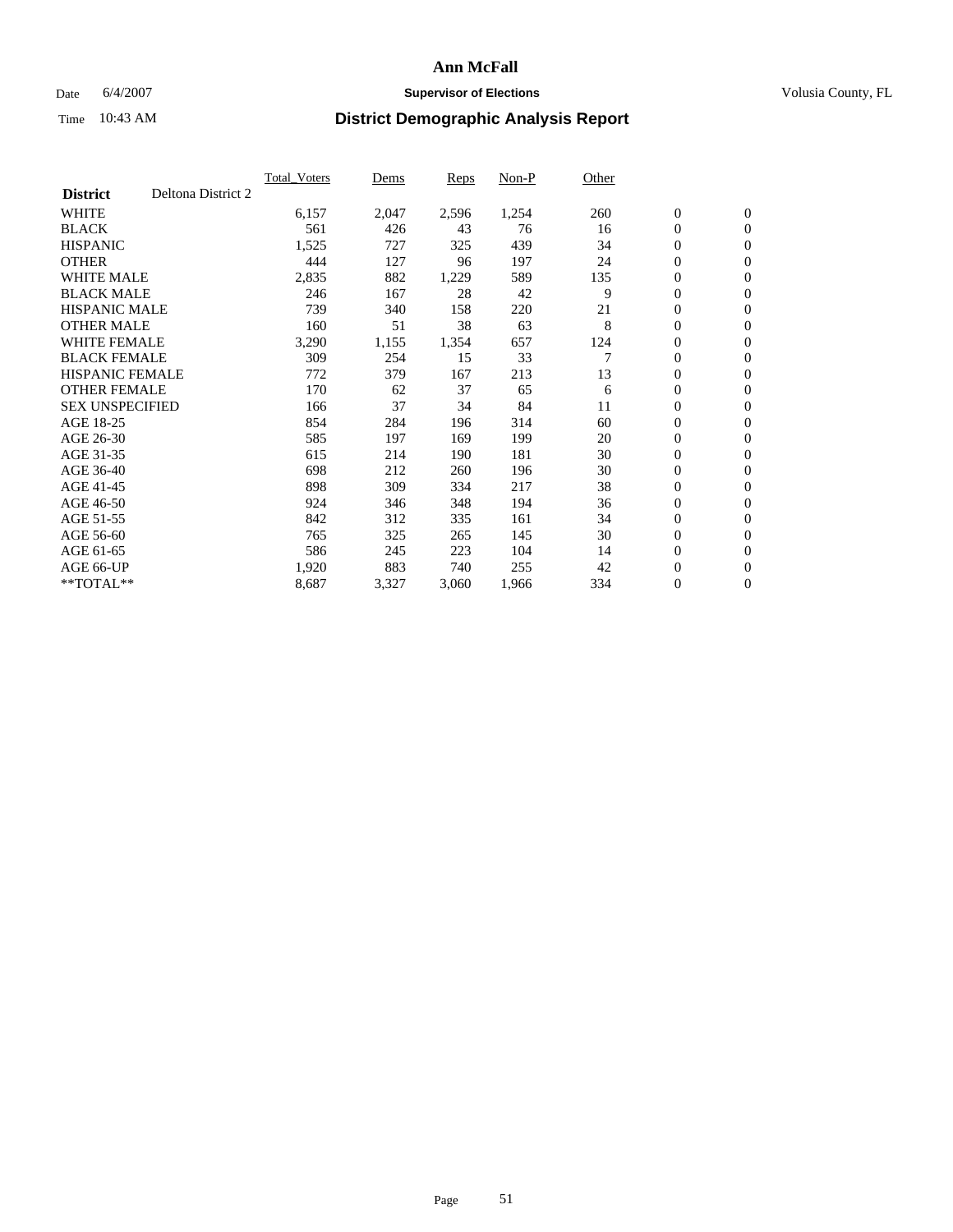### Date 6/4/2007 **Supervisor of Elections Supervisor of Elections** Volusia County, FL

|                        |                    | <b>Total Voters</b> | Dems  | Reps  | Non-P | Other |                  |                  |  |
|------------------------|--------------------|---------------------|-------|-------|-------|-------|------------------|------------------|--|
| <b>District</b>        | Deltona District 3 |                     |       |       |       |       |                  |                  |  |
| <b>WHITE</b>           |                    | 5,113               | 1,799 | 1,957 | 1,131 | 226   | $\boldsymbol{0}$ | $\boldsymbol{0}$ |  |
| <b>BLACK</b>           |                    | 435                 | 329   | 26    | 67    | 13    | $\mathbf{0}$     | $\mathbf{0}$     |  |
| <b>HISPANIC</b>        |                    | 1,510               | 716   | 308   | 457   | 29    | $\mathbf{0}$     | $\mathbf{0}$     |  |
| <b>OTHER</b>           |                    | 405                 | 118   | 84    | 186   | 17    | 0                | $\mathbf{0}$     |  |
| <b>WHITE MALE</b>      |                    | 2,284               | 735   | 903   | 528   | 118   | 0                | $\mathbf{0}$     |  |
| <b>BLACK MALE</b>      |                    | 184                 | 134   | 13    | 29    | 8     | 0                | $\mathbf{0}$     |  |
| <b>HISPANIC MALE</b>   |                    | 722                 | 330   | 161   | 216   | 15    | 0                | $\mathbf{0}$     |  |
| <b>OTHER MALE</b>      |                    | 147                 | 56    | 36    | 52    | 3     | 0                | $\mathbf{0}$     |  |
| <b>WHITE FEMALE</b>    |                    | 2,802               | 1,054 | 1,044 | 598   | 106   | 0                | $\mathbf{0}$     |  |
| <b>BLACK FEMALE</b>    |                    | 249                 | 193   | 13    | 38    | 5     | $\mathbf{0}$     | $\mathbf{0}$     |  |
| <b>HISPANIC FEMALE</b> |                    | 774                 | 377   | 144   | 239   | 14    | 0                | $\mathbf{0}$     |  |
| <b>OTHER FEMALE</b>    |                    | 151                 | 43    | 36    | 69    | 3     | $\mathbf{0}$     | $\mathbf{0}$     |  |
| <b>SEX UNSPECIFIED</b> |                    | 150                 | 40    | 25    | 72    | 13    | $\boldsymbol{0}$ | $\boldsymbol{0}$ |  |
| AGE 18-25              |                    | 738                 | 230   | 159   | 319   | 30    | 0                | $\mathbf{0}$     |  |
| AGE 26-30              |                    | 605                 | 187   | 150   | 233   | 35    | 0                | $\mathbf{0}$     |  |
| AGE 31-35              |                    | 628                 | 213   | 192   | 189   | 34    | 0                | $\mathbf{0}$     |  |
| AGE 36-40              |                    | 647                 | 223   | 241   | 156   | 27    | $\boldsymbol{0}$ | $\mathbf{0}$     |  |
| AGE 41-45              |                    | 728                 | 261   | 246   | 198   | 23    | 0                | $\mathbf{0}$     |  |
| AGE 46-50              |                    | 701                 | 269   | 243   | 158   | 31    | $\mathbf{0}$     | $\mathbf{0}$     |  |
| AGE 51-55              |                    | 621                 | 262   | 196   | 141   | 22    | $\overline{0}$   | $\mathbf{0}$     |  |
| AGE 56-60              |                    | 650                 | 269   | 219   | 138   | 24    | $\boldsymbol{0}$ | $\mathbf{0}$     |  |
| AGE 61-65              |                    | 461                 | 229   | 130   | 84    | 18    | 0                | $\mathbf{0}$     |  |
| AGE 66-UP              |                    | 1,684               | 819   | 599   | 225   | 41    | 0                | 0                |  |
| $*$ TOTAL $**$         |                    | 7,463               | 2,962 | 2,375 | 1,841 | 285   | $\boldsymbol{0}$ | $\boldsymbol{0}$ |  |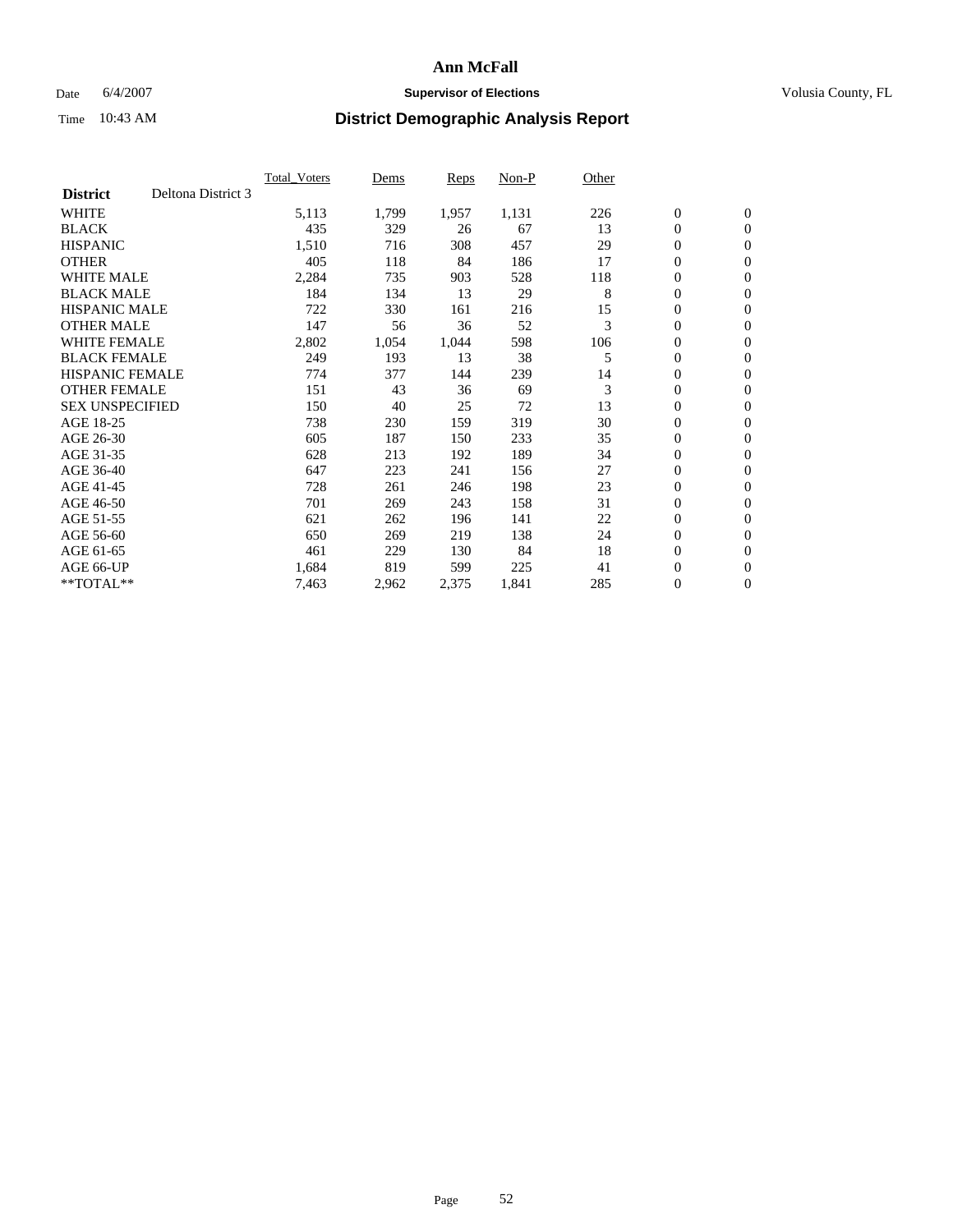### Date 6/4/2007 **Supervisor of Elections Supervisor of Elections** Volusia County, FL

|                                       | <b>Total Voters</b> | Dems  | Reps  | Non-P | Other |                  |                |  |
|---------------------------------------|---------------------|-------|-------|-------|-------|------------------|----------------|--|
| Deltona District 4<br><b>District</b> |                     |       |       |       |       |                  |                |  |
| <b>WHITE</b>                          | 4,780               | 1,761 | 1,799 | 983   | 237   | $\boldsymbol{0}$ | $\mathbf{0}$   |  |
| <b>BLACK</b>                          | 479                 | 357   | 26    | 85    | 11    | $\mathbf{0}$     | $\mathbf{0}$   |  |
| <b>HISPANIC</b>                       | 1,576               | 788   | 291   | 461   | 36    | 0                | $\mathbf{0}$   |  |
| <b>OTHER</b>                          | 400                 | 133   | 75    | 179   | 13    | 0                | $\mathbf{0}$   |  |
| <b>WHITE MALE</b>                     | 2,185               | 707   | 873   | 477   | 128   | 0                | $\mathbf{0}$   |  |
| <b>BLACK MALE</b>                     | 218                 | 156   | 15    | 41    | 6     | 0                | $\mathbf{0}$   |  |
| <b>HISPANIC MALE</b>                  | 725                 | 350   | 145   | 211   | 19    | 0                | $\mathbf{0}$   |  |
| <b>OTHER MALE</b>                     | 114                 | 42    | 27    | 42    | 3     | $\mathbf{0}$     | $\mathbf{0}$   |  |
| <b>WHITE FEMALE</b>                   | 2,559               | 1,038 | 913   | 501   | 107   | 0                | $\mathbf{0}$   |  |
| <b>BLACK FEMALE</b>                   | 253                 | 194   | 11    | 43    | 5     | $\boldsymbol{0}$ | $\mathbf{0}$   |  |
| <b>HISPANIC FEMALE</b>                | 839                 | 431   | 146   | 245   | 17    | 0                | $\mathbf{0}$   |  |
| <b>OTHER FEMALE</b>                   | 154                 | 68    | 28    | 55    | 3     | 0                | $\mathbf{0}$   |  |
| <b>SEX UNSPECIFIED</b>                | 188                 | 53    | 33    | 93    | 9     | $\mathbf{0}$     | $\mathbf{0}$   |  |
| AGE 18-25                             | 739                 | 213   | 158   | 327   | 41    | 0                | $\mathbf{0}$   |  |
| AGE 26-30                             | 574                 | 189   | 146   | 205   | 34    | $\mathbf{0}$     | $\mathbf{0}$   |  |
| AGE 31-35                             | 559                 | 184   | 174   | 169   | 32    | 0                | $\mathbf{0}$   |  |
| AGE 36-40                             | 630                 | 212   | 199   | 190   | 29    | 0                | $\mathbf{0}$   |  |
| AGE 41-45                             | 637                 | 260   | 198   | 159   | 20    | 0                | $\mathbf{0}$   |  |
| AGE 46-50                             | 699                 | 291   | 240   | 136   | 32    | 0                | $\mathbf{0}$   |  |
| AGE 51-55                             | 640                 | 277   | 204   | 137   | 22    | $\boldsymbol{0}$ | $\mathbf{0}$   |  |
| AGE 56-60                             | 618                 | 278   | 201   | 119   | 20    | 0                | $\mathbf{0}$   |  |
| AGE 61-65                             | 505                 | 240   | 168   | 79    | 18    | $\mathbf{0}$     | $\mathbf{0}$   |  |
| AGE 66-UP                             | 1,634               | 895   | 503   | 187   | 49    | $\boldsymbol{0}$ | $\mathbf{0}$   |  |
| $*$ TOTAL $**$                        | 7,235               | 3,039 | 2,191 | 1,708 | 297   | 0                | $\overline{0}$ |  |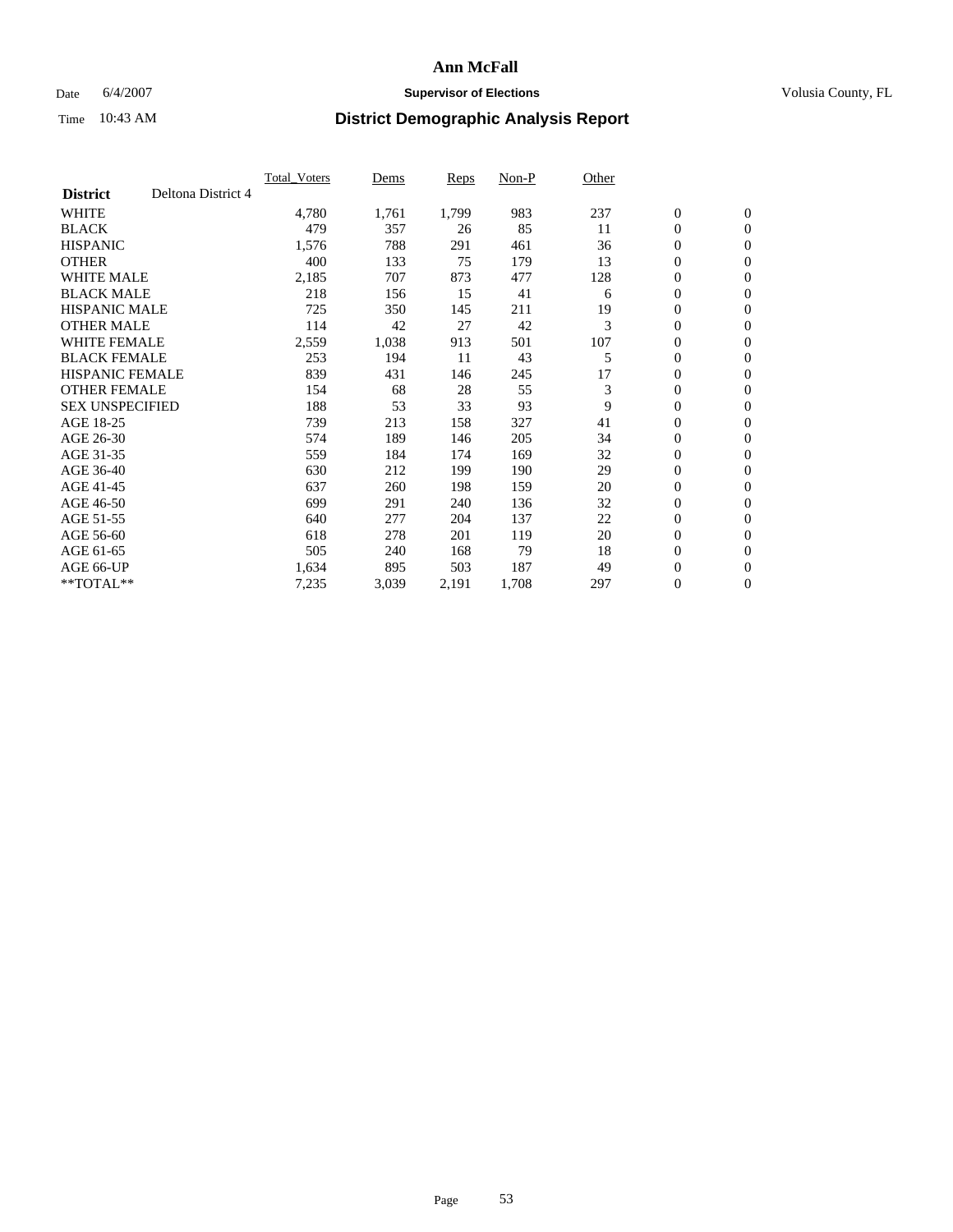### Date 6/4/2007 **Supervisor of Elections Supervisor of Elections** Volusia County, FL

|                        |                    | Total Voters | Dems  | <b>Reps</b> | Non-P | Other |                  |                  |
|------------------------|--------------------|--------------|-------|-------------|-------|-------|------------------|------------------|
| <b>District</b>        | Deltona District 5 |              |       |             |       |       |                  |                  |
| <b>WHITE</b>           |                    | 5,802        | 1,970 | 2,312       | 1,229 | 291   | $\boldsymbol{0}$ | $\boldsymbol{0}$ |
| <b>BLACK</b>           |                    | 758          | 552   | 58          | 135   | 13    | $\boldsymbol{0}$ | $\mathbf{0}$     |
| <b>HISPANIC</b>        |                    | 1,670        | 773   | 337         | 522   | 38    | 0                | $\mathbf{0}$     |
| <b>OTHER</b>           |                    | 490          | 134   | 97          | 239   | 20    | 0                | $\mathbf{0}$     |
| WHITE MALE             |                    | 2,766        | 861   | 1,171       | 565   | 169   | 0                | $\mathbf{0}$     |
| <b>BLACK MALE</b>      |                    | 331          | 226   | 31          | 70    | 4     | 0                | $\mathbf{0}$     |
| <b>HISPANIC MALE</b>   |                    | 777          | 355   | 168         | 232   | 22    | 0                | $\boldsymbol{0}$ |
| <b>OTHER MALE</b>      |                    | 157          | 43    | 43          | 67    | 4     | 0                | $\mathbf{0}$     |
| WHITE FEMALE           |                    | 3,004        | 1,101 | 1,125       | 656   | 122   | $\mathbf{0}$     | $\mathbf{0}$     |
| <b>BLACK FEMALE</b>    |                    | 417          | 317   | 27          | 64    | 9     | 0                | $\mathbf{0}$     |
| <b>HISPANIC FEMALE</b> |                    | 878          | 412   | 166         | 285   | 15    | 0                | $\boldsymbol{0}$ |
| <b>OTHER FEMALE</b>    |                    | 193          | 69    | 32          | 87    | 5     | 0                | $\mathbf{0}$     |
| <b>SEX UNSPECIFIED</b> |                    | 197          | 45    | 41          | 99    | 12    | 0                | $\mathbf{0}$     |
| AGE 18-25              |                    | 1,027        | 292   | 233         | 435   | 67    | $\boldsymbol{0}$ | $\mathbf{0}$     |
| AGE 26-30              |                    | 669          | 224   | 191         | 230   | 24    | $\mathbf{0}$     | $\mathbf{0}$     |
| AGE 31-35              |                    | 728          | 253   | 235         | 213   | 27    | $\mathbf{0}$     | $\mathbf{0}$     |
| AGE 36-40              |                    | 843          | 281   | 290         | 239   | 33    | $\boldsymbol{0}$ | $\mathbf{0}$     |
| AGE 41-45              |                    | 920          | 335   | 320         | 224   | 41    | 0                | $\mathbf{0}$     |
| AGE 46-50              |                    | 981          | 378   | 351         | 221   | 31    | $\boldsymbol{0}$ | $\mathbf{0}$     |
| AGE 51-55              |                    | 836          | 363   | 262         | 175   | 36    | $\boldsymbol{0}$ | $\mathbf{0}$     |
| AGE 56-60              |                    | 727          | 313   | 241         | 139   | 34    | $\boldsymbol{0}$ | $\mathbf{0}$     |
| AGE 61-65              |                    | 526          | 242   | 179         | 87    | 18    | $\boldsymbol{0}$ | $\boldsymbol{0}$ |
| AGE 66-UP              |                    | 1,463        | 748   | 502         | 162   | 51    | 0                | $\mathbf{0}$     |
| **TOTAL**              |                    | 8,720        | 3,429 | 2,804       | 2,125 | 362   | $\boldsymbol{0}$ | $\boldsymbol{0}$ |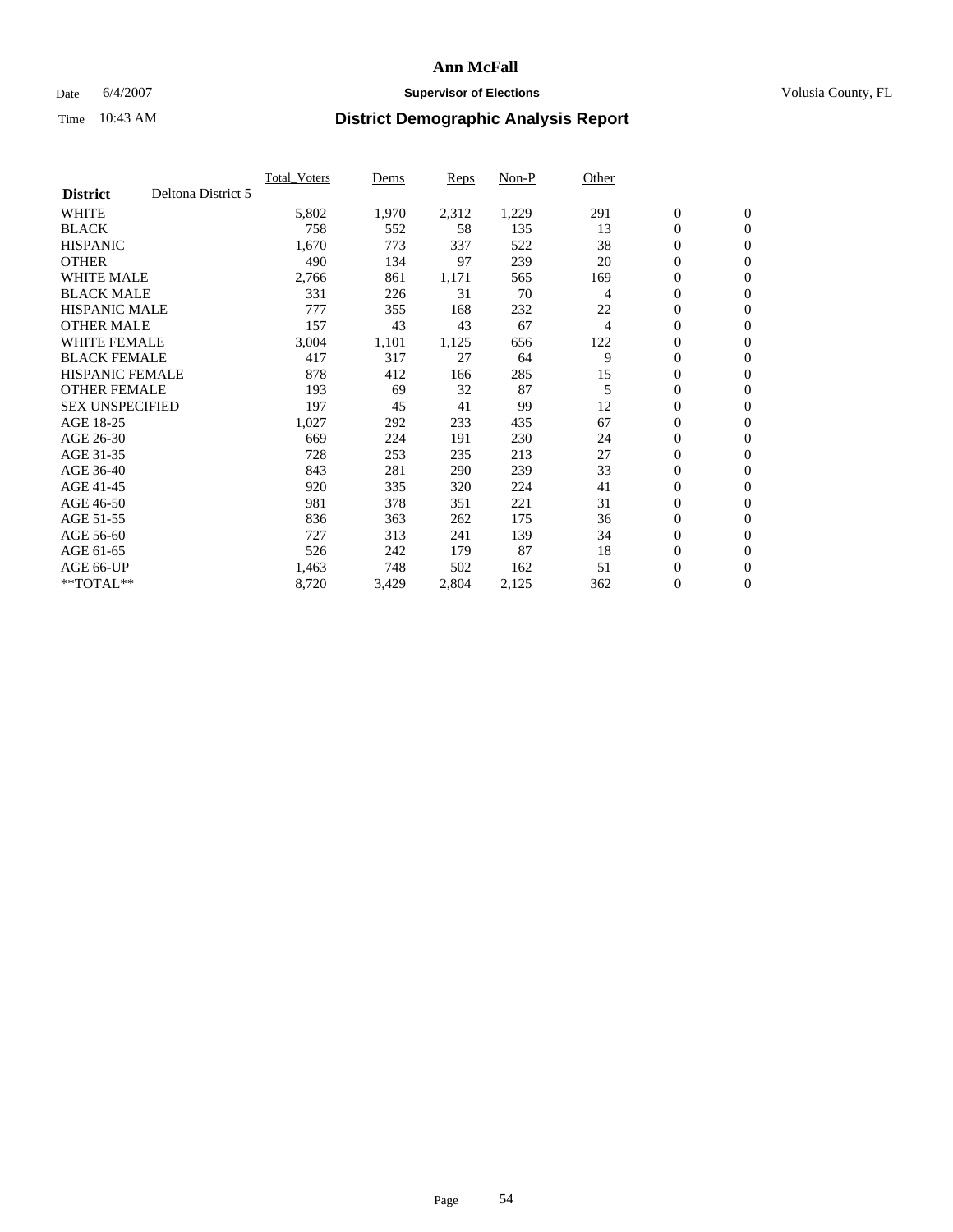### Date 6/4/2007 **Supervisor of Elections Supervisor of Elections** Volusia County, FL

|                        |                    | <b>Total Voters</b> | Dems  | Reps  | Non-P | Other |                  |                  |  |
|------------------------|--------------------|---------------------|-------|-------|-------|-------|------------------|------------------|--|
| <b>District</b>        | Deltona District 6 |                     |       |       |       |       |                  |                  |  |
| <b>WHITE</b>           |                    | 5,444               | 1,690 | 2,299 | 1,220 | 235   | $\boldsymbol{0}$ | $\boldsymbol{0}$ |  |
| <b>BLACK</b>           |                    | 651                 | 474   | 36    | 125   | 16    | $\mathbf{0}$     | $\mathbf{0}$     |  |
| <b>HISPANIC</b>        |                    | 1,361               | 619   | 263   | 446   | 33    | $\mathbf{0}$     | $\mathbf{0}$     |  |
| <b>OTHER</b>           |                    | 440                 | 108   | 101   | 204   | 27    | 0                | $\mathbf{0}$     |  |
| <b>WHITE MALE</b>      |                    | 2,573               | 713   | 1,144 | 600   | 116   | 0                | $\mathbf{0}$     |  |
| <b>BLACK MALE</b>      |                    | 272                 | 188   | 16    | 62    | 6     | $\boldsymbol{0}$ | $\mathbf{0}$     |  |
| <b>HISPANIC MALE</b>   |                    | 641                 | 280   | 138   | 203   | 20    | 0                | $\mathbf{0}$     |  |
| <b>OTHER MALE</b>      |                    | 153                 | 40    | 40    | 69    | 4     | 0                | $\mathbf{0}$     |  |
| <b>WHITE FEMALE</b>    |                    | 2,830               | 969   | 1,135 | 608   | 118   | 0                | $\mathbf{0}$     |  |
| <b>BLACK FEMALE</b>    |                    | 370                 | 279   | 20    | 61    | 10    | $\mathbf{0}$     | $\mathbf{0}$     |  |
| <b>HISPANIC FEMALE</b> |                    | 704                 | 332   | 124   | 235   | 13    | $\overline{0}$   | $\mathbf{0}$     |  |
| <b>OTHER FEMALE</b>    |                    | 166                 | 45    | 39    | 74    | 8     | $\mathbf{0}$     | $\mathbf{0}$     |  |
| <b>SEX UNSPECIFIED</b> |                    | 187                 | 45    | 43    | 83    | 16    | $\boldsymbol{0}$ | $\mathbf{0}$     |  |
| AGE 18-25              |                    | 1,003               | 307   | 232   | 398   | 66    | 0                | $\mathbf{0}$     |  |
| AGE 26-30              |                    | 682                 | 213   | 189   | 247   | 33    | 0                | $\mathbf{0}$     |  |
| AGE 31-35              |                    | 747                 | 222   | 252   | 231   | 42    | 0                | $\mathbf{0}$     |  |
| AGE 36-40              |                    | 711                 | 236   | 265   | 184   | 26    | $\boldsymbol{0}$ | $\mathbf{0}$     |  |
| AGE 41-45              |                    | 977                 | 339   | 354   | 241   | 43    | 0                | $\mathbf{0}$     |  |
| AGE 46-50              |                    | 931                 | 324   | 397   | 176   | 34    | $\mathbf{0}$     | $\mathbf{0}$     |  |
| AGE 51-55              |                    | 736                 | 306   | 272   | 141   | 17    | $\overline{0}$   | $\mathbf{0}$     |  |
| AGE 56-60              |                    | 647                 | 270   | 225   | 139   | 13    | $\boldsymbol{0}$ | $\mathbf{0}$     |  |
| AGE 61-65              |                    | 472                 | 214   | 164   | 77    | 17    | 0                | $\mathbf{0}$     |  |
| AGE 66-UP              |                    | 990                 | 460   | 349   | 161   | 20    | 0                | 0                |  |
| $*$ TOTAL $**$         |                    | 7,896               | 2,891 | 2,699 | 1,995 | 311   | 0                | $\boldsymbol{0}$ |  |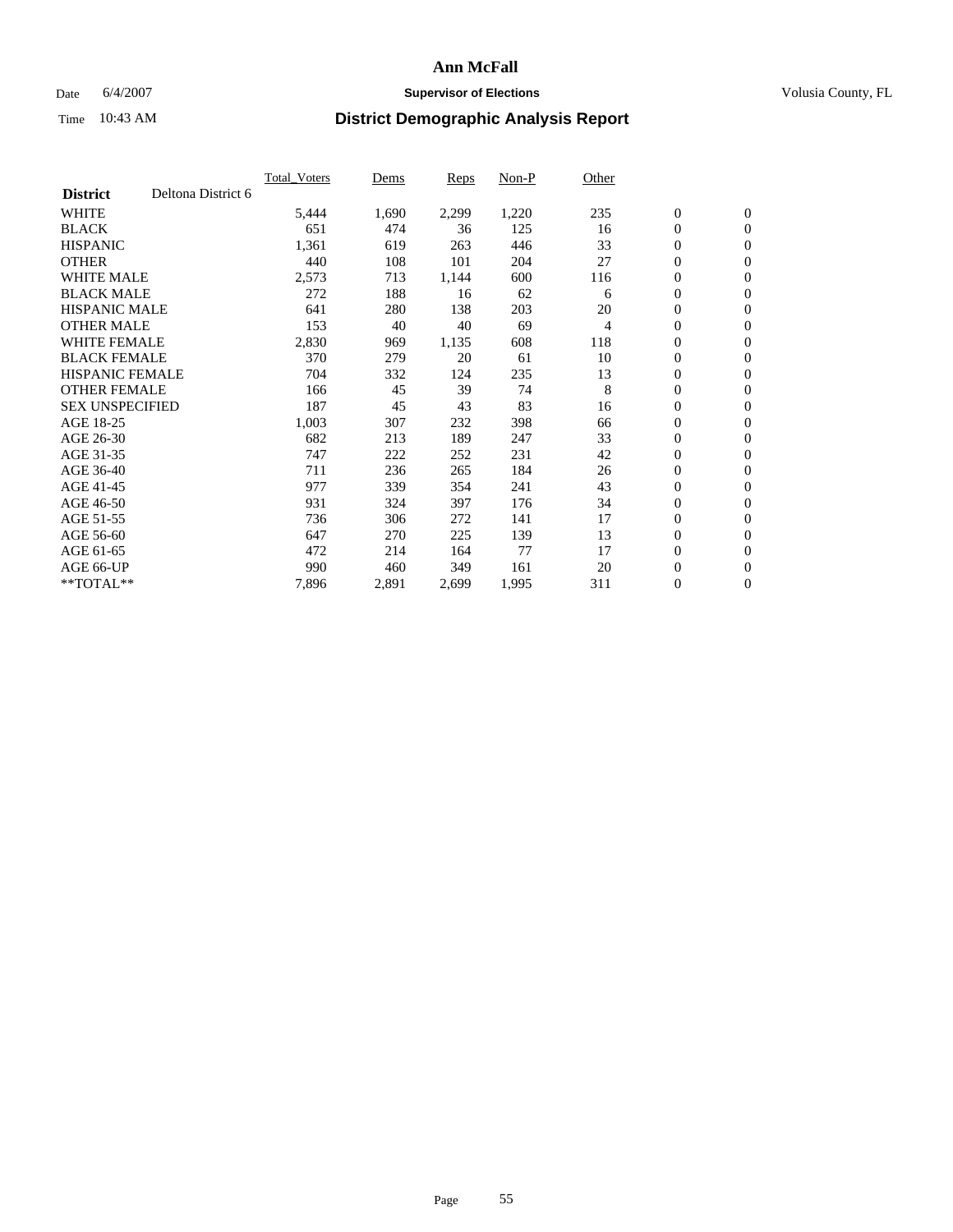### Date 6/4/2007 **Supervisor of Elections Supervisor of Elections** Volusia County, FL

|                        |                  | <b>Total Voters</b> | Dems  | Reps           | Non-P | Other    |                  |              |  |
|------------------------|------------------|---------------------|-------|----------------|-------|----------|------------------|--------------|--|
| <b>District</b>        | Edgewater Ward 1 |                     |       |                |       |          |                  |              |  |
| <b>WHITE</b>           |                  | 2,713               | 1,086 | 916            | 640   | 71       | $\boldsymbol{0}$ | $\mathbf{0}$ |  |
| <b>BLACK</b>           |                  | 38                  | 21    | 5              | 10    | 2        | 0                | $\mathbf{0}$ |  |
| <b>HISPANIC</b>        |                  | 26                  | 11    | 6              | 9     | $\Omega$ | 0                | $\mathbf{0}$ |  |
| <b>OTHER</b>           |                  | 81                  | 22    | 12             | 44    | 3        | $\overline{0}$   | $\theta$     |  |
| <b>WHITE MALE</b>      |                  | 1,210               | 432   | 440            | 295   | 43       | 0                | $\theta$     |  |
| <b>BLACK MALE</b>      |                  | 22                  | 10    | 2              | 8     | 2        | 0                | 0            |  |
| <b>HISPANIC MALE</b>   |                  | 10                  | 4     | $\overline{c}$ | 4     | $\Omega$ | 0                | 0            |  |
| <b>OTHER MALE</b>      |                  | 27                  | 8     | 7              | 12    | $\Omega$ | 0                | 0            |  |
| WHITE FEMALE           |                  | 1,484               | 644   | 471            | 341   | 28       | 0                | 0            |  |
| <b>BLACK FEMALE</b>    |                  | 15                  | 10    | 3              | 2     | $\Omega$ | 0                | 0            |  |
| <b>HISPANIC FEMALE</b> |                  | 16                  | 7     | 4              | 5     | $\Omega$ | 0                | $\Omega$     |  |
| <b>OTHER FEMALE</b>    |                  | 32                  | 10    | 4              | 16    | 2        | 0                | $\theta$     |  |
| <b>SEX UNSPECIFIED</b> |                  | 42                  | 15    | 6              | 20    |          | 0                | $\theta$     |  |
| AGE 18-25              |                  | 283                 | 76    | 63             | 132   | 12       | 0                | 0            |  |
| AGE 26-30              |                  | 126                 | 42    | 28             | 48    | 8        | 0                | $\Omega$     |  |
| AGE 31-35              |                  | 186                 | 48    | 51             | 78    | 9        | 0                | 0            |  |
| AGE 36-40              |                  | 176                 | 58    | 60             | 53    | 5        | 0                | 0            |  |
| AGE 41-45              |                  | 244                 | 89    | 87             | 61    |          | 0                | 0            |  |
| AGE 46-50              |                  | 283                 | 103   | 94             | 77    | 9        | 0                | $\mathbf{0}$ |  |
| AGE 51-55              |                  | 260                 | 115   | 82             | 58    | 5        | 0                | $\Omega$     |  |
| AGE 56-60              |                  | 251                 | 109   | 76             | 62    | 4        | 0                | $\theta$     |  |
| AGE 61-65              |                  | 241                 | 104   | 89             | 43    |          | 0                | 0            |  |
| AGE 66-UP              |                  | 808                 | 396   | 309            | 91    | 12       | 0                |              |  |
| **TOTAL**              |                  | 2,858               | 1,140 | 939            | 703   | 76       | 0                | $\mathbf{0}$ |  |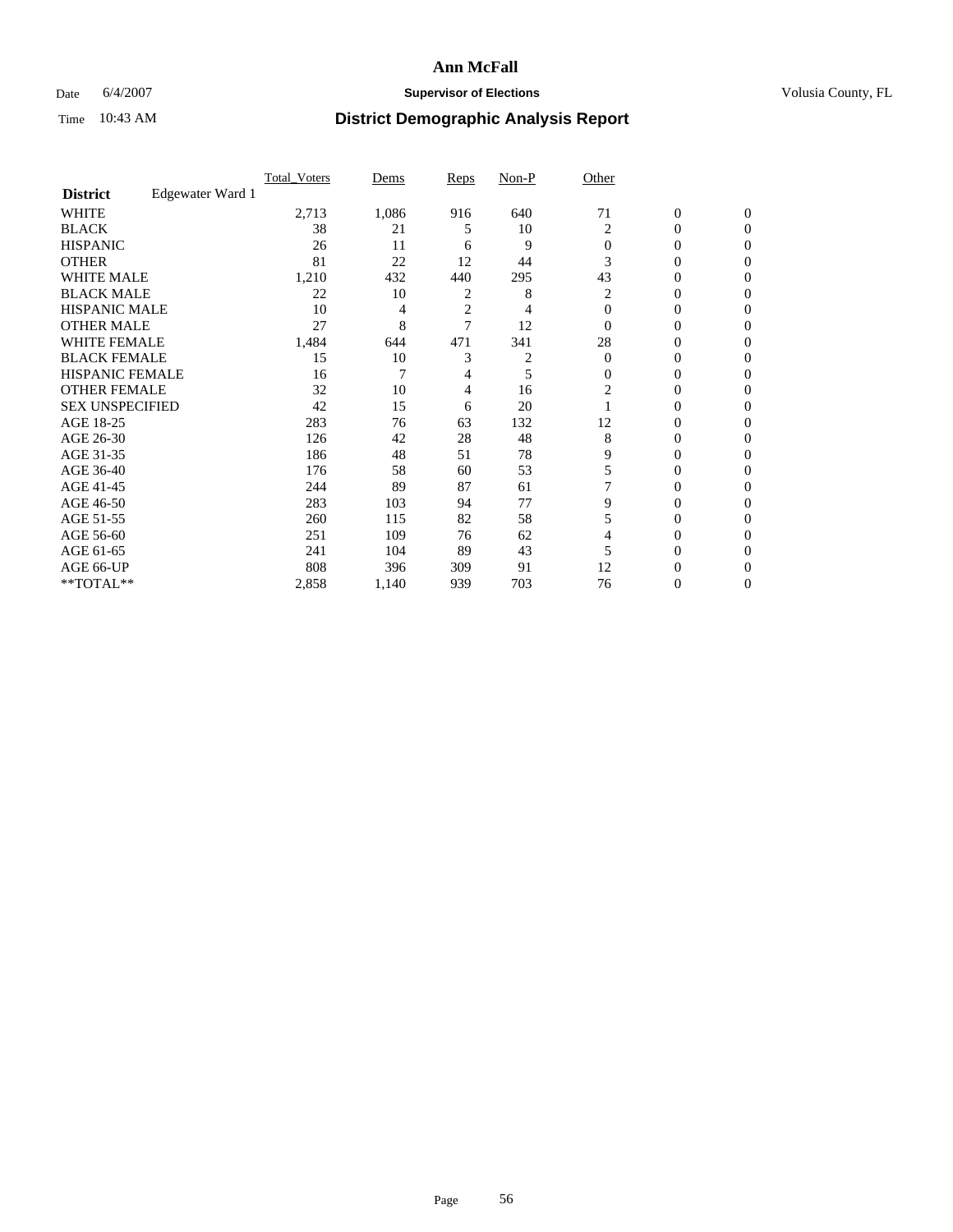### Date 6/4/2007 **Supervisor of Elections Supervisor of Elections** Volusia County, FL

|                        |                  | <b>Total Voters</b> | Dems  | Reps           | Non-P | Other    |                  |                  |  |
|------------------------|------------------|---------------------|-------|----------------|-------|----------|------------------|------------------|--|
| <b>District</b>        | Edgewater Ward 2 |                     |       |                |       |          |                  |                  |  |
| <b>WHITE</b>           |                  | 3,323               | 1,239 | 1,122          | 876   | 86       | $\boldsymbol{0}$ | $\mathbf{0}$     |  |
| <b>BLACK</b>           |                  | 59                  | 49    |                | 8     |          | 0                | $\mathbf{0}$     |  |
| <b>HISPANIC</b>        |                  | 48                  | 16    | 9              | 23    | $\Omega$ | 0                | $\mathbf{0}$     |  |
| <b>OTHER</b>           |                  | 116                 | 27    | 28             | 57    | 4        | 0                | $\boldsymbol{0}$ |  |
| <b>WHITE MALE</b>      |                  | 1,520               | 515   | 562            | 397   | 46       | 0                | $\theta$         |  |
| <b>BLACK MALE</b>      |                  | 24                  | 19    | $\overline{0}$ | 4     |          | 0                | $\Omega$         |  |
| <b>HISPANIC MALE</b>   |                  | 23                  | 8     | 5              | 10    | 0        | 0                | 0                |  |
| <b>OTHER MALE</b>      |                  | 40                  | 10    | 13             | 15    | 2        | 0                | 0                |  |
| WHITE FEMALE           |                  | 1,786               | 717   | 555            | 474   | 40       | 0                | 0                |  |
| <b>BLACK FEMALE</b>    |                  | 35                  | 30    |                | 4     | $\Omega$ | 0                | $\mathbf{0}$     |  |
| <b>HISPANIC FEMALE</b> |                  | 23                  | 8     | 4              | 11    | 0        | 0                | $\Omega$         |  |
| <b>OTHER FEMALE</b>    |                  | 41                  | 11    | 9              | 20    |          | 0                | $\boldsymbol{0}$ |  |
| <b>SEX UNSPECIFIED</b> |                  | 54                  | 13    | 11             | 29    |          | 0                | $\Omega$         |  |
| AGE 18-25              |                  | 333                 | 94    | 70             | 156   | 13       | 0                | 0                |  |
| AGE 26-30              |                  | 236                 | 67    | 67             | 99    | 3        | 0                | $\Omega$         |  |
| AGE 31-35              |                  | 211                 | 60    | 61             | 80    | 10       | 0                | 0                |  |
| AGE 36-40              |                  | 271                 | 89    | 87             | 89    | 6        | 0                | $\mathbf{0}$     |  |
| AGE 41-45              |                  | 314                 | 111   | 113            | 85    |          | 0                | 0                |  |
| AGE 46-50              |                  | 332                 | 108   | 114            | 103   |          | 0                | $\mathbf{0}$     |  |
| AGE 51-55              |                  | 370                 | 145   | 125            | 90    | 10       | 0                | $\Omega$         |  |
| AGE 56-60              |                  | 371                 | 140   | 131            | 88    | 12       | 0                | $\theta$         |  |
| AGE 61-65              |                  | 285                 | 115   | 106            | 59    | 5        | 0                | 0                |  |
| AGE 66-UP              |                  | 823                 | 402   | 286            | 115   | 20       | 0                | $_{0}$           |  |
| **TOTAL**              |                  | 3,546               | 1,331 | 1,160          | 964   | 91       | 0                | $\mathbf{0}$     |  |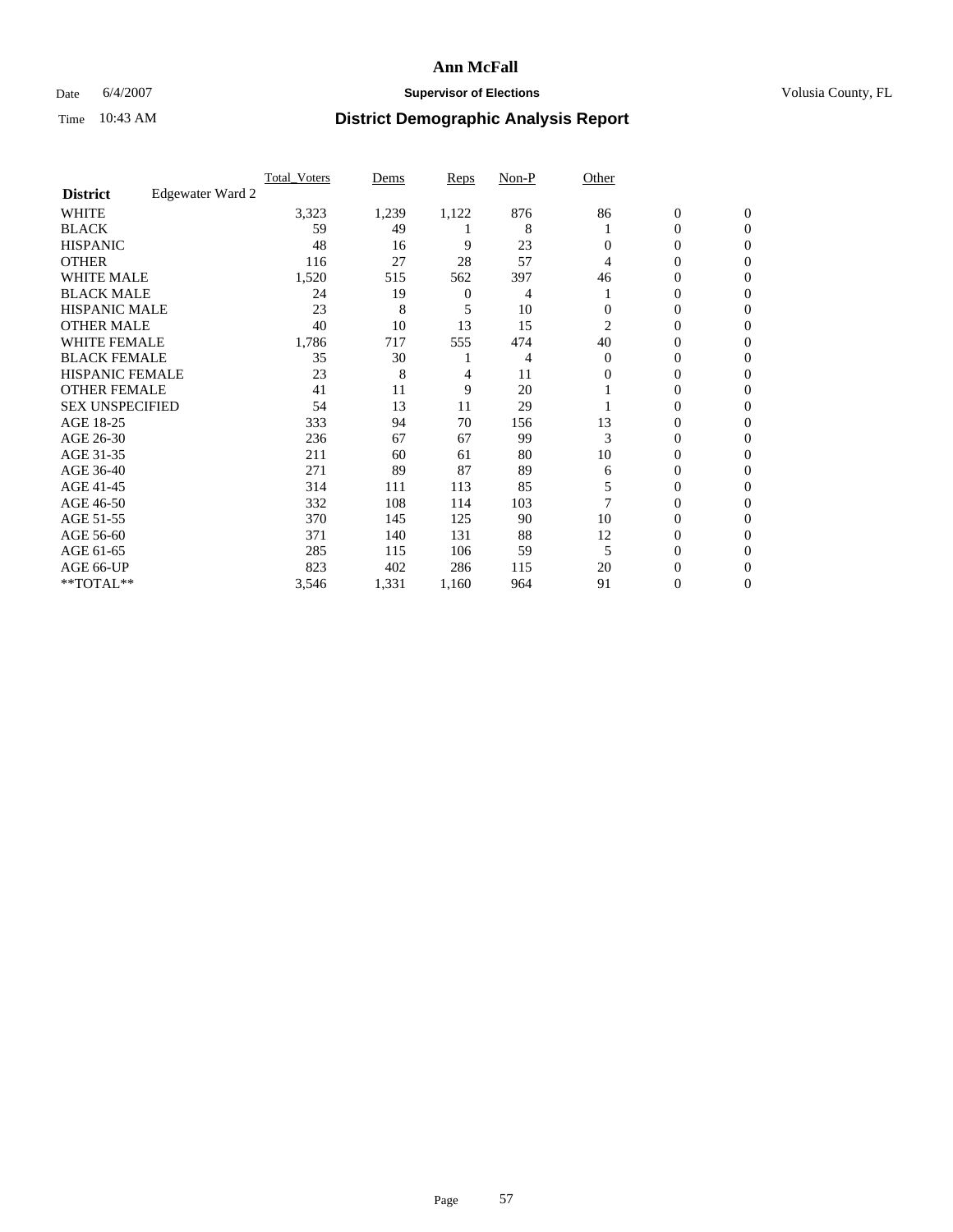### Date 6/4/2007 **Supervisor of Elections Supervisor of Elections** Volusia County, FL

|                        |                  | <b>Total Voters</b> | Dems  | Reps  | Non-P | Other    |                  |                  |  |
|------------------------|------------------|---------------------|-------|-------|-------|----------|------------------|------------------|--|
| <b>District</b>        | Edgewater Ward 3 |                     |       |       |       |          |                  |                  |  |
| <b>WHITE</b>           |                  | 3,336               | 1,310 | 1,117 | 809   | 100      | $\boldsymbol{0}$ | $\mathbf{0}$     |  |
| <b>BLACK</b>           |                  | 77                  | 59    |       | 15    | 2        | 0                | $\mathbf{0}$     |  |
| <b>HISPANIC</b>        |                  | 33                  | 12    | 8     | 12    |          | 0                | $\mathbf{0}$     |  |
| <b>OTHER</b>           |                  | 128                 | 40    | 22    | 62    | 4        | $\overline{0}$   | $\boldsymbol{0}$ |  |
| <b>WHITE MALE</b>      |                  | 1,499               | 526   | 541   | 384   | 48       | 0                | $\theta$         |  |
| <b>BLACK MALE</b>      |                  | 41                  | 32    |       | 7     |          | 0                | 0                |  |
| <b>HISPANIC MALE</b>   |                  | 15                  | 3     | 4     | 7     |          | 0                | 0                |  |
| <b>OTHER MALE</b>      |                  | 38                  | 17    | 8     | 13    | 0        | 0                | 0                |  |
| WHITE FEMALE           |                  | 1,815               | 776   | 570   | 417   | 52       | 0                | 0                |  |
| <b>BLACK FEMALE</b>    |                  | 33                  | 25    | 0     | 8     | $\Omega$ | 0                | $\mathbf{0}$     |  |
| <b>HISPANIC FEMALE</b> |                  | 17                  | 8     | 4     | 5     | 0        | 0                | $\Omega$         |  |
| <b>OTHER FEMALE</b>    |                  | 47                  | 13    | 11    | 22    |          | 0                | $\theta$         |  |
| <b>SEX UNSPECIFIED</b> |                  | 69                  | 21    | 9     | 35    | 4        | 0                | $\Omega$         |  |
| AGE 18-25              |                  | 315                 | 98    | 60    | 143   | 14       | 0                | 0                |  |
| AGE 26-30              |                  | 210                 | 56    | 57    | 91    | 6        | 0                | $\Omega$         |  |
| AGE 31-35              |                  | 255                 | 79    | 66    | 97    | 13       | 0                | 0                |  |
| AGE 36-40              |                  | 268                 | 89    | 99    | 76    | 4        | 0                | 0                |  |
| AGE 41-45              |                  | 290                 | 100   | 108   | 74    | 8        | 0                | 0                |  |
| AGE 46-50              |                  | 342                 | 132   | 113   | 89    | 8        | 0                | $\mathbf{0}$     |  |
| AGE 51-55              |                  | 343                 | 143   | 127   | 63    | 10       | 0                | $\Omega$         |  |
| AGE 56-60              |                  | 364                 | 156   | 120   | 76    | 12       | 0                | $\theta$         |  |
| AGE 61-65              |                  | 275                 | 99    | 112   | 55    | 9        | 0                | 0                |  |
| AGE 66-UP              |                  | 912                 | 469   | 286   | 134   | 23       | 0                | $_{0}$           |  |
| **TOTAL**              |                  | 3,574               | 1,421 | 1,148 | 898   | 107      | 0                | $\mathbf{0}$     |  |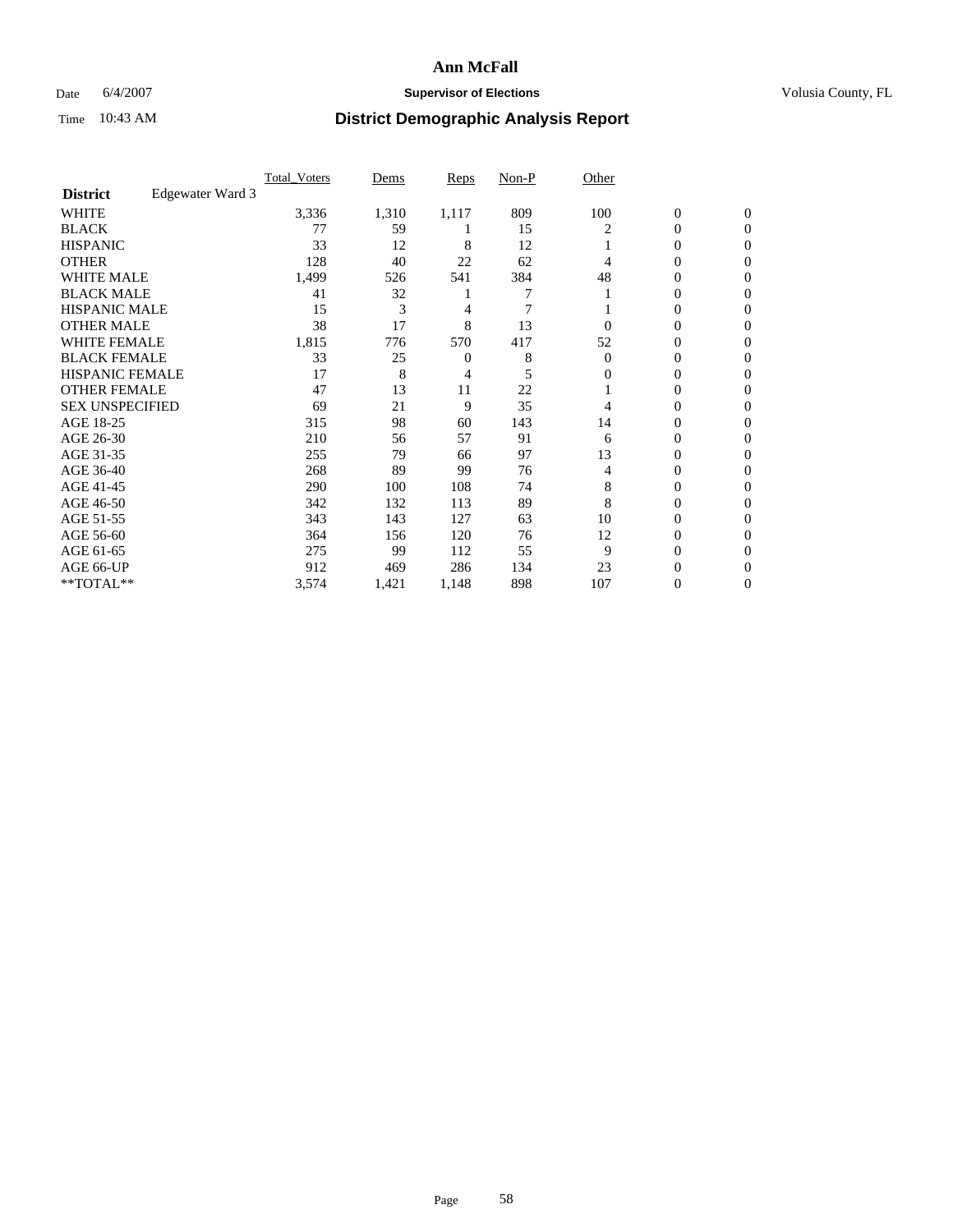### Date 6/4/2007 **Supervisor of Elections Supervisor of Elections** Volusia County, FL

|                        |                  | <b>Total Voters</b> | Dems  | Reps           | Non-P | Other          |                  |                  |  |
|------------------------|------------------|---------------------|-------|----------------|-------|----------------|------------------|------------------|--|
| <b>District</b>        | Edgewater Ward 4 |                     |       |                |       |                |                  |                  |  |
| <b>WHITE</b>           |                  | 3,538               | 1,352 | 1,222          | 857   | 107            | $\boldsymbol{0}$ | $\mathbf{0}$     |  |
| <b>BLACK</b>           |                  | 47                  | 30    | 5              | 10    | 2              | 0                | $\mathbf{0}$     |  |
| <b>HISPANIC</b>        |                  | 28                  | 11    | 5              | 10    | $\overline{c}$ | 0                | $\mathbf{0}$     |  |
| <b>OTHER</b>           |                  | 98                  | 22    | 15             | 59    | $\overline{2}$ | $\overline{0}$   | $\boldsymbol{0}$ |  |
| <b>WHITE MALE</b>      |                  | 1,627               | 578   | 585            | 417   | 47             | 0                | $\theta$         |  |
| <b>BLACK MALE</b>      |                  | 21                  | 13    | 2              | 5     |                | 0                | 0                |  |
| <b>HISPANIC MALE</b>   |                  | 11                  | 3     | $\overline{2}$ | 4     | 2              | 0                | 0                |  |
| <b>OTHER MALE</b>      |                  | 27                  | 10    | 7              | 8     | $\overline{2}$ | 0                | 0                |  |
| WHITE FEMALE           |                  | 1,877               | 765   | 622            | 430   | 60             | 0                | 0                |  |
| <b>BLACK FEMALE</b>    |                  | 26                  | 17    | 3              | 5     |                | 0                | $\mathbf{0}$     |  |
| <b>HISPANIC FEMALE</b> |                  | 17                  | 8     | 3              | 6     | 0              | 0                | $\Omega$         |  |
| <b>OTHER FEMALE</b>    |                  | 31                  | 8     | $\overline{7}$ | 16    | $\Omega$       | 0                | $\theta$         |  |
| <b>SEX UNSPECIFIED</b> |                  | 74                  | 13    | 16             | 45    | $\overline{0}$ | 0                | $\Omega$         |  |
| AGE 18-25              |                  | 313                 | 95    | 66             | 141   | 11             | 0                | 0                |  |
| AGE 26-30              |                  | 231                 | 58    | 58             | 107   | 8              | 0                | $\Omega$         |  |
| AGE 31-35              |                  | 252                 | 78    | 66             | 99    | 9              | 0                | 0                |  |
| AGE 36-40              |                  | 240                 | 75    | 84             | 75    | 6              | 0                | 0                |  |
| AGE 41-45              |                  | 327                 | 124   | 98             | 96    | 9              | 0                | 0                |  |
| AGE 46-50              |                  | 337                 | 127   | 131            | 72    |                | 0                | $\mathbf{0}$     |  |
| AGE 51-55              |                  | 340                 | 147   | 103            | 84    | 6              | 0                | $\Omega$         |  |
| AGE 56-60              |                  | 295                 | 145   | 84             | 53    | 13             | 0                | $\theta$         |  |
| AGE 61-65              |                  | 294                 | 120   | 103            | 58    | 13             | 0                | 0                |  |
| AGE 66-UP              |                  | 1,082               | 446   | 454            | 151   | 31             | 0                | $\theta$         |  |
| **TOTAL**              |                  | 3,711               | 1,415 | 1,247          | 936   | 113            | 0                | $\mathbf{0}$     |  |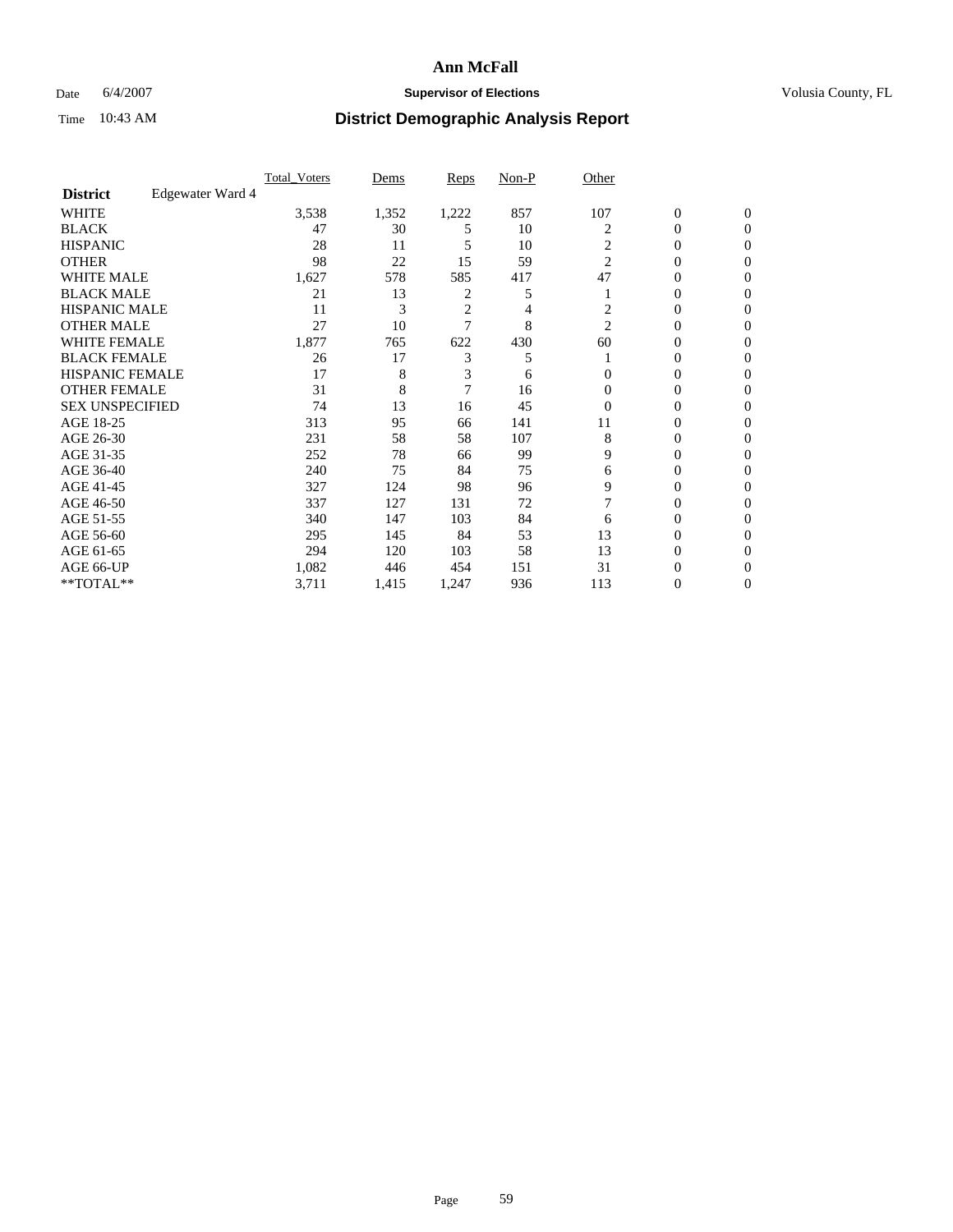### Date 6/4/2007 **Supervisor of Elections Supervisor of Elections** Volusia County, FL

|                        |                   | <b>Total Voters</b> | Dems | Reps | Non-P | Other    |                  |              |  |
|------------------------|-------------------|---------------------|------|------|-------|----------|------------------|--------------|--|
| <b>District</b>        | Holly Hill Zone 1 |                     |      |      |       |          |                  |              |  |
| <b>WHITE</b>           |                   | 1,263               | 561  | 342  | 315   | 45       | $\boldsymbol{0}$ | $\mathbf{0}$ |  |
| <b>BLACK</b>           |                   | 105                 | 78   | 8    | 17    | 2        | 0                | $\mathbf{0}$ |  |
| <b>HISPANIC</b>        |                   | 27                  | 11   | 2    | 11    | 3        | 0                | $\Omega$     |  |
| <b>OTHER</b>           |                   | 75                  | 22   | 17   | 31    |          | $\overline{0}$   | $\theta$     |  |
| <b>WHITE MALE</b>      |                   | 600                 | 237  | 188  | 154   | 21       | 0                | 0            |  |
| <b>BLACK MALE</b>      |                   | 46                  | 31   | 5    | 8     | 2        | 0                | 0            |  |
| <b>HISPANIC MALE</b>   |                   | 10                  | 4    |      | 5     | $\Omega$ | 0                |              |  |
| <b>OTHER MALE</b>      |                   | 22                  | 3    | 8    | 9     | 2        | 0                | 0            |  |
| WHITE FEMALE           |                   | 657                 | 320  | 153  | 160   | 24       | 0                | 0            |  |
| <b>BLACK FEMALE</b>    |                   | 59                  | 47   | 3    | 9     | $\Omega$ | 0                | 0            |  |
| <b>HISPANIC FEMALE</b> |                   | 17                  |      |      | 6     |          | 0                | $\Omega$     |  |
| <b>OTHER FEMALE</b>    |                   | 24                  | 7    |      | 9     |          | 0                | $\theta$     |  |
| <b>SEX UNSPECIFIED</b> |                   | 35                  | 16   | 3    | 14    | 2        | 0                | $\theta$     |  |
| AGE 18-25              |                   | 158                 | 61   | 32   | 57    | 8        | 0                | $_{0}$       |  |
| AGE 26-30              |                   | 102                 | 40   | 17   | 38    |          | 0                | 0            |  |
| AGE 31-35              |                   | 91                  | 37   | 22   | 29    | 3        | 0                |              |  |
| AGE 36-40              |                   | 107                 | 45   | 25   | 34    | 3        | 0                | 0            |  |
| AGE 41-45              |                   | 140                 | 50   | 44   | 42    | 4        | 0                | 0            |  |
| AGE 46-50              |                   | 163                 | 72   | 38   | 44    | 9        | 0                | $\Omega$     |  |
| AGE 51-55              |                   | 159                 | 83   | 35   | 33    | 8        | 0                | $\theta$     |  |
| AGE 56-60              |                   | 148                 | 60   | 41   | 42    | 5        | 0                | $\theta$     |  |
| AGE 61-65              |                   | 104                 | 50   | 31   | 20    | 3        | 0                | 0            |  |
| AGE 66-UP              |                   | 298                 | 174  | 84   | 35    |          | 0                |              |  |
| **TOTAL**              |                   | 1,470               | 672  | 369  | 374   | 55       | 0                | 0            |  |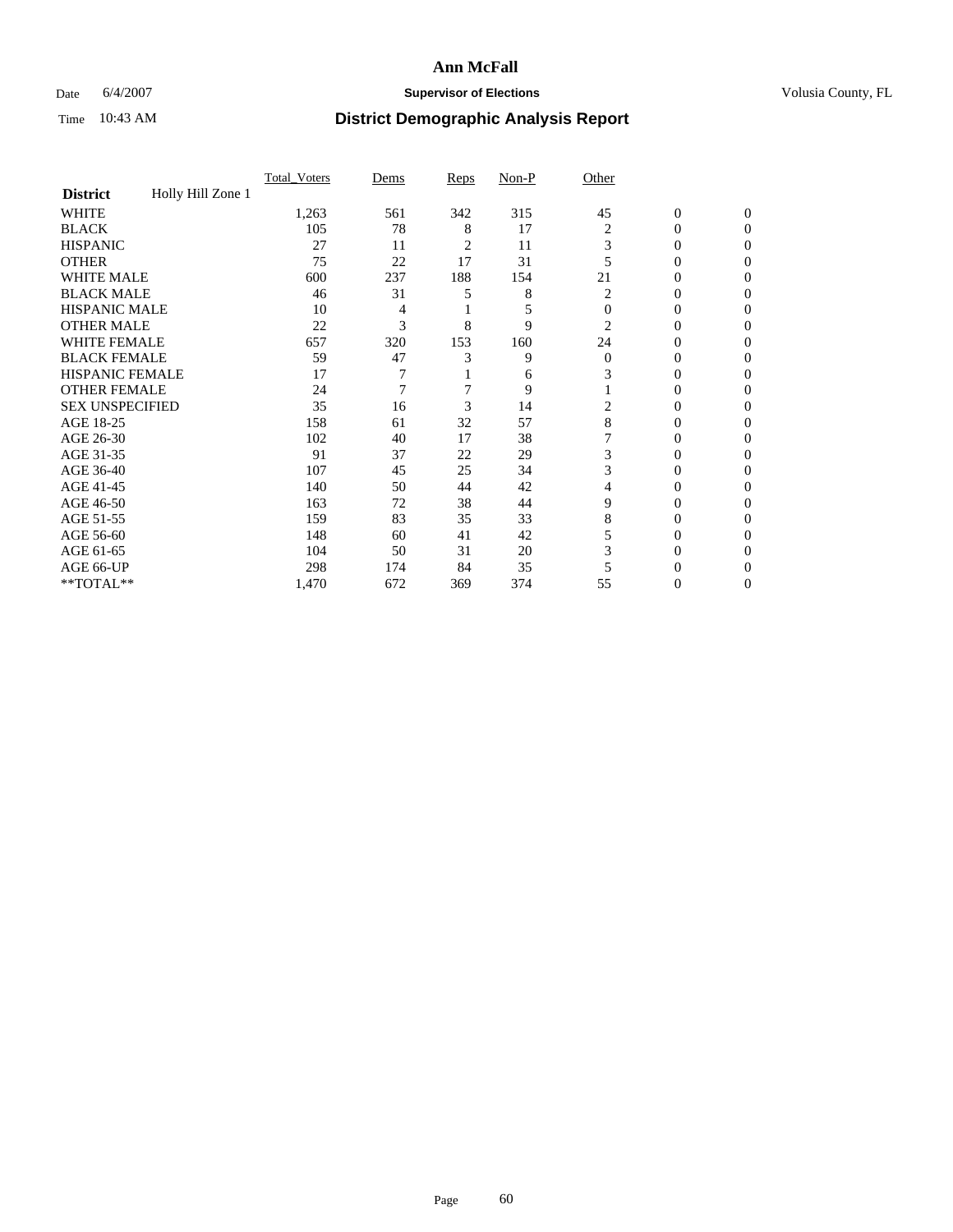### Date 6/4/2007 **Supervisor of Elections Supervisor of Elections** Volusia County, FL

|                        |                   | <b>Total_Voters</b> | Dems | <b>Reps</b> | Non-P | Other    |                  |                |  |
|------------------------|-------------------|---------------------|------|-------------|-------|----------|------------------|----------------|--|
| <b>District</b>        | Holly Hill Zone 2 |                     |      |             |       |          |                  |                |  |
| <b>WHITE</b>           |                   | 1,469               | 667  | 408         | 337   | 57       | $\boldsymbol{0}$ | $\mathbf{0}$   |  |
| <b>BLACK</b>           |                   | 150                 | 120  | 3           | 24    | 3        | 0                | $\mathbf{0}$   |  |
| <b>HISPANIC</b>        |                   | 27                  | 11   | 10          | 6     | 0        | 0                | $\Omega$       |  |
| <b>OTHER</b>           |                   | 76                  | 26   | 15          | 32    | 3        | 0                | $\Omega$       |  |
| <b>WHITE MALE</b>      |                   | 674                 | 275  | 204         | 167   | 28       | 0                | 0              |  |
| <b>BLACK MALE</b>      |                   | 65                  | 55   |             | 9     | $\Omega$ | 0                | 0              |  |
| <b>HISPANIC MALE</b>   |                   | 14                  | 4    |             | 3     | 0        | 0                | 0              |  |
| <b>OTHER MALE</b>      |                   | 23                  | 7    | 5           | 9     | 2        | $\overline{0}$   | 0              |  |
| WHITE FEMALE           |                   | 783                 | 387  | 201         | 168   | 27       | 0                | 0              |  |
| <b>BLACK FEMALE</b>    |                   | 85                  | 65   | 2           | 15    | 3        | 0                | 0              |  |
| <b>HISPANIC FEMALE</b> |                   | 13                  |      | 3           | 3     | 0        | 0                | $\Omega$       |  |
| <b>OTHER FEMALE</b>    |                   | 28                  | 10   | 9           | 8     |          | 0                | $\Omega$       |  |
| <b>SEX UNSPECIFIED</b> |                   | 37                  | 14   | 4           | 17    | 2        | 0                | $\Omega$       |  |
| AGE 18-25              |                   | 178                 | 75   | 39          | 58    | 6        | 0                | $_{0}$         |  |
| AGE 26-30              |                   | 121                 | 46   | 27          | 41    |          | 0                | 0              |  |
| AGE 31-35              |                   | 144                 | 68   | 28          | 46    | 2        | 0                | 0              |  |
| AGE 36-40              |                   | 148                 | 54   | 38          | 46    | 10       | 0                | 0              |  |
| AGE 41-45              |                   | 216                 | 92   | 65          | 48    | 11       | 0                | 0              |  |
| AGE 46-50              |                   | 205                 | 97   | 48          | 51    | 9        | 0                | $\Omega$       |  |
| AGE 51-55              |                   | 172                 | 83   | 44          | 38    |          | 0                | $\Omega$       |  |
| AGE 56-60              |                   | 158                 | 77   | 42          | 33    | 6        | 0                | $\Omega$       |  |
| AGE 61-65              |                   | 100                 | 59   | 23          | 16    | 2        | 0                | 0              |  |
| AGE 66-UP              |                   | 280                 | 173  | 82          | 22    | 3        | $\theta$         |                |  |
| **TOTAL**              |                   | 1,722               | 824  | 436         | 399   | 63       | 0                | $\overline{0}$ |  |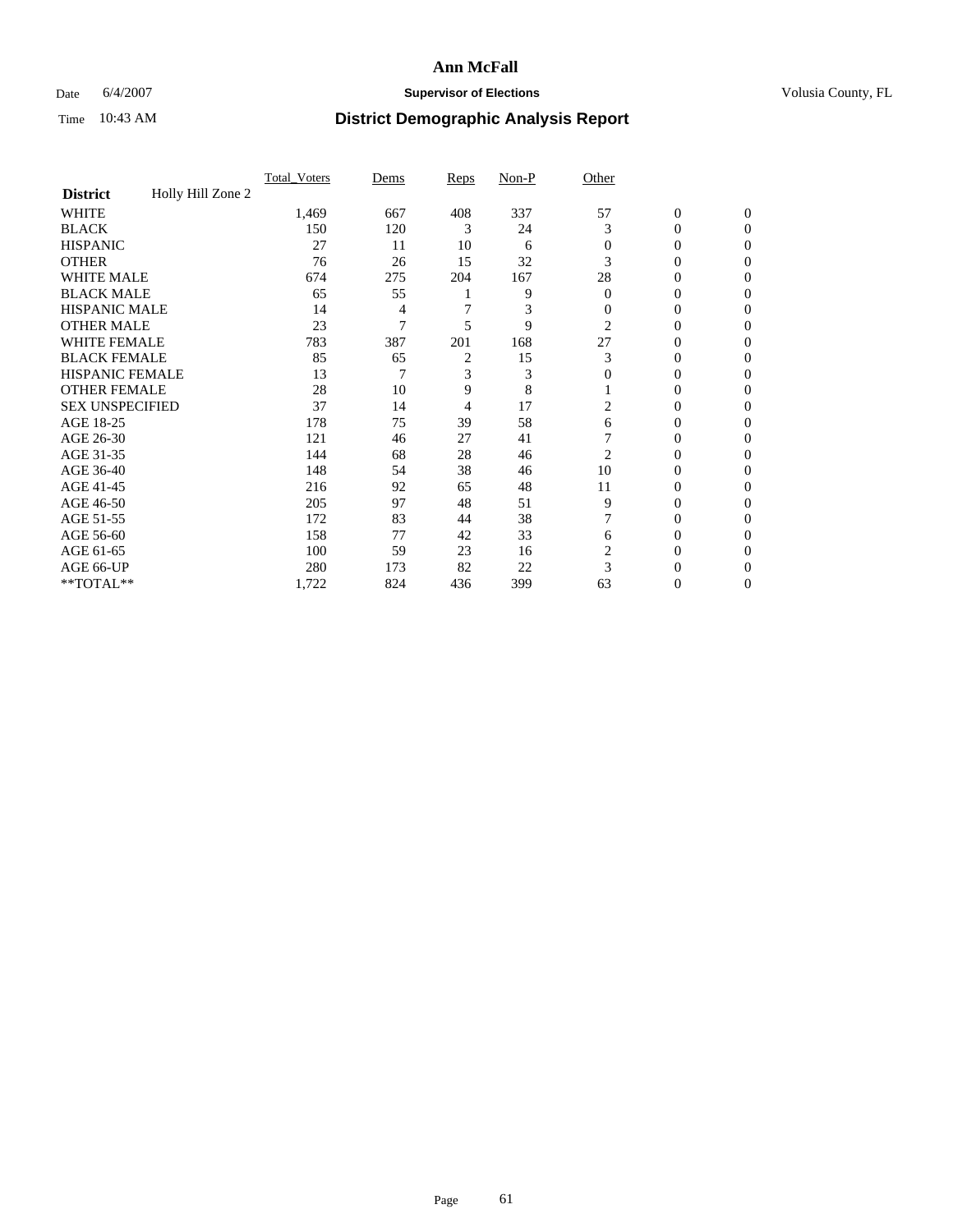### Date 6/4/2007 **Supervisor of Elections Supervisor of Elections** Volusia County, FL

|                        |                   | <b>Total Voters</b> | Dems           | Reps | Non-P          | Other    |                  |              |  |
|------------------------|-------------------|---------------------|----------------|------|----------------|----------|------------------|--------------|--|
| <b>District</b>        | Holly Hill Zone 3 |                     |                |      |                |          |                  |              |  |
| <b>WHITE</b>           |                   | 1,551               | 651            | 520  | 317            | 63       | $\boldsymbol{0}$ | $\mathbf{0}$ |  |
| <b>BLACK</b>           |                   | 110                 | 84             | 4    | 21             |          | 0                | $\mathbf{0}$ |  |
| <b>HISPANIC</b>        |                   | 14                  | 6              |      | 7              | 0        | 0                | $\Omega$     |  |
| <b>OTHER</b>           |                   | 89                  | 30             | 14   | 43             | 2        | $\theta$         | $\theta$     |  |
| <b>WHITE MALE</b>      |                   | 641                 | 245            | 227  | 139            | 30       | 0                | 0            |  |
| <b>BLACK MALE</b>      |                   | 46                  | 32             | 2    | 11             |          | 0                | 0            |  |
| <b>HISPANIC MALE</b>   |                   | 5                   | $\overline{2}$ |      | $\overline{2}$ |          | 0                |              |  |
| <b>OTHER MALE</b>      |                   | 28                  | 11             | 6    | 10             |          | 0                | 0            |  |
| WHITE FEMALE           |                   | 898                 | 399            | 291  | 177            | 31       | 0                | 0            |  |
| <b>BLACK FEMALE</b>    |                   | 63                  | 52             | 2    | 9              | $\Omega$ | 0                | 0            |  |
| <b>HISPANIC FEMALE</b> |                   | 9                   | 4              | 0    | 5              | 0        | 0                | $\Omega$     |  |
| <b>OTHER FEMALE</b>    |                   | 37                  | 12             |      | 18             | $\Omega$ | 0                | $\theta$     |  |
| <b>SEX UNSPECIFIED</b> |                   | 37                  | 14             | 3    | 17             | 3        | 0                | $\theta$     |  |
| AGE 18-25              |                   | 119                 | 34             | 25   | 56             | 4        | 0                | $_{0}$       |  |
| AGE 26-30              |                   | 86                  | 30             | 17   | 35             | 4        | 0                | 0            |  |
| AGE 31-35              |                   | 87                  | 32             | 22   | 31             | 2        | 0                |              |  |
| AGE 36-40              |                   | 80                  | 30             | 21   | 25             | 4        | 0                | 0            |  |
| AGE 41-45              |                   | 107                 | 36             | 34   | 31             | 6        | 0                | 0            |  |
| AGE 46-50              |                   | 129                 | 53             | 36   | 33             |          | 0                | $\Omega$     |  |
| AGE 51-55              |                   | 127                 | 62             | 37   | 23             | 5        | 0                | $\theta$     |  |
| AGE 56-60              |                   | 149                 | 73             | 39   | 31             | 6        | 0                | $\theta$     |  |
| AGE 61-65              |                   | 122                 | 59             | 34   | 23             | 6        | 0                | 0            |  |
| AGE 66-UP              |                   | 758                 | 362            | 274  | 100            | 22       | 0                |              |  |
| **TOTAL**              |                   | 1,764               | 771            | 539  | 388            | 66       | 0                | 0            |  |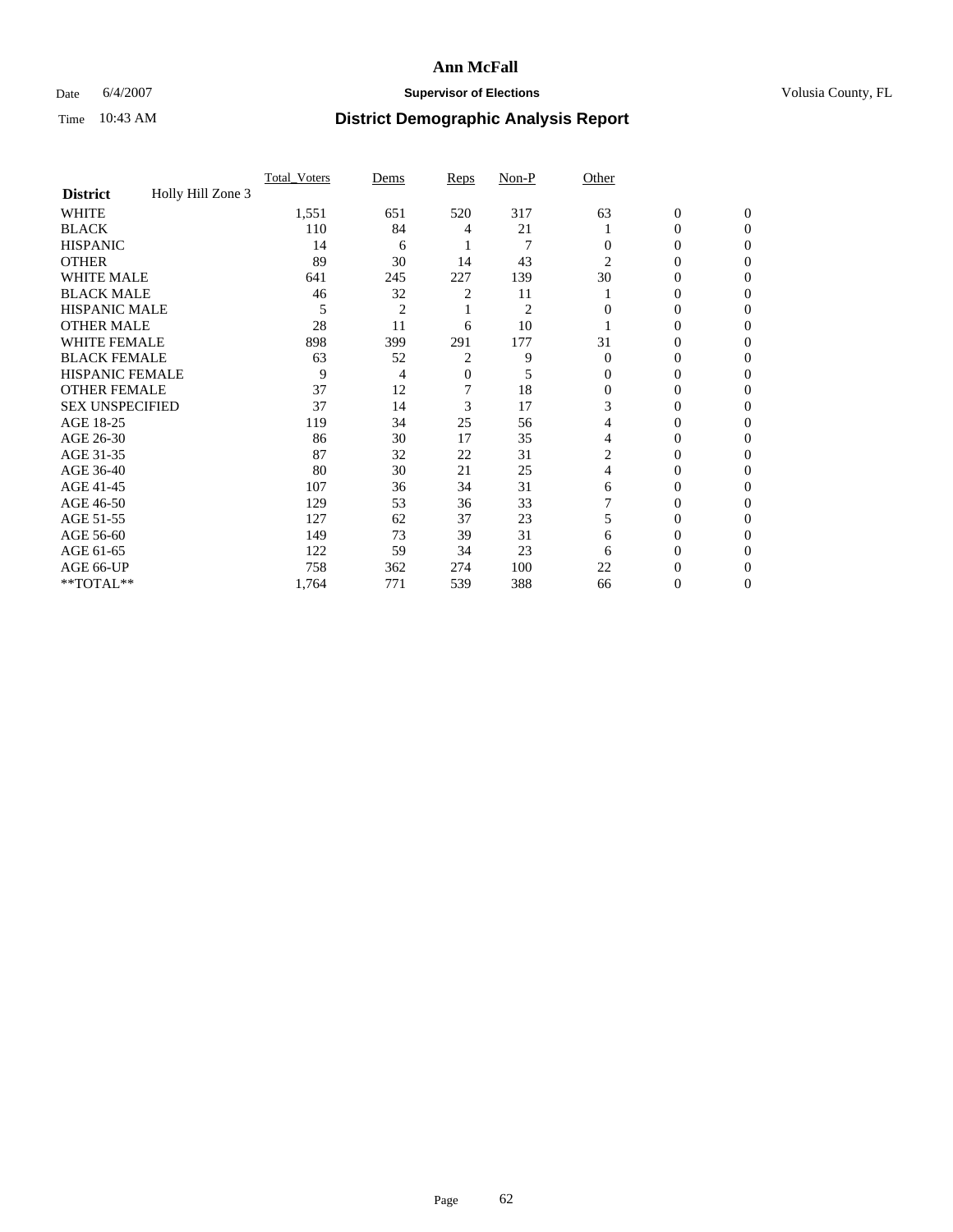### Date 6/4/2007 **Supervisor of Elections Supervisor of Elections** Volusia County, FL

|                        |                   | Total Voters | Dems | <b>Reps</b> | Non-P          | Other |                  |                |  |
|------------------------|-------------------|--------------|------|-------------|----------------|-------|------------------|----------------|--|
| <b>District</b>        | Holly Hill Zone 4 |              |      |             |                |       |                  |                |  |
| <b>WHITE</b>           |                   | 1,330        | 568  | 426         | 284            | 52    | $\boldsymbol{0}$ | $\mathbf{0}$   |  |
| <b>BLACK</b>           |                   | 229          | 176  | 10          | 38             | 5     | 0                | $\mathbf{0}$   |  |
| <b>HISPANIC</b>        |                   | 26           | 17   | 6           | 2              |       | 0                | $\Omega$       |  |
| <b>OTHER</b>           |                   | 79           | 22   | 14          | 38             |       | $\overline{0}$   | $\Omega$       |  |
| <b>WHITE MALE</b>      |                   | 576          | 223  | 194         | 129            | 30    | 0                | 0              |  |
| <b>BLACK MALE</b>      |                   | 74           | 53   | 6           | 13             | 2     | 0                | 0              |  |
| <b>HISPANIC MALE</b>   |                   | 14           | 10   | 3           | $\mathbf{0}$   |       | 0                | 0              |  |
| <b>OTHER MALE</b>      |                   | 23           | 6    | 5           | 11             |       | 0                | 0              |  |
| WHITE FEMALE           |                   | 749          | 343  | 231         | 153            | 22    | 0                | 0              |  |
| <b>BLACK FEMALE</b>    |                   | 153          | 121  | 4           | 25             | 3     | 0                | $\bf{0}$       |  |
| <b>HISPANIC FEMALE</b> |                   | 12           | 7    | 3           | $\overline{c}$ | 0     | 0                | $\Omega$       |  |
| <b>OTHER FEMALE</b>    |                   | 29           | 10   | 4           | 14             |       | 0                | $\Omega$       |  |
| <b>SEX UNSPECIFIED</b> |                   | 34           | 10   | 6           | 15             | 3     | 0                | $\Omega$       |  |
| AGE 18-25              |                   | 234          | 87   | 52          | 81             | 14    | 0                | 0              |  |
| AGE 26-30              |                   | 152          | 67   | 28          | 53             | 4     | 0                | $\Omega$       |  |
| AGE 31-35              |                   | 95           | 41   | 23          | 27             | 4     | 0                | 0              |  |
| AGE 36-40              |                   | 142          | 56   | 40          | 40             | 6     | $\overline{0}$   | 0              |  |
| AGE 41-45              |                   | 145          | 60   | 40          | 36             | 9     | 0                | 0              |  |
| AGE 46-50              |                   | 165          | 77   | 54          | 28             | 6     | 0                | $\Omega$       |  |
| AGE 51-55              |                   | 150          | 68   | 41          | 36             | 5     | 0                | $\Omega$       |  |
| AGE 56-60              |                   | 123          | 65   | 37          | 15             | 6     | 0                | $\Omega$       |  |
| AGE 61-65              |                   | 82           | 39   | 26          | 15             | 2     | 0                | 0              |  |
| AGE 66-UP              |                   | 376          | 223  | 115         | 31             | 7     | 0                | $\theta$       |  |
| **TOTAL**              |                   | 1,664        | 783  | 456         | 362            | 63    | 0                | $\overline{0}$ |  |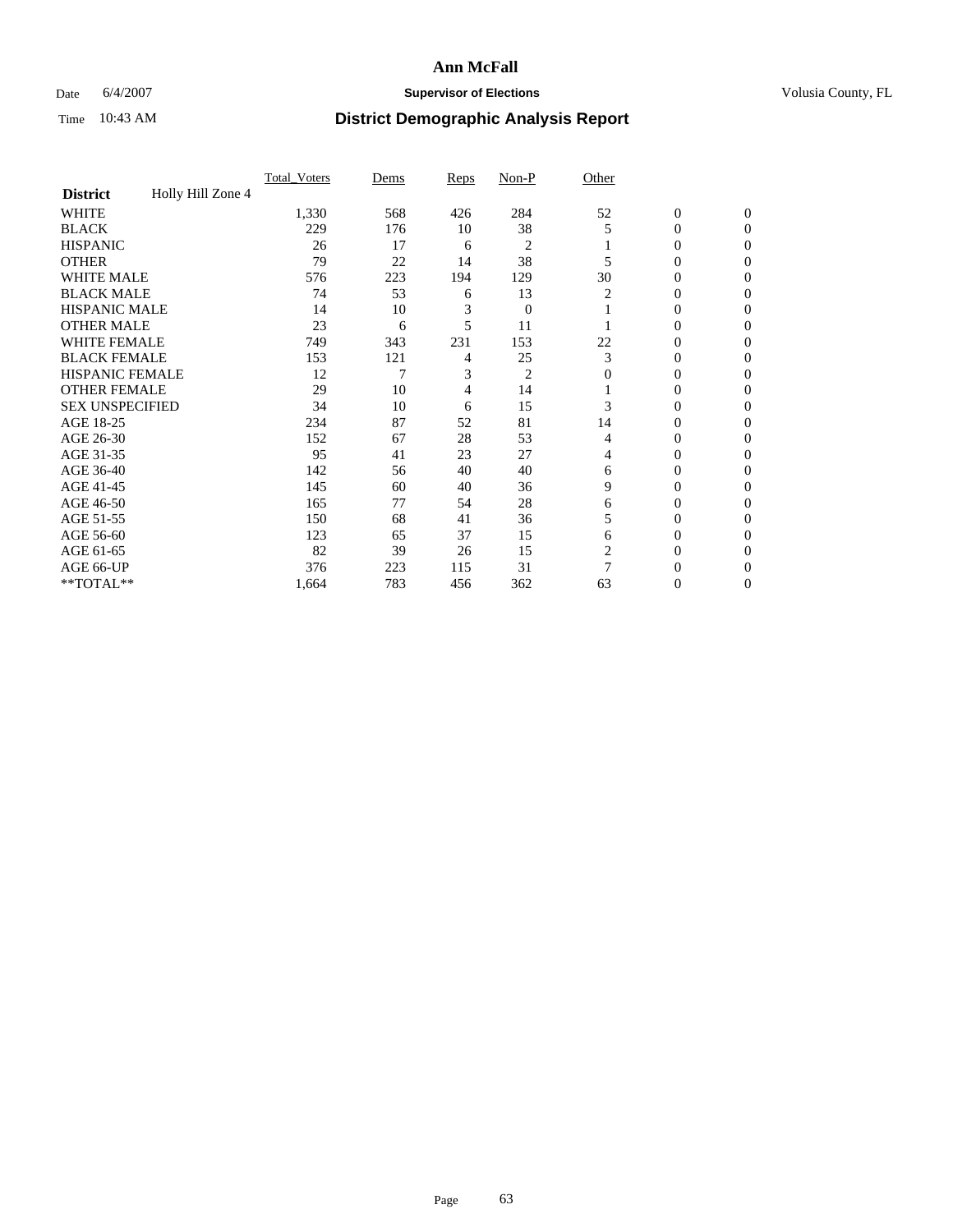### Date 6/4/2007 **Supervisor of Elections Supervisor of Elections** Volusia County, FL

|                                      | <b>Total Voters</b> | Dems  | Reps           | Non-P          | Other    |              |              |  |
|--------------------------------------|---------------------|-------|----------------|----------------|----------|--------------|--------------|--|
| New Smyrna Zone 1<br><b>District</b> |                     |       |                |                |          |              |              |  |
| <b>WHITE</b>                         | 3,653               | 1,224 | 1,634          | 697            | 98       | $\mathbf{0}$ | $\mathbf{0}$ |  |
| <b>BLACK</b>                         | 5                   |       | $_{0}$         |                | $\Omega$ | $\theta$     | $\Omega$     |  |
| <b>HISPANIC</b>                      | 22                  | 5     | 8              | 8              |          | 0            | $\theta$     |  |
| <b>OTHER</b>                         | 106                 | 23    | 31             | 44             | 8        | 0            | 0            |  |
| <b>WHITE MALE</b>                    | 1,695               | 478   | 799            | 364            | 54       | 0            |              |  |
| <b>BLACK MALE</b>                    | 2                   |       | 0              |                | $\theta$ | 0            | 0            |  |
| <b>HISPANIC MALE</b>                 | 9                   |       | $\overline{c}$ | 6              |          | 0            |              |  |
| <b>OTHER MALE</b>                    | 34                  |       | 14             | 13             | 0        | 0            | 0            |  |
| WHITE FEMALE                         | 1,926               | 735   | 824            | 324            | 43       | 0            | 0            |  |
| <b>BLACK FEMALE</b>                  | 3                   | 3     | 0              | 0              | $\Omega$ | 0            | 0            |  |
| <b>HISPANIC FEMALE</b>               | 13                  |       | 6              | $\overline{c}$ |          | 0            | 0            |  |
| <b>OTHER FEMALE</b>                  | 40                  | 12    | 13             | 13             | 2        | 0            | 0            |  |
| <b>SEX UNSPECIFIED</b>               | 64                  | 15    | 15             | 27             |          | 0            | 0            |  |
| AGE 18-25                            | 209                 | 65    | 47             | 90             |          | 0            |              |  |
| AGE 26-30                            | 147                 | 40    | 42             | 54             | 11       | 0            | $\theta$     |  |
| AGE 31-35                            | 121                 | 26    | 37             | 44             | 14       | 0            |              |  |
| AGE 36-40                            | 173                 | 44    | 68             | 52             | 9        | 0            | 0            |  |
| AGE 41-45                            | 209                 | 72    | 95             | 40             |          | 0            | 0            |  |
| AGE 46-50                            | 324                 | 115   | 138            | 63             | 8        | 0            | 0            |  |
| AGE 51-55                            | 367                 | 136   | 153            | 71             |          | 0            | $\theta$     |  |
| AGE 56-60                            | 463                 | 158   | 205            | 93             |          | 0            | 0            |  |
| AGE 61-65                            | 372                 | 115   | 190            | 62             |          | 0            |              |  |
| AGE 66-UP                            | 1,401               | 485   | 698            | 181            | 37       |              |              |  |
| **TOTAL**                            | 3,786               | 1,256 | 1,673          | 750            | 107      | 0            | 0            |  |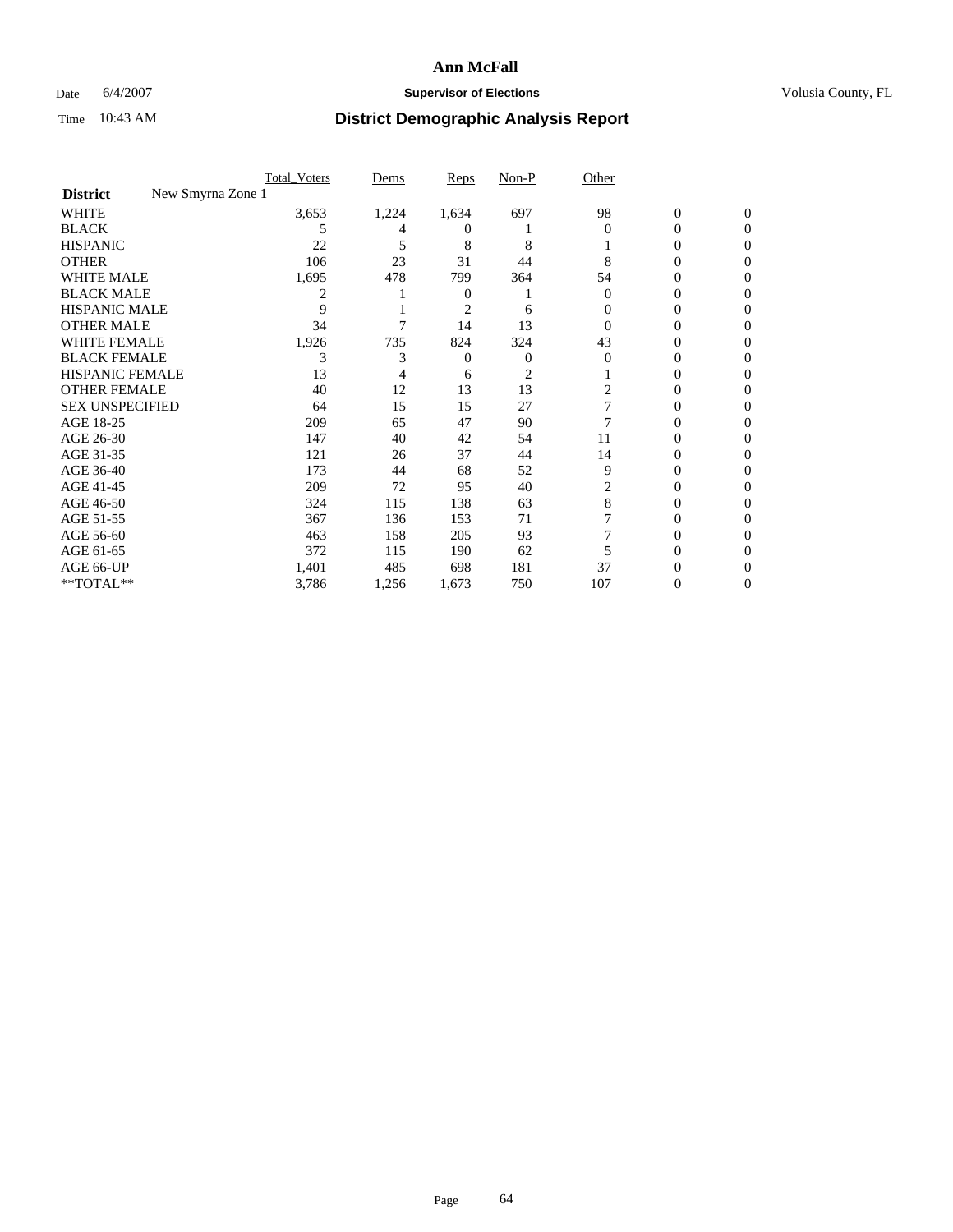### Date 6/4/2007 **Supervisor of Elections Supervisor of Elections** Volusia County, FL

|                                      | <b>Total Voters</b> | Dems  | Reps           | Non-P | Other    |                  |              |  |
|--------------------------------------|---------------------|-------|----------------|-------|----------|------------------|--------------|--|
| New Smyrna Zone 2<br><b>District</b> |                     |       |                |       |          |                  |              |  |
| <b>WHITE</b>                         | 3,237               | 1,247 | 1,241          | 648   | 101      | $\boldsymbol{0}$ | $\mathbf{0}$ |  |
| <b>BLACK</b>                         | 13                  | 8     | $_{0}$         | 5     | $\Omega$ | 0                | $\mathbf{0}$ |  |
| <b>HISPANIC</b>                      | 22                  | 4     | 5              | 13    | 0        | 0                | $\Omega$     |  |
| <b>OTHER</b>                         | 85                  | 19    | 23             | 40    | 3        | 0                | $\theta$     |  |
| <b>WHITE MALE</b>                    | 1,447               | 506   | 563            | 315   | 63       | 0                |              |  |
| <b>BLACK MALE</b>                    | 8                   |       | 0              | 4     | $\Omega$ | 0                | 0            |  |
| <b>HISPANIC MALE</b>                 | 13                  |       | 3              | 9     | $\theta$ | 0                |              |  |
| <b>OTHER MALE</b>                    | 27                  | 5     | 10             | 11    |          | 0                | 0            |  |
| WHITE FEMALE                         | 1,762               | 731   | 665            | 328   | 38       | 0                | 0            |  |
| <b>BLACK FEMALE</b>                  | 5                   | 4     | 0              |       | $\Omega$ | 0                | 0            |  |
| <b>HISPANIC FEMALE</b>               | 9                   |       | $\overline{c}$ |       | 0        | 0                | $\theta$     |  |
| <b>OTHER FEMALE</b>                  | 33                  | 9     | 9              | 15    | $\Omega$ | 0                | 0            |  |
| <b>SEX UNSPECIFIED</b>               | 53                  | 15    | 17             | 19    | 2        | 0                | 0            |  |
| AGE 18-25                            | 179                 | 61    | 44             | 69    | 5        | 0                |              |  |
| AGE 26-30                            | 127                 | 35    | 30             | 61    |          | 0                | 0            |  |
| AGE 31-35                            | 150                 | 43    | 45             | 57    |          | 0                |              |  |
| AGE 36-40                            | 125                 | 36    | 42             | 43    | 4        | 0                | 0            |  |
| AGE 41-45                            | 223                 | 64    | 99             | 54    | 6        | 0                | 0            |  |
| AGE 46-50                            | 297                 | 103   | 104            | 72    | 18       | 0                | 0            |  |
| AGE 51-55                            | 299                 | 127   | 101            | 59    | 12       | 0                | $\theta$     |  |
| AGE 56-60                            | 335                 | 115   | 137            | 70    | 13       | 0                | 0            |  |
| AGE 61-65                            | 324                 | 121   | 131            | 64    | 8        | 0                |              |  |
| AGE 66-UP                            | 1,298               | 573   | 536            | 157   | 32       | 0                |              |  |
| **TOTAL**                            | 3,357               | 1,278 | 1,269          | 706   | 104      | 0                | 0            |  |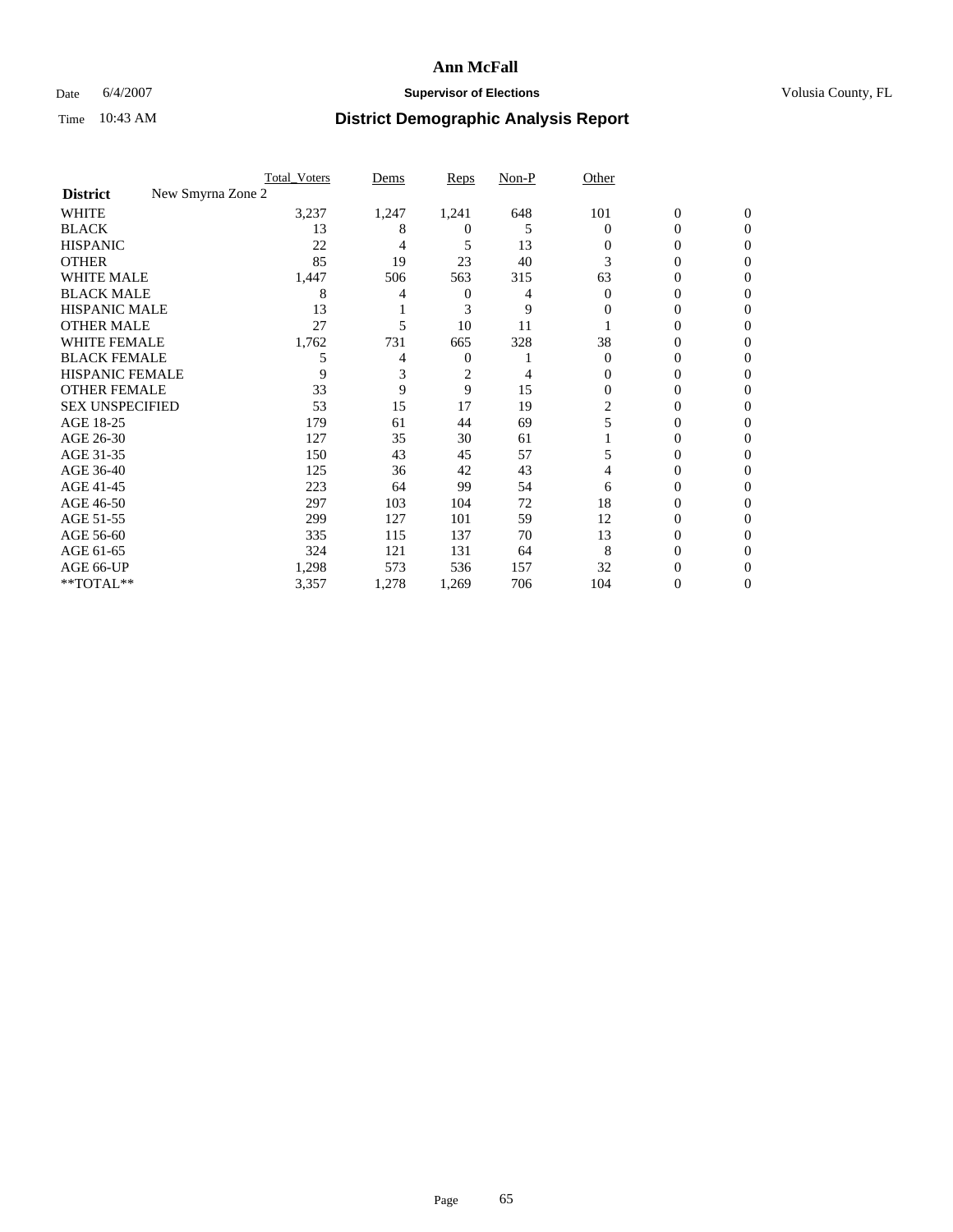### Date 6/4/2007 **Supervisor of Elections Supervisor of Elections** Volusia County, FL

|                                      | <b>Total Voters</b> | Dems  | Reps  | Non-P | Other    |                  |              |  |
|--------------------------------------|---------------------|-------|-------|-------|----------|------------------|--------------|--|
| New Smyrna Zone 3<br><b>District</b> |                     |       |       |       |          |                  |              |  |
| <b>WHITE</b>                         | 3,827               | 1,280 | 1,599 | 835   | 113      | $\boldsymbol{0}$ | $\mathbf{0}$ |  |
| <b>BLACK</b>                         | 27                  | 17    | 3     |       | $\Omega$ | 0                | $\mathbf{0}$ |  |
| <b>HISPANIC</b>                      | 22                  | 8     | 6     | 8     | $\Omega$ | 0                | $\Omega$     |  |
| <b>OTHER</b>                         | 129                 | 26    | 29    | 64    | 10       | $\overline{0}$   | $\theta$     |  |
| <b>WHITE MALE</b>                    | 1,798               | 525   | 785   | 430   | 58       | 0                | 0            |  |
| <b>BLACK MALE</b>                    | 12                  | 7     |       |       | $\Omega$ | 0                | 0            |  |
| <b>HISPANIC MALE</b>                 | 11                  |       |       | 5     | 0        | 0                |              |  |
| <b>OTHER MALE</b>                    | 37                  | 12    |       | 16    | 2        | 0                | 0            |  |
| WHITE FEMALE                         | 2,003               | 745   | 805   | 398   | 55       | 0                | 0            |  |
| <b>BLACK FEMALE</b>                  | 15                  | 10    | 2     | 3     | $\Omega$ | 0                | 0            |  |
| <b>HISPANIC FEMALE</b>               | 11                  | 3     | 5     | 3     | $\Omega$ | 0                | $\Omega$     |  |
| <b>OTHER FEMALE</b>                  | 41                  | 9     | 15    | 13    | 4        | 0                | $\theta$     |  |
| <b>SEX UNSPECIFIED</b>               | 77                  | 15    | 16    | 42    | 4        | 0                | $\theta$     |  |
| AGE 18-25                            | 268                 | 63    | 66    | 123   | 16       | 0                | $_{0}$       |  |
| AGE 26-30                            | 197                 | 66    | 43    | 81    |          | 0                | 0            |  |
| AGE 31-35                            | 165                 | 57    | 37    | 64    |          | 0                | 0            |  |
| AGE 36-40                            | 210                 | 74    | 66    | 63    |          | 0                | 0            |  |
| AGE 41-45                            | 268                 | 92    | 100   | 67    | 9        | 0                | 0            |  |
| AGE 46-50                            | 363                 | 126   | 149   | 80    | 8        | 0                | $\Omega$     |  |
| AGE 51-55                            | 373                 | 155   | 134   | 75    | 9        | 0                | $\theta$     |  |
| AGE 56-60                            | 376                 | 139   | 148   | 78    | 11       | 0                | $\theta$     |  |
| AGE 61-65                            | 417                 | 136   | 180   | 92    | 9        | 0                | 0            |  |
| AGE 66-UP                            | 1,368               | 423   | 714   | 191   | 40       | 0                |              |  |
| **TOTAL**                            | 4,005               | 1,331 | 1,637 | 914   | 123      | 0                | 0            |  |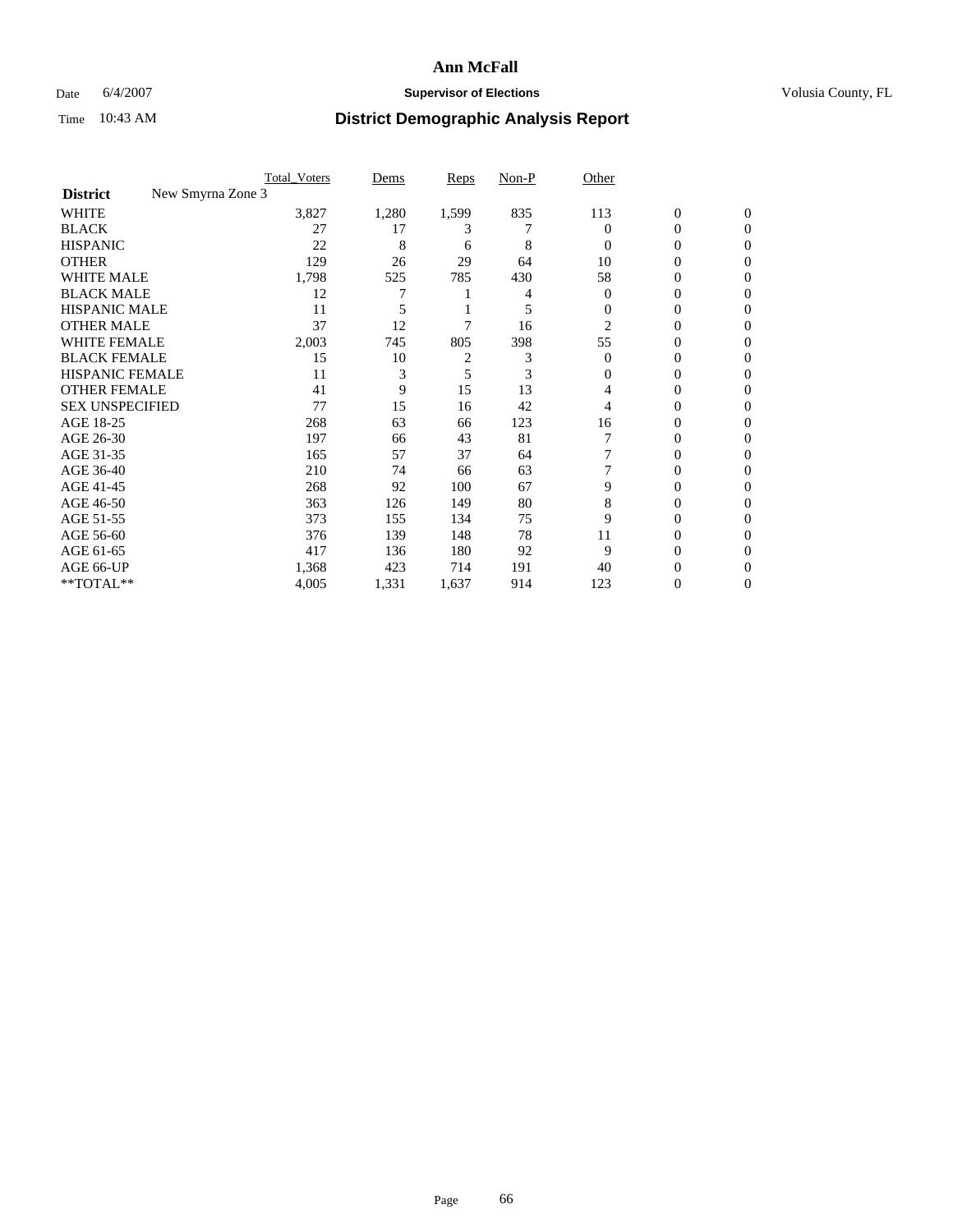### Date 6/4/2007 **Supervisor of Elections Supervisor of Elections** Volusia County, FL

|                                      | <b>Total_Voters</b> | Dems  | <b>Reps</b> | Non-P | Other    |                  |                |  |
|--------------------------------------|---------------------|-------|-------------|-------|----------|------------------|----------------|--|
| New Smyrna Zone 4<br><b>District</b> |                     |       |             |       |          |                  |                |  |
| <b>WHITE</b>                         | 3,635               | 1,358 | 1,479       | 717   | 81       | $\boldsymbol{0}$ | $\mathbf{0}$   |  |
| <b>BLACK</b>                         | 615                 | 513   | 18          | 78    | 6        | 0                | $\mathbf{0}$   |  |
| <b>HISPANIC</b>                      | 42                  | 16    | 6           | 20    | 0        | 0                | $\overline{0}$ |  |
| <b>OTHER</b>                         | 133                 | 38    | 24          | 68    | 3        | $\overline{0}$   | $\Omega$       |  |
| <b>WHITE MALE</b>                    | 1,600               | 558   | 675         | 326   | 41       | 0                | $\Omega$       |  |
| <b>BLACK MALE</b>                    | 245                 | 182   | 11          | 47    | 5        | 0                | $\Omega$       |  |
| <b>HISPANIC MALE</b>                 | 17                  | 6     | 3           | 8     |          | 0                | 0              |  |
| <b>OTHER MALE</b>                    | 36                  | 10    | 9           | 17    | $\Omega$ | 0                | 0              |  |
| <b>WHITE FEMALE</b>                  | 2,013               | 790   | 800         | 383   | 40       | 0                | 0              |  |
| <b>BLACK FEMALE</b>                  | 363                 | 324   |             | 31    |          | 0                | $\mathbf{0}$   |  |
| HISPANIC FEMALE                      | 25                  | 10    | 3           | 12    | 0        | 0                | $\Omega$       |  |
| <b>OTHER FEMALE</b>                  | 60                  | 19    | 11          | 30    | $\Omega$ | 0                | $\Omega$       |  |
| <b>SEX UNSPECIFIED</b>               | 66                  | 26    | 8           | 29    | 3        | 0                | $\Omega$       |  |
| AGE 18-25                            | 344                 | 128   | 69          | 136   | 11       | 0                | 0              |  |
| AGE 26-30                            | 228                 | 97    | 54          | 73    | 4        | 0                | $\Omega$       |  |
| AGE 31-35                            | 219                 | 85    | 77          | 55    | 2        | 0                | 0              |  |
| AGE 36-40                            | 245                 | 100   | 79          | 57    | 9        | 0                | 0              |  |
| AGE 41-45                            | 289                 | 122   | 95          | 65    |          | 0                | 0              |  |
| AGE 46-50                            | 307                 | 135   | 102         | 64    | 6        | 0                | $\mathbf{0}$   |  |
| AGE 51-55                            | 368                 | 170   | 123         | 71    | 4        | 0                | $\Omega$       |  |
| AGE 56-60                            | 376                 | 166   | 125         | 81    | 4        | 0                | $\Omega$       |  |
| AGE 61-65                            | 395                 | 192   | 118         | 79    | 6        | 0                | 0              |  |
| AGE 66-UP                            | 1,654               | 730   | 685         | 202   | 37       | 0                | $_{0}$         |  |
| **TOTAL**                            | 4,425               | 1,925 | 1,527       | 883   | 90       | 0                | $\overline{0}$ |  |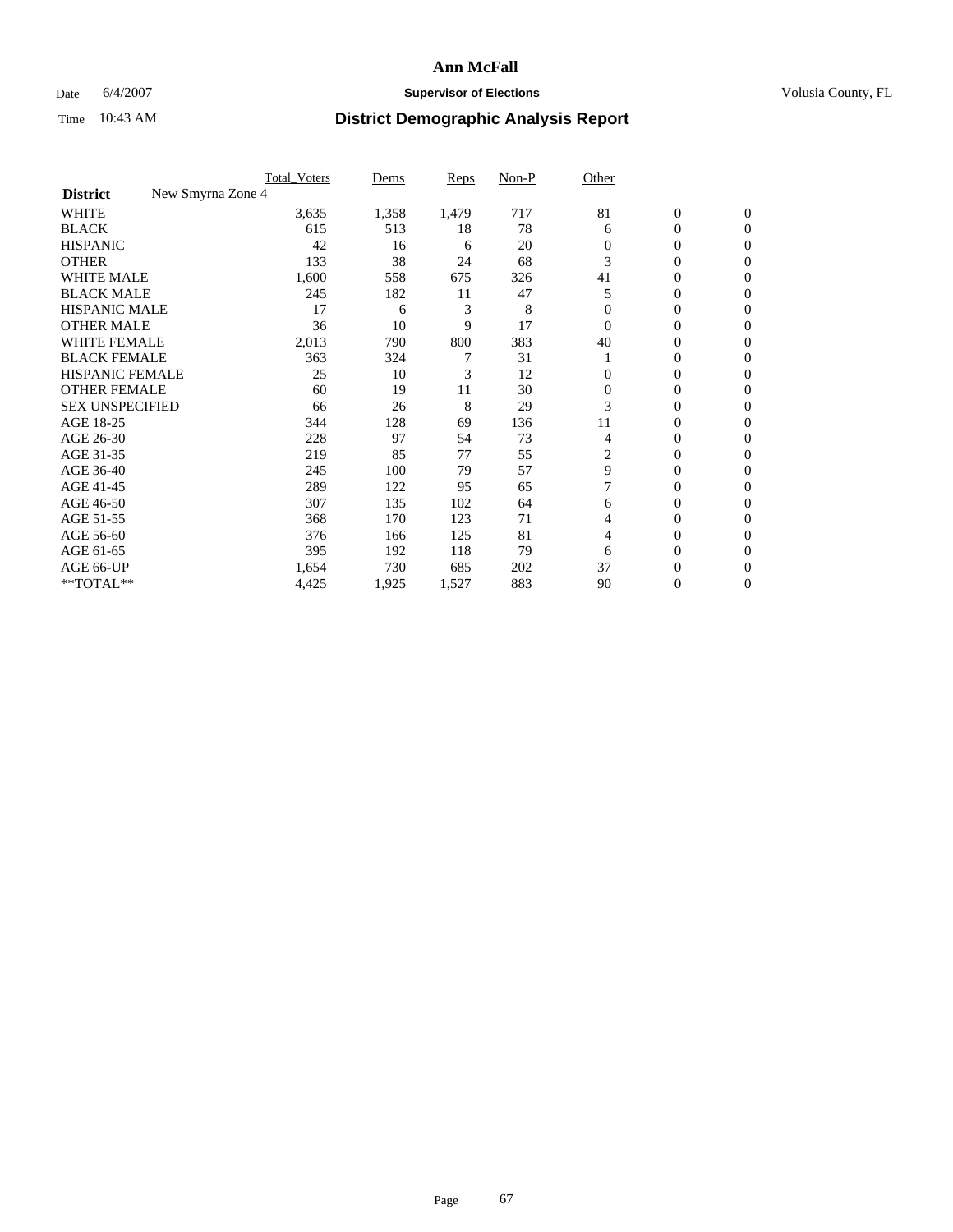### Date 6/4/2007 **Supervisor of Elections Supervisor of Elections** Volusia County, FL

|                        | <b>Total Voters</b> | Dems  | Reps  | Non-P | Other    |                  |                |  |
|------------------------|---------------------|-------|-------|-------|----------|------------------|----------------|--|
| <b>District</b>        | Ormond Bch Zone 1   |       |       |       |          |                  |                |  |
| <b>WHITE</b>           | 6,621               | 2,423 | 2,886 | 1,130 | 182      | $\boldsymbol{0}$ | $\mathbf{0}$   |  |
| <b>BLACK</b>           | 56                  | 46    | 5     | 4     |          | 0                | $\mathbf{0}$   |  |
| <b>HISPANIC</b>        | 84                  | 38    | 24    | 20    | 2        | 0                | $\mathbf{0}$   |  |
| <b>OTHER</b>           | 293                 | 91    | 93    | 99    | 10       | 0                | $\overline{0}$ |  |
| <b>WHITE MALE</b>      | 3,068               | 1,017 | 1,382 | 571   | 98       | 0                | $\mathbf{0}$   |  |
| <b>BLACK MALE</b>      | 25                  | 21    | 2     |       |          | 0                | $\mathbf{0}$   |  |
| <b>HISPANIC MALE</b>   | 29                  | 7     | 11    | 10    |          | 0                | $\Omega$       |  |
| <b>OTHER MALE</b>      | 123                 | 38    | 42    | 40    | 3        | 0                | 0              |  |
| <b>WHITE FEMALE</b>    | 3,527               | 1,400 | 1,490 | 553   | 84       | 0                | $\Omega$       |  |
| <b>BLACK FEMALE</b>    | 31                  | 25    | 3     | 3     | $\Omega$ | 0                | $\mathbf{0}$   |  |
| <b>HISPANIC FEMALE</b> | 49                  | 27    | 11    | 10    |          | 0                | $\mathbf{0}$   |  |
| <b>OTHER FEMALE</b>    | 101                 | 34    | 34    | 30    | 3        | 0                | $\mathbf{0}$   |  |
| <b>SEX UNSPECIFIED</b> | 101                 | 29    | 33    | 35    | 4        | 0                | $\mathbf{0}$   |  |
| AGE 18-25              | 582                 | 175   | 187   | 199   | 21       | 0                | 0              |  |
| AGE 26-30              | 259                 | 71    | 97    | 78    | 13       | 0                | $\Omega$       |  |
| AGE 31-35              | 290                 | 88    | 119   | 70    | 13       | 0                | 0              |  |
| AGE 36-40              | 474                 | 142   | 211   | 102   | 19       | 0                | $\mathbf{0}$   |  |
| AGE 41-45              | 575                 | 184   | 255   | 121   | 15       | 0                | $\mathbf{0}$   |  |
| AGE 46-50              | 664                 | 227   | 295   | 127   | 15       | 0                | $\mathbf{0}$   |  |
| AGE 51-55              | 734                 | 294   | 306   | 113   | 21       | 0                | $\mathbf{0}$   |  |
| AGE 56-60              | 714                 | 293   | 289   | 119   | 13       | 0                | $\mathbf{0}$   |  |
| AGE 61-65              | 588                 | 218   | 271   | 82    | 17       | 0                | $\Omega$       |  |
| AGE 66-UP              | 2,174               | 906   | 978   | 242   | 48       | 0                | 0              |  |
| **TOTAL**              | 7,054               | 2,598 | 3,008 | 1,253 | 195      | 0                | 0              |  |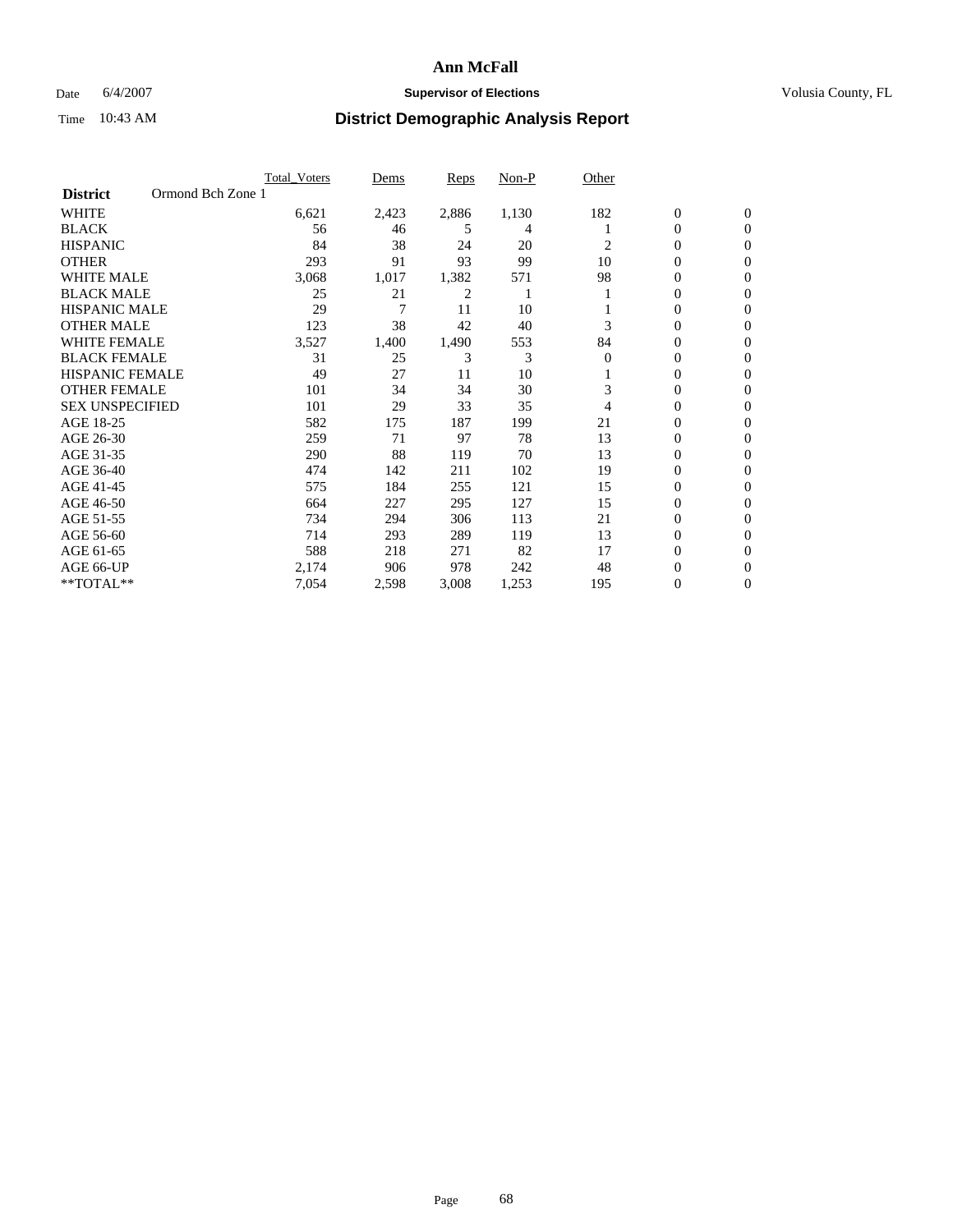### Date 6/4/2007 **Supervisor of Elections Supervisor of Elections** Volusia County, FL

|                        | <b>Total Voters</b> | Dems  | Reps  | Non-P | Other          |                  |                  |  |
|------------------------|---------------------|-------|-------|-------|----------------|------------------|------------------|--|
| <b>District</b>        | Ormond Bch Zone 2   |       |       |       |                |                  |                  |  |
| <b>WHITE</b>           | 4,445               | 1,775 | 1,633 | 882   | 155            | $\boldsymbol{0}$ | $\boldsymbol{0}$ |  |
| <b>BLACK</b>           | 330                 | 248   | 29    | 49    | 4              | $\mathbf{0}$     | $\mathbf{0}$     |  |
| <b>HISPANIC</b>        | 70                  | 30    | 20    | 18    | $\overline{c}$ | $\mathbf{0}$     | $\mathbf{0}$     |  |
| <b>OTHER</b>           | 306                 | 97    | 78    | 116   | 15             | 0                | $\overline{0}$   |  |
| <b>WHITE MALE</b>      | 1,977               | 698   | 760   | 434   | 85             | 0                | $\mathbf{0}$     |  |
| <b>BLACK MALE</b>      | 135                 | 90    | 15    | 27    | 3              | 0                | 0                |  |
| <b>HISPANIC MALE</b>   | 20                  | 7     | 7     | 4     | 2              | 0                | $\mathbf{0}$     |  |
| <b>OTHER MALE</b>      | 97                  | 28    | 31    | 35    | 3              | 0                | $\mathbf{0}$     |  |
| <b>WHITE FEMALE</b>    | 2,448               | 1,069 | 867   | 443   | 69             | 0                | $\mathbf{0}$     |  |
| <b>BLACK FEMALE</b>    | 194                 | 157   | 14    | 22    |                | $\mathbf{0}$     | $\mathbf{0}$     |  |
| <b>HISPANIC FEMALE</b> | 48                  | 22    | 12    | 14    | $\Omega$       | 0                | $\mathbf{0}$     |  |
| <b>OTHER FEMALE</b>    | 122                 | 50    | 36    | 35    |                | 0                | $\overline{0}$   |  |
| <b>SEX UNSPECIFIED</b> | 110                 | 29    | 18    | 51    | 12             | 0                | $\overline{0}$   |  |
| AGE 18-25              | 391                 | 136   | 94    | 141   | 20             | 0                | $\overline{0}$   |  |
| AGE 26-30              | 309                 | 100   | 75    | 118   | 16             | 0                | $\overline{0}$   |  |
| AGE 31-35              | 304                 | 106   | 93    | 91    | 14             | 0                | $\overline{0}$   |  |
| AGE 36-40              | 375                 | 128   | 135   | 101   | 11             | $\boldsymbol{0}$ | $\mathbf{0}$     |  |
| AGE 41-45              | 435                 | 137   | 167   | 109   | 22             | 0                | $\overline{0}$   |  |
| AGE 46-50              | 463                 | 184   | 166   | 97    | 16             | $\mathbf{0}$     | $\mathbf{0}$     |  |
| AGE 51-55              | 481                 | 220   | 146   | 99    | 16             | 0                | $\mathbf{0}$     |  |
| AGE 56-60              | 524                 | 226   | 179   | 104   | 15             | $\boldsymbol{0}$ | $\overline{0}$   |  |
| AGE 61-65              | 410                 | 188   | 147   | 62    | 13             | 0                | $\overline{0}$   |  |
| AGE 66-UP              | 1,459               | 725   | 558   | 143   | 33             | 0                | 0                |  |
| **TOTAL**              | 5,151               | 2,150 | 1,760 | 1,065 | 176            | 0                | $\boldsymbol{0}$ |  |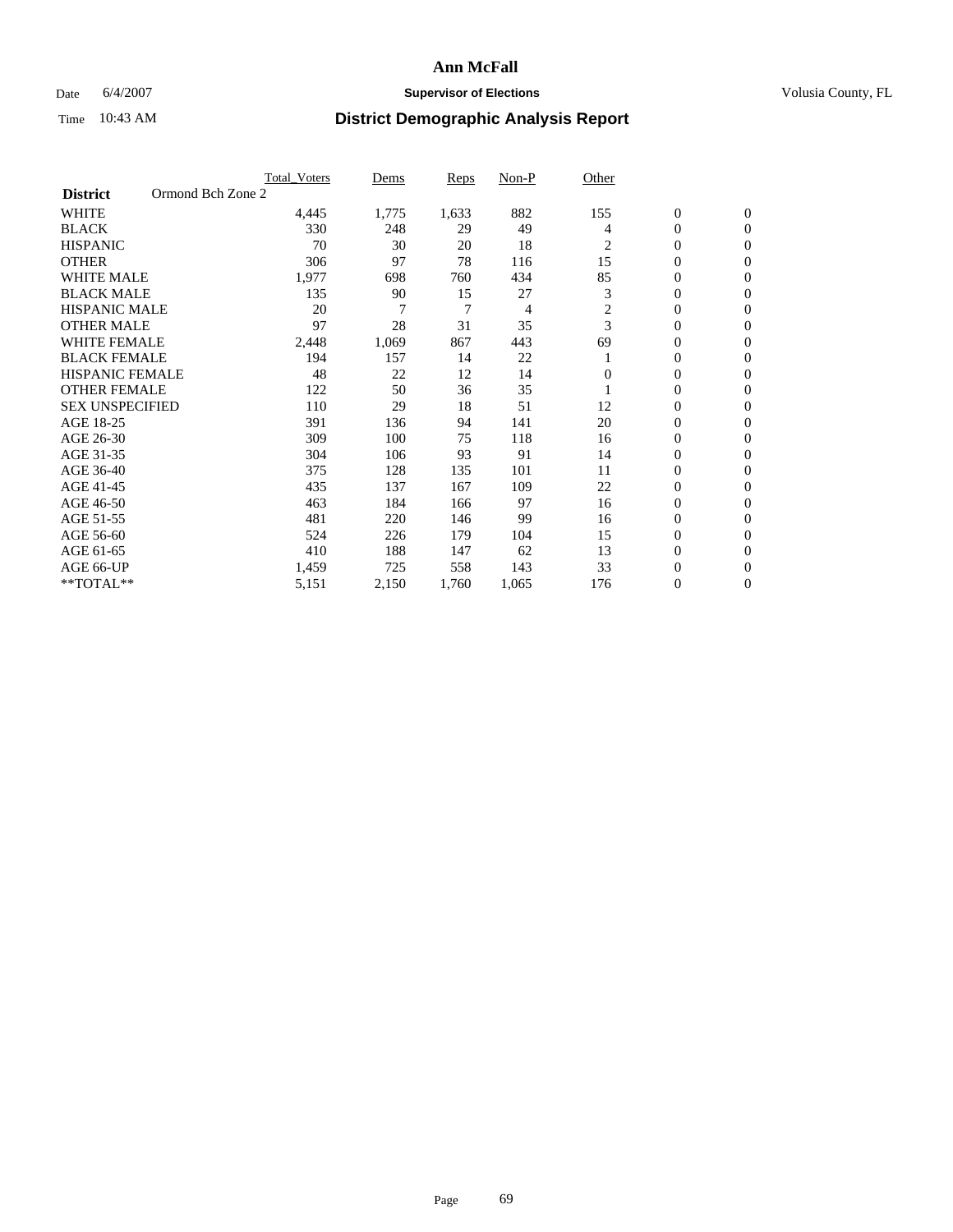### Date 6/4/2007 **Supervisor of Elections Supervisor of Elections** Volusia County, FL

|                                      | <b>Total_Voters</b> | Dems  | Reps  | Non-P | Other |                  |                  |  |
|--------------------------------------|---------------------|-------|-------|-------|-------|------------------|------------------|--|
| Ormond Bch Zone 3<br><b>District</b> |                     |       |       |       |       |                  |                  |  |
| <b>WHITE</b>                         | 7,377               | 2,357 | 3,582 | 1,236 | 202   | $\boldsymbol{0}$ | $\mathbf{0}$     |  |
| <b>BLACK</b>                         | 105                 | 78    | 9     | 15    | 3     | $\overline{0}$   | $\mathbf{0}$     |  |
| <b>HISPANIC</b>                      | 110                 | 31    | 43    | 34    | 2     | $\overline{0}$   | $\mathbf{0}$     |  |
| <b>OTHER</b>                         | 391                 | 113   | 128   | 132   | 18    | $\overline{0}$   | $\overline{0}$   |  |
| <b>WHITE MALE</b>                    | 3,437               | 1,001 | 1,737 | 606   | 93    | 0                | $\overline{0}$   |  |
| <b>BLACK MALE</b>                    | 55                  | 38    | 5     | 10    | 2     | 0                | $\overline{0}$   |  |
| <b>HISPANIC MALE</b>                 | 58                  | 15    | 24    | 18    |       | 0                | $\Omega$         |  |
| <b>OTHER MALE</b>                    | 149                 | 38    | 53    | 54    | 4     | 0                | 0                |  |
| <b>WHITE FEMALE</b>                  | 3,897               | 1,343 | 1,829 | 618   | 107   | 0                | $\Omega$         |  |
| <b>BLACK FEMALE</b>                  | 49                  | 39    | 4     | 5     |       | $\overline{0}$   | $\mathbf{0}$     |  |
| <b>HISPANIC FEMALE</b>               | 50                  | 15    | 18    | 16    |       | 0                | $\mathbf{0}$     |  |
| <b>OTHER FEMALE</b>                  | 166                 | 54    | 56    | 53    | 3     | 0                | $\overline{0}$   |  |
| <b>SEX UNSPECIFIED</b>               | 122                 | 36    | 36    | 37    | 13    | 0                | $\overline{0}$   |  |
| AGE 18-25                            | 697                 | 192   | 279   | 196   | 30    | 0                | $\Omega$         |  |
| AGE 26-30                            | 319                 | 84    | 130   | 93    | 12    | 0                | $\overline{0}$   |  |
| AGE 31-35                            | 327                 | 78    | 152   | 80    | 17    | 0                | 0                |  |
| AGE 36-40                            | 537                 | 119   | 315   | 88    | 15    | $\overline{0}$   | $\mathbf{0}$     |  |
| AGE 41-45                            | 691                 | 189   | 347   | 134   | 21    | 0                | $\mathbf{0}$     |  |
| AGE 46-50                            | 834                 | 252   | 421   | 146   | 15    | $\overline{0}$   | $\mathbf{0}$     |  |
| AGE 51-55                            | 854                 | 285   | 405   | 144   | 20    | 0                | $\mathbf{0}$     |  |
| AGE 56-60                            | 855                 | 317   | 374   | 146   | 18    | 0                | $\overline{0}$   |  |
| AGE 61-65                            | 753                 | 265   | 355   | 119   | 14    | 0                | $\mathbf{0}$     |  |
| AGE 66-UP                            | 2,116               | 798   | 984   | 271   | 63    | 0                | 0                |  |
| **TOTAL**                            | 7,983               | 2,579 | 3,762 | 1,417 | 225   | 0                | $\boldsymbol{0}$ |  |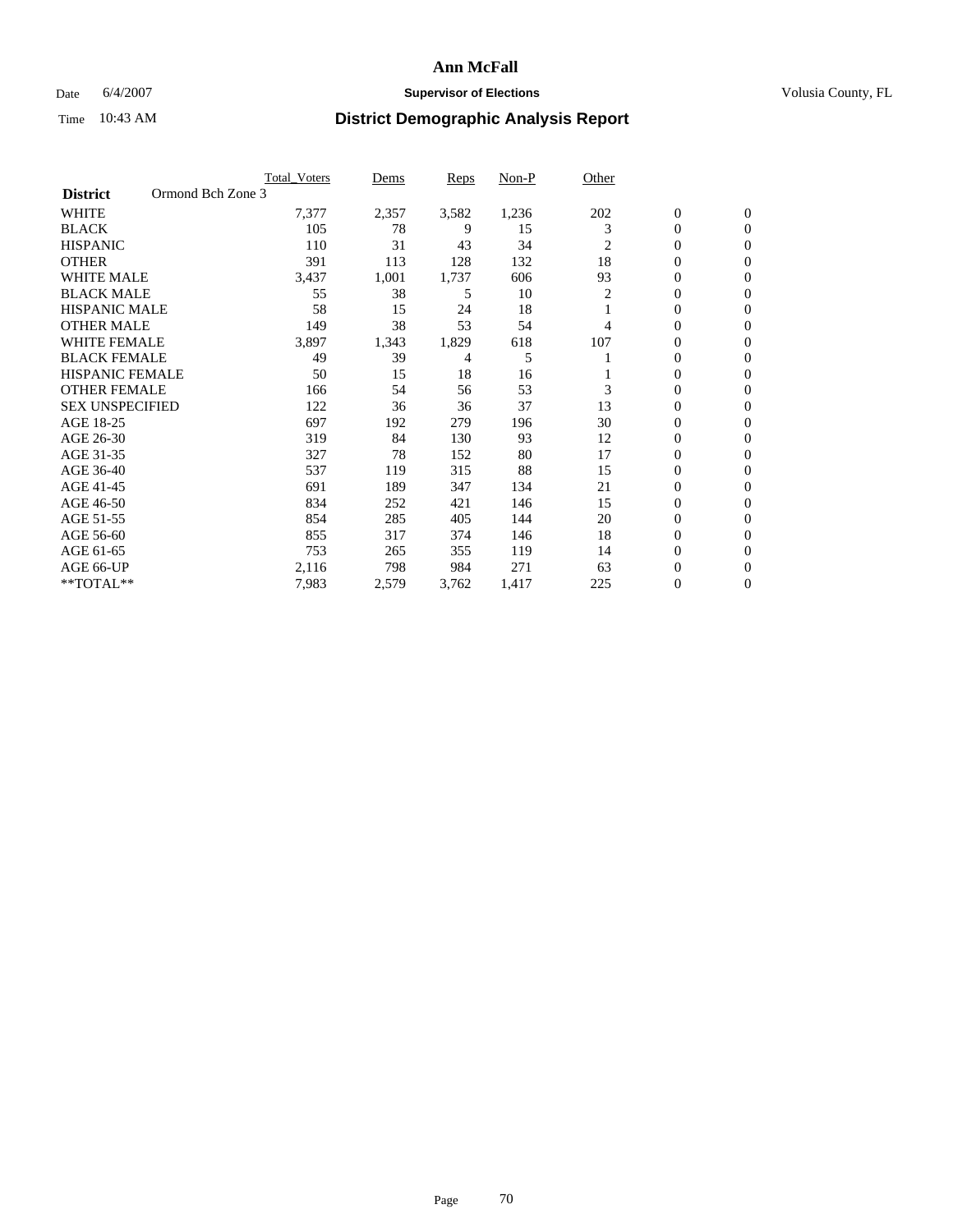### Date 6/4/2007 **Supervisor of Elections Supervisor of Elections** Volusia County, FL

|                                      | <b>Total_Voters</b> | Dems  | Reps  | Non-P | Other          |                  |                |  |
|--------------------------------------|---------------------|-------|-------|-------|----------------|------------------|----------------|--|
| Ormond Bch Zone 4<br><b>District</b> |                     |       |       |       |                |                  |                |  |
| <b>WHITE</b>                         | 6,132               | 2,312 | 2,450 | 1,127 | 243            | $\boldsymbol{0}$ | $\mathbf{0}$   |  |
| <b>BLACK</b>                         | 123                 | 85    | 9     | 23    | 6              | $\overline{0}$   | $\mathbf{0}$   |  |
| <b>HISPANIC</b>                      | 67                  | 30    | 12    | 24    |                | 0                | $\mathbf{0}$   |  |
| <b>OTHER</b>                         | 294                 | 90    | 67    | 123   | 14             | $\overline{0}$   | $\overline{0}$ |  |
| <b>WHITE MALE</b>                    | 2,644               | 906   | 1,095 | 513   | 130            | 0                | $\overline{0}$ |  |
| <b>BLACK MALE</b>                    | 59                  | 39    | 4     | 12    |                | 0                | $\mathbf{0}$   |  |
| <b>HISPANIC MALE</b>                 | 28                  | 11    | 7     | 9     |                | 0                | $\Omega$       |  |
| <b>OTHER MALE</b>                    | 103                 | 25    | 26    | 45    |                | 0                | 0              |  |
| <b>WHITE FEMALE</b>                  | 3,446               | 1,396 | 1,344 | 597   | 109            | 0                | $\Omega$       |  |
| <b>BLACK FEMALE</b>                  | 64                  | 46    | 5     | 11    | 2              | $\overline{0}$   | $\mathbf{0}$   |  |
| <b>HISPANIC FEMALE</b>               | 39                  | 19    | 5     | 15    | $\Omega$       | 0                | $\Omega$       |  |
| <b>OTHER FEMALE</b>                  | 134                 | 50    | 36    | 46    | $\overline{c}$ | 0                | $\overline{0}$ |  |
| <b>SEX UNSPECIFIED</b>               | 99                  | 25    | 16    | 49    | 9              | 0                | $\overline{0}$ |  |
| AGE 18-25                            | 424                 | 131   | 118   | 144   | 31             | 0                | 0              |  |
| AGE 26-30                            | 253                 | 79    | 91    | 73    | 10             | 0                | $\Omega$       |  |
| AGE 31-35                            | 267                 | 71    | 94    | 86    | 16             | 0                | 0              |  |
| AGE 36-40                            | 330                 | 93    | 147   | 80    | 10             | $\overline{0}$   | $\mathbf{0}$   |  |
| AGE 41-45                            | 474                 | 158   | 207   | 103   | 6              | 0                | $\mathbf{0}$   |  |
| AGE 46-50                            | 486                 | 193   | 194   | 88    | 11             | 0                | $\mathbf{0}$   |  |
| AGE 51-55                            | 534                 | 212   | 209   | 92    | 21             | 0                | $\Omega$       |  |
| AGE 56-60                            | 576                 | 242   | 201   | 106   | 27             | 0                | $\Omega$       |  |
| AGE 61-65                            | 585                 | 224   | 209   | 126   | 26             | 0                | $\Omega$       |  |
| AGE 66-UP                            | 2,687               | 1,114 | 1,068 | 399   | 106            | 0                | 0              |  |
| **TOTAL**                            | 6,616               | 2,517 | 2,538 | 1,297 | 264            | 0                | 0              |  |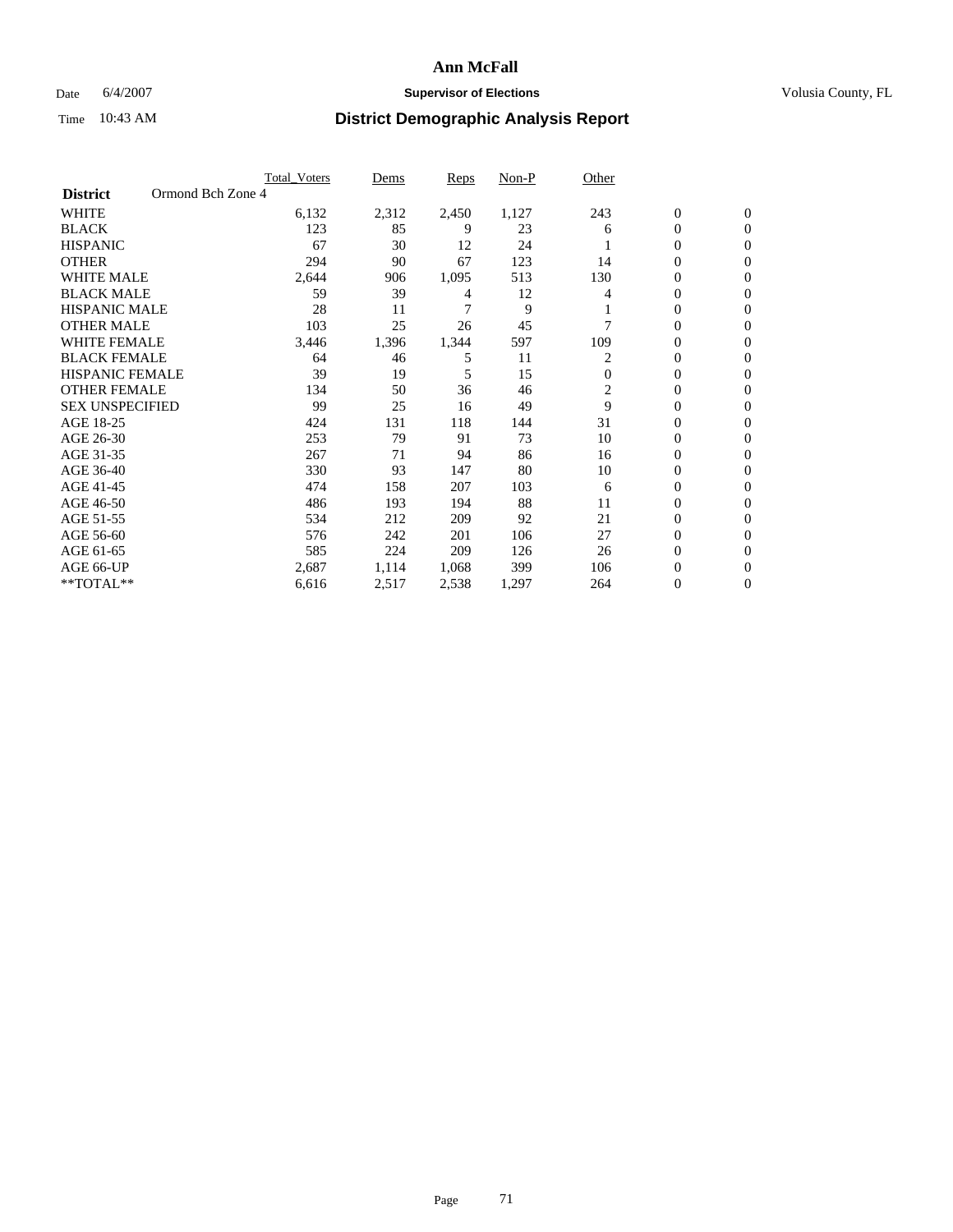### Date 6/4/2007 **Supervisor of Elections Supervisor of Elections** Volusia County, FL

|                        | <b>Total Voters</b>    | Dems  | <b>Reps</b> | Non-P | Other        |                  |                  |  |
|------------------------|------------------------|-------|-------------|-------|--------------|------------------|------------------|--|
| <b>District</b>        | Port Orange District 1 |       |             |       |              |                  |                  |  |
| <b>WHITE</b>           | 6,415                  | 2,663 | 2,045       | 1,472 | 235          | $\boldsymbol{0}$ | $\boldsymbol{0}$ |  |
| <b>BLACK</b>           | 75                     | 53    | 6           | 14    | 2            | $\mathbf{0}$     | $\mathbf{0}$     |  |
| <b>HISPANIC</b>        | 107                    | 39    | 19          | 46    | 3            | $\mathbf{0}$     | $\mathbf{0}$     |  |
| <b>OTHER</b>           | 276                    | 81    | 69          | 115   | 11           | 0                | $\overline{0}$   |  |
| <b>WHITE MALE</b>      | 2,827                  | 1,059 | 980         | 674   | 114          | 0                | $\mathbf{0}$     |  |
| <b>BLACK MALE</b>      | 37                     | 25    | 4           | 8     | $\mathbf{0}$ | 0                | $\mathbf{0}$     |  |
| <b>HISPANIC MALE</b>   | 43                     | 17    | 10          | 14    | 2            | 0                | $\Omega$         |  |
| <b>OTHER MALE</b>      | 78                     | 20    | 23          | 34    |              | 0                | $\mathbf{0}$     |  |
| WHITE FEMALE           | 3,532                  | 1,584 | 1,048       | 781   | 119          | 0                | $\Omega$         |  |
| <b>BLACK FEMALE</b>    | 38                     | 28    | 2           | 6     | 2            | $\mathbf{0}$     | $\mathbf{0}$     |  |
| <b>HISPANIC FEMALE</b> | 62                     | 22    | 9           | 30    |              | 0                | $\mathbf{0}$     |  |
| <b>OTHER FEMALE</b>    | 101                    | 37    | 28          | 33    | 3            | 0                | $\mathbf{0}$     |  |
| <b>SEX UNSPECIFIED</b> | 155                    | 44    | 35          | 67    | 9            | 0                | $\mathbf{0}$     |  |
| AGE 18-25              | 480                    | 167   | 98          | 191   | 24           | 0                | $\mathbf{0}$     |  |
| AGE 26-30              | 398                    | 124   | 88          | 168   | 18           | 0                | $\mathbf{0}$     |  |
| AGE 31-35              | 351                    | 112   | 89          | 131   | 19           | 0                | $\mathbf{0}$     |  |
| AGE 36-40              | 406                    | 135   | 118         | 133   | 20           | $\boldsymbol{0}$ | $\mathbf{0}$     |  |
| AGE 41-45              | 500                    | 176   | 161         | 150   | 13           | 0                | $\mathbf{0}$     |  |
| AGE 46-50              | 591                    | 234   | 187         | 140   | 30           | 0                | $\mathbf{0}$     |  |
| AGE 51-55              | 610                    | 250   | 210         | 120   | 30           | 0                | $\mathbf{0}$     |  |
| AGE 56-60              | 644                    | 263   | 221         | 141   | 19           | 0                | $\overline{0}$   |  |
| AGE 61-65              | 618                    | 285   | 190         | 122   | 21           | 0                | $\overline{0}$   |  |
| AGE 66-UP              | 2,275                  | 1,090 | 777         | 351   | 57           | 0                | 0                |  |
| **TOTAL**              | 6,873                  | 2,836 | 2,139       | 1,647 | 251          | 0                | $\boldsymbol{0}$ |  |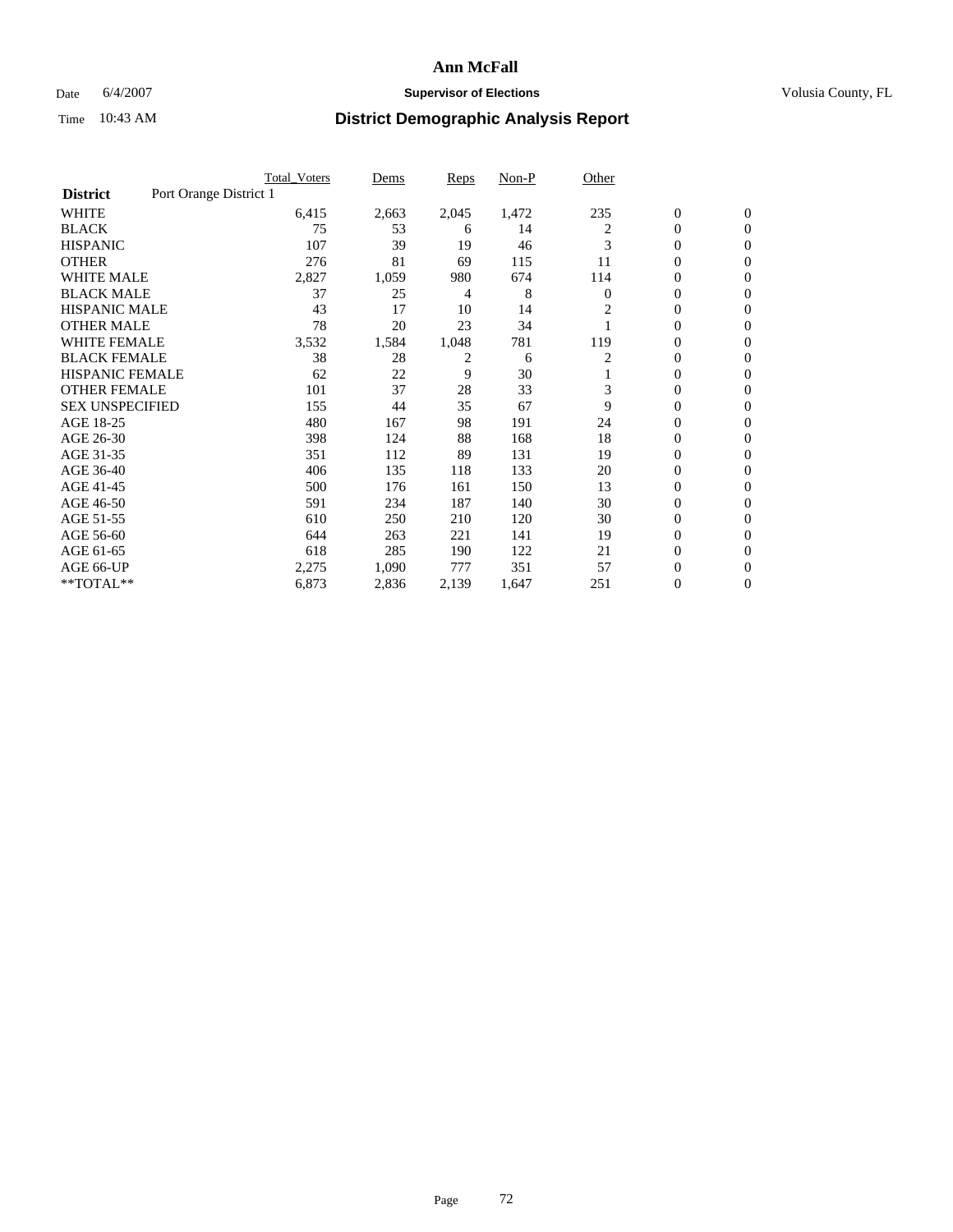#### **Ann McFall**

### Date 6/4/2007 **Supervisor of Elections Supervisor of Elections** Volusia County, FL

# Time 10:43 AM **District Demographic Analysis Report**

|                        | <b>Total Voters</b>    | Dems  | Reps  | Non-P | Other |                  |                  |  |
|------------------------|------------------------|-------|-------|-------|-------|------------------|------------------|--|
| <b>District</b>        | Port Orange District 2 |       |       |       |       |                  |                  |  |
| <b>WHITE</b>           | 7,089                  | 2,690 | 2,628 | 1,514 | 257   | $\boldsymbol{0}$ | $\boldsymbol{0}$ |  |
| <b>BLACK</b>           | 224                    | 176   | 12    | 30    | 6     | $\mathbf{0}$     | $\mathbf{0}$     |  |
| <b>HISPANIC</b>        | 142                    | 60    | 31    | 48    | 3     | $\mathbf{0}$     | $\mathbf{0}$     |  |
| <b>OTHER</b>           | 401                    | 109   | 98    | 176   | 18    | 0                | $\overline{0}$   |  |
| <b>WHITE MALE</b>      | 3,153                  | 1,082 | 1,242 | 691   | 138   | 0                | $\mathbf{0}$     |  |
| <b>BLACK MALE</b>      | 87                     | 65    | 6     | 15    |       | 0                | 0                |  |
| <b>HISPANIC MALE</b>   | 71                     | 29    | 19    | 22    |       | 0                | $\mathbf{0}$     |  |
| <b>OTHER MALE</b>      | 139                    | 40    | 39    | 55    | 5     | 0                | $\mathbf{0}$     |  |
| <b>WHITE FEMALE</b>    | 3,873                  | 1,587 | 1,361 | 811   | 114   | 0                | $\mathbf{0}$     |  |
| <b>BLACK FEMALE</b>    | 134                    | 109   | 6     | 14    | 5     | $\mathbf{0}$     | $\mathbf{0}$     |  |
| <b>HISPANIC FEMALE</b> | 70                     | 31    | 12    | 25    | 2     | 0                | $\mathbf{0}$     |  |
| <b>OTHER FEMALE</b>    | 154                    | 50    | 31    | 70    | 3     | $\overline{0}$   | $\mathbf{0}$     |  |
| <b>SEX UNSPECIFIED</b> | 175                    | 42    | 53    | 65    | 15    | $\boldsymbol{0}$ | $\mathbf{0}$     |  |
| AGE 18-25              | 728                    | 221   | 202   | 282   | 23    | 0                | $\mathbf{0}$     |  |
| AGE 26-30              | 536                    | 172   | 165   | 175   | 24    | 0                | $\mathbf{0}$     |  |
| AGE 31-35              | 461                    | 140   | 173   | 130   | 18    | 0                | $\mathbf{0}$     |  |
| AGE 36-40              | 501                    | 174   | 182   | 129   | 16    | $\boldsymbol{0}$ | $\mathbf{0}$     |  |
| AGE 41-45              | 623                    | 201   | 245   | 148   | 29    | 0                | $\mathbf{0}$     |  |
| AGE 46-50              | 721                    | 257   | 270   | 164   | 30    | $\mathbf{0}$     | $\mathbf{0}$     |  |
| AGE 51-55              | 629                    | 254   | 239   | 118   | 18    | 0                | $\mathbf{0}$     |  |
| AGE 56-60              | 775                    | 315   | 266   | 164   | 30    | $\boldsymbol{0}$ | $\mathbf{0}$     |  |
| AGE 61-65              | 636                    | 259   | 228   | 122   | 27    | 0                | $\mathbf{0}$     |  |
| AGE 66-UP              | 2,246                  | 1,042 | 799   | 336   | 69    | 0                | 0                |  |
| **TOTAL**              | 7,856                  | 3,035 | 2,769 | 1,768 | 284   | 0                | $\boldsymbol{0}$ |  |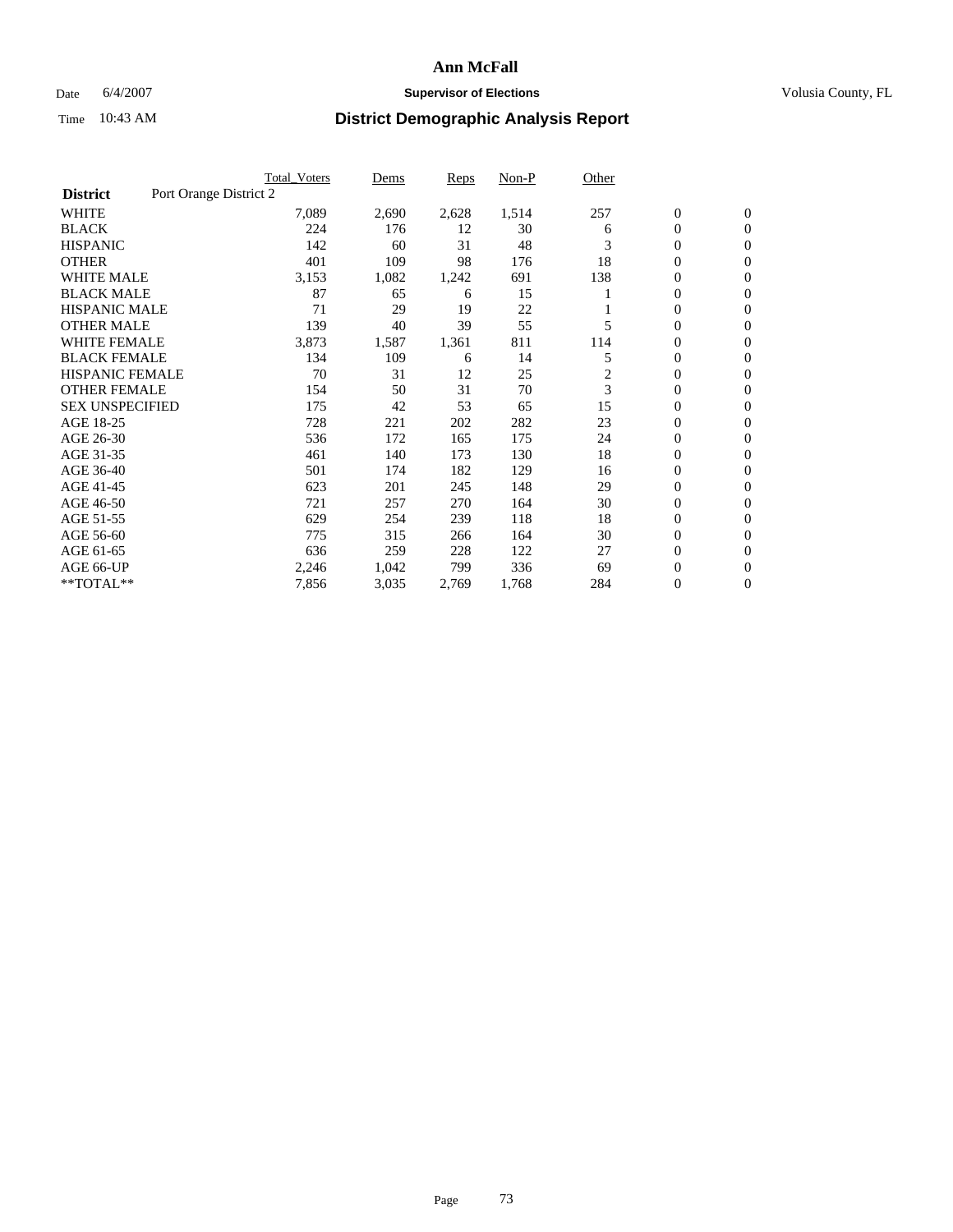#### **Ann McFall**

#### Date 6/4/2007 **Supervisor of Elections Supervisor of Elections** Volusia County, FL

# Time 10:43 AM **District Demographic Analysis Report**

|                        | <b>Total Voters</b>    | Dems  | Reps  | Non-P | Other          |                  |                  |  |
|------------------------|------------------------|-------|-------|-------|----------------|------------------|------------------|--|
| <b>District</b>        | Port Orange Distrcit 3 |       |       |       |                |                  |                  |  |
| <b>WHITE</b>           | 9,431                  | 3,199 | 3,776 | 2,120 | 336            | $\boldsymbol{0}$ | $\mathbf{0}$     |  |
| <b>BLACK</b>           | 174                    | 132   | 13    | 26    | 3              | $\mathbf{0}$     | $\mathbf{0}$     |  |
| <b>HISPANIC</b>        | 180                    | 64    | 37    | 72    |                | 0                | $\mathbf{0}$     |  |
| <b>OTHER</b>           | 448                    | 130   | 120   | 180   | 18             | 0                | $\mathbf{0}$     |  |
| <b>WHITE MALE</b>      | 4,313                  | 1,281 | 1,823 | 1,023 | 186            | 0                | $\mathbf{0}$     |  |
| <b>BLACK MALE</b>      | 81                     | 59    | 8     | 13    |                | 0                | $\boldsymbol{0}$ |  |
| <b>HISPANIC MALE</b>   | 74                     | 29    | 13    | 30    | 2              | 0                | $\mathbf{0}$     |  |
| <b>OTHER MALE</b>      | 155                    | 42    | 48    | 62    | 3              | $\mathbf{0}$     | $\mathbf{0}$     |  |
| <b>WHITE FEMALE</b>    | 5,050                  | 1,902 | 1,930 | 1,072 | 146            | 0                | $\mathbf{0}$     |  |
| <b>BLACK FEMALE</b>    | 93                     | 73    | 5     | 13    | 2              | $\boldsymbol{0}$ | $\mathbf{0}$     |  |
| <b>HISPANIC FEMALE</b> | 105                    | 35    | 23    | 42    | 5              | $\boldsymbol{0}$ | $\mathbf{0}$     |  |
| <b>OTHER FEMALE</b>    | 164                    | 59    | 44    | 59    | $\overline{c}$ | 0                | $\mathbf{0}$     |  |
| <b>SEX UNSPECIFIED</b> | 198                    | 45    | 52    | 84    | 17             | 0                | $\mathbf{0}$     |  |
| AGE 18-25              | 874                    | 266   | 238   | 330   | 40             | 0                | $\mathbf{0}$     |  |
| AGE 26-30              | 531                    | 153   | 179   | 176   | 23             | $\mathbf{0}$     | $\mathbf{0}$     |  |
| AGE 31-35              | 556                    | 145   | 222   | 164   | 25             | 0                | $\mathbf{0}$     |  |
| AGE 36-40              | 694                    | 209   | 263   | 203   | 19             | $\boldsymbol{0}$ | $\mathbf{0}$     |  |
| AGE 41-45              | 831                    | 257   | 350   | 202   | 22             | 0                | $\mathbf{0}$     |  |
| AGE 46-50              | 830                    | 287   | 329   | 185   | 29             | 0                | $\mathbf{0}$     |  |
| AGE 51-55              | 883                    | 350   | 333   | 179   | 21             | $\boldsymbol{0}$ | $\boldsymbol{0}$ |  |
| AGE 56-60              | 940                    | 360   | 342   | 204   | 34             | 0                | $\mathbf{0}$     |  |
| AGE 61-65              | 890                    | 305   | 338   | 207   | 40             | $\mathbf{0}$     | $\mathbf{0}$     |  |
| AGE 66-UP              | 3,204                  | 1,193 | 1,352 | 548   | 111            | 0                | $\boldsymbol{0}$ |  |
| **TOTAL**              | 10,233                 | 3,525 | 3,946 | 2,398 | 364            | 0                | $\boldsymbol{0}$ |  |
|                        |                        |       |       |       |                |                  |                  |  |